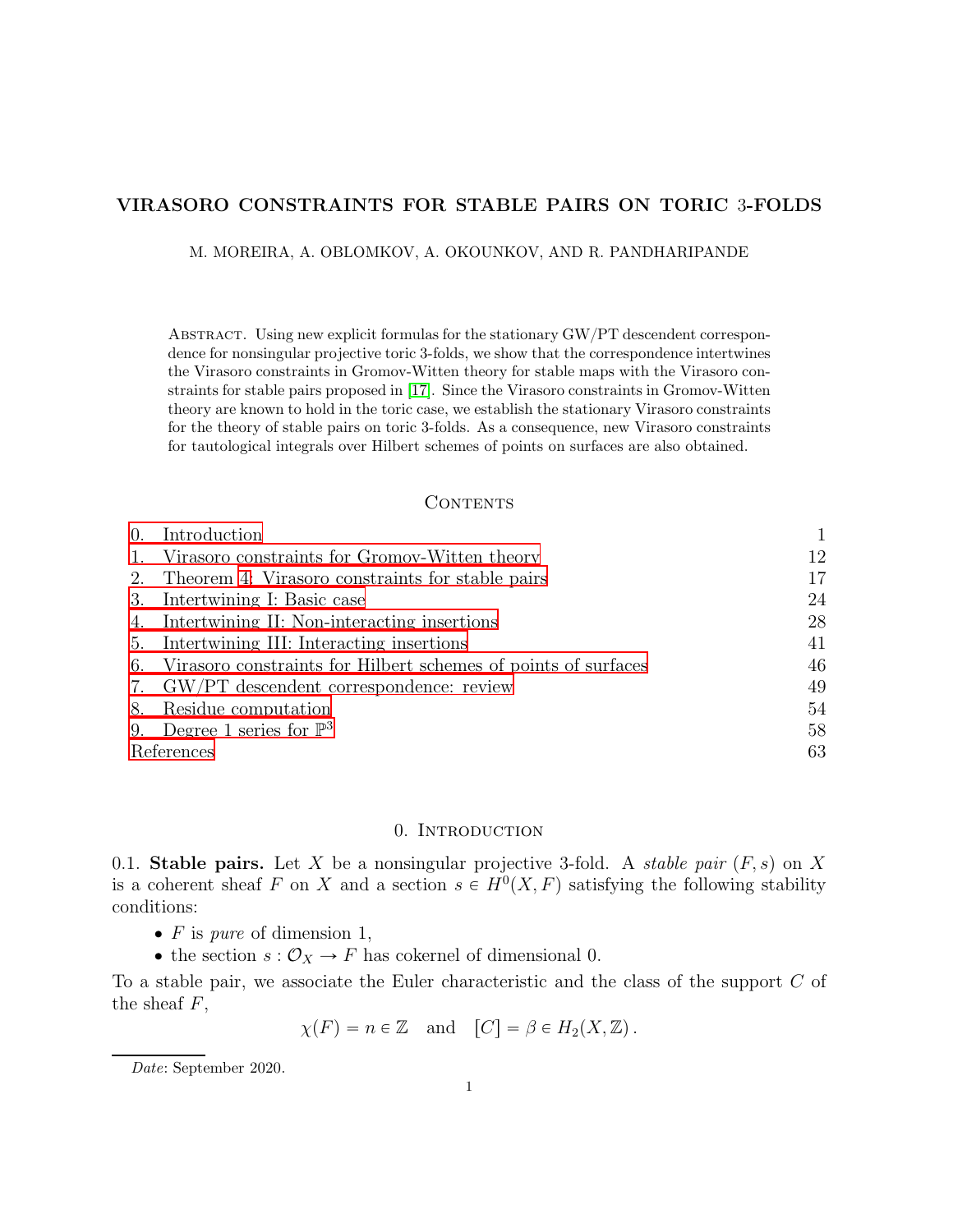For fixed n and  $\beta$ , there is a projective moduli space of stable pairs  $P_n(X, \beta)$ . Unless  $\beta$  is an effective curve class, the moduli space  $P_n(X, \beta)$  is empty. An analysis of the deformation theory and the construction of the virtual cycle  $[P_n(X, \beta)]^{vir}$  is given [\[27\]](#page-63-1). We refer the reader to [\[20,](#page-63-2) [28\]](#page-63-3) for an introduction to the theory of stable pairs.

Tautological descendent classes are defined via universal structures over the moduli space of stable pairs. Let

$$
\pi: X \times P_n(X, \beta) \to P_n(X, \beta)
$$

be the projection to the second factor, and let

$$
\mathcal{O}_{X \times P_n(X,\beta)} \to \mathbb{F}_n
$$

be the universal stable pair on  $X \times P_n(X, \beta)$ . Let<sup>[1](#page-1-0)</sup>

$$
\mathsf{ch}_k(\mathbb{F}_n-\mathcal{O}_{X\times P_n(X,\beta)})\in H^*(X\times P_n(X,\beta)).
$$

The following *descendent classes* are our main objects of study:

<span id="page-1-3"></span>
$$
\mathsf{ch}_k(\gamma) = \pi_* \left( \mathsf{ch}_k(\mathbb{F}_n - \mathcal{O}_{X \times P_n(X,\beta)}) \cdot \gamma \right) \in H^*(P_n(X,\beta))
$$

for  $k \geq 0$  and  $\gamma \in H^*(X)$ . The summand  $-\mathcal{O}_{X \times P_n(X,\beta)}$  only affects  $\mathsf{ch}_0$ ,

(1) 
$$
\mathsf{ch}_0(\gamma) = -\int_X \gamma \in H^0(P_n(X,\beta)).
$$

Since stable pairs are supported on curves, the vanishing

$$
\mathsf{ch}_1(\gamma)=0
$$

always holds.

<span id="page-1-1"></span>We will study the following descendent series:

(2) 
$$
\left\langle \mathsf{ch}_{k_1}(\gamma_1)\cdots \mathsf{ch}_{k_m}(\gamma_m) \right\rangle_{\beta}^{X,\mathrm{PT}} = \sum_{n\in\mathbb{Z}} q^n \int_{[P_n(X,\beta)]^{vir}} \prod_{i=1}^m \mathsf{ch}_{k_i}(\gamma_i).
$$

For fixed curve class  $\beta \in H_2(X, \mathbb{Z})$ , the moduli space  $P_n(X, \beta)$  is empty for all sufficiently negative n. Therefore, the descendent series  $(2)$  has only finitely many polar terms.

<span id="page-1-2"></span>Conjecture 1. [\[27\]](#page-63-1) The stable pairs descendent series

$$
\left\langle\mathsf{ch}_{k_1}(\gamma_1)\cdots\mathsf{ch}_{k_m}(\gamma_m)\right\rangle_{\beta}^{X,\operatorname{PT}}
$$

is the Laurent expansion of a rational function of q for all  $\gamma_i \in H^*(X)$  and all  $k_i \geq 0$ .

For Calabi-Yau 3-folds, Conjecture [1](#page-1-2) reduces immediately to the rationality of the basic series  $\langle 1 \rangle^{\text{PT}}_{\beta}$  proven via wall-crossing in [\[2,](#page-62-1) [31\]](#page-63-4). In the presence of descendent insertions, Conjecture [1](#page-1-2) has been proven for rich class of varieties [\[22,](#page-63-5) [23,](#page-63-6) [24,](#page-63-7) [25,](#page-63-8) [26\]](#page-63-9) including all nonsingular projective toric 3-folds.

<span id="page-1-0"></span><sup>&</sup>lt;sup>1</sup>We will always take singular cohomology with  $\mathbb{Q}$ -coefficients.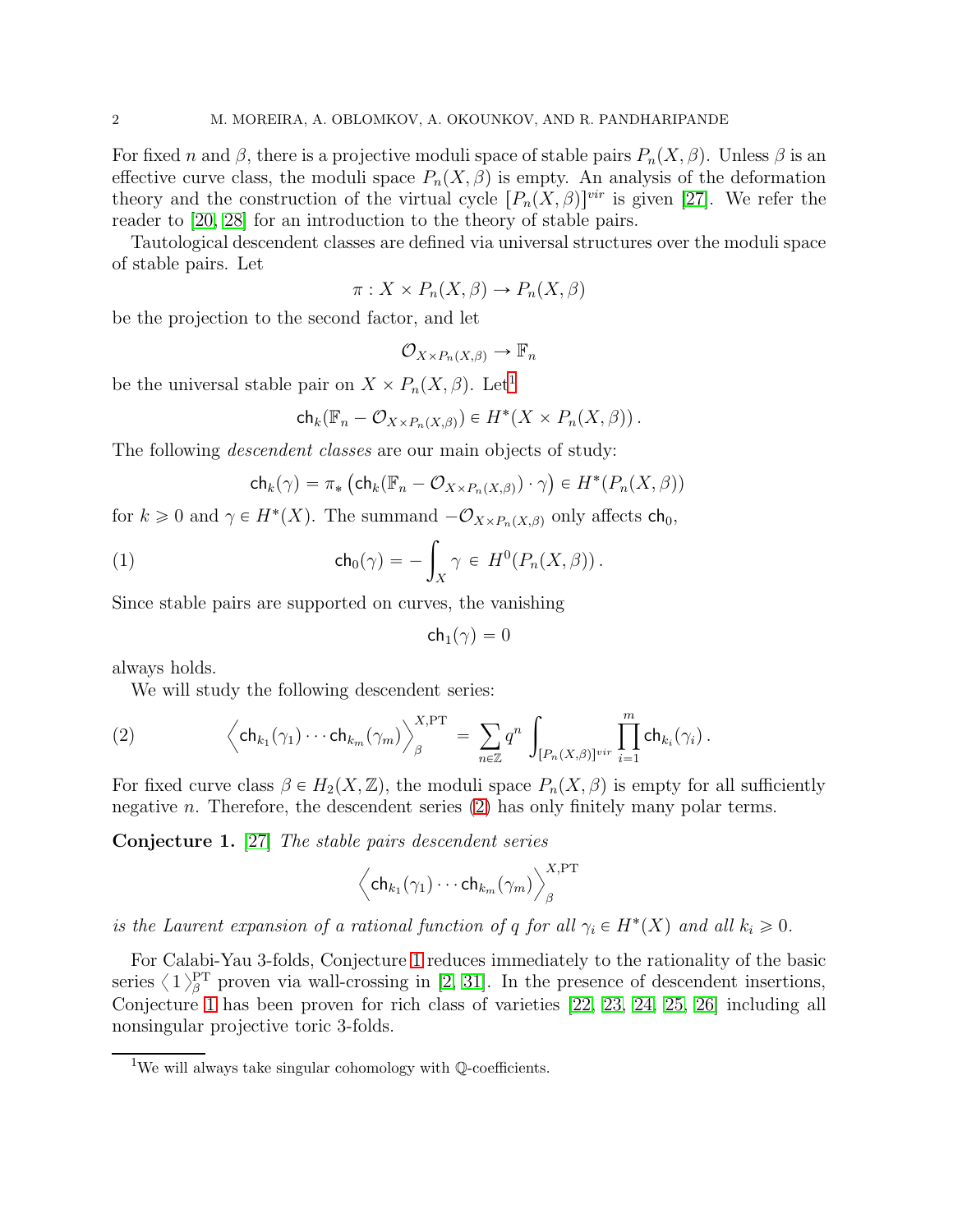For our study of the GW/PT descendent correspondent and the Virasoro constraints, modified stable pair descendent insertions will be more suitable for us. Let<sup>[2](#page-2-0)</sup>

$$
\widetilde{\mathsf{ch}}_k(\alpha) = \mathsf{ch}_k(\alpha) + \frac{1}{24} \mathsf{ch}_{k-2}(\alpha \cdot c_2),
$$

where  $c_2 = c_2(T_X)$  is the second Chern class of the tangent bundle, and let

$$
\left\langle \widetilde{\mathsf{ch}}_{k_1}(\gamma_1)\cdots \widetilde{\mathsf{ch}}_{k_m}(\gamma_m) \right\rangle_{\beta}^{X,\mathrm{PT}} = \sum_{n\in\mathbb{Z}} q^n \int_{[P_n(X,\beta)]^{vir}} \prod_{i=1}^m \widetilde{\mathsf{ch}}_{k_i}(\gamma_i)
$$

<span id="page-2-2"></span>be the corresponding descendent series.

0.2. Virasoro constraints for stable pairs. Let  $X$  be a nonsingular projective 3-fold with only  $(p, p)$ -cohomology.<sup>[3](#page-2-1)</sup> Let

$$
c_i = c_i(T_X) \in H^*(X) .
$$

The simplest example is  $\mathbb{P}^3$  with

$$
c_1 = 4H, \quad c_1c_2 = 24p,
$$

where H and p are the classes of the hyperplane and the point respectively.

Let  $\mathbb{D}_{\text{PT}}^X$  be the commutative Q-algebra with generators

$$
\big\{\operatorname{ch}_i(\gamma)\,\big|\, i\geqslant 0\,, \gamma\in H^*(X)\,\big\}
$$

subject to the natural relations

$$
ch_i(\lambda \cdot \gamma) = \lambda ch_i(\gamma),
$$
  
\n
$$
ch_i(\gamma + \widehat{\gamma}) = ch_i(\gamma) + ch_i(\widehat{\gamma})
$$

for  $\lambda \in \mathbb{Q}$  and  $\gamma, \hat{\gamma} \in H^*(X)$ .<br>In extended define the Vine

In order to define the Virasoro constraints for stable pairs, we require three constructions in the algebra  $\mathbb{D}_{\text{PT}}^X$ :

• Define the derivation  $R_k$  on  $\mathbb{D}_{PT}^X$  by fixing the action on the generators:

$$
\mathrm{R}_k(\mathrm{ch}_i(\gamma)) = \left(\prod_{n=0}^k (i+d-3+n)\right) \mathrm{ch}_{i+k}(\gamma)\,, \quad \gamma \in H^{2d}(X,\mathbb{Q})
$$

for  $k \ge -1$ . In case  $k = -1$ , the product is empty and

$$
R_{-1}(ch_i(\gamma)) = ch_{i-1}(\gamma).
$$

<span id="page-2-0"></span><sup>2</sup>We set  $ch_{\ell}(\gamma) = 0$  for  $\ell < 0$ .

<span id="page-2-1"></span><sup>3</sup>Our results will be about nonsingular projective toric varieties, but the formulas here are all welldefined when there is no odd cohomology and the Hodge classes in the even cohomology are all  $(p, p)$ . To write the Virasoro constraints for varieties with non- $(p, p)$  cohomology requires the Hodge grading and signs. A treatment is presented in [\[16\]](#page-63-10) where the Virasoro constraints are checked in several non- $(p, p)$ geometries. The theory leads to surprising predictions for vanishings [\[16\]](#page-63-10).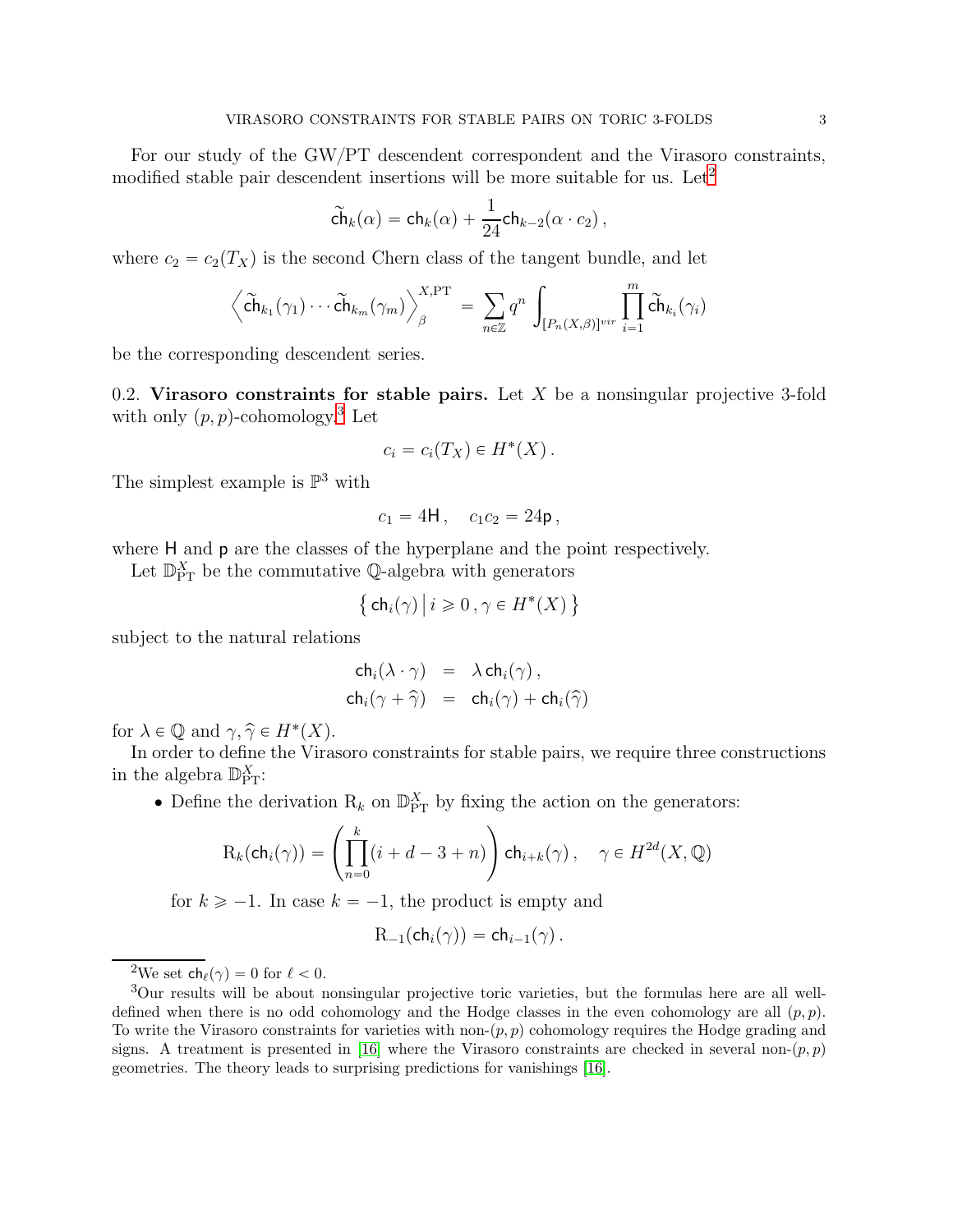• Define the element

$$
\mathsf{ch}_a \mathsf{ch}_b(\gamma) = \sum_i \mathsf{ch}_a(\gamma_i^L) \mathsf{ch}_b(\gamma_i^R) \in \mathbb{D}_{\operatorname{PT}}^X
$$

where  $\sum_i \gamma_i^L \otimes \gamma_i^R$  is the Künneth decomposition of the product,

$$
\gamma \cdot \Delta \in H^*(X \times X),
$$

with the diagonal  $\Delta$ . The notation

$$
(-1)^{d^L d^R} (a + d^L - 3)!(b + d^R - 3)!
$$
 ch<sub>a</sub>ch<sub>b</sub>( $\gamma$ )

will be used as shorthand for the sum

$$
\sum_i (-1)^{d(\gamma_i^L)d(\gamma_i^R)}(a+d(\gamma_i^L)-3)!(b+d(\gamma_i^R)-3)!\operatorname{ch}_a(\gamma_i^L)\operatorname{ch}_b(\gamma_i^R),
$$

where  $d(\gamma_i^L)$  and  $d(\gamma_i^R)$  are the (complex) degrees of the classes. All factorials with negative arguments vanish.

• Define the operator  $T_k : \mathbb{D}_{PT}^X \to \mathbb{D}_{PT}^X$  by

$$
T_k = -\frac{1}{2} \sum_{a+b=k+2} (-1)^{d^L d^R} (a+d^L-3)!(b+d^R-3)!\operatorname{ch}_a \operatorname{ch}_b(c_1) + \frac{1}{24} \sum_{a+b=k} a!b! \operatorname{ch}_a \operatorname{ch}_b(c_1c_2)
$$

<span id="page-3-1"></span>for  $k \ge -1$ . The sum here is over all ordered pairs  $(a, b)$  satisfying  $a + b = k + 2$ with  $a, b \ge 0$  (and all factorials with negative arguments vanish). Written in terms of renormalized descendents, the formula simplifies to

(3) 
$$
T_k = -\frac{1}{2} \sum_{a+b=k+2} (-1)^{d^L d^R} (a + d^L - 3)!(b + d^R - 3)!\tilde{c} \tilde{h}_a \tilde{c} \tilde{h}_b(c_1).
$$

**Definition 2.** Let  $\mathcal{L}_k^{\text{PT}} : \mathbb{D}_{\text{PT}}^X \to \mathbb{D}_{\text{PT}}^X$  for  $k \geq -1$  be the operator  $\mathcal{L}_k^{\text{PT}} = \mathrm{T}_k + \mathrm{R}_k + (k+1)! \, \mathrm{R}_{-1} \mathsf{ch}_{k+1}(\mathsf{p})$ .

Since X is a nonsingular projective 3-fold with only  $(p, p)$ -cohomology, Hirzebruch-Riemman-Roch implies

<span id="page-3-0"></span>
$$
\frac{c_1c_2}{24} = \mathsf{p} \in H^6(X)\,,
$$

where  $p \in H^6(X)$  in the point class. Hence, for our paper, we can write

(4) 
$$
\mathcal{L}_k^{\text{PT}} = \mathbf{T}_k + \mathbf{R}_k + (k+1)! \mathbf{R}_{-1} \mathsf{ch}_{k+1} \left( \frac{c_1 c_2}{24} \right).
$$

The operators for more general varieties X defined in [\[16\]](#page-63-10) specialize to  $(4)$  when all the cohomology is  $(p, p)$ .

The operators  $\mathcal{L}_k^{\text{PT}}$  impose constraints on descendent integrals in the theory of stable pairs which are analogous to the Virasoro constraints of Gromov-Witten theory. We formulate the stable pairs Virasoro constraints as follows.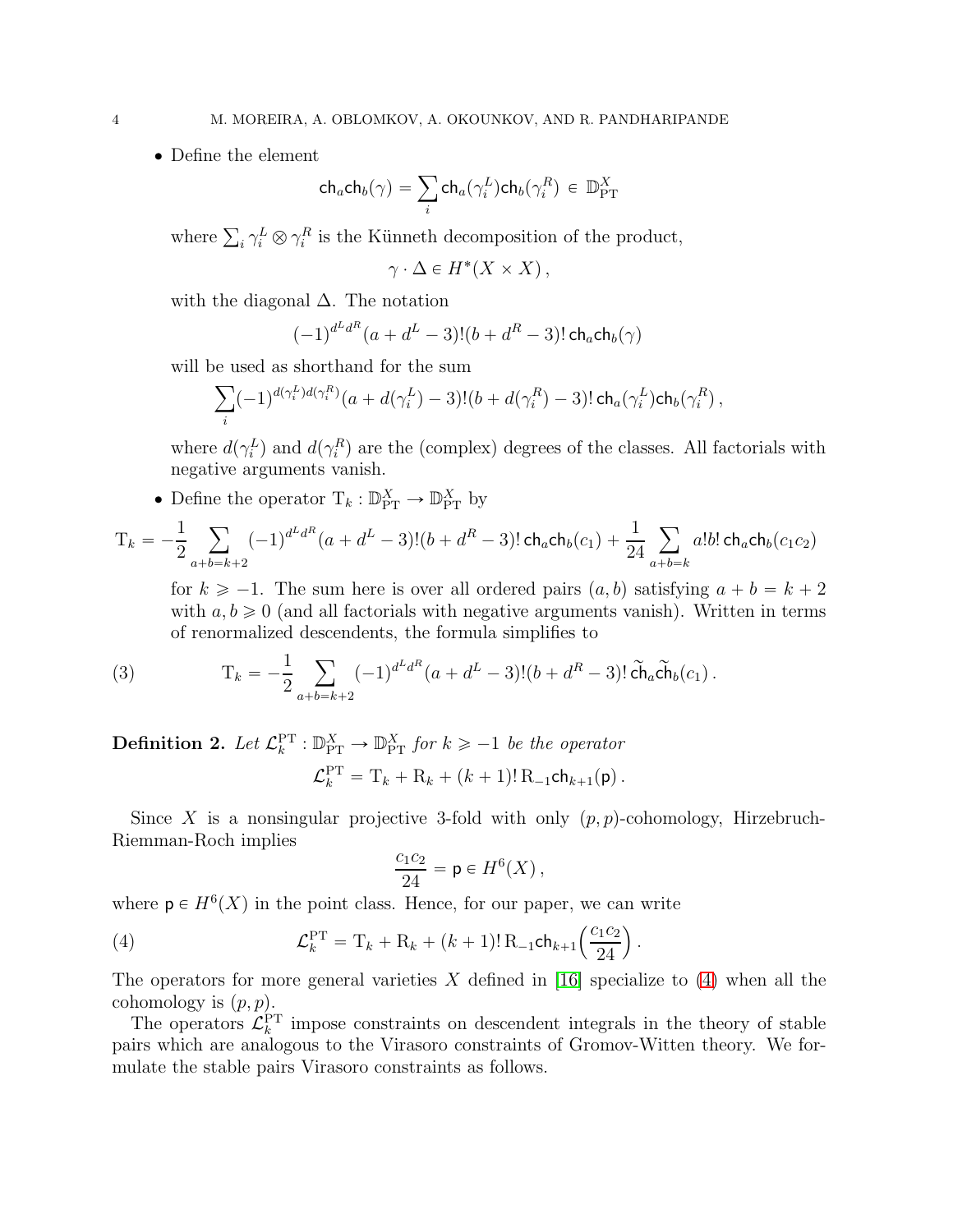<span id="page-4-2"></span>**Conjecture 3.** [\[17\]](#page-63-0) Let X be a nonsingular projective 3-fold with only  $(p, p)$ -cohomology, and let  $\beta \in H_2(X, \mathbb{Z})$ . For all  $k \ge -1$  and  $D \in \mathbb{D}_{\text{PT}}^X$ , we have

$$
\left\langle \mathcal{L}^{\rm PT}_k(D)\right\rangle_{\beta}^{X,\rm PT}=0\,.
$$

Our main result is a statement about stationary descendents for nonsingular projective toric 3-folds. The subalgebra  $\mathbb{D}_{PT}^{X+} \subset \mathbb{D}_{PT}^{X}$  of stationary descendents is generated<sup>[4](#page-4-1)</sup> by

$$
\left\{\,\text{ch}_i(\gamma)\,\middle|\, i\geqslant 0\,, \gamma\in H^{>0}(X,{\mathbb{Q}})\,\right\}.
$$

The operators  $\mathcal{L}_k^{\text{PT}}$  are easily seen to preserve  $\mathbb{D}_{\text{PT}}^{X+}$ . Therefore, the *stationary* Virasoro constraints are well-defined. We prove that the stationary Virasoro constraints hold in the toric case.

<span id="page-4-0"></span>**Theorem 4.** Let X be a nonsingular projective toric 3-fold, and let  $\beta \in H_2(X, \mathbb{Z})$ . For all  $k \ge -1$  and  $D \in \mathbb{D}_{\rm PT}^{X+}$ , we have

$$
\left\langle \mathcal{L}^{\rm PT}_k(D)\right\rangle_{\beta}^{X,\rm PT}=0\,.
$$

In the basic case of  $\mathbb{P}^3$ , Theorem [4](#page-4-0) specializes to the Virasoro constraints for stable pairs announced earlier in [\[20\]](#page-63-2) via [\(4\)](#page-3-0). A table of data of stable pairs descendent series for  $\mathbb{P}^3$  is presented in the Appendix. The Virasoro constraints are seen to provide nontrivial relations.

<span id="page-4-3"></span>0.3. The Virasoro bracket. For  $k \ge -1$ , we introduce the operators

$$
L_k^{PT} = -\frac{1}{2} \sum_{a+b=k+2} (-1)^{d^L d^R} (a + d^L - 3)!(b + d^R - 3)! \operatorname{ch}_a \operatorname{ch}_b(c_1) + \frac{1}{24} \sum_{a+b=k} a!b! \operatorname{ch}_a \operatorname{ch}_b(c_1 c_2) + R_k,
$$

where the sum, as before, is over ordered pairs  $(a, b)$  with  $a, b \ge 0$ .

Our conventions with regard to the factorials in the above definition of  $L_k^{\text{PT}}$  differ slightly from those of the definition of  $\mathcal{L}_k^{\text{PT}}$ . For  $L_k^{\text{PT}}$ , all terms with negative factorial vanish except for the term  $(-1)!$  ch<sub>1</sub> $(c_1)$ . For example, we have

$$
L_{-1}^{\rm PT} = R_{-1} + (-1)! \, \mathsf{ch}_1(c_1) \mathsf{ch}_0(\mathsf{p}) \, .
$$

The new conventions will play a role in the exceptional cases in our analysis. We extend the action of  $R_k$  by

$$
R_k((-1)!\,ch_1(c_1)) = -(k-1)!\,ch_{k+1}(c_1).
$$

We view  $(-1)!$ ch<sub>1</sub> $(c_1)$  and

$$
R_{-1}((-1)!ch_1(c_1)) = -(-2)!ch_0(c_1)
$$

as formal symbols.

<span id="page-4-1"></span><sup>4</sup>Equivalently,  $\mathbb{D}_{\text{PT}}^{X+}$  is generated by  $\{\widetilde{\text{ch}}_i(\gamma) \mid i \geqslant 0, \gamma \in H^{>0}(X, \mathbb{Q})\}.$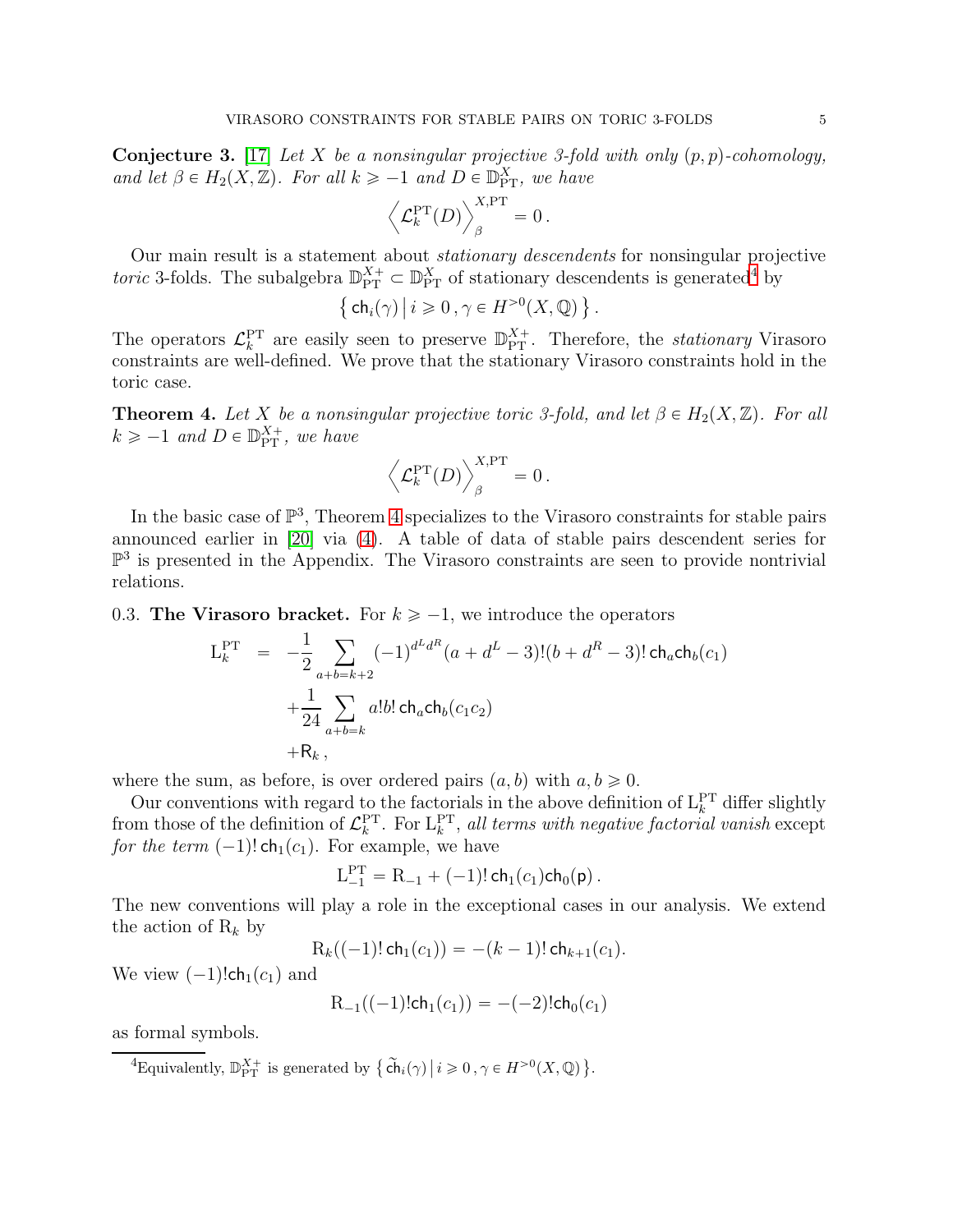We define an equivalence relation  $\stackrel{\langle . \rangle}{=}$  for operators  $\mathcal{A}, \mathcal{B} : \mathbb{D}_{PT}^X \to \mathbb{D}_{PT}^X$  by

$$
\mathcal{A} \stackrel{\langle \cdot \rangle}{=} \mathcal{B} \quad \leftrightarrow \quad \langle \mathcal{A}(D) \rangle_{\beta}^{X,\text{PT}} = \langle \mathcal{B}(D) \rangle_{\beta}^{X,\text{PT}} \text{ for all } D \in \mathbb{D}_{\text{PT}}^X \text{ and } \beta \in H_2(X,\mathbb{Z})\,.
$$

Inside the bracket,  $ch_0(p)$  acts as  $-1$ , and  $ch_1(\gamma)$  acts as 0 for all  $\gamma \in H^*(X)$ . Moreover, the formal symbols  $(-1)!$ ch<sub>1</sub> $(c_1)$  and  $(-2)!$ ch<sub>0</sub> $(c_1)$  are *defined* to act as 0 inside the bracket.

Using the equivalence relation  $\frac{\langle \cdot \rangle}{\langle \cdot \rangle}$ , we obtain the Virasoro bracket and the following bracket with  $\mathsf{ch}_k(\mathsf{p})$ ,

$$
\left[\mathbf{L}_n^{\mathrm{PT}}, \mathbf{L}_k^{\mathrm{PT}}\right] \stackrel{\langle . \rangle}{=} (k-n) \, \mathbf{L}_{n+k}^{\mathrm{PT}}, \qquad \left[\mathbf{L}_n^{\mathrm{PT}}, (k-1)! \, \mathsf{ch}_k(\mathsf{p})\right] \stackrel{\langle . \rangle}{=} (n+k)! \, \mathsf{ch}_{n+k}(\mathsf{p})\,.
$$

The operators  $\mathcal{L}_k^{\text{PT}}$  are expressed in terms of  $L_k^{\text{PT}}$  by

$$
\mathcal{L}_k^{\mathrm{PT}} \stackrel{\langle \cdot \rangle}{=} \mathrm{L}_k^{\mathrm{PT}} + (k+1)! \, \mathrm{L}_{-1}^{\mathrm{PT}} \mathsf{ch}_{k+1}(\mathsf{p}) \, .
$$

The occurrences of the negative factorial terms  $(-1)!$ ch<sub>1</sub> $(c_1)$  cancel on the right side. The expressions  $L_k^{PT}$  will play a role in the proof of Theorem [4.](#page-4-0)

0.4. **Path of the proof.** Our proof of Theorem [4](#page-4-0) relies upon two central results. The first is the Virasoro conjecture in Gromov-Witten theory which has been proven for nonsingular projective toric varieties [\[8\]](#page-62-2). We refer the reader to the extensive literature on the subject [\[3,](#page-62-3) [7,](#page-62-4) [8,](#page-62-2) [19,](#page-63-11) [18,](#page-63-12) [29\]](#page-63-13). The second is the stationary GW/PT correspondence of [\[22,](#page-63-5) [23,](#page-63-6) [24\]](#page-63-7) which was cast in terms of vertex operators in [\[17\]](#page-63-0) and has been proven for nonsingular projective toric 3-folds. We show the stationary GW/PT correspondence intertwines the Virasoro constraints of the two theories. Along the way, we derive a more explicit form for the stationary GW/PT correspondence. Our proof of Theorem [4](#page-4-0) yields the following stronger statement.

**Theorem 5.** Let X be a nonsingular projective 3-fold with only  $(p, p)$ -cohomology for which the following two properties are satisfied:

- (i) The stationary Virasoro constraints for the Gromov-Witten theory of X hold.
- (ii) The stationary  $\text{GW}/\text{PT}$  correspondence holds.

Then, the stationary Virasoro constraints for the stable pairs theory of X hold.

A challenge for the subject is to prove the Virasoro constraints for stable pairs directly using the geometry of the moduli of sheaves. New ideas will almost certainly be required.

<span id="page-5-1"></span>0.5. Gromov-Witten theory. Let X be a nonsingular projective 3-fold. Gromov-Witten theory is defined via integration over the moduli space of stable maps.

Let  $C$  be a possibly disconnected curve with at worst nodal singularities. The genus of C is defined by  $1 - \chi(\mathcal{O}_C)$ . Let  $\overline{M}'_{g,m}(X,\beta)$  denote the moduli space of stable maps with possibly disconnected domain curves  $C$  of genus  $g$  with no collapsed connected components of genus greater or equal to 2. The latter condition<sup>[5](#page-5-0)</sup> requires each non-rational and nonelliptic connected component of C to represent a nonzero class in  $H_2(X, \mathbb{Z})$ .

<span id="page-5-0"></span><sup>&</sup>lt;sup>5</sup>The exclusion here of collapsed connected components of genus greater or equal to 2 matches the conventions of [\[17\]](#page-63-0). The definition of  $\overline{M}'_{g,m}(X,\beta)$  differs slightly from the definitions of [\[25,](#page-63-8) [26\]](#page-63-9) where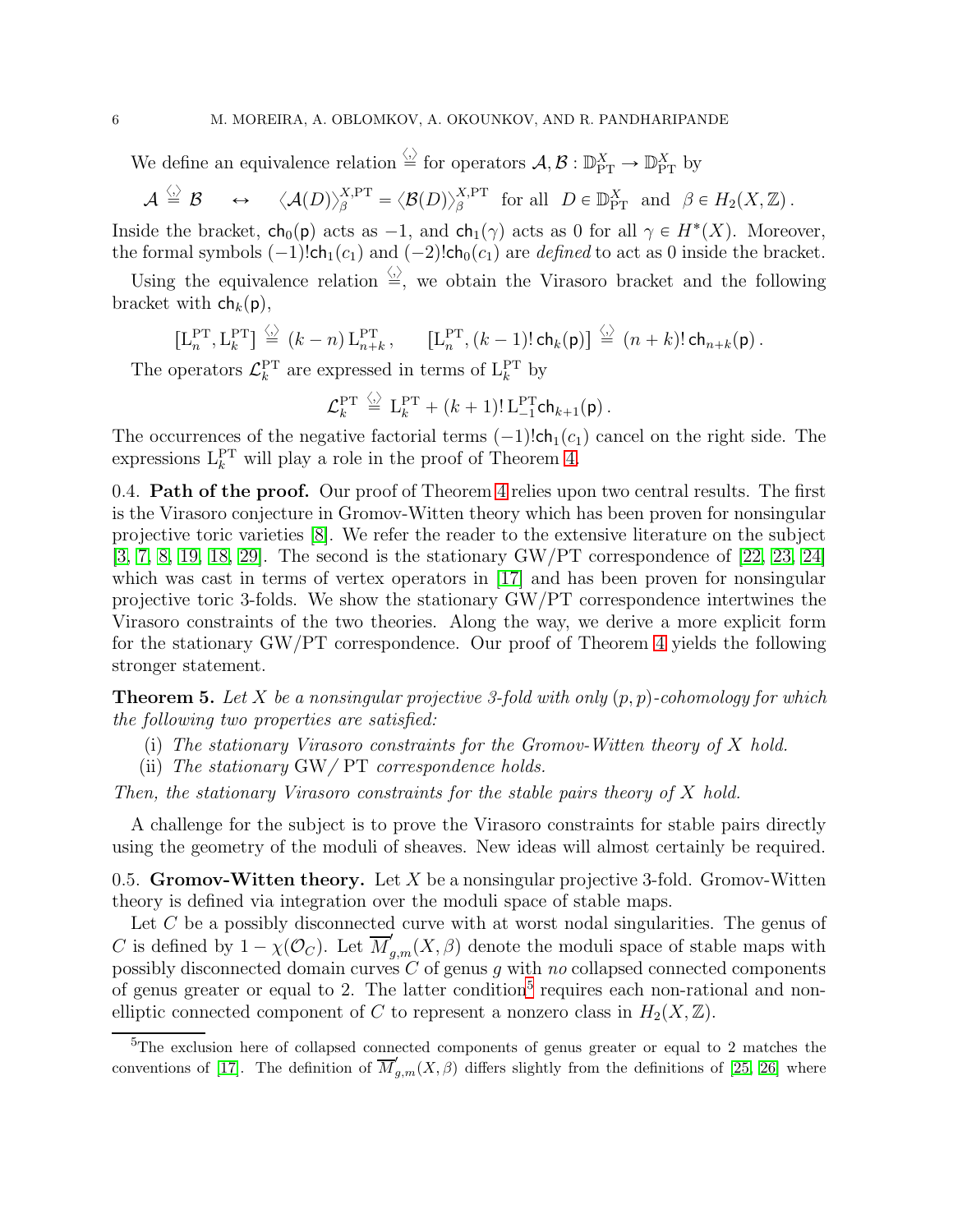Let

$$
ev_i: \overline{M}'_{g,m}(X,\beta) \to X,
$$
  

$$
\mathbb{L}_i \to \overline{M}'_{g,m}(X,\beta)
$$

denote the evaluation maps and the cotangent line bundles associated to the marked points. Let  $\gamma_1, \ldots, \gamma_m \in H^*(X)$ , and let

$$
\psi_i = c_1(\mathbb{L}_i) \in H^2(\overline{M}'_{g,m}(X,\beta)).
$$

The descendent insertions, denoted by  $\tau_k(\gamma)$  for  $k \geq 0$ , correspond to classes  $\psi_i^k ev_i^*(\gamma)$  on the moduli space of stable maps. Let

<span id="page-6-0"></span>
$$
\left\langle \tau_{k_1}(\gamma_1)\cdots\tau_{k_m}(\gamma_m) \right\rangle_{g,\beta}^{X,\mathrm{GW}} = \int_{\left[\overline{M}'_{g,m}(X,\beta)\right]^{\mathrm{vir}}} \prod_{i=1}^m \psi_i^{k_i} \mathrm{ev}_i^*(\gamma_i)
$$

denote the descendent Gromov-Witten invariants. The associated generating series is defined by

(5) 
$$
\left\langle \tau_{k_1}(\gamma_1)\cdots\tau_{k_m}(\gamma_m)\right\rangle_{\beta}^{X,\text{GW}} = \sum_{g\in\mathbb{Z}} \left\langle \prod_{i=1}^m \tau_{k_i}(\gamma_i) \right\rangle_{g,\beta}^{X,\text{GW}} u^{2g-2}.
$$

Since the domain components must map nontrivially, an elementary argument shows the genus  $g$  in the sum  $(5)$  is bounded from below. Foundational aspects of the theory are treated, for example, in [\[1,](#page-62-5) [5,](#page-62-6) [12\]](#page-63-14).

Using the above definitions, the string equation<sup>[6](#page-6-1)</sup> is easily checked:

(6) 
$$
\left\langle \tau_0(1) \prod_{i=1}^m \tau_{k_i}(\gamma_i) \right\rangle_{\beta}^{X,\text{GW}} = \left\langle \sum_{j=1}^m \prod_{i=1}^m \tau_{k_i - \delta_{i-j}}(\gamma_i) \right\rangle_{\beta}^{X,\text{GW}} + \text{collapsed contributions.}
$$

The Gromov-Witten descendent insertions  $\tau_k(\gamma)$  in [\(5\)](#page-6-0) are defined for  $k \geq 0$ . We include the nonstandard descendent insertions  $\tau_{-2}(\gamma)$  and  $\tau_{-1}(\gamma)$  by the rule:

<span id="page-6-2"></span>(7) 
$$
\left\langle \tau_k(\gamma) \prod_{i=1}^m \tau_{k_i}(\gamma_i) \right\rangle_{\beta}^{X,\text{GW}} = \frac{\delta_{k+2}}{u^2} \int_X \gamma \cdot \left\langle \prod_{i=1}^m \tau_{k_i}(\gamma_i) \right\rangle_{\beta}^{X,\text{GW}}, \text{ for } k < 0.
$$

We impose Heisenberg relations [\(100\)](#page-48-1) on the operators  $\tau_k(\gamma)$ :

(8) 
$$
[\tau_k(\alpha), \tau_l(\beta)] = (-1)^k \frac{\delta_{k+l+1}}{u^2} \int_X \alpha \cdot \beta.
$$

In particular, the evaluation [\(7\)](#page-6-2) applies only after commuting the negative descendents to the left.

Assume now that X has only  $(p, p)$ -cohomology. Let  $\mathbb{D}_{\text{GW}}^X$  be the commutative Q-algebra with generators

<span id="page-6-3"></span>
$$
\{ \tau_i(\gamma) \, \big| \, i \geqslant 0 \, , \gamma \in H^*(X) \, \}
$$

no collapsed connected components are permitted. The difference is minor, see Section 3 of [\[17\]](#page-63-0) for a discussion.

<span id="page-6-1"></span><sup>&</sup>lt;sup>6</sup>The standard correction term for the string equation occurs here since we allow collapsed connected components of genus 0 in our definition of the Gromov-Witten descendent series.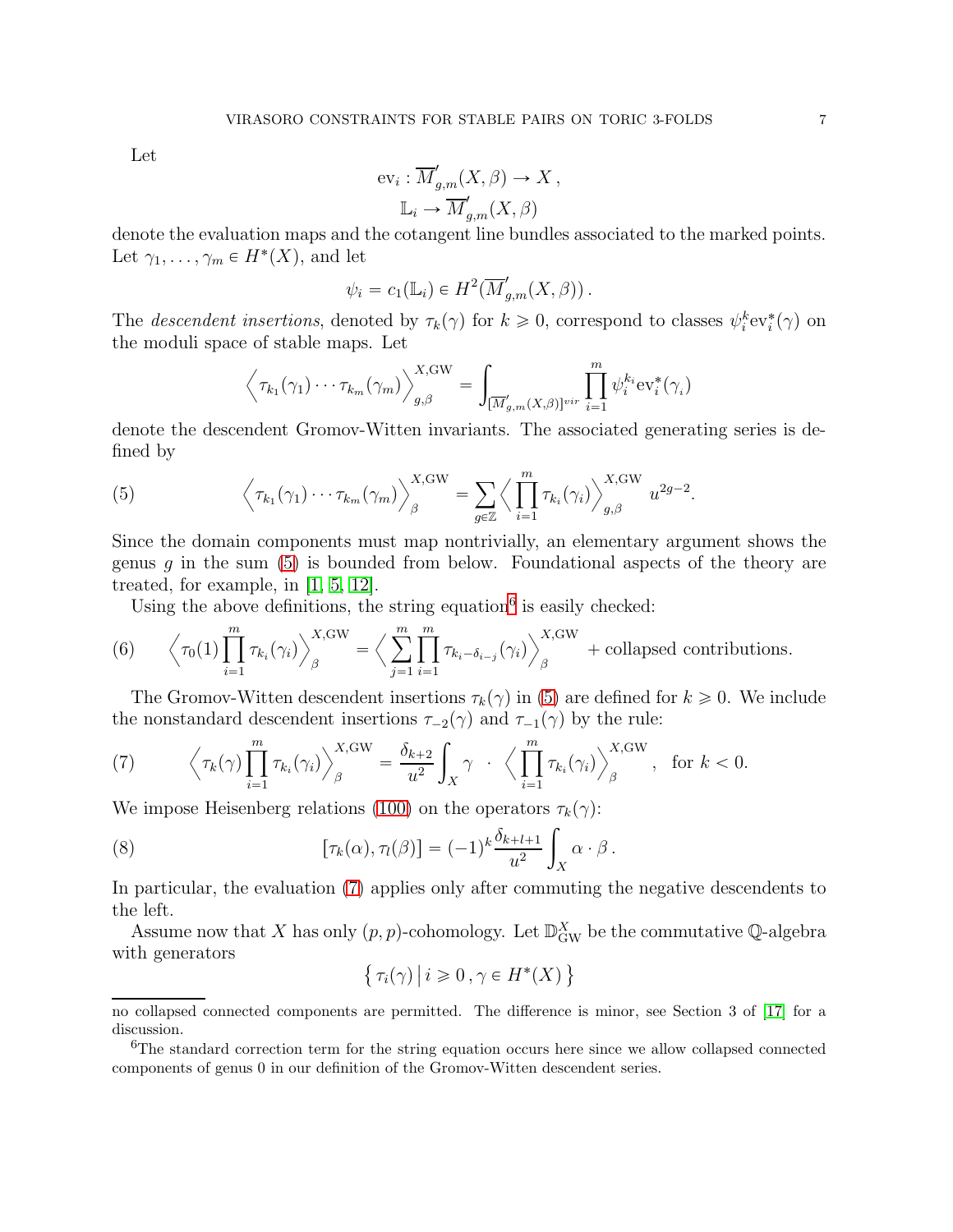subject to the natural relations

$$
\tau_i(\lambda \cdot \gamma) = \lambda \tau_i(\gamma), \n\tau_i(\gamma + \widehat{\gamma}) = \tau_i(\gamma) + \tau_i(\widehat{\gamma})
$$

for  $\lambda \in \mathbb{Q}$  and  $\gamma, \hat{\gamma} \in H^*(X)$ . The subalgebra  $\mathbb{D}_{\text{GW}}^{X+} \subset \mathbb{D}_{\text{GW}}^X$  of stationary descendents is generated by

$$
\{ \tau_i(\gamma) \, \big| \, i \geqslant 0 \, , \gamma \in H^{>0}(X, \mathbb{Q}) \, \} \, .
$$

We will use Getzler's renormalization  $a_k$  of the Gromov-Witten descendents<sup>[7](#page-7-0)</sup>:

(9) 
$$
\sum_{n=-\infty}^{\infty} z^n \tau_n = Z^0 + \sum_{n>0} \frac{(uz)^{n-1}}{(1+zc_1)_n} \mathfrak{a}_n + \frac{1}{c_1} \sum_{n<0} \frac{(uz)^{n-1}}{(1+zc_1)_n} \mathfrak{a}_n,
$$

$$
Z^0 = \frac{z^{-2}u^{-2}}{\mathcal{S}\left(\frac{zu}{\theta}\right)} - z^{-2}u^{-2},
$$

where we use standard notation for the Pochhammer symbol

$$
(a)_n = \frac{\Gamma(a+n)}{\Gamma(a)}.
$$

For example<sup>[8](#page-7-1)</sup>,

(10) 
$$
\tau_0(\gamma) = \mathfrak{a}_1(\gamma) + \frac{1}{24} \int_X \gamma c_2,
$$

(11) 
$$
\tau_1(\gamma) = \frac{iu}{2} \mathfrak{a}_2(\gamma) - \mathfrak{a}_1(\gamma \cdot c_1).
$$

For  $k \geq 2$  and  $\gamma \in H^{>0}(X)$ , we have the general formula

<span id="page-7-3"></span>
$$
(12) \quad \tau_k(\gamma) = \frac{(iu)^k}{(k+1)!} \mathfrak{a}_{k+1}(\gamma) - \frac{(iu)^{k-1}}{k!} \left( \sum_{i=1}^k \frac{1}{i} \right) \mathfrak{a}_k(\gamma \cdot c_1) + \frac{(iu)^{k-2}}{(k-1)!} \left( \sum_{i=1}^{k-1} \frac{1}{i^2} + \sum_{1 \le i < j \le k-1} \frac{1}{ij} \right) \mathfrak{a}_{k-1}(\gamma \cdot c_1^2).
$$

<span id="page-7-4"></span>0.6. The GW $/PT$  correspondence for essential descendents. The subalgebra

$$
\mathbb{D}_{\mathrm{PT}}^{X \bigstar} \subset \mathbb{D}_{\mathrm{PT}}^{X+}
$$

of essential descendents is generated by

$$
\left\{ \widetilde{\mathsf{ch}}_i(\gamma) \,|\, (i \geqslant 3, \gamma \in H^{>0}(X, \mathbb{Q})) \text{ or } (i = 2, \gamma \in H^{>2}(X, \mathbb{Q})) \right\}.
$$

While closed formulas for the full GW/PT descendent transformation of [\[25\]](#page-63-8) are not known in full generality, the stationary theory is much better understood  $[17]$ <sup>[9](#page-7-2)</sup>. The transformation takes the simplest form when restricted to essential descendents.

<sup>&</sup>lt;sup>7</sup>We use *i* for the square root of  $-1$ . The genus variable *u* will usually occur together with *i*.

<span id="page-7-0"></span><sup>&</sup>lt;sup>8</sup>The constant term  $\frac{1}{24} \int_X \gamma c_2$  in the formula does not contribute unless  $\gamma \in H^2(X)$ .

<span id="page-7-2"></span><span id="page-7-1"></span> $9$ See [\[13,](#page-63-15) [14\]](#page-63-16) for an earlier view of descendents and descendent transformations.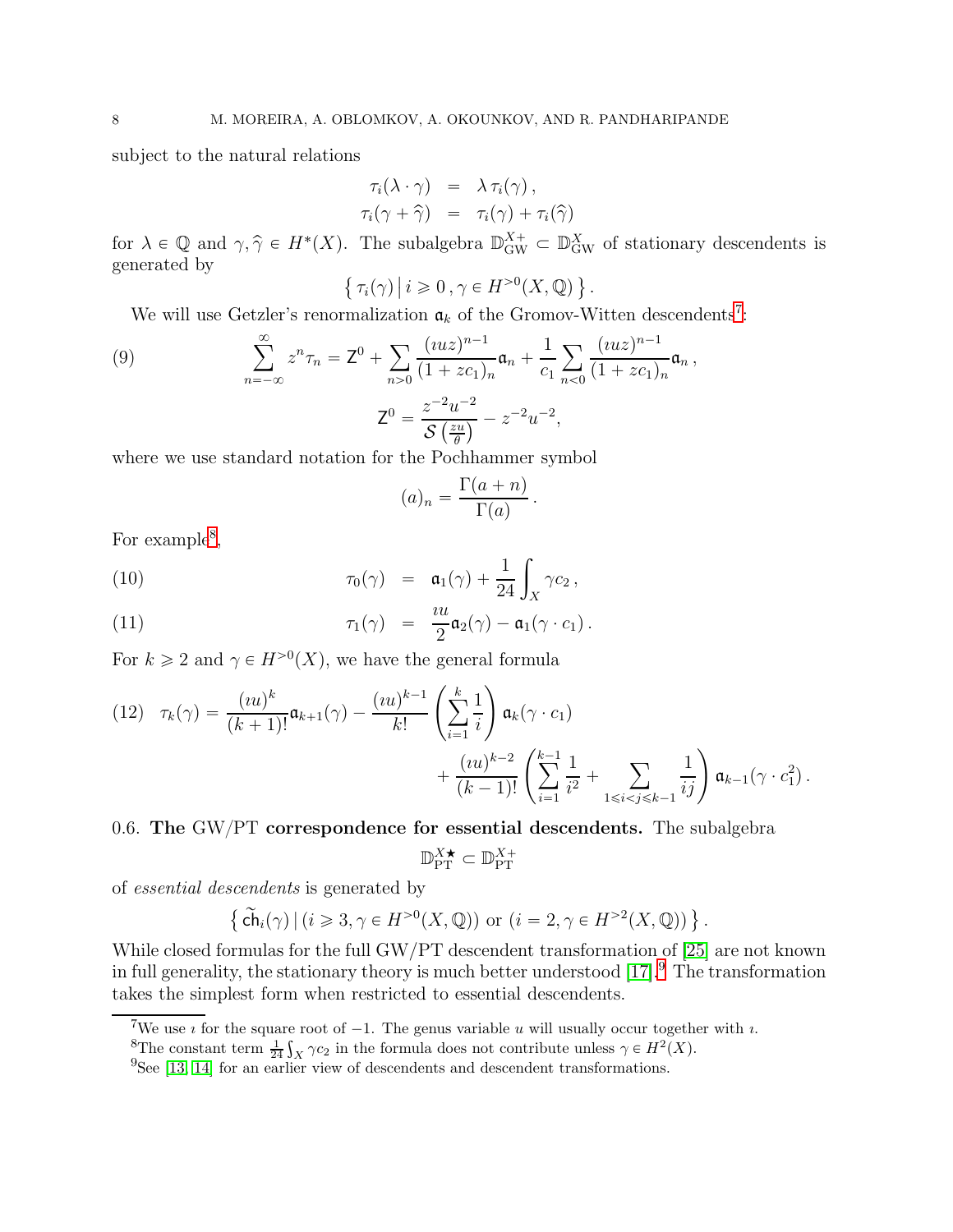The GW/PT transformation restricted to the essential descendents is a linear map

$$
\mathfrak{C}^\bullet : \mathbb{D}_{\mathrm{PT}}^{X \bigstar} \to \mathbb{D}_{\mathrm{GW}}^X
$$

satisfying

$$
\mathfrak{C}^\bullet(1)=1
$$

and is defined on monomials by

$$
\mathfrak{C}^{\bullet}\left(\widetilde{ch}_{k_1}(\gamma_1)\ldots \widetilde{ch}_{k_m}(\gamma_m)\right)=\sum_{P \text{ set partition of }\{1,\ldots,m\}}\prod_{S\in P}\mathfrak{C}^{\circ}\left(\prod_{i\in S}\widetilde{ch}_{k_i}(\gamma_i)\right).
$$

The operations  $\mathfrak{C}^{\circ}$  on  $\mathbb{D}_{\mathrm{PT}}^{X\star}$  are

<span id="page-8-0"></span>
$$
(13) \quad \mathfrak{C}^{\circ}\left(\tilde{\mathbf{ch}}_{k_{1}+2}(\gamma)\right) = \frac{1}{(k_{1}+1)!} \mathfrak{a}_{k_{1}+1}(\gamma) + \frac{(iu)^{-1}}{k_{1}!} \sum_{|\mu|=k_{1}-1} \frac{\mathfrak{a}_{\mu_{1}} \mathfrak{a}_{\mu_{2}}(\gamma \cdot c_{1})}{\mathrm{Aut}(\mu)} + \frac{(iu)^{-2}}{k_{1}!} \sum_{|\mu|=k_{1}-2} \frac{\mathfrak{a}_{\mu_{1}} \mathfrak{a}_{\mu_{2}}(\gamma \cdot c_{1}^{2})}{\mathrm{Aut}(\mu)} + \frac{(iu)^{-2}}{(k_{1}-1)!} \sum_{|\mu|=k_{1}-3} \frac{\mathfrak{a}_{\mu_{1}} \mathfrak{a}_{\mu_{2}} \mathfrak{a}_{\mu_{3}}(\gamma \cdot c_{1}^{2})}{\mathrm{Aut}(\mu)},
$$

<span id="page-8-4"></span>
$$
(14) \quad \mathfrak{C}^{\circ}\left(\tilde{\mathbf{ch}}_{k_{1}+2}(\gamma)\tilde{\mathbf{ch}}_{k_{2}+2}(\gamma')\right) = -\frac{(iu)^{-1}}{k_{1}!k_{2}!}\mathfrak{a}_{k_{1}+k_{2}}(\gamma\gamma') - \frac{(iu)^{-2}}{k_{1}!k_{2}!}\mathfrak{a}_{k_{1}+k_{2}-1}(\gamma\gamma' \cdot c_{1}) -\frac{(iu)^{-2}}{k_{1}!k_{2}!}\sum_{|\mu|=k_{1}+k_{2}-2} \max(\max(k_{1},k_{2}),\max(\mu_{1}+1,\mu_{2}+1))\frac{\mathfrak{a}_{\mu_{1}}\mathfrak{a}_{\mu_{2}}}{\mathrm{Aut}(\mu)}(\gamma\gamma' \cdot c_{1}),
$$

<span id="page-8-1"></span>
$$
(15) \quad \mathfrak{C}^{\circ}\Big(\tilde{\mathbf{ch}}_{k_1+2}(\gamma)\tilde{\mathbf{ch}}_{k_2+2}(\gamma')\tilde{\mathbf{ch}}_{k_3+2}(\gamma'')\Big) = \frac{(iu)^{-2}|k|}{k_1!k_2!k_3!}\mathfrak{a}_{|k|-1}(\gamma\gamma'\gamma''), \quad |k| = k_1 + k_2 + k_3.
$$

The above sums are over *partitions* of  $\mu$  of length 2 or 3. The parts of  $\mu$  are *positive* integers, and we always write

$$
\mu = (\mu_1, \mu_2)
$$
 and  $\mu = (\mu_1, \mu_2, \mu_3)$ 

with weakly decreasing parts. In equations [\(13\)](#page-8-0)-[\(15\)](#page-8-1), we have  $k_i \geq 0$ , and all occurrences of  $a_0$  and  $a_{-1}$  are set to 0.

The above formulas for the GW/PT descendent correspondence are proven here from the vertex operator formulas of [\[17\]](#page-63-0) by a direct evaluation of the leading terms. In the toric case, we have the following explicit correspondence statement.<sup>[10](#page-8-2)</sup>

<span id="page-8-3"></span>**Theorem 6.** Let  $X$  be a nonsingular projective toric 3-fold. Let

$$
\prod_{i=1}^m \widetilde{\mathsf{ch}}_{k_i}(\gamma_i) \in \mathbb{D}_{\mathrm{PT}}^{X \bigstar}.
$$

<span id="page-8-2"></span><sup>&</sup>lt;sup>10</sup>A straightforward exercise using our new conventions is to show the abstract correspondence of Theorem [6](#page-8-3) is a consequence of [\[25,](#page-63-8) Theorem 4]. The novelty of Theorem [6](#page-8-3) is the closed formula for the transformation.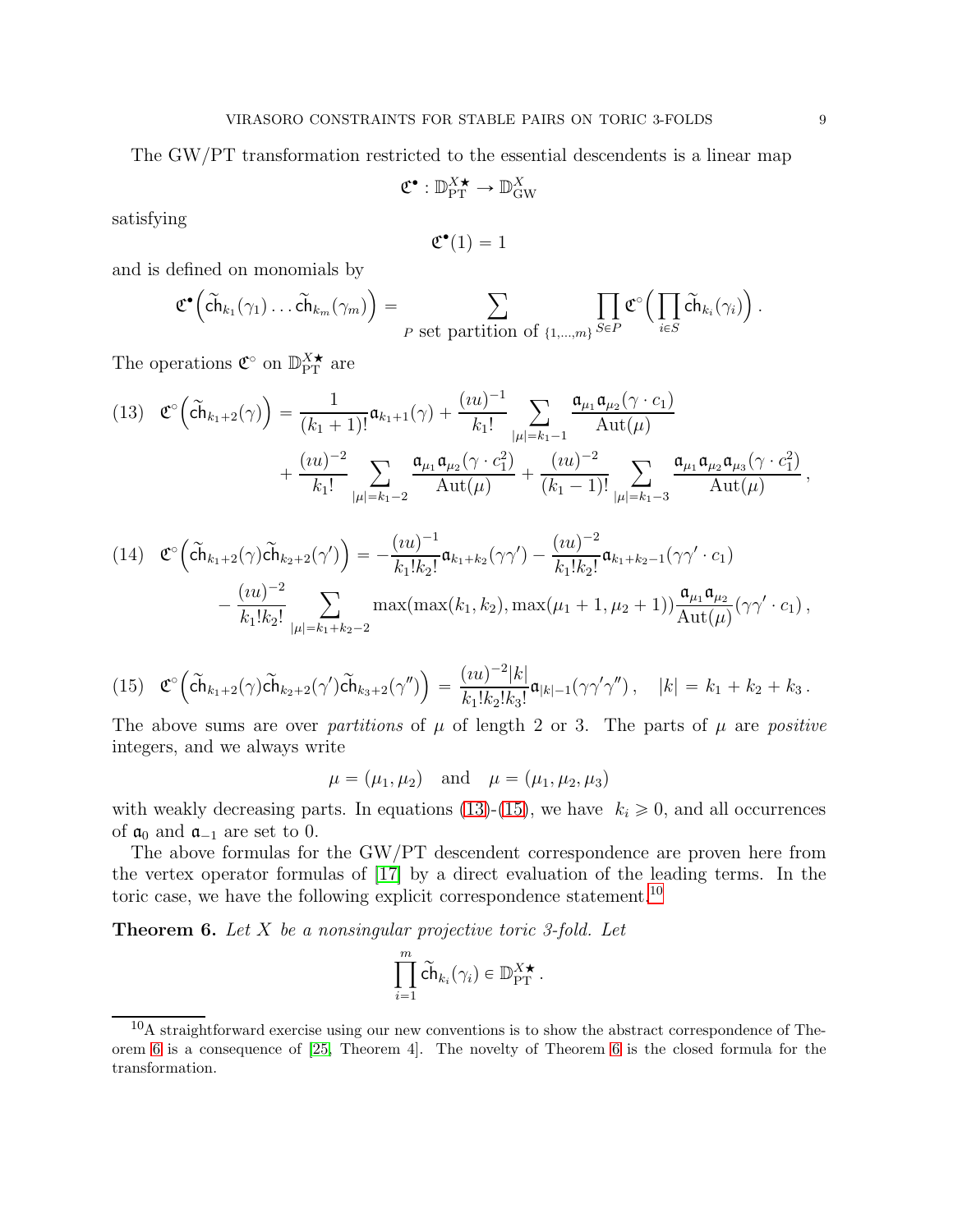Let  $\beta \in H_2(X, \mathbb{Z})$  with  $d_{\beta} = \int_{\beta} c_1(X)$ . Then, the GW/PT correspondence defined by  $formulas (13)-(15) holds:$  $formulas (13)-(15) holds:$  $formulas (13)-(15) holds:$  $formulas (13)-(15) holds:$  $formulas (13)-(15) holds:$ 

$$
(-q)^{-d_{\beta}/2} \left\langle \prod_{i=1}^{m} \widetilde{\mathsf{ch}}_{k_i}(\gamma_i) \right\rangle_{\beta}^{X,\operatorname{PT}} = (-\imath u)^{d_{\beta}} \left\langle \mathfrak{C}^{\bullet} \Big( \prod_{i=1}^{m} \widetilde{\mathsf{ch}}_{k_i}(\gamma_i) \Big) \right\rangle_{\beta}^{X,\operatorname{GW}}
$$

,

after the change of variables  $-q = e^{iu}$ .

As direct consequence of the formulas  $(13)-(15)$  $(13)-(15)$ , the correspondence taken essential descendents on the stable pairs side to stationary descendents on the stable pairs side.

# <span id="page-9-3"></span>**Proposition 7.** Let  $D \in \mathbb{D}_{PT}^{X*}$ . Under the GW/PT transformation, we have  $\mathfrak{C}^\bullet(D) \in \mathbb{D}_{\text{GW}}^{X+}$ .

0.7. Plan of the paper. The key to our proof of Theorem [4](#page-4-0) is an intertwining property of C ' with respect to Virasoro operators for stable pairs and the Virasoro operators for stable maps. Via the intertwining property, Theorem [4](#page-4-0) is a consequence of the stationary GW{PT correspondence of Theorem [6](#page-8-3) and the Virasoro constraints for the Gromov-Witten theory of toric 3-folds.

The algebra  $\mathbb{D}_{\rm PT}^X$  carries a *bumping filtration*<sup>[11](#page-9-0)</sup>

(16) 
$$
\mathbb{D}_{\rm PT}^0 \subset \mathbb{D}_{\rm PT}^1 \subset \mathbb{D}_{\rm PT}^2 \subset \mathbb{D}_{\rm PT}^3 \subset \cdots \subset \mathbb{D}_{\rm PT}^X,
$$

where  $\mathbb{D}_{\rm PT}^k$  is spanned by the monomials<sup>[12](#page-9-1)</sup>

<span id="page-9-2"></span>
$$
\prod_{i=1}^m \widetilde{\mathsf{ch}}_{k_i}(\gamma_i)
$$

for which  $\gamma_{s_1} \cdots \gamma_{s_l} = 0$  for all subsets

$$
S = \{s_1, \ldots, s_l\} \subset \{1, \ldots, m\}, \quad l > k.
$$

In general the filtration [\(16\)](#page-9-2) has infinite length. But if we restrict the filtration to  $\mathbb{D}_{PT}^{X\star}$ , the filtration truncates since

$$
\mathbb{D}_{\rm PT}^3 \cap \mathbb{D}_{\rm PT}^{X\bigstar} = \mathbb{D}_{\rm PT}^{X\bigstar}.
$$

The correspondence

$$
\mathfrak{C}^{\bullet}:\mathbb{D}_{\mathrm{PT}}^{X \bigstar} \to \mathbb{D}_{\mathrm{GW}}^{X+}
$$

respects the analogous bumping filtration  $\mathbb{D}_{GW}^k \cap \mathbb{D}_{GW}^{X+}$  on  $\mathbb{D}_{GW}^{X+}$  with respect to the monomials

$$
\prod_{i=1}^m \tau_{k_i}(\gamma_i)
$$

for which  $\gamma_{s_1} \cdots \gamma_{s_l} = 0$  for all subsets

$$
S = \{s_1, \ldots, s_l\} \subset \{1, \ldots, m\}, \quad l > k.
$$

 $11$ The bumping filtration is a filtration of vector spaces.

<span id="page-9-1"></span><span id="page-9-0"></span><sup>&</sup>lt;sup>12</sup>Via the empty monomial ( $m = 0$ ),  $\mathbb{D}_{\rm PT}^0$  is spanned by the unit 1.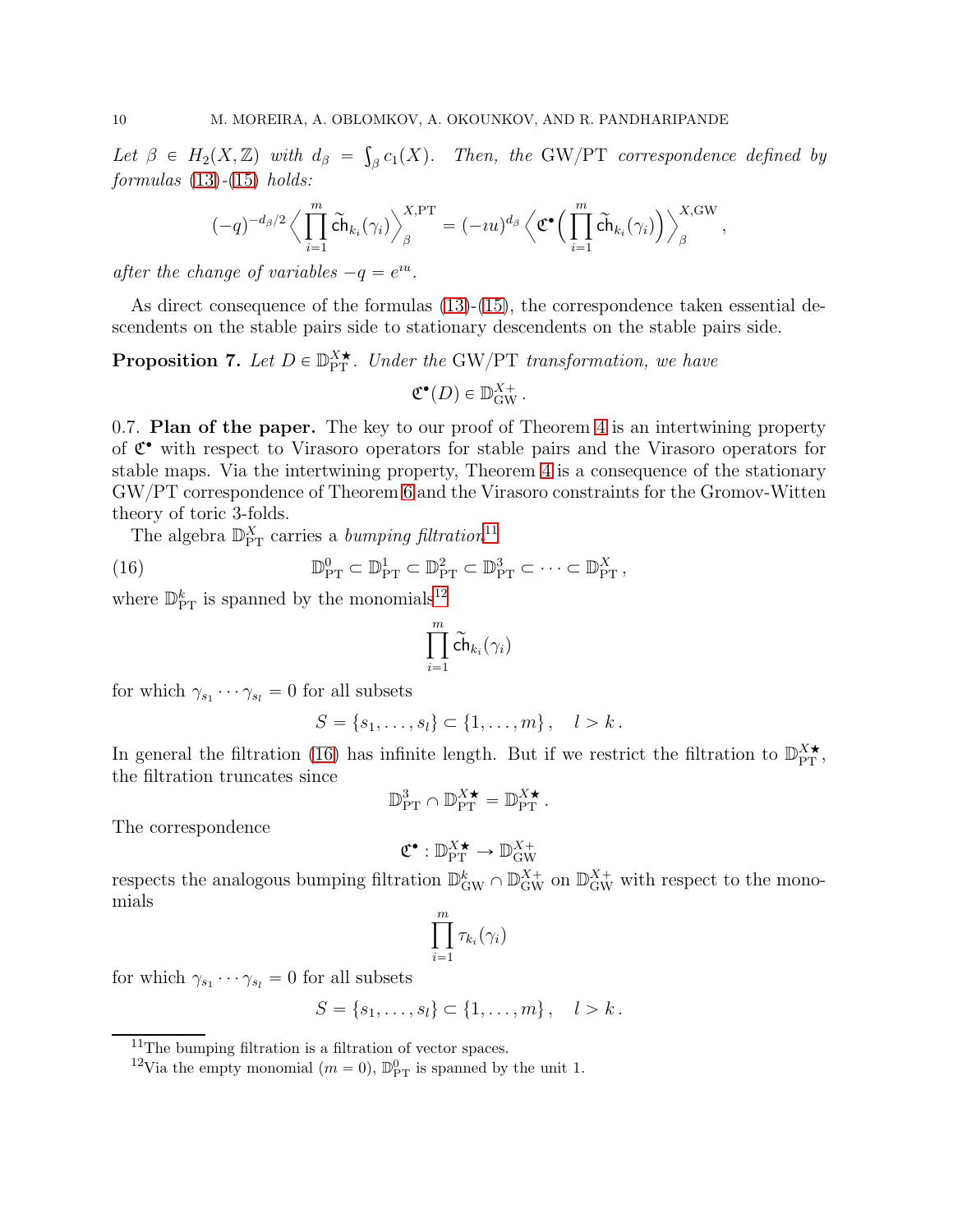Our proof of the intertwining is separated into a calculation for each of the four steps of the restriction of the bumping filtration on  $\mathbb{D}_{PT}^{X\bigstar}$ .

We discuss the Virasoro constraints for Gromov-Witten theory in Section [1](#page-11-0) and for stable pairs in Section [2.](#page-16-0) The stationary Virasoro constraints of Theorem [4](#page-4-0) are proven in Section [2.4](#page-22-0) modulo the intertwining of Theorem [12.](#page-17-0) The proof of the intertwining property is given in four steps:

- (0) We start in Section [3](#page-23-0) with the special case where  $D \in \mathbb{D}_{PT}^0 \cap \mathbb{D}_{PT}^{X\star}$  is the trivial monomial 1. The result is Proposition [14](#page-25-0) of Section [3.3.](#page-25-1)
- (1) For  $D \in \mathbb{D}_{PT}^1 \cap \mathbb{D}_{PT}^{X\star}$ , the required results are proven in Section [4.3.](#page-39-0)
- (2) Proposition [17](#page-40-1) and Proposition [18](#page-41-0) of Section [5](#page-40-0) imply the intertwining property for  $D \in \mathbb{D}_{\rm PT}^2 \cap \mathbb{D}_{\rm PT}^{X \star}.$
- (3) We treat  $D \in \mathbb{D}_{PT}^3 \cap \mathbb{D}_{PT}^{\chi^*} = \mathbb{D}_{PT}^{\chi^*}$  in Proposition [19](#page-43-0) of Section [5](#page-40-0) to complete the proof of Theorem [12.](#page-17-0)

Let  $S$  be a nonsingular projective toric surface. As a consequence of the stationary Virasoro constraints for

$$
X = S \times \mathbb{P}^1 \text{ and } \beta = n[\mathbb{P}^1],
$$

we obtain new Virasoro constraints for the integrals of the tautological classes over Hilbert schemes of points  $Hilb^{n}(S)$  of surfaces S in Section [6.](#page-45-0) The case of all simply connected nonsingular projective surfaces is proven in [\[16\]](#page-63-10).

After a review of the GW/PT descendent correspondence from the perspective of  $[17]$  in Section [7,](#page-48-0) we complete the proof of Theorem [6](#page-8-3) in Section [8.](#page-53-0) A list of descendent series in degree 1 for  $\mathbb{P}^3$  is given in Section [9.](#page-57-0)

0.8. Acknowledgments. We are grateful to D. Maulik, N. Nekrasov, G. Oberdieck, D. Oprea, A. Pixton, J. Shen, R. Thomas, and Q. Yin for many conversations about descendents and descendent correspondences.

A. Ob. was partially supported by NSF CAREER grant DMS-1352398 and Simons Foundation. A. Ob. also would like to thank the Forschungsinstitut für Mathematik and the Institute for Theoretical Studies at ETH Zürich for hospitality during the visits in November 2018, June 2019, and January 2020. The paper is based upon work supported by the National Science Foundation under Grant No. 1440140 while the first two authors were in residence at the Mathematical Sciences Research Institute in Berkeley during the Spring semester of 2018. A. Ok. was partially supported by the Simons Foundation as a Simons Investigator. A. Ok. gratefully acknowledges funding by the Russian Academic Excellence Project '5-100' and RSF grant 16-11-10160. R. P. was partially supported by SNF-200020-182181, SwissMAP, and the Einstein Stiftung.

The project has received funding from the European Research Council (ERC) under the European Union Horizon 2020 research and innovation program (grant agreement No. 786580).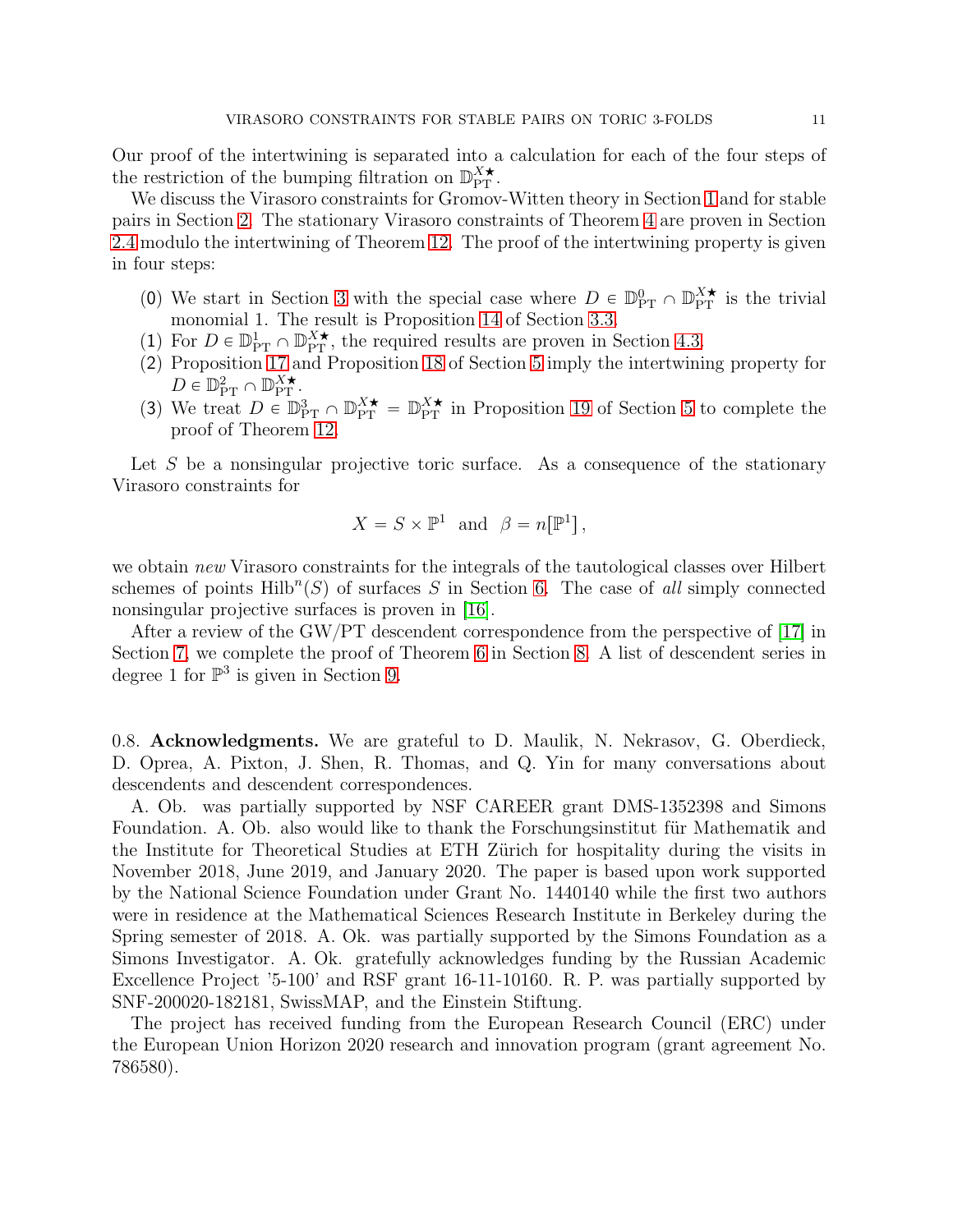#### <span id="page-11-0"></span>12 M. MOREIRA, A. OBLOMKOV, A. OKOUNKOV, AND R. PANDHARIPANDE

#### 1. Virasoro constraints for Gromov-Witten theory

1.1. Overview. We will discuss here the Virasoro constraints for stable maps. The constraints are equivalent to a procedure for removing the descendents of the canonical class. The procedures may be interpreted as series of the reactions (similar to the reactions discussed in the context of the GW{PT descendent correspondence in [\[17,](#page-63-0) Section 3]). Our goal is to write the Virasoro constraints for Gromov-Witten theory in a form which is as close as possible to the Virasoro constraints of Conjecture [3](#page-4-2) for stable pairs.

1.2. Gromov-Witten constraints: original form. The Virasoro constraints in Gromov-Witten theory were first proposed<sup>[13](#page-11-1)</sup> in [\[3\]](#page-62-3). We recall here the original form following [\[19\]](#page-63-11). In Section [1.3,](#page-13-0) a reformulation which is more suitable for the GW/PT correspondence will be presented.

In the discussion below, we fix a basis of  $H^*(X)$ ,

(17) 
$$
\gamma_0, \ldots, \gamma_r, \quad \gamma_i \in H^{p_i, q_i}(X),
$$

for which  $\gamma_0 = 1$ ,  $\gamma_1 = c_1$ , and  $\gamma_r = [p]$ . We assume<sup>[14](#page-11-2)</sup>  $c_1 \neq 0$ . We also fix a dual basis

<span id="page-11-3"></span>
$$
\gamma_0^{\vee}, \ldots, \gamma_r^{\vee}, \quad \int_X \gamma_i \gamma_j^{\vee} = \delta_{ij} .
$$

The standard method of describing of the Virasoro constraints uses the generating function for the Gromov-Witten invariants (see [\[19,](#page-63-11) section 4]):

$$
F^{X} = \sum_{g \geq 0} u^{2g-2} \sum_{\beta \in H_2(X,\mathbb{Z})} q^{\beta} \sum_{n \geq 0} \sum_{\substack{a_1, \dots, a_n \\ k_1, \dots, k_n}} t^{a_1}_{k_1} \dots t^{a_1}_{k_1} \dots t^{a_n}_{k_n} \left\langle \tau_{k_1}(\gamma_1) \dots \tau_{k_n}(\gamma_n) \right\rangle_{g,\beta}^{X,Con},
$$

where  $\langle,\rangle_{g,\beta}^{X,\text{Con}}$  is the standard integral over stable maps with connected domains (and stable contracted components of all genera are permitted).

The degree  $\beta = 0$  summand  $F_0^X$  of  $F^X$  does not require knowledge of curves in X. We further split the degree 0 summand into summands of genus  $g \leq 1$  and genus  $g \geq 2$ :

$$
F_0^X = F_{0,g \leq 1}^X + F_{0,g \geq 2}^X.
$$

The  $q \leq 1$  summand takes the form

$$
F_{0,g\leq 1}^X = u^{-2} \sum_{i,j,k} \left( \frac{t_0^i t_0^j t_0^k}{3!} + \frac{t_0^i t_0^j t_1^k t_0^0}{2!} \right) \int_X \gamma_i \gamma_j \gamma_k - \sum_i \left( \frac{t_0^i}{24} + \frac{t_1^i t_0^0}{24} \right) \int_X \gamma_i c_2 + \dots,
$$

where the dots stand for terms divisible by  $(t_0^0)^2$ . The  $g \ge 2$  summand  $F_{0,g\ge 2}^X$  is determined by the string and dilaton equations from the constant maps contributions of [\[4,](#page-62-7) Theorem 4].

Let  $\tilde{F}^X$  be the summand of  $F^X$  with  $\beta \neq 0$ . We define

$$
Z_{0,*}^X = \exp(F_{0,*}^X), \quad \widetilde{Z}^X = \exp(\widetilde{F}).
$$

<span id="page-11-1"></span><sup>&</sup>lt;sup>13</sup>The full conjecture also involves ideas of S. Katz.

<span id="page-11-2"></span><sup>&</sup>lt;sup>14</sup>For Calabi-Yau 3-folds, the Virasoro invariants are a consequence of the string and dilaton equations (and there are no non-trivial stationary invariants).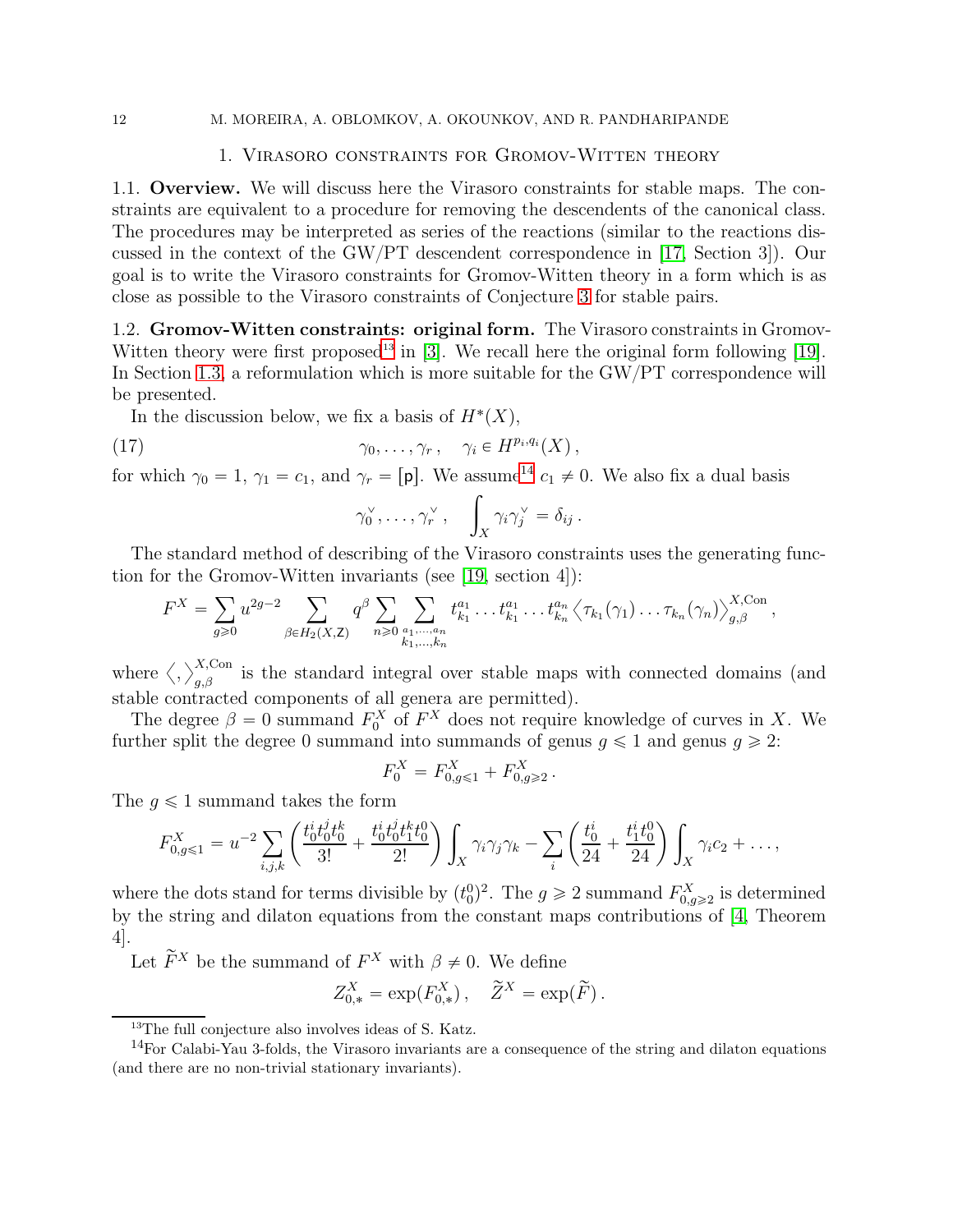The Gromov-Witten bracket  $\langle , \rangle_{g,\beta}^{X,\text{GW}}$  introduced in Section [0.5](#page-5-1) corresponds to the partition function

$$
Z_{0,g\leqslant 1}^X\cdot \widetilde{Z}^X=\sum_{g\geqslant \mathbb{Z}}u^{2g-2}\sum_{\beta\in H_2(X,\mathsf{Z})}q^\beta \sum_{n\geqslant 0}\sum_{\substack{a_1,\ldots,a_n\\k_1,\ldots,k_n}}t^{a_1}_{k_1}\ldots t^{a_1}_{k_1}\ldots t^{a_n}_{k_n}\left\langle \tau_{k_1}(\gamma_1)\ldots \tau_{k_n}(\gamma_n)\right\rangle_{g,\beta}^{X,\mathrm{GW}}.
$$

The full partition function

$$
Z^X = \exp(F^X) = Z^X_{0,g \leq 1} \cdot Z^X_{0,g \geq 2} \cdot \widetilde{Z}^X
$$

corresponds to the standard disconnected Gromov-Witten bracket  $\langle , \rangle_{g,\beta}^{X,\bullet}$ ,

$$
Z^X = \sum_{g\geq 0} u^{2g-2} \sum_{\beta \in H_2(X,\mathsf{Z})} q^\beta \sum_{n\geq 0} \sum_{\substack{a_1,\ldots,a_n \\ k_1,\ldots,k_n}} t^{a_1}_{k_1} \ldots t^{a_1}_{k_1} \ldots t^{a_n}_{k_n} \left\langle \tau_{k_1}(\gamma_1) \ldots \tau_{k_n}(\gamma_n) \right\rangle_{g,\beta}^{X,\bullet}.
$$

The Virasoro operators  $L_k$ ,  $k \in \mathbb{Z}_{\geq -1}$  are differential operators which satisfy the Virasoro relations,

<span id="page-12-1"></span>
$$
[L_k, L_\ell] = (k - \ell)L_{k+\ell},
$$

and annihilate the partition function

$$
(18) \t\t\t\t L_k Z^X = 0.
$$

For 3-folds  $X$ , the operators are defined by:

$$
L_{k} = \sum_{m=0}^{\infty} \sum_{i=0}^{k+1} \left( [p_{a} + m - 1]_{i}^{k} (C^{i})_{a}^{b} \tilde{t}_{m}^{a} \partial_{b,m+k-i} + \frac{u^{2}}{2} (-1)^{m+1} [-p_{a} + 1 - m]_{i}^{k} (C^{i})^{ab} \partial_{a,m} \partial_{b,k-m-i-1} \right) + \frac{u^{-2}}{2} (C^{k+1})_{ab} t_{0}^{a} t_{0}^{b} - \frac{\delta_{k}}{24} \int_{X} c_{1} c_{2},
$$

where the Einstein conventions for summing over repeated indices are followed<sup>[15](#page-12-0)</sup>,

$$
\tilde{t}^a_m = t^a_m - \delta_{a0}\delta_{m1} , \quad \partial_{a,m} = \partial/\partial t^a_m ,
$$

and  $[x]_j^k = e_{k+1-j}(x, x+1, \ldots, x+k)$ . The tensors in the equation are defined in terms of the dual basis:

$$
(C^i)^a_b = \int_X \gamma_a^{\vee} c_1^i \gamma_b , \quad (C^i)_{ab} = \int_X \gamma_a c_1^i \gamma_b , \quad (C^i)^{ab} = \int_X \gamma_a^{\vee} c_1^i \gamma_b^{\vee} .
$$

<span id="page-12-0"></span><sup>15</sup>Here  $\delta$  denotes the  $\delta$ -function:  $\delta_k = 0$  unless  $k = 0$ ,  $\delta_0 = 1$ , and  $\delta_{ab} = \delta_{a-b}$ .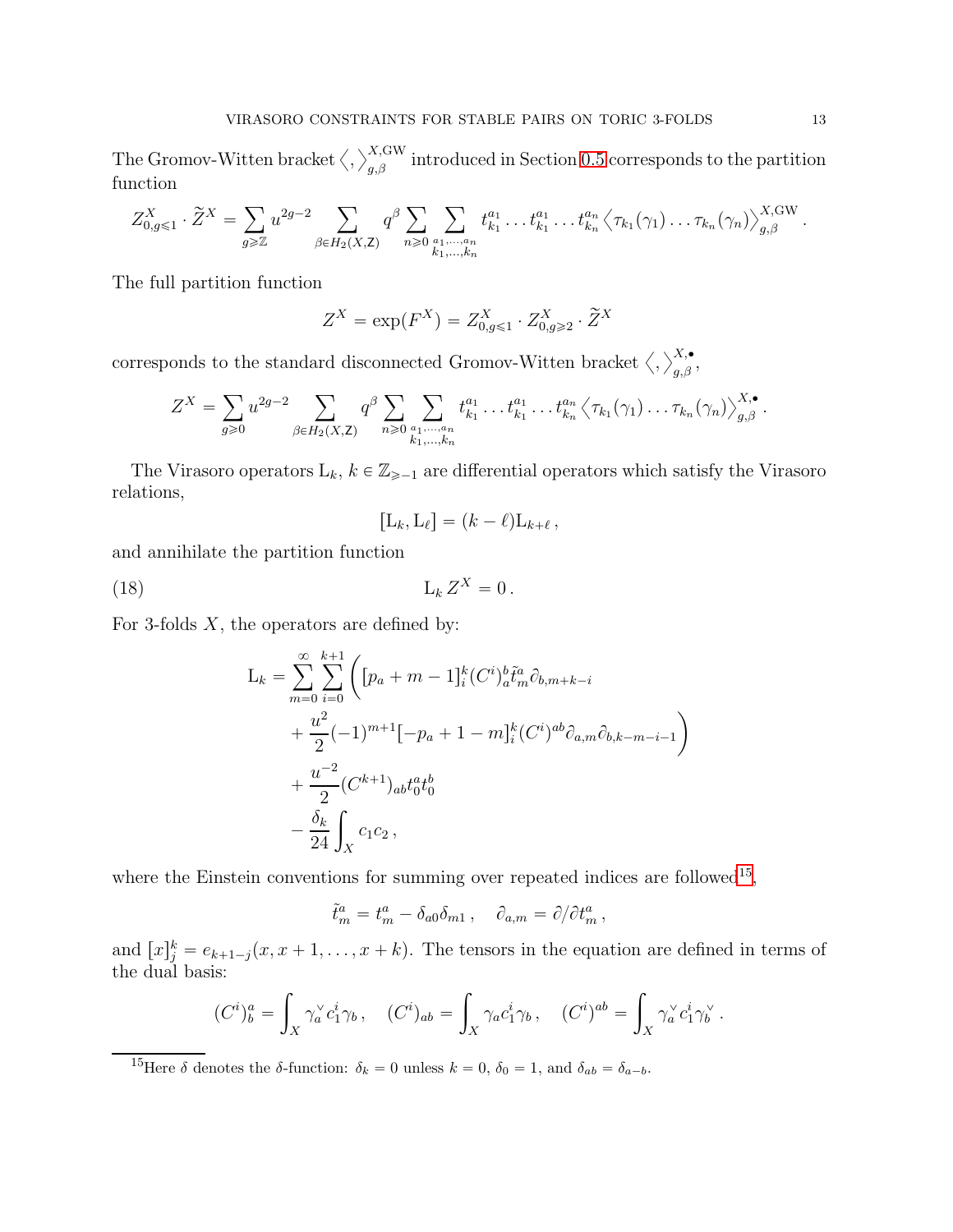<span id="page-13-0"></span>1.3. Gromov-Witten constraints: correspondence form. We rewrite here the Virasoro constraints of Section [1](#page-11-0) in the form most natural for the GW{PT descendent correspondence. Since all of our results are for toric varieties, we specialize our discussion here to the case where X is a nonsingular projective 3-fold with only  $(p, p)$ -cohomology.

We start by defining derivations  $R_k^j$  and quadratic differentials  $B^k$  on  $\mathbb{D}_{\text{GW}}^X$  by fixing the action on the generators:

• The action of the derivation  $R_k^j$  on  $\tau_i(\gamma)$  for  $k \geq -1, 0 \leq j \leq 3$ , and  $\gamma \in H^{2d}(X)$  is

$$
\mathrm{R}_k^j(\tau_i(\gamma)) = [i + d - 1]_j^k \tau_{k+i-j}(\gamma \cdot c_1^j),
$$

where  $[x]_j^k = e_{k+1-j}(x, x+1, \ldots, x+k)$  and all terms  $\tau_{\ell<-2}(\theta)$  are set to zero. As a special case,

$$
\mathrm{R}_{-1}^{j}(\tau_i(\gamma)) = \delta_j \,\tau_{i-1}(\gamma) \,.
$$

We will use the notation  $R_k = \sum_{j=0}^3 R_k^j$  $\frac{j}{k}$  .

• The action of the quadratic differential  $B^k$  on  $\tau_0(\gamma)\tau_0(\gamma')$  is

$$
\mathrm{B}^k(\tau_0(\gamma)\tau_0(\gamma')) = \int_X \gamma\gamma' c_1^k.
$$

On all other quadratics terms,  $B^k$  acts trivially.

The differential operators  $L_k^{\text{GW}}$ , for  $k \ge -1$ , are then defined by the formula:

<span id="page-13-2"></span>
$$
L_k^{\text{GW}} = R_k + \frac{u^{-2}}{2} B^{k+1} + \frac{(iu)^2}{2} T_k - \frac{\delta_k}{24} \int_X c_1 c_2,
$$

where  $T_k = \sum_{j=0}^3 T_k^j$  $\frac{J}{k}$  and

(19) 
$$
\mathcal{T}_k^j = \sum_{m=-1}^{k-j+2} (-1)^{m+1} [2 - m - d_L]_j^k : \tau_{m-1} \tau_{-m+k-j}(c_1^j) : ,
$$

where  $d_L$  is the degree of the left term in the co-product<sup>[16](#page-13-1)</sup> (as in Section [0.2\)](#page-2-2). In formula  $(19)$ , the symbol :: stands for the normal ordering convention: all negative descendents  $\tau_{\leq 0}(\gamma)$  are on the left of the positive descendents.

<span id="page-13-3"></span>A calculation then yields the Virasoro bracket and the following bracket with  $\tau_k(\mathbf{p})$ :

(20) 
$$
[L_n^{\text{GW}}, L_k^{\text{GW}}] = (n-k) L_{n+k}^{\text{GW}}, \qquad [L_n^{\text{GW}}, (k+1)! \tau_k(\mathsf{p})] = (k+n+2)! \tau_{n+k}(\mathsf{p}).
$$

$$
\tau_a \tau_b(\gamma) = \sum_i \tau_a(\gamma_i^L) \tau_b(\gamma_i^R) \in \mathbb{D}_{\text{GW}}^X
$$

where  $\sum_i \gamma_i^L \otimes \gamma_i^R$  is the Künneth decomposition of the product,

$$
\gamma \cdot \Delta \in H^*(X \times X),
$$

with the diagonal  $\Delta$ .

<span id="page-13-1"></span> $16$ Define the element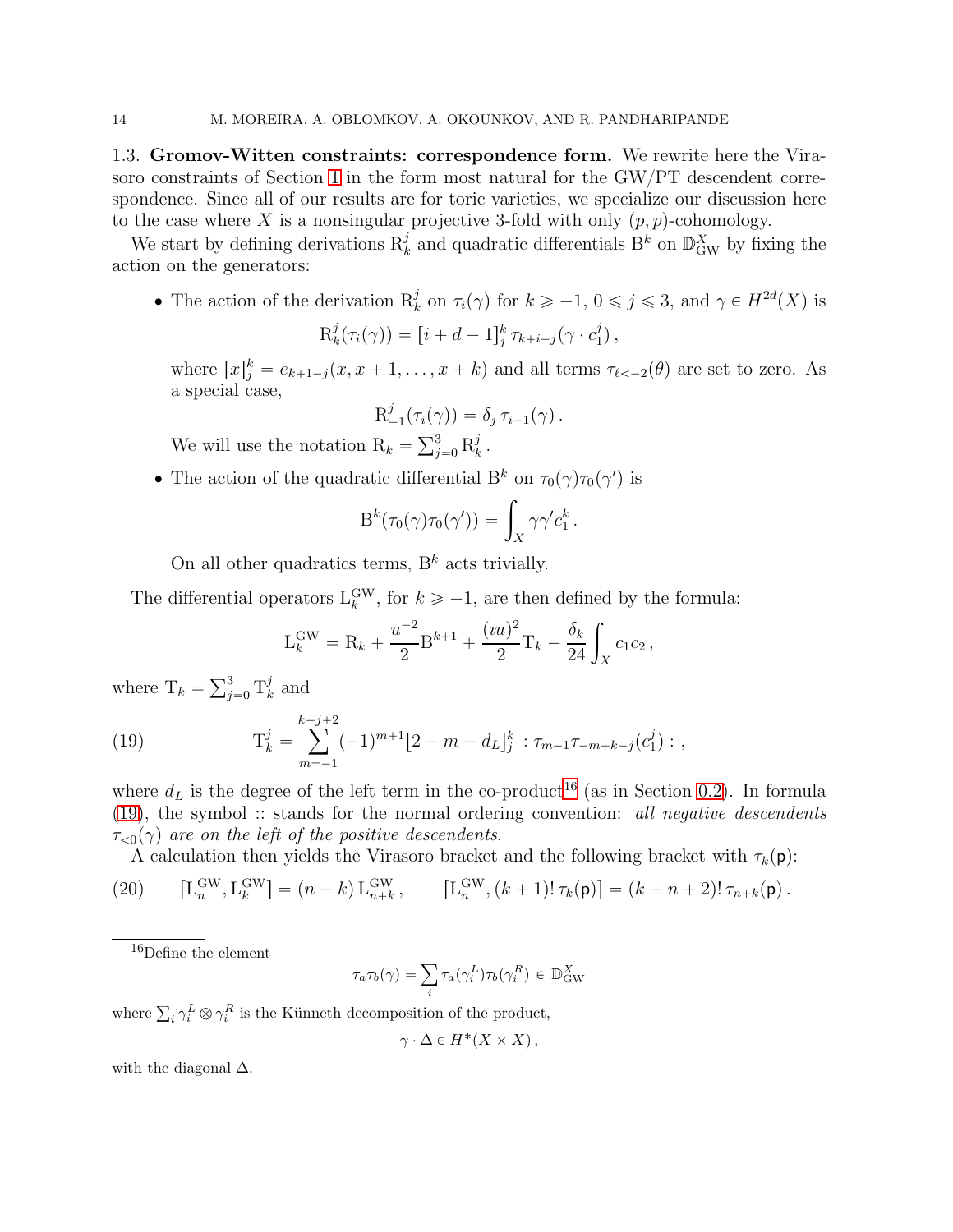<span id="page-14-0"></span>**Theorem 8.** (Givental  $[8]$ ) Let X be a nonsingular projective toric 3-fold, and let  $\beta \in H_2(X, \mathbb{Z})$ . For all  $k \geqslant -1$  and  $D \in \mathbb{D}_{\text{GW}}^X$ , we have

$$
\left\langle \mathcal{L}^{\rm GW}_k(D)\right\rangle_{\beta}^{X,\bullet}=0\,.
$$

Theorem [8,](#page-14-0) which is exactly equivalent to constraints [\(18\)](#page-12-1) for toric 3-folds, was proven by Givental in two steps:

- (i) Using the virtual localization formula of [\[9\]](#page-62-8), the Gromov-Witten theory of  $X$  is expressed in terms of graphs sums with descendent integrals over the moduli spaces of curves  $M_{a,n}$  at the vertices.
- (ii) The Virasoro constraints, conjectured by Witten [\[32\]](#page-63-17) for  $\overline{M}_{q,n}$  and proven in [\[11\]](#page-62-9), are then used to establish the Virasoro constraints for X.

A second proof of Theorem [8,](#page-14-0) via the Givental-Teleman classification<sup>[17](#page-14-1)</sup> of semisimple CohFTs, was given in [\[29\]](#page-63-13). For varieties with non-semisimple Gromov-Witten theory, the Virasoro constraints are known in very few cases.[18](#page-14-2)

<span id="page-14-5"></span>1.4. Gromov-Witten constraints: stationary form. We rewrite the Virasoro constraints in Gromov-Witten theory of Section [1.3](#page-13-0) in a form which preserves the algebra of stationary descendents,

$$
\mathbb{D}_{\text{GW}}^{X+} \subset \mathbb{D}_{\text{GW}}^{X}.
$$

We fix a basis [\(17\)](#page-11-3) of the cohomology of X which satisfies the following further conventions. Let

$$
\gamma_1,\ldots,\gamma_s\in H^2(X)
$$

be a basis with  $\gamma_1 = c_1$ . Let

$$
\gamma_{2s},\ldots,\gamma_{s+1}\in H^4(X)
$$

be a dual basis with respect to the Poincaré pairing. Let

$$
\gamma_0 = 1 \in H^0(X), \quad \gamma_{2s+1} = \mathsf{p} \in H^6(X)
$$

span the rest of the cohomology.<sup>[19](#page-14-3)</sup> The Künneth decomposition of the diagonal is

$$
\Delta = \sum_{i=0}^{2s+1} \gamma_i \otimes \gamma_{2s+1-i} \, .
$$

Consider the term  $T_k$ . The only place for descendents of 1 to appear in the operator  $L_k^{\text{GW}}$  is in  $T_k^0$ . As most of the terms of  $T_k^0$  vanish by definition, we find

(21) 
$$
\frac{1}{2}T_k^0 = (k+1)! : \tau_0(1)\tau_{k-1}(\mathsf{p}) : .
$$

We denote the rest of the term by  $T'_{k}$ ,

<span id="page-14-4"></span>
$$
\mathrm{T}_k = \mathrm{T}'_k + \mathrm{T}_k^0.
$$

<sup>17</sup>We refer the reader to [\[21\]](#page-63-18) for an introduction.

<span id="page-14-1"></span><sup>&</sup>lt;sup>18</sup>The main known examples are based on the Virasoro constraints for curves proven in [\[18\]](#page-63-12).

<span id="page-14-3"></span><span id="page-14-2"></span><sup>&</sup>lt;sup>19</sup>To match with [\(17\)](#page-11-3),  $r = 2s + 1$ .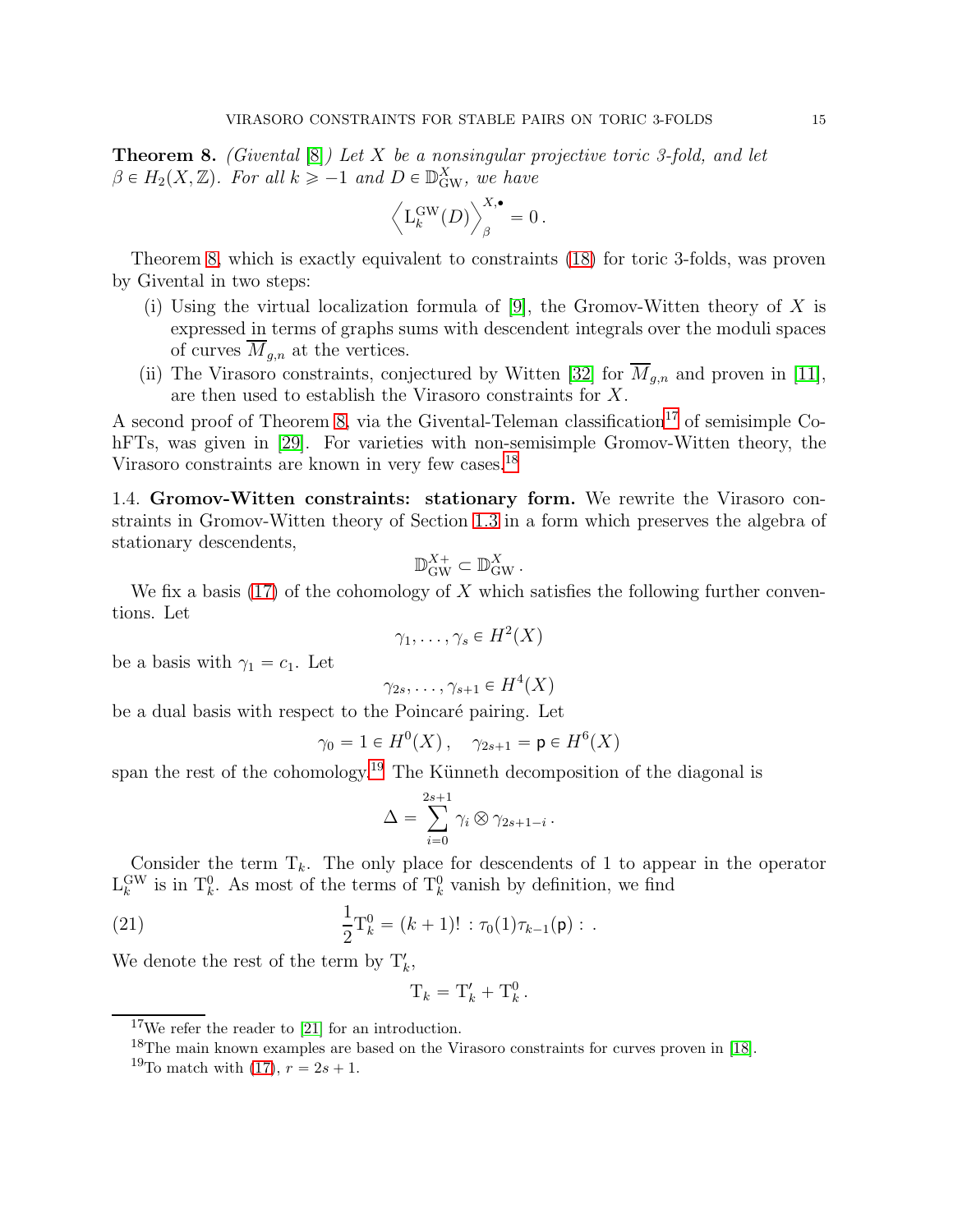Inside the bracket  $\langle,\rangle_{\beta}^{X,\bullet}$  $\mathbb{R}^{A,\bullet}_{\beta}$ , the insertion  $\tau_0(1)$  can be removed by the string equation. We are therefore led to define the operator

$$
\mathcal{L}_k^{\text{GW}} = \frac{(iu)^2}{2} \mathcal{T}'_k + \mathcal{R}_k + \frac{u^{-2}}{2} \mathcal{B}^{k+1} + (iu)^2 (k+1)! \mathcal{R}_{-1} \tau_{k-1}(\mathbf{p}), \qquad \mathcal{T}'_k = \sum_{j>0} \mathcal{T}^j_k,
$$

where  $R_k = \sum_{j=0}^3 R_k^j$  $\mathcal{R}_k$  and  $\mathcal{R}_{-1}$  is the differentiation defined on the generators by

<span id="page-15-1"></span>
$$
\mathrm{R}_{-1}\tau_k(\gamma)=\tau_{k-1}(\gamma)\,.
$$

Inside the bracket  $\langle,\rangle_\beta^{X,\bullet}$  $_{\beta}^{X,\bullet}$ , we have<sup>[20](#page-15-0)</sup>

(22) 
$$
\mathcal{L}_k^{\text{GW}} \stackrel{\langle . \rangle}{=} \widetilde{\mathbf{L}}_k^{\text{GW}} + (iu)^2 (1 - \delta_k)(k+1)! \widetilde{\mathbf{L}}_{-1}^{\text{GW}} \tau_{k-1}(\mathsf{p}),
$$

where we have modified the Virasoro operators to exclude the descendents of 1:

<span id="page-15-2"></span>(23) 
$$
\widetilde{L}_{k}^{\text{GW}} = L_{k}^{\text{GW}} - \frac{(iu)^{2}}{2} T_{k}^{0} = \frac{(iu)^{2}}{2} T_{k}' + R_{k} + \frac{u^{-2}}{2} B^{k+1} - \frac{\delta_{k}}{24} \int_{X} c_{1} c_{2}.
$$

Though the operators  $\mathcal{L}_k^{\text{GW}}$  no longer satisfy the Virasoro bracket, the operators  $\mathcal{L}_k^{\text{GW}}$  preserve the subalgebra  $\mathbb{D}_{\text{GW}}^{X+} \subset \mathbb{D}_{\text{GW}}^{X}$ .

<span id="page-15-4"></span>**Proposition 9.** Let  $X$  be a nonsingular projective toric 3-fold, and let  $\beta \in H_2(X, \mathbb{Z})$ . For all  $k \ge -1$  and  $D \in \mathbb{D}_{\text{GW}}^{X+}$  $\delta_{\rm{GW}\circ}^{\rm{X+}}$ , we have

$$
\left\langle \mathcal{L}_{k}^{\text{GW}}(D)\right\rangle_{\beta}^{X,\bullet}=0\,.
$$

*Proof.* The case  $k = 0$  follows because

$$
\mathcal{L}_0^{\text{GW}} - L_0^{\text{GW}} = T_0^0 = 2 : \tau_0(1)\tau_{-1}(\mathsf{p}) :
$$

and  $\left\langle T_0^0 \dots \right\rangle_{\beta}^{X,\bullet} = 0$ . For the other case the argument is below.

Using  $(22)$  and  $(23)$ , we have

<span id="page-15-3"></span>(24) 
$$
\left\langle \mathcal{L}_k^{\text{GW}}(D) \right\rangle_{\beta}^{X,\bullet} = \left\langle L_k^{\text{GW}}(D) + (iu)^2(k+1)! L_{-1}^{\text{GW}}(\tau_{k-1}(\mathsf{p})D) \right\rangle_{\beta}^{X,\bullet} - \frac{(iu)^2}{2} \left\langle T_k^0(D) + (iu)^2(k+1)! T_{-1}^0(\tau_{k-1}(\mathsf{p})D) \right\rangle_{\beta}^{X,\bullet}.
$$

The first bracket on the right side of [\(24\)](#page-15-3) vanishes by Theorem [8.](#page-14-0) We can write the second bracket on the right as

$$
\frac{(iu)^2}{2} \left\langle T_k^0(D) + (iu)^2(k+1)! \, T_{-1}^0(\tau_{k-1}(\mathbf{p})D) \right\rangle_{\beta}^{X,\bullet} =
$$

$$
(iu)^2 \left\langle (k+1)! \, \tau_0(1)\tau_{k-1}(\mathbf{p})D + (iu)^2(k+1)! \, \tau_0(1)\tau_{-2}(\mathbf{p})\tau_{k-1}(\mathbf{p})D \right\rangle_{\beta}^{X,\bullet}
$$

<span id="page-15-0"></span><sup>20</sup>Note  $\mathcal{L}_0^{\text{GW}} = \widetilde{\mathbf{L}}_0^{\text{GW}}$ .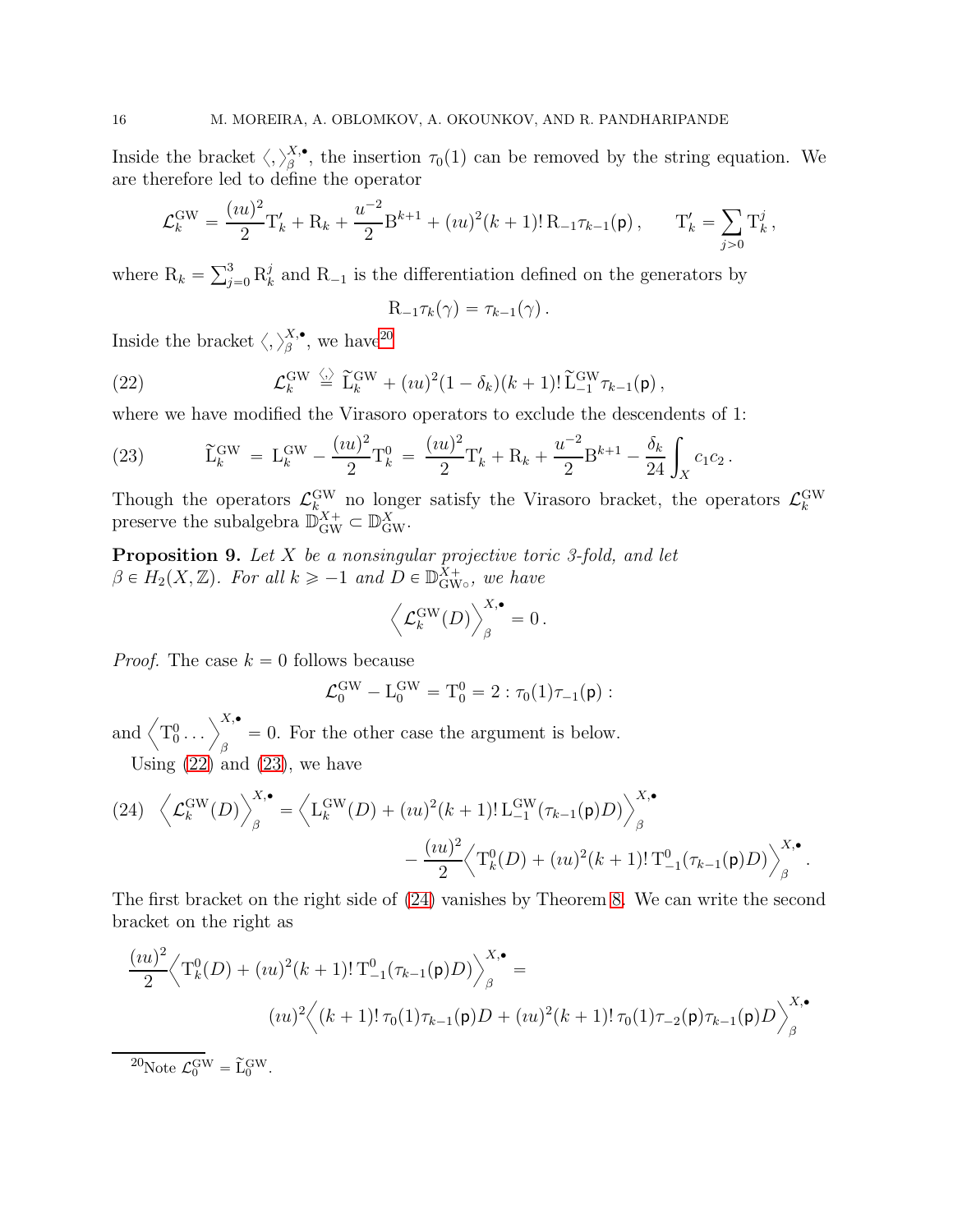using [\(21\)](#page-14-4). The right side of the above equation, after applying the commutator [\(7\)](#page-6-2), is

$$
(iu)^2 \Big\langle (k+1)!\,\tau_0(1)\tau_{k-1}(\mathbf{p})D + (iu)^2(k+1)!\,\tau_{-2}(\mathbf{p})\tau_0(1)\tau_{k-1}(\mathbf{p})D \Big\rangle_{\beta}^{X,\bullet}
$$

which vanishes after applying  $(8)$ .

In our study of the GW/PT descendent correspondence, we are interested in the Gromov-Witten bracket  $\langle,\rangle_{g,\beta}^{X,\text{GW}}$  of Section [0.5](#page-5-1) instead of the standard disconnected bracket  $\langle,\rangle_{g,\beta}^{X,\bullet}$ . Therefore, the following result is important for our study.

<span id="page-16-3"></span>**Proposition 10.** Let X be a nonsingular projective toric 3-fold, and let  $\beta \in H_2(X, \mathbb{Z})$ . For all  $k \ge -1$  and  $D \in \mathbb{D}_{\text{GW}}^{X+}$  $\rm_{GW\circ}^X$ , we have

$$
\left\langle \mathcal{L}^{\rm GW}_k(D)\right\rangle_{\beta}^{X,\rm GW}=0\,.
$$

*Proof.* Since  $\mathcal{L}_k^{\text{GW}}$  preserves  $\mathbb{D}_{\text{GW}}^{X+}$ , we have

$$
\mathcal{L}_k^{\text{GW}}(D) \in \mathbb{D}_{\text{GW}}^{X+}.
$$

Since the Gromov-Witten invariants corresponding to collapsed connected components of genus at least 2 always vanish in the presence of stationary descendents,

$$
\left\langle \mathcal{L}_{k}^{\text{GW}}(D)\right\rangle_{\beta}^{X,\bullet}=Z_{0,g\geqslant2}^{X}\Big|_{\{t_{k}^{i}=0\}}\cdot\left\langle \mathcal{L}_{k}^{\text{GW}}(D)\right\rangle_{\beta}^{X,\text{GW}}.
$$

Since  $\left\langle \mathcal{L}_{k}^{\rm GW}(D)\right\rangle _{s}^{X,\bullet}$ vanishes by Proposition [9](#page-15-4) and  $\beta$ 

$$
Z^X_{0,g\geqslant 2}\Big|_{\{t^i_k=0\}}=\exp\left(\sum_{g=2}^{\infty}(-1)^gu^{2g-2}\,\frac{\chi(X)}{2}\,\int_{\overline{M}_g}\,\lambda^3_{g-1}\right)
$$

is invertible<sup>[21](#page-16-1)</sup>,  $\left\langle \mathcal{L}_{k}^{\rm GW}(D)\right\rangle _{s}^{X,\rm GW}$ also vanishes.  $\square$ 

#### 2. Theorem [4:](#page-4-0) Virasoro constraints for stable pairs

<span id="page-16-0"></span>2.1. Intertwining property. We have already defined the operators  $L_k^{\text{PT}}$  and  $\mathcal{L}_k^{\text{PT}}$  on  $\mathbb{D}_{\text{PT}}^X$  in Sections [0.2](#page-2-2) and [0.3:](#page-4-3)

$$
L_k^{\rm PT} = T_k + R_k, \quad \mathcal{L}_k^{\rm PT} = L_k^{\rm PT} + (k+1)! L_{-1}^{\rm PT} \mathsf{ch}_{k+1}(\mathsf{p}),
$$

for  $k \geqslant -1$ . We also have

<span id="page-16-2"></span>(25) 
$$
\left[\mathbf{L}_n^{\mathrm{PT}}, \mathbf{L}_k^{\mathrm{PT}}\right] \stackrel{\langle . \rangle}{=} (k-n)\mathbf{L}_{n+k}^{\mathrm{PT}}, \quad \left[\mathbf{L}_n^{\mathrm{PT}}, (k-1)!\,\mathsf{ch}_k(\mathsf{p})\right] \stackrel{\langle . \rangle}{=} (n+k)!\,\mathsf{ch}_{n+k}(\mathsf{p}).
$$

Equations [\(25\)](#page-16-2) are parallel to equations [\(20\)](#page-13-3) in Gromov-Witten theory.

,

<span id="page-16-1"></span><sup>21</sup>See [\[4,](#page-62-7) Theorem 4] for the evaluation.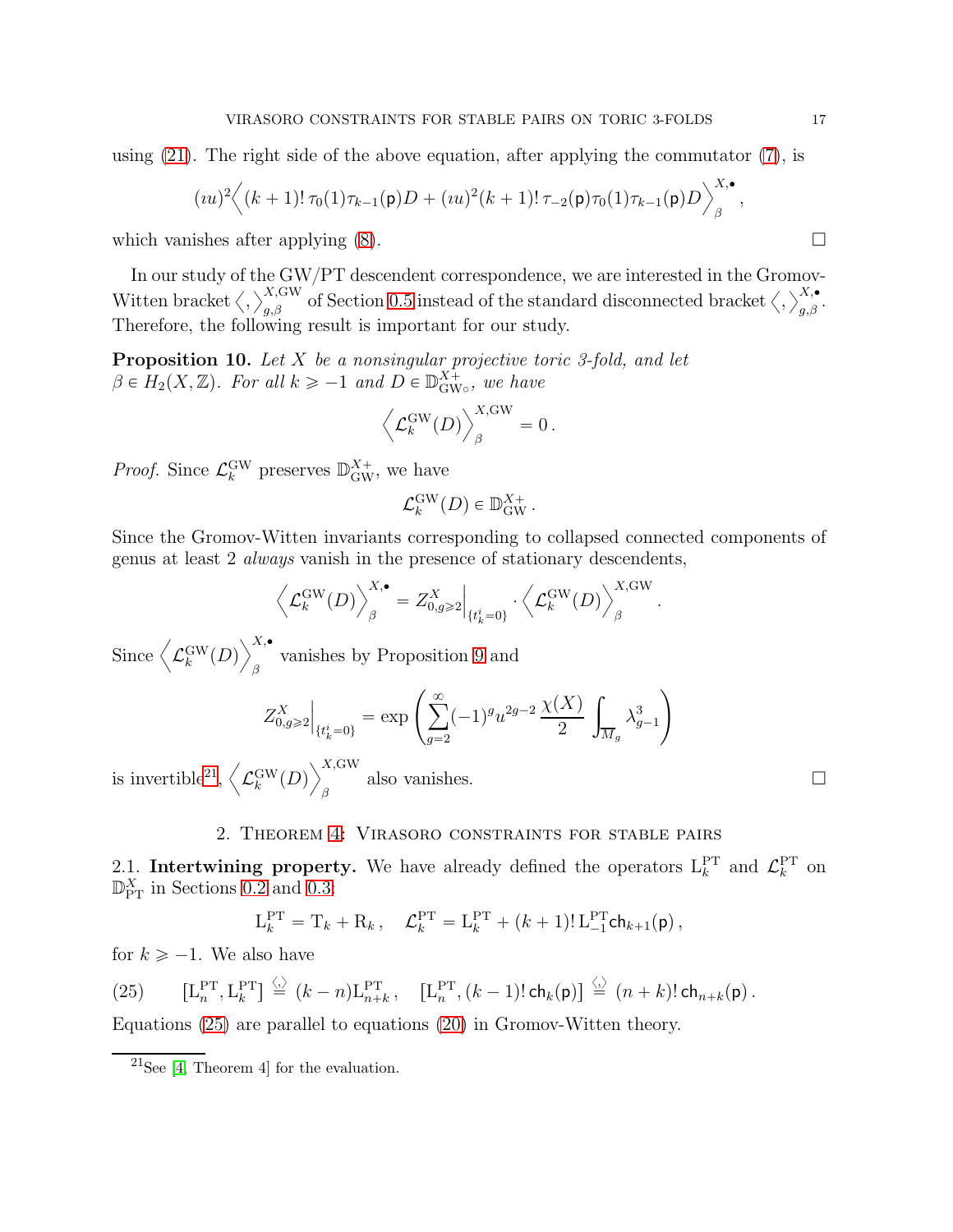The main computation of the paper is the *intertwining property* which relates the Virasoro operators for the stable pairs and Gromov-Witten theories via the descendent correspondence. We separate the argument into two cases:  $k \leq 0$  and  $k \geq 1$ . Proposition [11](#page-17-1) covers the  $k \leq 0$  case. The  $k \geq 1$  case treated in Theorem [12](#page-17-0) is harder.

Proposition [11](#page-17-1) is proven in Section [2.3](#page-18-0) except for steps at the end of the proof which will be completed in the proof of Theorem [12](#page-17-0) in Sections [3-](#page-23-0)[5.](#page-40-0) The argument is an intricate calculation based on a strategy of filtration.

<span id="page-17-1"></span>**Proposition 11.** For  $k = -1, 0$  and  $D \in \mathbb{D}_{PT}^{X*}$ , we have

$$
\mathfrak{C}^{\bullet} \circ \mathcal{L}_{k}^{\mathrm{PT}}(D) = (iu)^{-k} \widetilde{\mathcal{L}}_{k}^{\mathrm{GW}} \circ \mathfrak{C}^{\bullet}(D)
$$

after the restrictions  $\tau_{-2}(\mathbf{p}) = 1$  and  $\tau_{-1}(\mathbf{p}) = 0$ .

<span id="page-17-0"></span>**Theorem 12.** For all  $k \geq 1$  and  $D \in \mathbb{D}_{PT}^{X*}$ , we have

$$
\mathfrak{C}^{\bullet} \circ \mathcal{L}_{k}^{\mathrm{PT}}(D) = (iu)^{-k} \widetilde{\mathcal{L}}_{k}^{\mathrm{GW}} \circ \mathfrak{C}^{\bullet}(D)
$$

after the restrictions  $\tau_{-2}(\mathsf{p}) = 1$  and  $\tau_{-1}(\gamma) = 0$  for  $\gamma \in H^{>2}(X)$ .

The evaluations of left sides of the equalities in Proposition [11](#page-17-1) and Theorem [12](#page-17-0) require a slight generalization of the formulas [\(13\)](#page-8-0)-[\(15\)](#page-8-1) which govern the descendent correspondence on  $\mathbb{D}_{PT}^{X*}$ . Additional rules are required for

<span id="page-17-3"></span>(26) 
$$
\widetilde{\text{Ch}}_0(\gamma)
$$
,  $\widetilde{\text{Ch}}_1(\gamma)$  for  $\gamma \in H^{>0}(X)$  and  $\widetilde{\text{Ch}}_2(\delta)$  for  $\delta \in H^2(X)$ .

The required rules take a very simple form since  $L_k^{\text{PT}}(D)$  is at most linear<sup>[22](#page-17-2)</sup> in the classes [\(26\)](#page-17-3) over  $\mathbb{D}_{\text{GW}}^{X\star}$ :

(27) 
$$
\mathfrak{C}^{\circ}(\widetilde{\mathbf{ch}}_0(\gamma)) = -\int_X \gamma, \qquad \mathfrak{C}^{\circ}(\widetilde{\mathbf{ch}}_0(\gamma)M) = 0,
$$

$$
\mathfrak{C}^{\circ}(\widetilde{\mathbf{ch}}_1(\gamma)) = 0, \qquad \mathfrak{C}^{\circ}(\widetilde{\mathbf{ch}}_1(\gamma)M) = 0,
$$

where  $M \in \mathbb{D}_{\text{PT}}^{\chi^\star}$ . For  $\mathfrak{C}^{\circ}(\tilde{\text{ch}}_2(\delta)M)$  with  $M \in \mathbb{D}_{\text{PT}}^{\chi^\star}$ , formulas [\(13\)](#page-8-0)-[\(15\)](#page-8-1) apply unchanged. The above rules are compatible with the  $\text{GW/PT}$  descendent correspondence and will be established in Section [8.](#page-53-0)

The restrictions  $\tau_{-2}(\mathbf{p}) = 1$  and  $\tau_{-1}(\mathbf{p}) = 0$  in Proposition [11](#page-17-1) are well-defined since both  $\mathfrak{C}^{\bullet} \circ L_{k}^{PT}(D)$  and  $\widetilde{L}_{k}^{GW} \circ \mathfrak{C}^{\bullet}(D), k = 0, -1$  will be seen to lie in the commutative algebra generated by  $\tau_{-2}(\mathsf{p})$ ,  $\tau_{-1}(\gamma)$ , and  $\mathbb{D}_{\text{GW}}^{X+}$ . The commutation with  $\tau_{-2}(p)$  and  $\tau_{-1}(\mathsf{p})$  follows from  $(8)$ .

Similarly, the restrictions  $\tau_{-2}(\mathsf{p}) = 1$  and  $\tau_{-1}(\gamma) = 0$  for  $\gamma \in H^{>2}(X)$  in Theorem [12](#page-17-0) are well-defined since both  $\mathfrak{C}^{\bullet} \circ L_k^{\text{PT}}(D)$  and  $\widetilde{L}_k^{\text{GW}} \circ \mathfrak{C}^{\bullet}(D)$ ,  $k > 0$  will be seen to lie in the commutative algebra generated by  $\tau_{-2}(\mathsf{p}), \tau_{-1}(\gamma)$ , and  $\mathbb{D}_{\text{GW}}^{X\star}$ . The algebra  $\mathbb{D}_{\text{GW}}^{X\star}$  is generated by the essential descendents

$$
\{ \tau_i(\gamma) \mid (i \geq 0, \gamma \in H^{>0}(X, \mathbb{Q})) \text{ or } (i = 0, \gamma \in H^{>2}(X, \mathbb{Q})) \}.
$$

<span id="page-17-2"></span> ${}^{22}L_1^{\rm PT}(D)$  has a single quadratic term in the classes [\(26\)](#page-17-3) given by  $\tilde{\text{ch}}_1(\textbf{p})\tilde{\text{ch}}_2(c_1)$  which causes no difficulty since  $\mathsf{ch}_1(\mathsf{p})$  does not interact.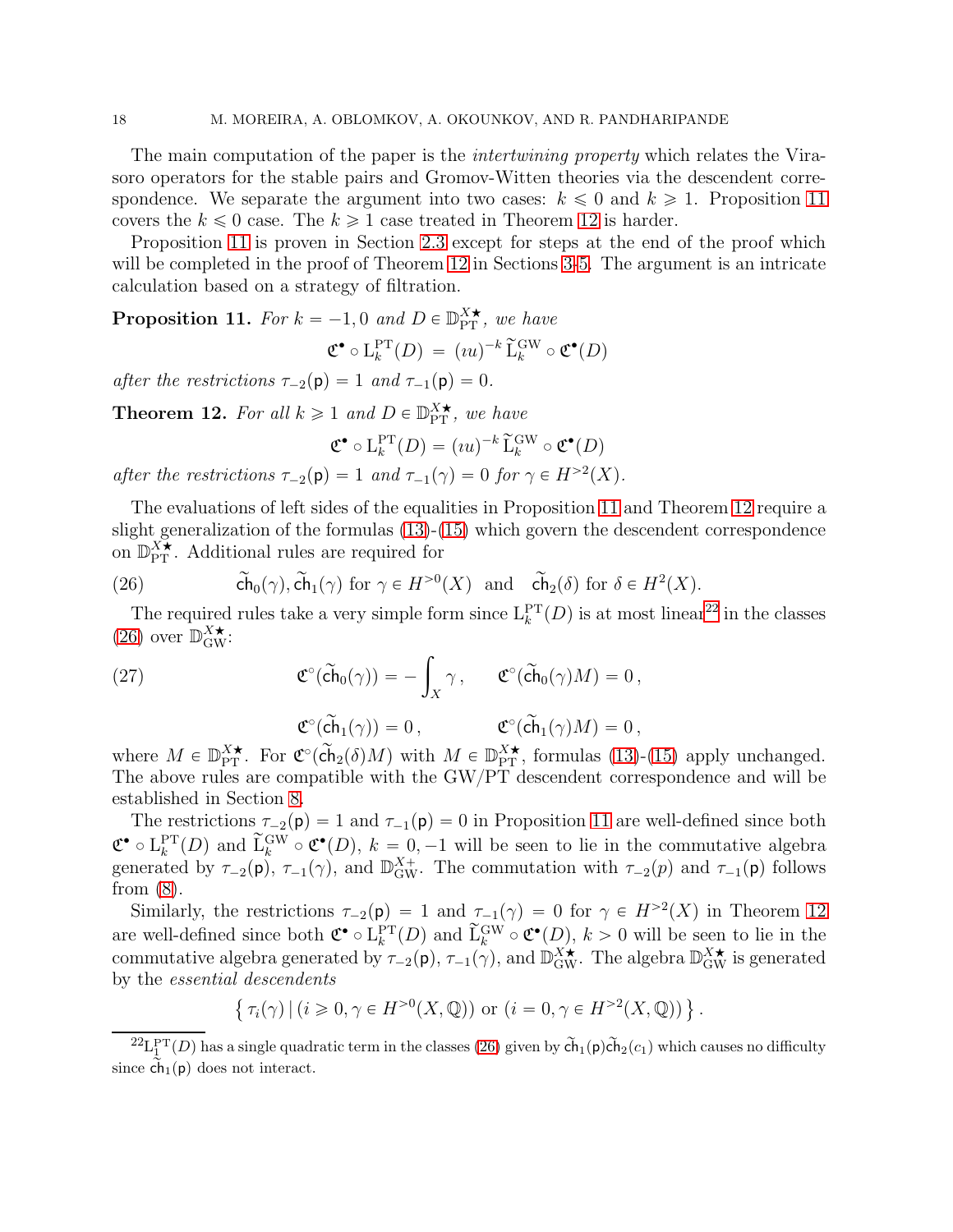Again, commutation follows from [\(8\)](#page-6-3).

2.2. Conventions for  $(-1)!$ ch<sub>1</sub> $(c_1)$ . In order to complete the definitions of the left sides of Proposition [11](#page-17-1) and Theorem [12,](#page-17-0) we must also include the term  $(-1)!ch_1(c_1)$  in the descendent correspondence  $\mathfrak{C}^{\bullet}$  since such terms occur in  $L_k^{\text{PT}}$ .

• The first case is

$$
\mathfrak{C}^{\circ}((-1)!\mathsf{ch}_1(c_1))=0.
$$

• The non-vanishing bumping term is given by

<span id="page-18-3"></span>
$$
(28) \quad \mathfrak{C}^{\circ}\Big((-1)!\mathsf{ch}_{1}(c_{1})\widetilde{\mathsf{ch}}_{k_{1}+2}(\gamma)\Big) = -\frac{(iu)^{-1}}{k_{1}!}\Bigg(\mathfrak{a}_{k_{1}-1}(c_{1}\gamma) + (iu)^{-1}\mathfrak{a}_{k_{1}-2}(c_{1}\gamma \cdot c_{1}) + (iu)^{-1}k_{1}\sum_{|\mu|=k_{1}-3}\frac{\mathfrak{a}_{\mu_{1}}\mathfrak{a}_{\mu_{2}}}{\mathrm{Aut}(\mu)}(c_{1}\gamma \cdot c_{1})\Bigg),
$$

where  $k_1 \geq 2$ .

• The higher bumping term is

$$
\mathfrak{C}^{\circ}((-1)!ch_1(c_1)\widetilde{ch}_{k_1+2}(\gamma)\widetilde{ch}_{k_2+2}(\gamma'))=\frac{(iu)^{-2}(k_1+k_2-1)}{k_1!k_2!}\mathfrak{a}_{k_1+k_2-2}(c_1\gamma\gamma'),
$$

 $k_1, k_2 \geq 0, k_1 + k_2 > 1$ . There is also an exceptional higher bumping term

<span id="page-18-1"></span>
$$
\mathfrak{C}^{\circ}((-1)!\mathsf{ch}_1(c_1)\widetilde{\mathsf{ch}}_2(\gamma)\widetilde{\mathsf{ch}}_3(\gamma')) = \tau_{-2}(c_1\gamma\gamma').
$$

## <span id="page-18-0"></span>2.3. Proof of Proposition [11.](#page-17-1) The cases  $k = -1, 0$  are special in two ways:

- (i) We must use the exceptional cases of the operator  $\mathfrak{C}^{\circ}$ , in the analysis for  $k = -1, 0$ .
- (ii) While the operator  $\widetilde{L}_k^{\text{GW}}$  for  $k = -1, 0$  has quadratic part  $\frac{u^{-2}}{2} B^{k+1}$ ,  $\widetilde{L}_k^{\text{GW}}$  is a first order operator acting on the stationary sector of descendent algebra for  $k > 0$ .

For these reasons, we treat the  $k = -1, 0$  cases separately here.

The restrictions in the statement of Proposition [11](#page-17-1) allow us freely use

(29) ch<sub>0</sub>( $p$ ) = -1,

which is compatible with  $C^{\bullet}$ . Similarly, we can use

$$
ch_1(p) = 0.
$$

Let us write down the corresponding operators explicitly:

<span id="page-18-2"></span>
$$
L_{-1}^{PT} = R_{-1} - (-1)! \operatorname{ch}_{1}(c_{1}), \quad \widetilde{L}_{-1}^{GW} = R_{-1} + \frac{u^{-2}}{2} B^{0}.
$$
  

$$
R_{-1} = \widetilde{A}_{-1}(c_{1}), \quad \widetilde{A}_{-1}^{G} = \widetilde{A}_{-1}^{G} B_{-1} + \frac{u^{-2}}{2} B^{1} B_{-1} + \cdots
$$

$$
L_0^{\rm PT} = R_0 - \tilde{\mathbf{ch}}_2(c_1) - \frac{1}{2} \mathbf{ch}_1 \mathbf{ch}_1(c_1), \quad \tilde{L}_0^{\rm GW} = R_0 + \frac{u^{-2}}{2} B^1 - \tau_0(c_1) - \frac{1}{24} \int_X c_1 c_2.
$$

We have used [\(29\)](#page-18-1) for  $L_{-1}^{PT}$ . For  $L_0^{PT}$ , only the  $d_L = d_R = 2$  summand is nonzero by [\(30\)](#page-18-2).

**Step 1.** We check the statement for  $D = 1$ .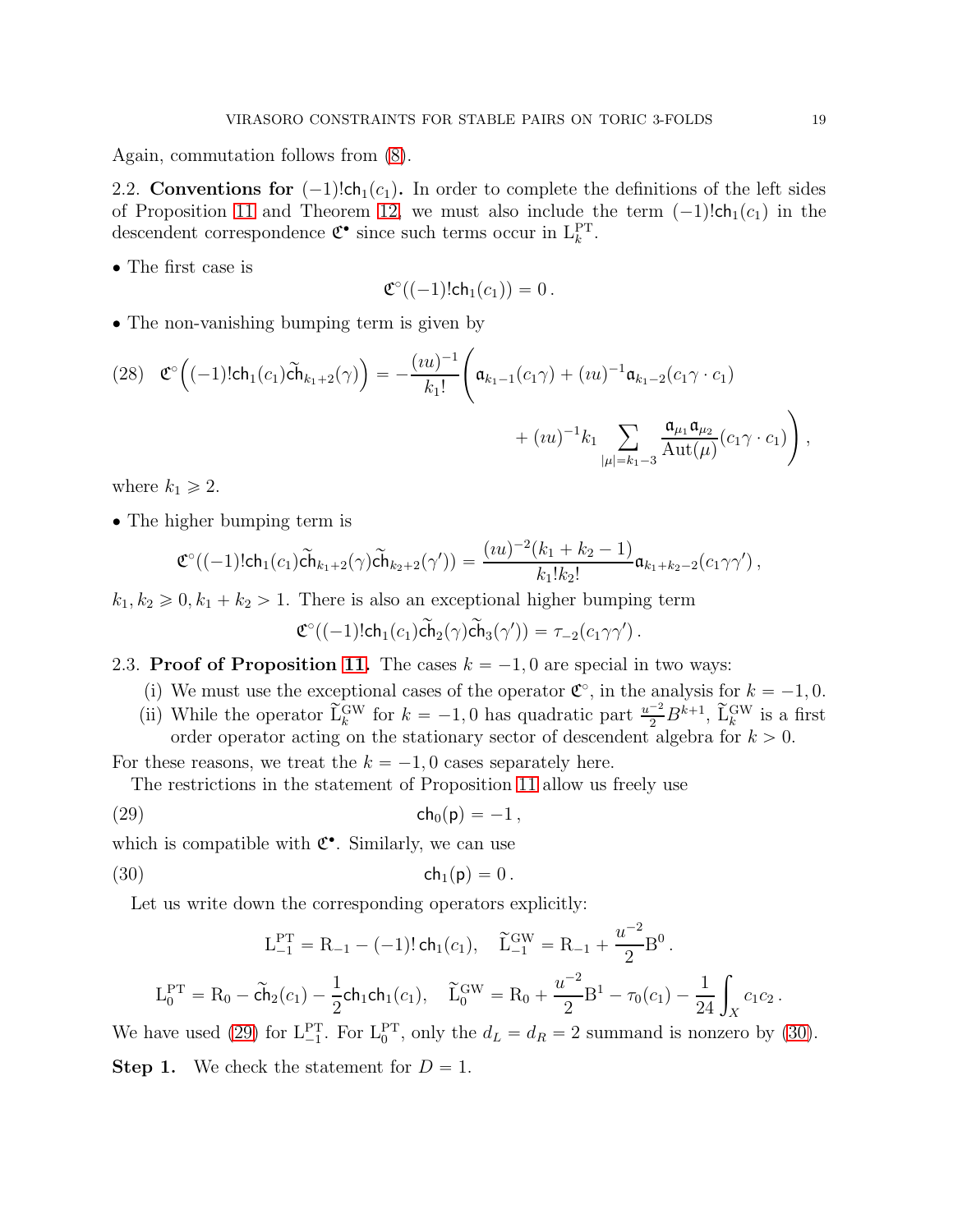The left side of the equality of Proposition [11](#page-17-1) for  $k = -1$  is

$$
\mathfrak{C}^{\bullet}(\mathsf{L}_{-1}^{\mathrm{PT}}(D)) = -\mathfrak{C}^{\bullet}((-1)!\mathsf{ch}_1(c_1)) = 0.
$$

The right side of the equality,

$$
u\,\widetilde{\mathcal{L}}_{-1}^{\mathrm{GW}}(\mathfrak{C}^{\bullet}(1)) = u\,\widetilde{\mathcal{L}}_{-1}^{\mathrm{GW}}(1) = 0\,,
$$

matches. For  $k = 0$ , the left side for  $D = 1$  is

$$
\mathfrak{C}^{\bullet}(L_0^{\text{PT}}(1)) = -\mathfrak{C}^{\bullet}(\tilde{\mathsf{ch}}_2(c_1)) = -\mathfrak{a}_1(c_1) = -\tau_0(c_1) - \frac{1}{24} \int_X c_1 c_2.
$$

The right side,

$$
\widetilde{L}_0^{\text{GW}}(\mathfrak{C}^\bullet(1)) = \widetilde{L}_0^{\text{GW}}(1) = -\tau_0(c_1) - \frac{1}{24} \int_X c_1 c_2,
$$

matches.

**Step 2.** We check the statement for  $D = \widetilde{\mathsf{ch}}_{k+2}(\gamma)$  with  $k \geq 0$ .

We must expand both sides of the equality of Proposition [11](#page-17-1) in terms of  $\tau$ . The following formula will be used:

<span id="page-19-0"></span>
$$
(31) (iu)^{k} \mathfrak{C}^{\circ}(\widetilde{ch}_{k+2}(\gamma)) = \tau_{k}(\gamma) + \left(\sum_{i=1}^{k} \frac{1}{i}\right) \tau_{k-1}(\gamma \cdot c_{1}) + \left(\sum_{1 \leq i < j \leq k} \frac{1}{ij}\right) \tau_{k-2}(\gamma \cdot c_{1}^{2})
$$
\n
$$
+ \sum_{|\mu|=k-1} \frac{\mu_{1}! \mu_{2}!}{\mathrm{Aut}(\mu)k!} \left(\tau_{\mu_{1}-1} \tau_{\mu_{2}-1}(\gamma \cdot c_{1}) + \left(\sum_{i=1}^{\mu_{1}-1} \frac{1}{i}\right) \tau_{\mu_{1}-2}(\gamma \cdot c_{1}^{2}) \tau_{\mu_{2}-1}(\mathsf{p}) + \left(\sum_{i=1}^{\mu_{2}-1} \frac{1}{i}\right) \tau_{\mu_{1}-1}(\mathsf{p}) \tau_{\mu_{2}-2}(\gamma \cdot c_{1}^{2})\right)
$$
\n
$$
+ \sum_{|\mu|=k-2} \frac{\mu_{1}! \mu_{2}!}{\mathrm{Aut}(\mu)k!} \tau_{\mu_{1}-1} \tau_{\mu_{2}-1}(\gamma \cdot c_{1}^{2}) + \sum_{|\mu|=k-3} \frac{\mu_{1}! \mu_{2}! \mu_{3}!}{\mathrm{Aut}(\mu)(k-1)!} \tau_{\mu_{1}-1} \tau_{\mu_{2}-1} \tau_{\mu_{3}-1}(\gamma \cdot c_{1}^{2}).
$$

We split the analysis of the difference for

(32) 
$$
\mathfrak{C}^{\bullet} \circ L_{-1}^{\text{PT}}(D) - i u \widetilde{L}_{-1}^{\text{GW}} \circ \mathfrak{C}^{\bullet}(D)
$$

in stages according to the  $\tau$  degree of terms. The second term of the difference is simpler since

<span id="page-19-1"></span>
$$
iu \widetilde{\mathcal{L}}^{\text{GW}}_{-1} \circ \mathfrak{C}^{\bullet}(D) = iu R_{-1}(\mathfrak{C}^{\circ}(\widetilde{\mathsf{ch}}_k(\gamma)))
$$

and the latter is a easy modification of [\(31\)](#page-19-0). The first term is more involved since there are two parts: the action of  $R_{-1}$  and the interaction with  $(-1)!$ ch<sub>1</sub> $(c_1)$ .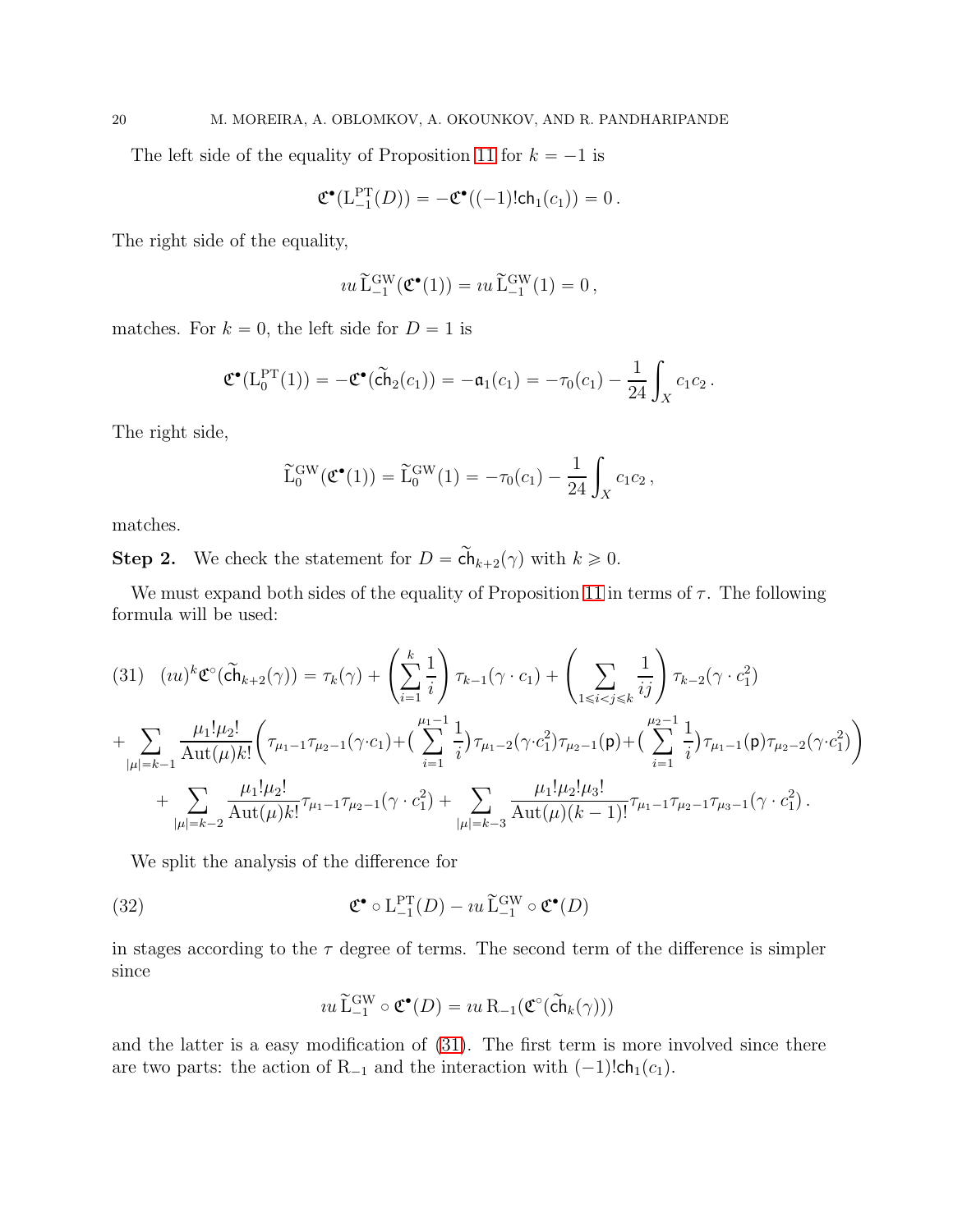• We first study the  $\tau$  linear terms of  $(uu)^{k-1}\mathfrak{C}^{\bullet} \circ L_{-1}^{PT}(D)$ :

$$
\left(\tau_{k-1}(\gamma) + \left(\sum_{i=1}^{k-1} \frac{1}{i}\right) \tau_{k-2}(\gamma \cdot c_1) + \left(\sum_{1 \le i < j \le k-1} \frac{1}{ij}\right) \tau_{k-3}(\gamma \cdot c_1^2)\right) \n+ \left(\frac{(iu)^{k-2}}{k!} \mathfrak{a}_{k-1}(\gamma \cdot c_1) + \frac{(iu)^{k-3}}{k!} \mathfrak{a}_{k-2}(\gamma \cdot c_1^2)\right) = \n\left(\tau_{k-1}(\gamma) + \left(\sum_{i=1}^{k-1} \frac{1}{i}\right) \tau_{k-2}(\gamma \cdot c_1) + \left(\sum_{1 \le i < j \le k-1} \frac{1}{ij}\right) \tau_{k-3}(\gamma \cdot c_1^2)\right) \n+ \frac{1}{k} \left(\tau_{k-2}(\gamma \cdot c_1) + \left(\sum_{i=1}^{k-2} \frac{1}{i}\right) \tau_{k-3}(\gamma \cdot c_1^2)\right) + \frac{1}{k(k-1)} \tau_{k-3}(\gamma \cdot c_1^2).
$$

We have used here bumping with  $(-1)!$ ch<sub>1</sub> $(c_1)$  from [\(28\)](#page-18-3) to obtain the expression in the second line and an inversion<sup>[23](#page-20-0)</sup> of  $(12)$  to justify the second equality. After collecting together the coefficients in front of the  $\tau$ 's in the last expression, we obtain  $R_{-1}(\mathfrak{C}^{\circ}(\widetilde{\mathbf{ch}}_k(\gamma))),$ exactly as expected.

• We study next the  $\tau$ -quadratic term of [\(32\)](#page-19-1). Consider first the terms that have a coproduct  $(\gamma \cdot c_1)_i^L \otimes (\gamma \cdot c_1)_i^R$  as argument. Bumping with  $(-1)!$ ch<sub>1</sub> $(c_1)$  does not produce such terms – only the terms of the second line of  $(31)$  contributes to the terms of  $(32)$ . These terms cancel exactly.

• The  $\tau$ -quadratic terms of difference [\(32\)](#page-19-1) with argument  $(\gamma \cdot c_1^2)_i^L \otimes (\gamma \cdot c_1^2)_i^R$  are slightly more involved. The second term of the difference has terms:

$$
\sum_{|\mu|=k-2} \frac{\mu_1! \mu_2!}{\mathrm{Aut}(\mu)(k-1)!} \bigg( \Big( \sum_{i=1}^{\mu_1-1} \frac{1}{i} \Big) \tau_{\mu_1-2}(\gamma \cdot c_1^2) \tau_{\mu_2-1}(\mathsf{p}) + \Big( \sum_{i=1}^{\mu_2-1} \frac{1}{i} \Big) \tau_{\mu_1-1}(\mathsf{p}) \tau_{\mu_2-2}(\gamma \cdot c_1^2) \bigg) + \sum_{|\mu|=k-3} \frac{\mu_1! \mu_2!}{\mathrm{Aut}(\mu)(k-1)!} \tau_{\mu_1-1} \tau_{\mu_2-1}(\gamma \cdot c_1^2) ,
$$

where the term on the second line is a result of bumping with  $(-1)!$ ch<sub>1</sub> $(c_1)$ . After simplifying the last expression, we obtain the corresponding  $\tau$ -quadratic term of  $R_{-1}(\mathfrak{C}^{\circ}(\tilde{ch}_{k+2}(\gamma)))$ as expected.

• The last step is to analyze the  $\tau$ -cubic terms of the difference [\(32\)](#page-19-1). Since bumping with  $ch_1(c_1)$  is trivial, the terms match exactly.

<span id="page-20-1"></span>Similarly, we must analyze the difference

(33) 
$$
\mathfrak{C}^{\bullet} \circ L_0^{\text{PT}}(D) - \widetilde{L}_0^{\text{GW}} \circ \mathfrak{C}^{\bullet}(D).
$$

<span id="page-20-0"></span> $23$ See [\(54\)](#page-29-0) for the full formula for the inversion.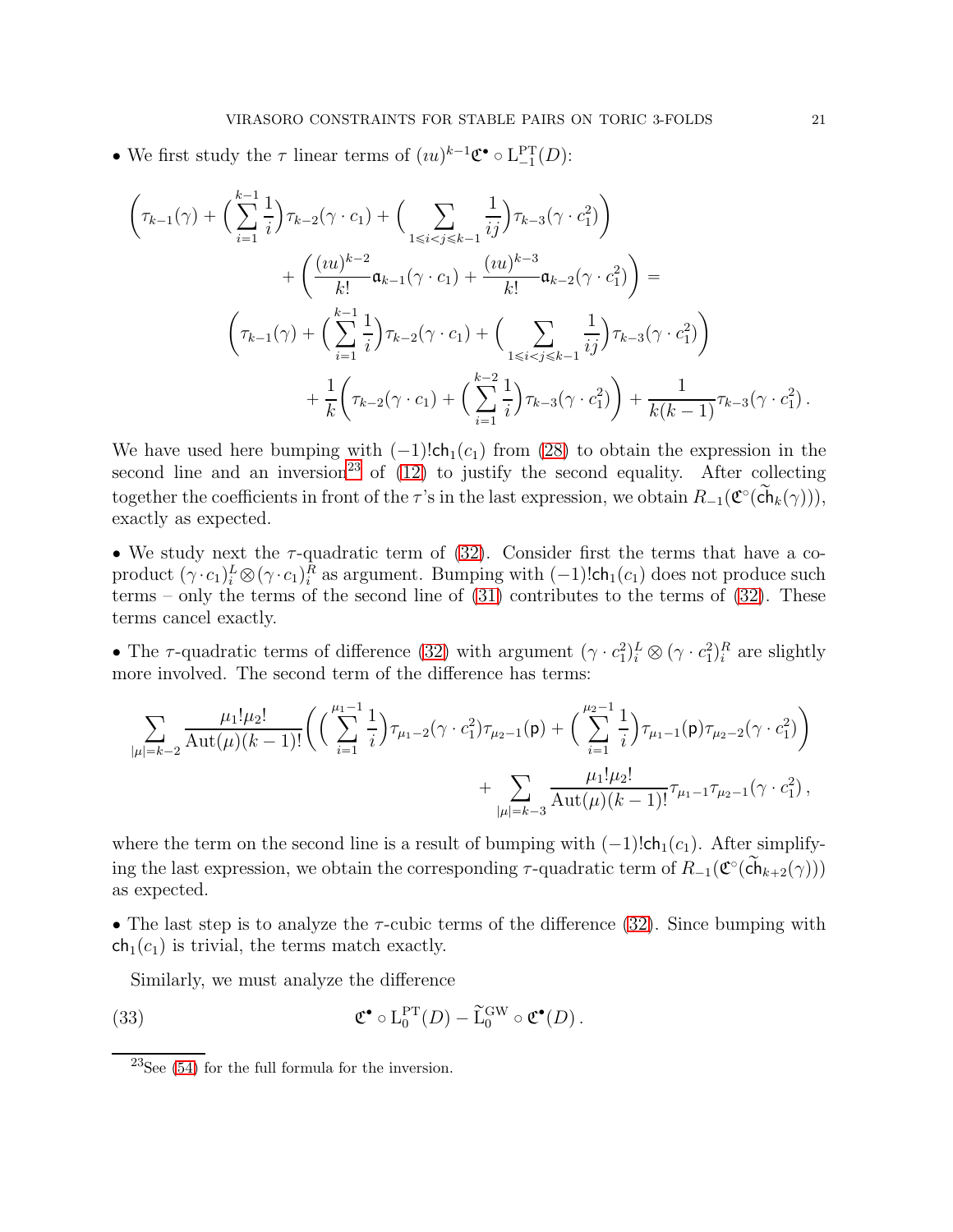Since both  $R_0$  on the stable pairs side and  $R_0^0$  on the Gromov-Witten side scale the descendents by the complex cohomological degree, the difference  $(33)$  is equal<sup>[24](#page-21-0)</sup> to

<span id="page-21-1"></span>(34) 
$$
-\mathfrak{C}^{\bullet}\left((\widetilde{\mathsf{ch}}_2 + \mathsf{ch}_1^2/2)(c_1) \cdot D\right) - \left(R_0^1 + \frac{u^{-2}}{2}B^1 - \tau_0(c_1) - \frac{1}{24} \int_X c_1 c_2\right) \circ \mathfrak{C}^{\bullet}(D).
$$

If  $D = \widetilde{\mathsf{ch}}_{k+2}(\gamma)$  then  $B^1 \circ \mathfrak{C}^\bullet(D) = 0$ . We have already proved that the difference vanishes for  $D = 1$ . Since

<span id="page-21-2"></span>
$$
\mathfrak{C}^{\bullet}(\mathsf{ch}_1\mathsf{ch}_1(c_1)\widetilde{\mathsf{ch}}_{k+2}(\gamma))=0\,,
$$

the difference [\(34\)](#page-21-1) is equal to

(35) 
$$
-\mathfrak{C}^{\circ}(\widetilde{\mathsf{ch}}_2(c_1)\widetilde{\mathsf{ch}}_{k+2}(\gamma)) - \mathrm{R}_0^1(\mathfrak{C}^{\circ}(\widetilde{\mathsf{ch}}_{k+2}(\gamma))) .
$$

Comparing formulas [\(13\)](#page-8-0) and [\(14\)](#page-8-4), we conclude that the latter difference vanishes.

Indeed, let us expand both terms of [\(35\)](#page-21-2). First,

$$
\mathfrak{C}^{\circ}(\tilde{ch}_{2}(c_{1})\tilde{ch}_{k+2}(\gamma)) = -\frac{(iu)^{-1}}{k!}\mathfrak{a}_{k}(\gamma \cdot c_{1}) - \frac{(iu)^{-2}}{k!}\mathfrak{a}_{k-1}(\gamma \cdot c_{1}^{2}) - \frac{(iu)^{-2}}{(k-1)!} \sum_{|\mu|=k-2} \frac{\mathfrak{a}_{\mu_{1}}\mathfrak{a}_{\mu_{2}}}{\mathrm{Aut}(\mu)}(\gamma \cdot c_{1}^{2})
$$
  
=  $-(iu)^{-k} \left(\tau_{k-1}(\gamma \cdot c_{1}) + \left(\sum_{i=1}^{k-1} \frac{1}{i}\right) \tau_{k-2}(\gamma \cdot c_{1}^{2})\right) - \frac{(iu)^{-k}}{k} \tau_{k-2}(\gamma \cdot c_{1}^{2})$ 
$$
- \frac{(iu)^{-k+2}}{(k-1)!} \sum_{|\mu|=k-2} \frac{\mu_{1}! \mu_{2}!}{\mathrm{Aut}(\mu)} \tau_{\mu_{1}-1} \tau_{\mu_{2}-1}(\gamma \cdot c_{1}^{2}).
$$

On the other hand,

$$
\mathfrak{C}^{\circ}(\tilde{ch}_{k+2}(\gamma)) = \frac{1}{(k+1)!} \mathfrak{a}_{k+1}(\gamma) + \frac{(iu)^{-1}}{k!} \sum_{|\mu|=k-1} \frac{\mathfrak{a}_{\mu_1} \mathfrak{a}_{\mu_2}}{\mathrm{Aut}(\mu)} (\gamma \cdot c_1) + \dots
$$
  
=  $(iu)^{-k} \left( \tau_k(\gamma) + \left( \sum_{i=1}^k \frac{1}{i} \right) \tau_{k-1}(\gamma \cdot c_1) \right) + \frac{(iu)^{-k+2}}{k!} \sum_{|\mu|=k-1} \frac{\mu_1! \mu_2!}{\mathrm{Aut}(\mu)} \tau_{\mu_1-1} \tau_{\mu_2-1}(\gamma \cdot c_1) + \dots,$ 

where we have used dots to stand for the terms that are of complex cohomological degree 3. Since

$$
\mathrm R_0^1(\tau_k(\gamma))=\tau_{k-1}(\gamma\cdot c_1)\,,
$$

all the omitted terms are annihilated by  $R_0^1$ . The remaining terms of the difference [\(35\)](#page-21-2) cancel.

**Step 3.** We check the statement for  $D = \widetilde{\mathsf{ch}}_{k_1+2}(\gamma_1)\widetilde{\mathsf{ch}}_{k_2+2}(\gamma_2)$  with  $k_i \geq 0$ .

<span id="page-21-0"></span><sup>&</sup>lt;sup>24</sup>Note both  $R_0^2$  and  $R_0^3$  are 0.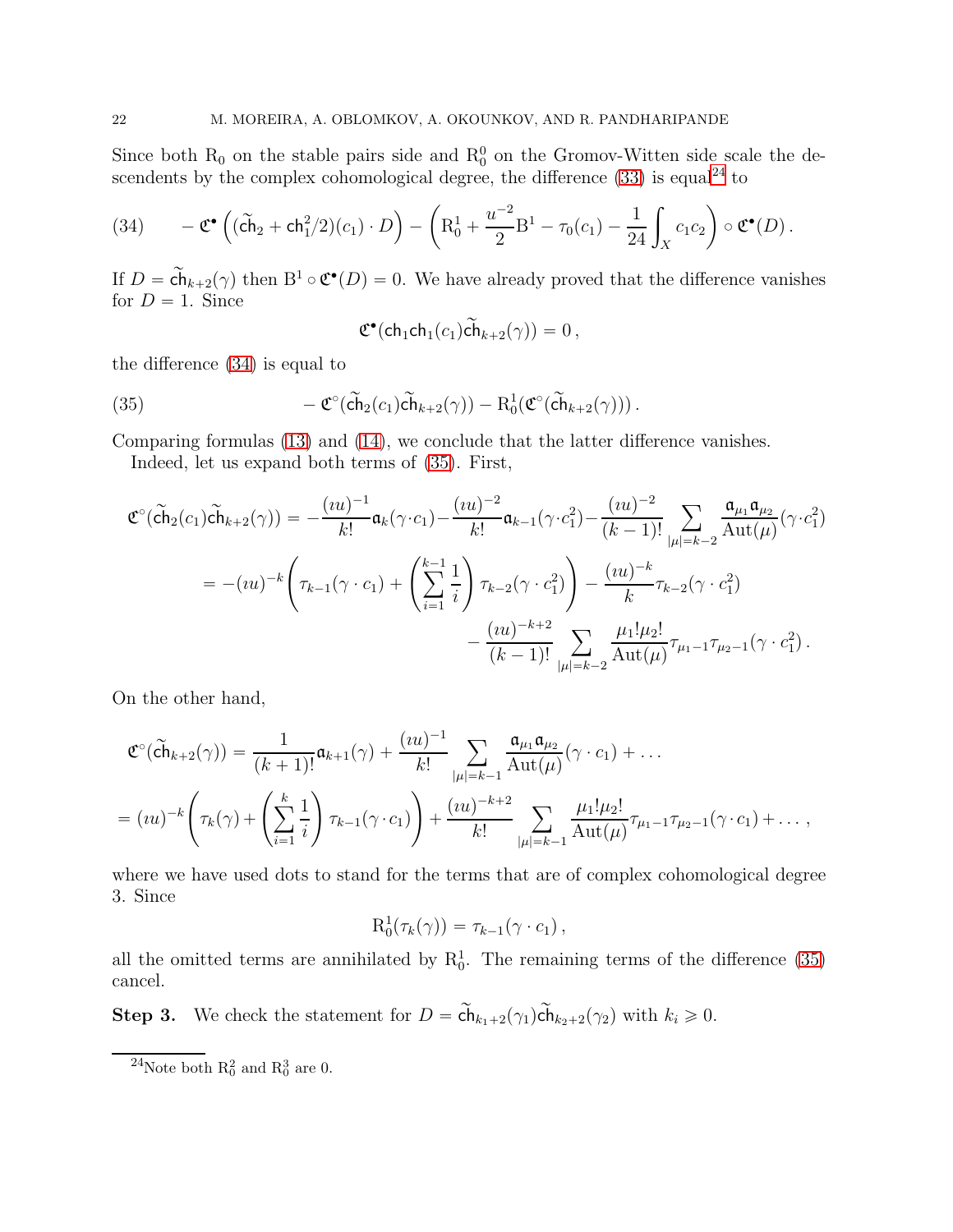We start with the difference  $(32)$ :

$$
(36) \quad \mathfrak{C}^{\circ}(\mathrm{R}_{-1}(\tilde{\mathrm{ch}}_{k_{1}+2}(\gamma_{1})\tilde{\mathrm{ch}}_{k_{2}+2}(\gamma_{2}))) - \mathfrak{C}^{\circ}((-1)!\tilde{\mathrm{ch}}_{1}(c_{1})\tilde{\mathrm{ch}}_{k_{1}+2}(\gamma_{1})\tilde{\mathrm{ch}}_{k_{2}+2}(\gamma_{2})) - (iu)\mathrm{R}_{-1}(\mathfrak{C}^{\circ}(\tilde{\mathrm{ch}}_{k_{1}+2}(\gamma_{1})\tilde{\mathrm{ch}}_{k_{2}+2}(\gamma_{2}))) - (iu)\frac{u^{-2}}{2}\mathrm{B}^{0}(\mathfrak{C}^{\circ}(\tilde{\mathrm{ch}}_{k_{1}+2}(\gamma_{1})), \mathfrak{C}^{\circ}(\tilde{\mathrm{ch}}_{k_{2}+2}(\gamma_{2}))) ).
$$

Vanishing of the last expression follows from Proposition [17](#page-40-1) and Proposition [18.](#page-41-0)

The difference [\(33\)](#page-20-1) as above is equivalent to [\(34\)](#page-21-1). Since we have already shown the vanishing for  $D = 1$  and  $D = \overline{\mathsf{ch}}_{k+2}(\gamma)$ , we need only to check the vanishing of

(37) 
$$
-\mathfrak{C}^{\circ}(\tilde{ch}_{2}(c_{1})D)-\frac{1}{2}\mathfrak{C}^{\bullet}(\mathsf{ch}_{1}\mathsf{ch}_{1}(c_{1})D)-R_{0}^{1}(\mathfrak{C}^{\circ}(D))\\-\frac{u^{-2}}{2}B^{1}(\mathfrak{C}^{\circ}(\tilde{ch}_{k_{1}+2}(\gamma_{1})),\mathfrak{C}^{\circ}(\tilde{ch}_{k_{2}+2}(\gamma_{2}))).
$$

The vanishing follows from Propositions [17](#page-40-1) and [18.](#page-41-0)

**Step 4.** We check the statement for  $D = \widetilde{\mathsf{ch}}_{k_1+2}(\gamma_1)\widetilde{\mathsf{ch}}_{k_2+2}(\gamma_2)\widetilde{\mathsf{ch}}_{k_3+2}(\gamma_3)$  with  $k_i \geq 0$ .

The result follows immediately from the triple bumping relation [\(94\)](#page-43-1) which holds in complete generality. No special cases require extra attention.

### <span id="page-22-0"></span>2.4. Proof of Theorem [4.](#page-4-0) The vanishings

(38) 
$$
\langle \mathcal{L}_{-1}^{\text{PT}}(D) \rangle_{\beta}^{X,\text{PT}} = 0
$$
 and  $\langle \mathcal{L}_{0}^{\text{PT}}(D) \rangle_{\beta}^{X,\text{PT}} = 0$ 

are simple to prove for all  $D \in \mathbb{D}_{\text{PT}}^X$ . For

<span id="page-22-1"></span>
$$
{\cal L}_{-1}^{\rm PT} = {\rm R}_{-1} + {\rm R}_{-1} {\sf ch}_0({\sf p})\,,
$$

the vanishing [\(38\)](#page-22-1) is immediate from the definition of  $R_{-1}$  and [\(1\)](#page-1-3). For

$$
\mathcal{L}_0 = R_0 - \tilde{ch}_2(c_1) - \frac{1}{2} \text{ch}_1 \text{ch}_1(c_1) + R_{-1} \text{ch}_1(\text{p})
$$

the vanishing  $(38)$  follows from the definition of  $R_0$ , the virtual dimension constraints, and the divisor equation:

$$
\left\langle \mathsf{ch}_2(c_1)\,\mathsf{ch}_{k_1}(\gamma_1)\cdots\mathsf{ch}_{k_m}(\gamma_m) \right\rangle_{\beta}^{X,\operatorname{PT}}\;=\;\int_{\beta} c_1\cdot \left\langle \mathsf{ch}_{k_1}(\gamma_1)\cdots\mathsf{ch}_{k_m}(\gamma_m) \right\rangle_{\beta}^{X,\operatorname{PT}}
$$

We now assume  $k \geq 1$ . Using the intertwining property of Theorem [12,](#page-17-0) the stationary GW{PT correspondence of Theorem [6,](#page-8-3) and the Virasoro constraints in Gromov-Witten theory, we can prove the stationary Virasoro constraints for stable pairs in the toric case.

Let  $D \in \mathbb{D}_{\text{PT}}^{X+}$ , so D is a monomial in the operators

<span id="page-22-2"></span>
$$
\{\ \widetilde{\mathsf{ch}}_i(\gamma) \ | \ i \geqslant 0, \ \gamma \in H^{>0}(X, \mathbb{Q}) \ \}.
$$

The first step is to check by hand that the Virasoro constraints

(39) 
$$
\left\langle \mathcal{L}_k^{\text{PT}}(D) \right\rangle_{\beta}^{X,\text{PT}} = 0
$$

.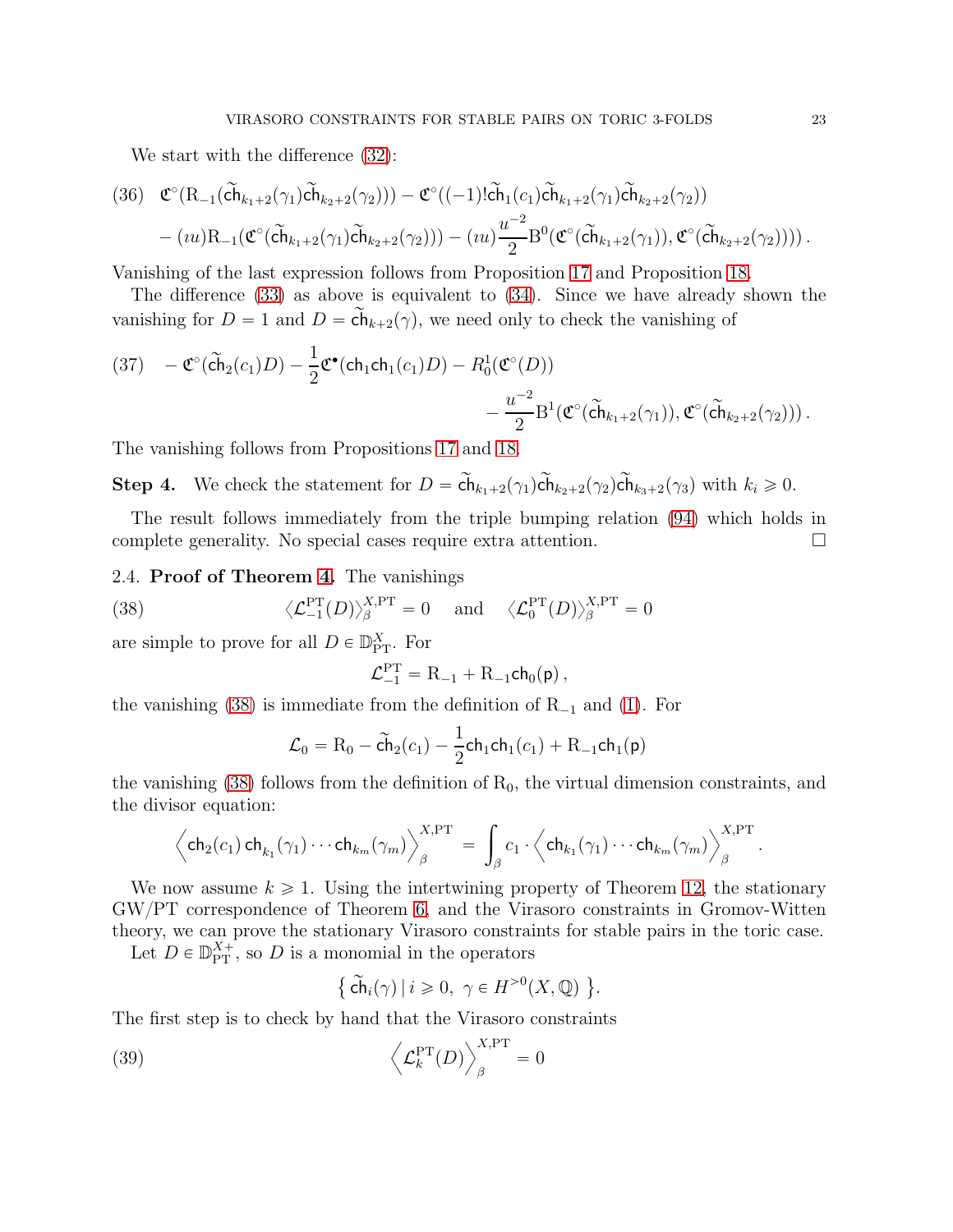of Theorem [4](#page-4-0) are compatible all with insertions of the form

(40) 
$$
\widetilde{\text{ch}}_0(\gamma)
$$
,  $\widetilde{\text{ch}}_1(\gamma)$  for  $\gamma \in H^{>0}(X)$  and  $\widetilde{\text{ch}}_2(\delta)$  for  $\delta \in H^2(X)$ .

If any of the operators  $(40)$  appear in D, the Virasoro constraints  $(39)$  are true if the Virasoro constraints are true for the monomial obtained by dividing  $D$  by the occurring operators [\(40\)](#page-23-1). We can therefore reduce to the case where  $D$  is a monomial in the operators

<span id="page-23-3"></span><span id="page-23-2"></span><span id="page-23-1"></span>
$$
\{\widetilde{\mathsf{ch}}_i(\gamma) \mid (i \geqslant 3, \gamma \in H^{>0}(X, \mathbb{Q})) \text{ or } (i = 2, \gamma \in H^{>2}(X, \mathbb{Q}))\}.
$$

In other words,  $D \in \mathbb{D}_{\text{PT}}^{X \star}$ .

The next step is to apply Theorem [6:](#page-8-3)

(41) 
$$
(-q)^{d_{\beta}/2} \langle \mathcal{L}_k^{\text{PT}}(D) \rangle_{\beta}^{X,\text{PT}} = (-iu)^{d_{\beta}} \langle \mathfrak{C}^{\bullet}(\mathcal{L}_k^{\text{PT}}(D)) \rangle_{\beta}^{X,\text{GW}}
$$

for all  $k \geq 1$ . By the construction of the correspondence [\[25\]](#page-63-8), the descendents of the point class do not interact with other descendents:

(42) 
$$
\mathfrak{C}^{\bullet}(\widetilde{ch}_{k+2}(\mathsf{p})D) = (iu)^{-k} \tau_k(\mathsf{p}) \mathfrak{C}^{\bullet}(D),
$$

for every  $D \in \mathbb{D}_{\text{PT}}^{X \star}$ .

By combining  $(41)$ ,  $(42)$ , and the intertwining statement of Theorem [12,](#page-17-0) we see

$$
\langle \mathfrak{C}^{\bullet}(\mathcal{L}_{k}^{\mathrm{PT}}(D)) \rangle_{\beta}^{\mathrm{GW}} = \langle \mathfrak{C}^{\bullet}(\mathrm{L}_{k}^{\mathrm{PT}}(D)) \rangle_{\beta}^{\mathrm{GW}} + (k+1)! \langle \mathfrak{C}^{\bullet}(\mathrm{L}_{-1}^{\mathrm{PT}}(\mathsf{ch}_{k+1}(\mathsf{p})D)) \rangle_{\beta}^{\mathrm{GW}} \n= (u u)^{-k} \langle \widetilde{\mathrm{L}}_{k}^{\mathrm{GW}}(\mathfrak{C}^{\bullet}(D)) \rangle_{\beta}^{\mathrm{GW}} + (u u)^{2-k} (k+1)! \langle \widetilde{\mathrm{L}}_{-1}^{\mathrm{GW}}(\tau_{k-1}(\mathsf{p}) \mathfrak{C}^{\bullet}(D)) \rangle_{\beta}^{\mathrm{GW}} \n= (uu)^{-k} \langle \mathcal{L}_{k}^{\mathrm{GW}}(\mathfrak{C}^{\bullet}(D)) \rangle_{\beta}^{\mathrm{GW}} \n= 0,
$$

where the last equality is by Proposition [10](#page-16-3) which may be applied since

$$
\mathfrak{C}^\bullet(D) \in \mathbb{D}_{\text{GW}}^{X+}
$$

by Proposition [7.](#page-9-3) We conclude

$$
\langle \mathcal{L}^{\rm PT}_k(D)\rangle^{\rm X,PT}_\beta=0
$$

as required.  $\Box$ 

We could have also used the intertwining property of Proposition [11](#page-17-1) to prove the stable pairs vanishings [\(38\)](#page-22-1) for  $D \in \mathbb{D}_{PT}^{X+}$ , but some additional care must be taken since the insertions  $ch_0(p)$  and  $ch_1(p)$  which occur in the terms

$$
(k+1)!\langle \mathfrak{C}^{\bullet}(\mathrm{L}^{\mathrm{PT}}_{-1}(\mathsf{ch}_{k+1}(\mathsf{p})D)) \rangle^{\mathrm{GW}}_{\beta}
$$

<span id="page-23-0"></span>for  $k = -1$  and 0 are not covered by Proposition [11.](#page-17-1) We leave the details to the reader.

## 3. Intertwining I: Basic case

3.1. Overview. After an explicit study of various terms of the stationary Gromov-Witten Virasoro constraints in Section [3.2,](#page-24-0) we prove Theorem [12](#page-17-0) in the basic case  $D = 1$  in Section [3.3.](#page-25-1)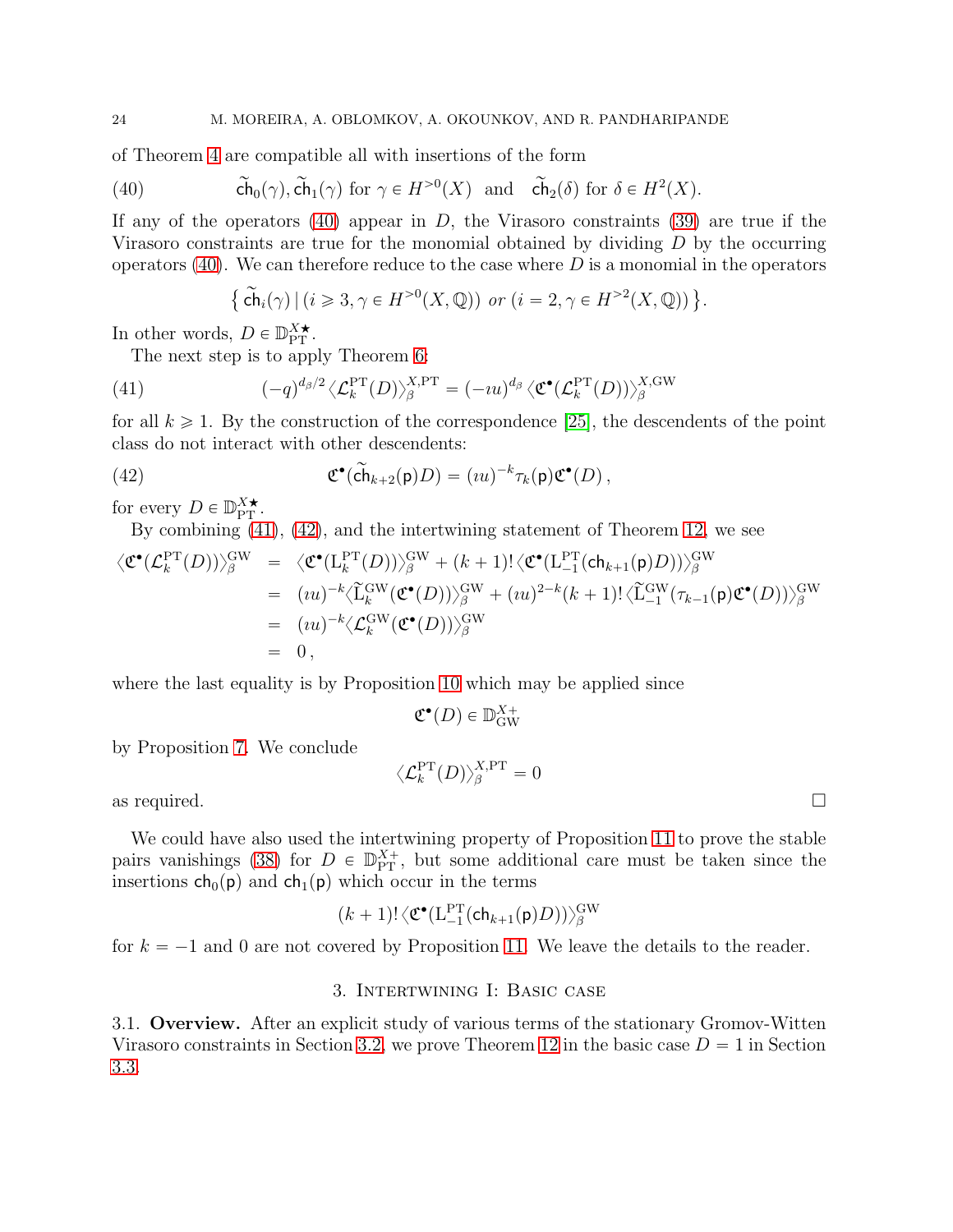<span id="page-24-0"></span>3.2. Leading term. We analyze here the stationary Virasoro constraints on the Gromov-Witten side defined in Section [1.4.](#page-14-5)

The leading term  $\mathcal{T}_{k}^{1}$  of  $\mathcal{T}_{k}'$  is of the form

$$
\frac{1}{2}T_k^1 = \frac{k!}{u^2}\tau_k(c_1) + \frac{1}{2}\sum_{a+b=k-2}(-1)^{d^L-1}(a+d^L-1)!(b+d^R-1)!\tau_a\tau_b(c_1),
$$

where  $a, b \ge 0$  in the sum. By the following result, the term  $T'_k$  simplifies if we use the modified descendents  $a_i$ .

<span id="page-24-2"></span>Proposition 13. For all  $k \ge -1$ ,

$$
T'_{k} = -(i\mathbf{u})^{k-2} \sum_{a+b=k+2} (-1)^{d^{L}d^{R}} (a+d^{L}-3)!(b+d^{R}-3)!\frac{\mathfrak{a}_{a-1}\mathfrak{a}_{b-1}(c_{1})}{(a-1)!(b-1)!},
$$

where the sum over all  $a, b \ge 0$  and we use convention  $\mathfrak{a}_0 = 0$ ,  $\mathfrak{a}_{-1}/(-1)! = \tau_{-2}$ .

*Proof.* Using formula [\(12\)](#page-7-3), we expand  $T'_{k}$  in terms of  $a_{i}$  to show that the quadratic and cubic in  $c_1$  terms cancel. In the computation, we compare the expressions

$$
[-a]_2^k = (-1)^a a!(k-a)!\left(\sum_{i=1}^{k-a} \frac{1}{i} - \sum_{i=1}^a \frac{1}{i}\right), \quad a \ge 0, \ k \ge a,
$$
  

$$
[-a]_3^k = (-1)^a a!(k-a)!\left(\sum_{1 \le i < j \le k-a} \frac{1}{ij} + \sum_{1 \le i < j \le a} \frac{1}{ij} - \left(\sum_{i=1}^{k-a} \frac{1}{i}\right)\left(\sum_{i=1}^a \frac{1}{i}\right)\right), \quad a \ge 0, k \ge a
$$

with the coefficients in  $(12)$ .

The transformation [\(12\)](#page-7-3) simplifies if we use the following operators and short-hand notations for the sums:

$$
\tilde{\mathfrak{a}}_k = \frac{(iu)^{k-1}}{k!} \mathfrak{a}_k, \quad \chi_l^k = \sum_{j=1}^k \frac{1}{j^l}, \quad \chi_{1,1}^k = \sum_{1 \le i < j \le k} \frac{1}{ij}.
$$

In the formulas below, all operators  $\tilde{\mathfrak{a}}_0$  are set to be zero. We apply transformation to  $T_k^1$ to obtain:

<span id="page-24-1"></span>(43) 
$$
\sum_{m=-1}^{k+1} (-1)^{d_L-1} (m + d_L - 2)!(k - m - d_L + 2)! \times
$$

$$
\left(\tilde{a}_m \tilde{a}_{-m+k}(c_1) - \left(\chi_1^m - \chi_1^{k-m-1}\right) \tilde{a}_m \tilde{a}_{-m+k-1}(c_1^2) + \left(\chi_1^m \chi_1^{k-m-2} + \chi_2^m + \chi_{1,1}^m + \chi_2^{-m+k-2} + \chi_{1,1}^{-m+k-2}\right) \tilde{a}_m \tilde{a}_{-m+k-2}(c_1^3)\right).
$$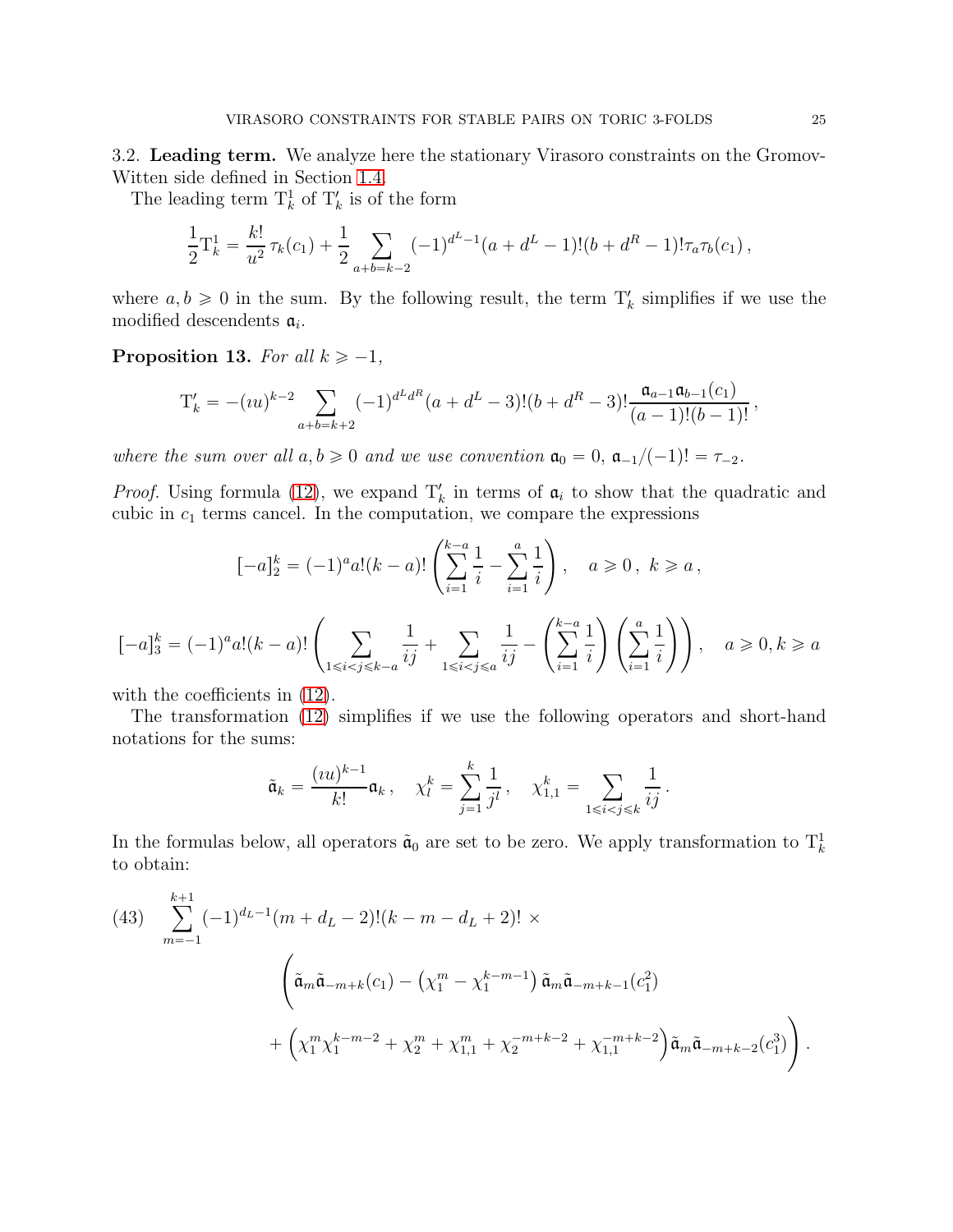To write the transformation of  $\mathcal{T}_k^2$ , we split the sum for  $\mathcal{T}_k^2$  into two subsums, the first with  $d_L = 2$  and the second with  $d_L = 3$ :

$$
\sum_{m=-1}^{k} (-1)(m)!(k-m)!(\chi_1^{k-m} - \chi_1^m) \Big( \tilde{a}_m(c_1^2) \tilde{a}_{-m+k-1}(p) - \chi_1^{m-1} \tilde{a}_{m-1} \tilde{a}_{-m-k-1}(c_1^3) \Big) +
$$
  

$$
(m+1)!(k-m-1)!(\chi_1^{k-m-1} - \chi_1^{m-1}) \Big( \tilde{a}_m(p) \tilde{a}_{-m+k-1}(c_1^2) - \chi_1^{k-m-2} \tilde{a}_m \tilde{a}_{-m-k-2}(c_1^2) \Big).
$$

Finally, the transformation of  $\mathcal{T}_{k}^{3}$  to **a** variables is

$$
\sum_{m=-1}^{k} (m+1)!(k-m-1)!\left(\chi_{1,1}^{m-1}+\chi_{1,1}^{k-m-1}-\chi_{1}^{m-1}\chi_{1}^{k-m-1}\right)\tilde{\mathfrak{a}}_{m}\tilde{\mathfrak{a}}_{-m+k-2}(c_{1}^{3}).
$$

After summing the terms  $T_k^j$  for  $j = 1, 2, 3$ , we find that only the first term in [\(43\)](#page-24-1) does not cancel.

<span id="page-25-1"></span>3.3. Intertwining for  $D = 1$ . For the most of computations in Section [3,](#page-23-0) we will require the simplest case of the stationary GW/PT transformation  $\mathfrak{C}^\bullet$  of Section [0.6,](#page-7-4)

<span id="page-25-2"></span>(44) 
$$
\mathfrak{C}^{\circ}(\tilde{ch}_{k+2}(\gamma)) = \frac{1}{(k+1)!} \mathfrak{a}_{k+1}(\gamma) + \frac{(iu)^{-1}}{k!} \sum_{|\mu|=k-1} \frac{\mathfrak{a}_{\mu_1} \mathfrak{a}_{\mu_2}(\gamma \cdot c_1)}{\mathrm{Aut}(\mu)} + \frac{(iu)^{-2}}{k!} \sum_{|\mu|=k-2} \frac{\mathfrak{a}_{\mu_1} \mathfrak{a}_{\mu_2}(\gamma \cdot c_1^2)}{\mathrm{Aut}(\mu)} + \frac{(iu)^{-2}}{(k-1)!} \sum_{|\mu|=k-3} \frac{\mathfrak{a}_{\mu_1} \mathfrak{a}_{\mu_2} \mathfrak{a}_{\mu_3}(\gamma \cdot c_1^2)}{\mathrm{Aut}(\mu)}.
$$

Our first result is the simplest case of Theorem [12.](#page-17-0)

<span id="page-25-0"></span>**Proposition 14.** For all  $k \geq 1$ , we have

<span id="page-25-3"></span>
$$
\mathfrak{C}^{\bullet}(\mathcal{L}_{k}^{\mathrm{PT}}(1)) = (iu)^{-k} \widetilde{\mathcal{L}}_{k}^{\mathrm{GW}}(1).
$$

.

*Proof.* Since the operators  $R_k$  annihilate 1, we must prove

(45) 
$$
\mathfrak{C}^{\bullet}(\mathrm{T}_k) = (iu)^{-k} \left( \frac{(iu)^2}{2} \mathrm{T}'_k \right)
$$

From Section [0.2,](#page-2-2) we have the following formula on the stable pairs side:

$$
T_k = -\frac{1}{2} \sum_{a+b=k+2} (-1)^{d^L d^R} (a + d^L - 3)!(b + d^R - 3)!\,\widetilde{\text{Ch}}_a \widetilde{\text{Ch}}_b(c_1) \,.
$$

On the Gromov-Witten side, we have

$$
T'_{k} = -(iu)^{k-2} \sum_{a+b=k+2} (-1)^{d^{L}d^{R}} (a+d^{L}-3)!(b+d^{R}-3)!\frac{\mathfrak{a}_{a-1}\mathfrak{a}_{b-1}(c_{1})}{(a-1)!(b-1)!}
$$

by Proposition [13.](#page-24-2) Using [\(44\)](#page-25-2), the quadratic term in the  $\mathfrak{a}\text{-}\text{insertions}$  of  $\mathfrak{C}^{\bullet}(\mathrm{T}_k)$  exactly matches the full right side of [\(45\)](#page-25-3). We will prove the other terms of  $\mathfrak{C}^{\bullet}(\mathrm{T}_k)$  all vanish.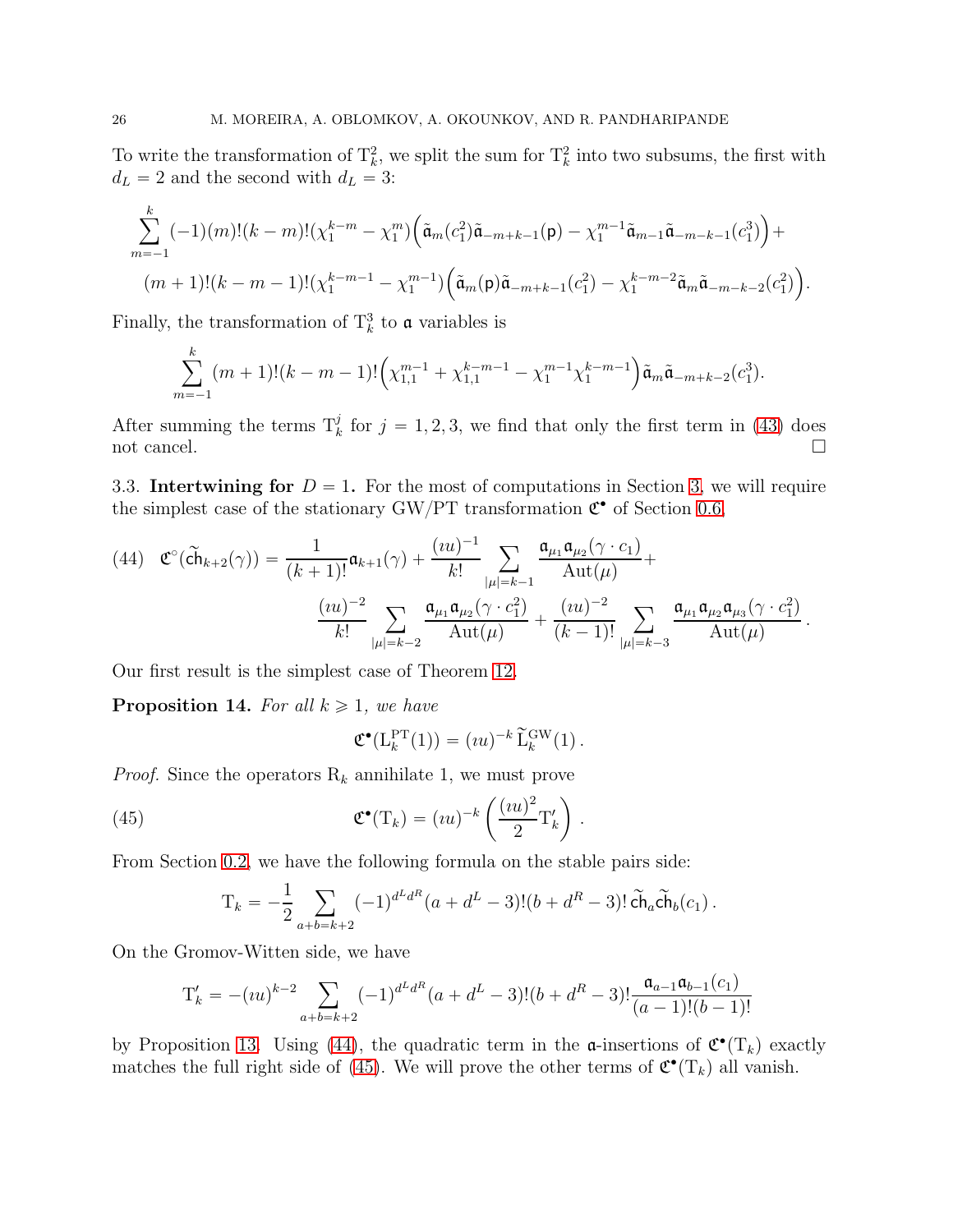The stable pairs term  $T_k$  is the sum of three subsums:

<span id="page-26-1"></span>(46) 
$$
\frac{1}{2} \sum_{a+b=k+2} \left( (a-2)!b! \widetilde{\text{ch}}_a(c_1) \widetilde{\text{ch}}_b(p) + a! (b-2)! \widetilde{\text{ch}}_a(p) \widetilde{\text{ch}}_b(c_1) - (a-1)! (b-1)! \sum_{s+1 \leq \bullet, s \leq 2s} \alpha_{\bullet \star} \widetilde{\text{ch}}_a(\gamma_{\bullet}) \widetilde{\text{ch}}_b(\gamma_{\star}) \right),
$$

where last term uses $^{25}$  $^{25}$  $^{25}$ 

$$
c_1 \cdot \gamma_{2s+1-\bullet} = \sum_{\star} \alpha_{\bullet \star} \gamma_{\star} \, .
$$

After applying  $\mathfrak{C}^{\bullet}$  to [\(46\)](#page-26-1) we obtain quadratic, cubic, and quartic monomials in  $\mathfrak{a}$ . We will show the cubic and quartic terms vanish.

We start with the analysis of the quartic term of  $\mathfrak{C}^{\bullet}(\mathrm{T}_k)$ . The first term [\(46\)](#page-26-1) yields the quartic part:

$$
\frac{1}{2} \int_{X} c_{1}^{3} \cdot \sum_{a+b=k+2} \left( (a-2)!b! \cdot \frac{\mathfrak{a}_{b-1}(\mathsf{p})}{(b-1)!} \cdot \frac{(u^{2})}{(a-3)!} \sum_{|\mu|=a-5} \frac{\mathfrak{a}_{\mu_{1}}(\mathsf{p})\mathfrak{a}_{\mu_{2}}(\mathsf{p})\mathfrak{a}_{\mu_{3}}(\mathsf{p})}{\mathrm{Aut}(\mu)} \right. \\
 \left. + (b-2)!a! \cdot \frac{\mathfrak{a}_{a-1}(\mathsf{p})}{(a-1)!} \cdot \frac{(u^{2})}{(b-3)!} \sum_{|\mu|=b-5} \frac{\mathfrak{a}_{\mu_{1}}(\mathsf{p})\mathfrak{a}_{\mu_{2}}(\mathsf{p})\mathfrak{a}_{\mu_{3}}(\mathsf{p})}{\mathrm{Aut}(\mu)} \right).
$$

The last term of [\(46\)](#page-26-1) yields the following quartic part (with the sum over the same range of  $a$  and  $b$  as above):

$$
-\frac{1}{2}\int_Xc_1^3\,\cdot\, (a-1)!(b-1)!\cdot\frac{(u)^{-1}}{(a-2)!}\sum_{|\mu'|=a-3}\frac{\mathfrak{a}_{\mu_1'}(\mathsf{p})\mathfrak{a}_{\mu_2'}(\mathsf{p})}{\mathrm{Aut}(\mu')}\cdot\frac{(u)^{-1}}{(b-2)!}\sum_{|\mu''|=b-3}\frac{\mathfrak{a}_{\mu_1''}(\mathsf{p})\mathfrak{a}_{\mu_2''}(\mathsf{p})}{\mathrm{Aut}(\mu'')} \,,
$$

where, in both formulas, we have used convention  $|\mu| = \sum_i \mu_i$ .

These two quartic parts cancel each other. Indeed, let us analyze the factor in front of

<span id="page-26-2"></span>
$$
\frac{1}{2(\imath u)^2}\int_X c_1^3\cdot \mathfrak{a}_{\lambda_1}(\mathsf{p})\mathfrak{a}_{\lambda_2}(\mathsf{p})\mathfrak{a}_{\lambda_3}(\mathsf{p})\mathfrak{a}_{\lambda_4}(\mathsf{p})
$$

in both expressions. For simplicity, let us assume  $|\text{Aut}(\lambda)| = 1$ . Then, the factor in the first quartic part is a sum with four terms:

(47) 
$$
\sum_{i=1}^{4} (\lambda_i + 1) \left( \sum_{j \neq i} (\lambda_j + 1) \right).
$$

The factor in the second formula is a sum with three terms:

(48) 
$$
- \sum (\lambda_{i_1} + \lambda_{i_2} + 2)(\lambda_{j_1} + \lambda_{j_2} + 2),
$$

where the sum is over all splittings

<span id="page-26-3"></span>
$$
\{1,2,3,4\} = \{i_1,i_2\} \cup \{j_1,j_2\}.
$$

<span id="page-26-0"></span><sup>&</sup>lt;sup>25</sup>We use the subscripts  $\bullet$  and  $\star$  in order to avoid *i*, *j*, *a*, *b* which are already taken.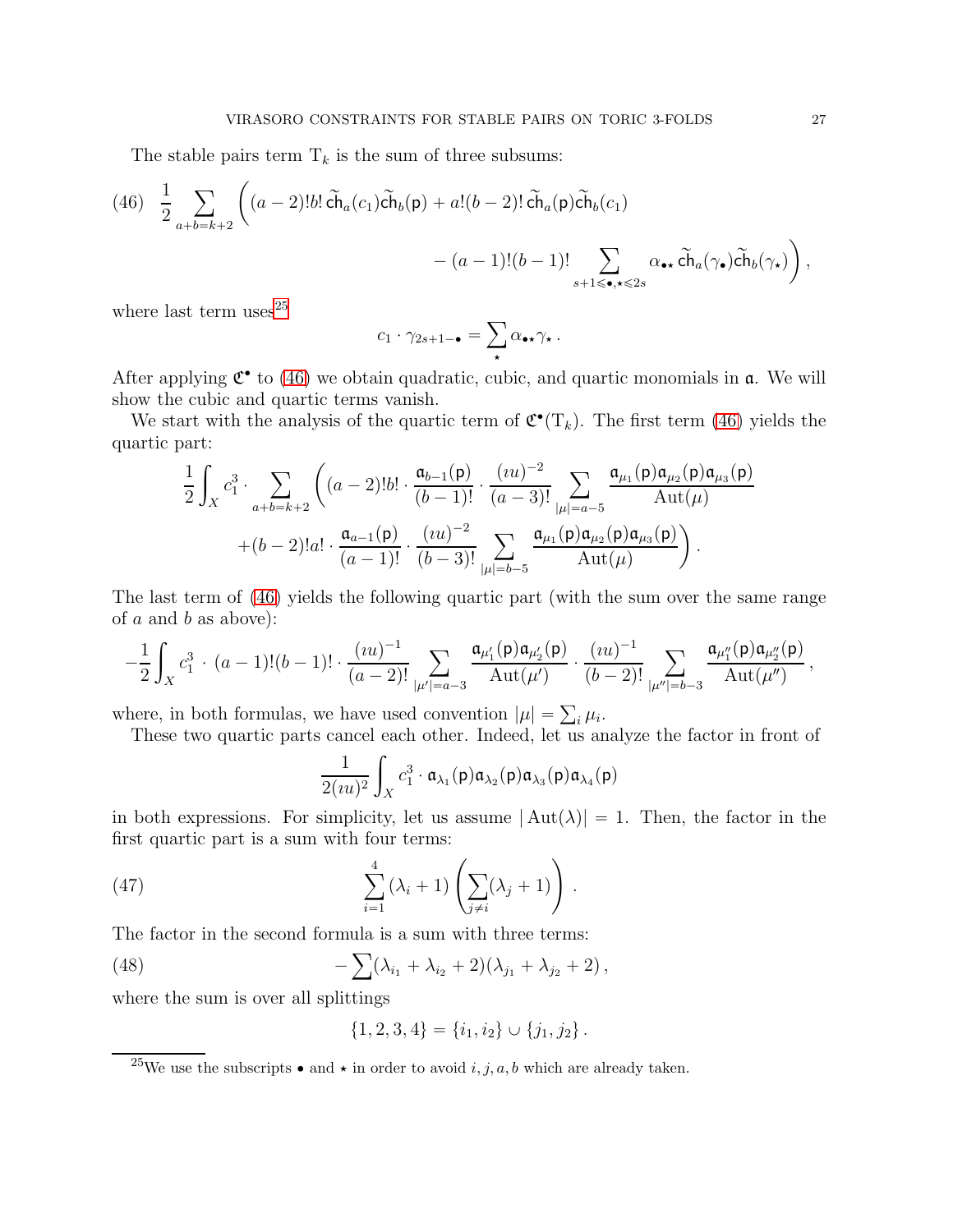The factors [\(47\)](#page-26-2) and [\(48\)](#page-26-3) are sums of twelve monomials of  $\lambda_i + 1$  and are opposites of each other. The case when  $|\text{Aut}(\lambda)| > 1$  is analogous.

Finally, we analyze the cubic terms. Let us first analyze the cubic terms of the form  $\mathfrak{a}_i(\mathsf{p})\mathfrak{a}_i(\mathsf{p})\mathfrak{a}_i(\mathsf{p})$ . Since

<span id="page-27-2"></span>
$$
ch_{k+2}(c_1)ch_0(p) = (-1)ch_{k+2}(c_1),
$$

the cubic part of the first term of  $(46)$  with  $b = 0$  is:

(49) 
$$
- k \int_X \frac{c_1^3}{2(uu)^2} \sum_{|\mu|=k-1} \frac{\mathfrak{a}_{\mu_1}(\mathsf{p}) \mathfrak{a}_{\mu_2}(\mathsf{p}) \mathfrak{a}_{\mu_3}(\mathsf{p})}{\mathrm{Aut}(\mu)}.
$$

A similar cubic part is produced by the second term of [\(46\)](#page-26-1) with  $a = 0$ . The other cubic parts of the first term of [\(46\)](#page-26-1) are:

<span id="page-27-1"></span>
$$
(50) \qquad \int_X c_1^3 \sum_{a+b=k+2} \frac{b}{2(uu)^2} \mathfrak{a}_{b-1}(\mathsf{p}) \sum_{|\mu|=a-4} \frac{\mathfrak{a}_{\mu_1}(\mathsf{p}) \mathfrak{a}_{\mu_2}(\mathsf{p})}{\mathrm{Aut}(\mu)} + \frac{b}{2u\mathfrak{a}} \mathfrak{a}_{b-1}(\mathsf{p}) \sum_{|\mu|=a-3} \frac{\mathfrak{a}_{\mu_1} \mathfrak{a}_{\mu_2}(c_1^2)}{\mathrm{Aut}(\mu)}.
$$

Similar term is yielded by the second term of [\(46\)](#page-26-1).

If  $Aut(\mu) = 1$ , then the factor in front of monomial

$$
\frac{1}{2(uu)^2}\mathfrak{a}_{\lambda_1}(\mathsf{p})\mathfrak{a}_{\lambda_2}(\mathsf{p})\mathfrak{a}_{\lambda_3}(\mathsf{p})
$$

of [\(50\)](#page-27-1) is the sum of three terms

$$
(\lambda_1 + 1) + (\lambda_2 + 1) + (\lambda_3 + 1)
$$

and, hence, cancels with corresponding monomial from [\(49\)](#page-27-2).

The cubic part of the last term of [\(46\)](#page-26-1) is

$$
-\frac{(a-1)}{2iu}\sum_{\bullet,\star}\alpha_{\bullet\star}\,\mathfrak{a}_{b-1}(\gamma_{\star})\sum_{|\mu|=a-3}\frac{\mathfrak{a}_{\mu_1}\mathfrak{a}_{\mu_2}(c_1\cdot\gamma_{\bullet})}{\mathrm{Aut}(\mu)}\\-\frac{(b-1)}{2iu}\sum_{\bullet,\star}\alpha_{\bullet\star}\,\mathfrak{a}_{a-1}(\gamma_{\star})\sum_{|\mu|=b-3}\frac{\mathfrak{a}_{\mu_1}\mathfrak{a}_{\mu_2}(c_1\cdot\gamma_{\bullet})}{\mathrm{Aut}(\mu)},
$$

<span id="page-27-0"></span>over all  $a, b \ge 0$  satisfying  $a + b = k + 2$ . The sum cancels with the last term of [\(50\)](#page-27-1).  $\Box$ 

4. Intertwining II: Non-interacting insertions

4.1. Overview. The main result of Section [4](#page-27-0) is a proof of Theorem [12](#page-17-0) for

(51) 
$$
D \in \mathbb{D}_{\mathrm{PT}}^1 \cap \mathbb{D}_{\mathrm{PT}}^{\mathrm{X} \star} ,
$$

where D is a product of  $\mathsf{ch}_{k_i}(\gamma_i)$  satisfying

<span id="page-27-3"></span>
$$
\gamma_i \cdot \gamma_j = 0 \text{ for } i \neq j.
$$

We treat the singleton  $D = \widetilde{\mathsf{ch}}_k(p)$  in Proposition [15.](#page-28-0) An intricate computation is required for Proposition [16](#page-28-1) which settles the cases  $D = \overline{\mathsf{ch}}_k(\gamma)$  where

$$
\gamma \in H^i(X)
$$
 for  $i = 2$  and 4.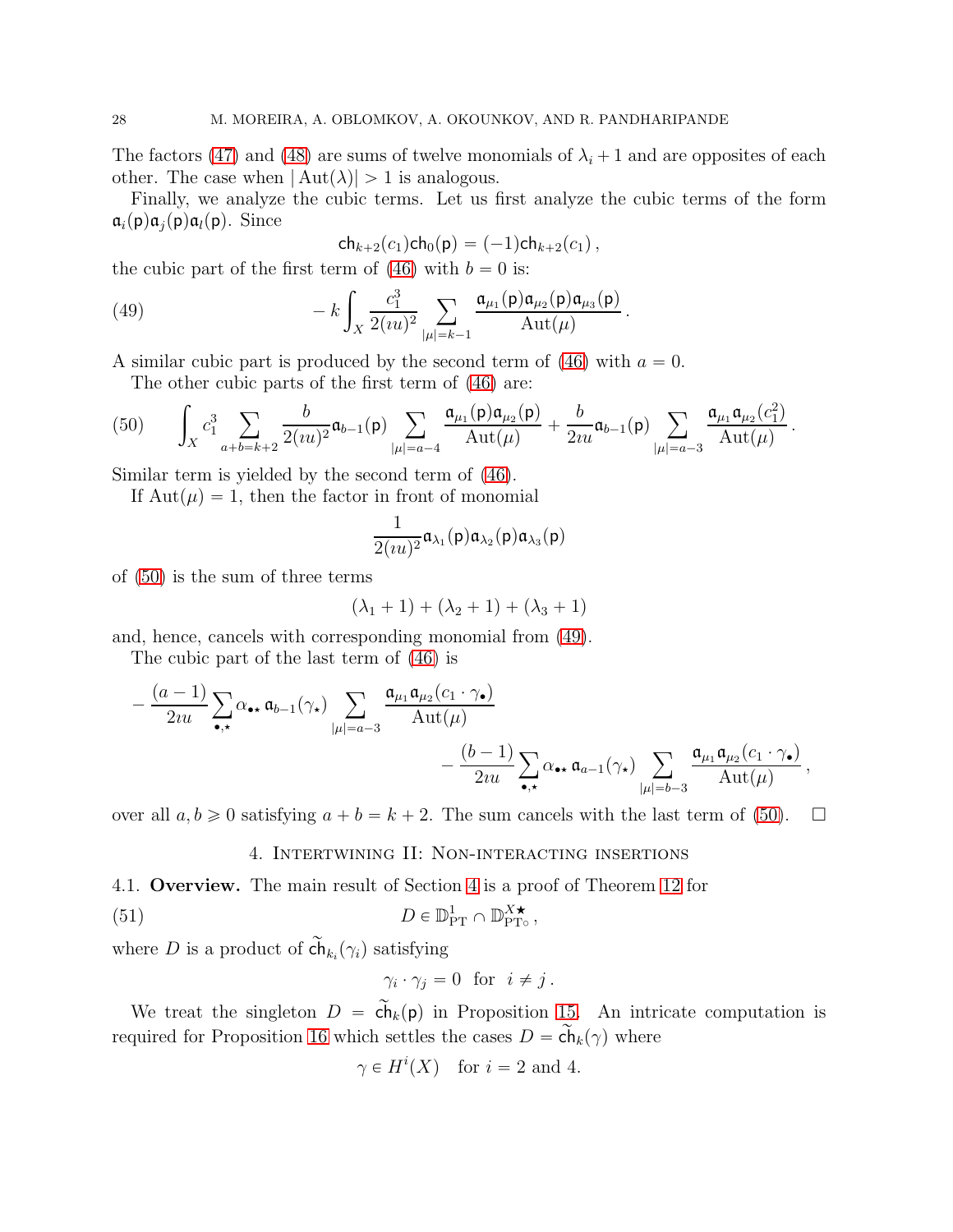Finally, in Section [4.3,](#page-39-0) the general case [\(51\)](#page-27-3) is formally deduced from the singletons.

4.2. Intertwining shift operators. We first relate the operators  $R_k$  appearing in the Virasoro constraints on the stable pairs and Gromov-Witten sides. Recall,

(52) 
$$
\widetilde{\mathsf{ch}}_k(\alpha) = \mathsf{ch}_k(\alpha) + \frac{1}{24} \mathsf{ch}_{k-2}(\alpha \cdot c_2),
$$

so  $\widetilde{\mathsf{ch}}_k(\mathsf{p}) = \mathsf{ch}_k(\mathsf{p}).$ 

<span id="page-28-0"></span>**Proposition 15.** For all  $k \geq 1$  and all  $i \geq 2$ , we have

<span id="page-28-2"></span>
$$
\mathfrak{C}^{\bullet}(\mathrm{R}_k(\mathsf{ch}_i(\mathsf{p}))) = (iu)^{-k} \mathrm{R}_k(\mathfrak{C}^{\bullet}(\mathsf{ch}_i(\mathsf{p}))) .
$$

Proof. The left side of the equation is

$$
\mathfrak{C}^{\bullet}(\mathrm{R}_k(\mathsf{ch}_i(\mathsf{p}))) = \mathfrak{C}^{\bullet}\left(\frac{(i+k)!}{(i-1)!}\mathsf{ch}_{i+k}(\mathsf{p})\right) = \frac{(i+k)!}{(i-1)!}\frac{\mathfrak{a}_{i+k-1}(\mathsf{p})}{(i+k-1)!} = \frac{(i+k)}{(i-1)!}\,\mathfrak{a}_{i+k-1}(\mathsf{p})\,,
$$

where we have used the definition of  $R_k$  for stable pairs and equation [\(13\)](#page-8-0) for the correspondence.

The right side of the equation is

$$
R_k(\mathfrak{C}^{\bullet}(\mathsf{ch}_i(\mathsf{p}))) = R_k \left( \frac{\mathfrak{a}_{i-1}(\mathsf{p})}{(i-1)!} \right)
$$
  
= 
$$
R_k \left( \frac{\tau_{i-2}(\mathsf{p})}{(iu)^{i-2}} \right)
$$
  
= 
$$
\frac{(i+k)!}{(i-1)!} \frac{\tau_{i+k-2}(\mathsf{p})}{(iu)^{i-2}}
$$
  
= 
$$
\frac{(i+k)}{(i-1)!} (iu)^k \mathfrak{a}_{i+k-1}(\mathsf{p}),
$$

where we have used [\(13\)](#page-8-0) for the correspondence, equation [\(12\)](#page-7-3), and the definition of  $R_k$ for Gromov-Witten theory. The two sides match.

<span id="page-28-1"></span>**Proposition 16.** For all  $k \geq 1$ ,  $\tilde{ch}_i(\gamma) \in \mathbb{D}_{\text{PT}}^{*X}$ ,  $\gamma \in H^{\geq 2}(X)$  we have

$$
\mathfrak{C}^\bullet(L_k^{\operatorname{PT}}(\widetilde{\mathsf{ch}}_i(\gamma))) = (iu)^{-k} \widetilde{\mathsf{L}}_k^{\operatorname{GW}}(\mathfrak{C}^\bullet(\widetilde{\mathsf{ch}}_i(\gamma)))\,.
$$

Proof. We start with the easiest case and proceed to the hardest case.

**Case**  $\gamma \in H^6(X)$ . The case  $\gamma = \mathsf{p}$  follows immediately from the previous results:

$$
\mathfrak{C}^{\bullet}(\mathcal{L}_{k}^{\mathrm{PT}}(\mathsf{ch}_{i}(\mathsf{p}))) = \mathfrak{C}^{\bullet}(\mathcal{T}_{k} \mathsf{ch}_{i}(\mathsf{p}) + \mathcal{R}_{k}(\mathsf{ch}_{i}(\mathsf{p})))
$$
  
\n
$$
= \mathfrak{C}^{\bullet}(\mathcal{T}_{k})\mathfrak{C}^{\bullet}(\mathsf{ch}_{i}(\mathsf{p})) + (iu)^{-k}\mathcal{R}_{k}(\mathfrak{C}^{\bullet}(\mathsf{ch}_{i}(\mathsf{p})))
$$
  
\n
$$
= (iu)^{-k}\tilde{\mathcal{L}}_{k}^{\mathrm{GW}}(\mathfrak{C}^{\bullet}(\mathsf{ch}_{i}(\mathsf{p}))).
$$

The second equality follows from Proposition [15](#page-28-0) and [\(42\)](#page-23-3). The third equality uses [\(45\)](#page-25-3).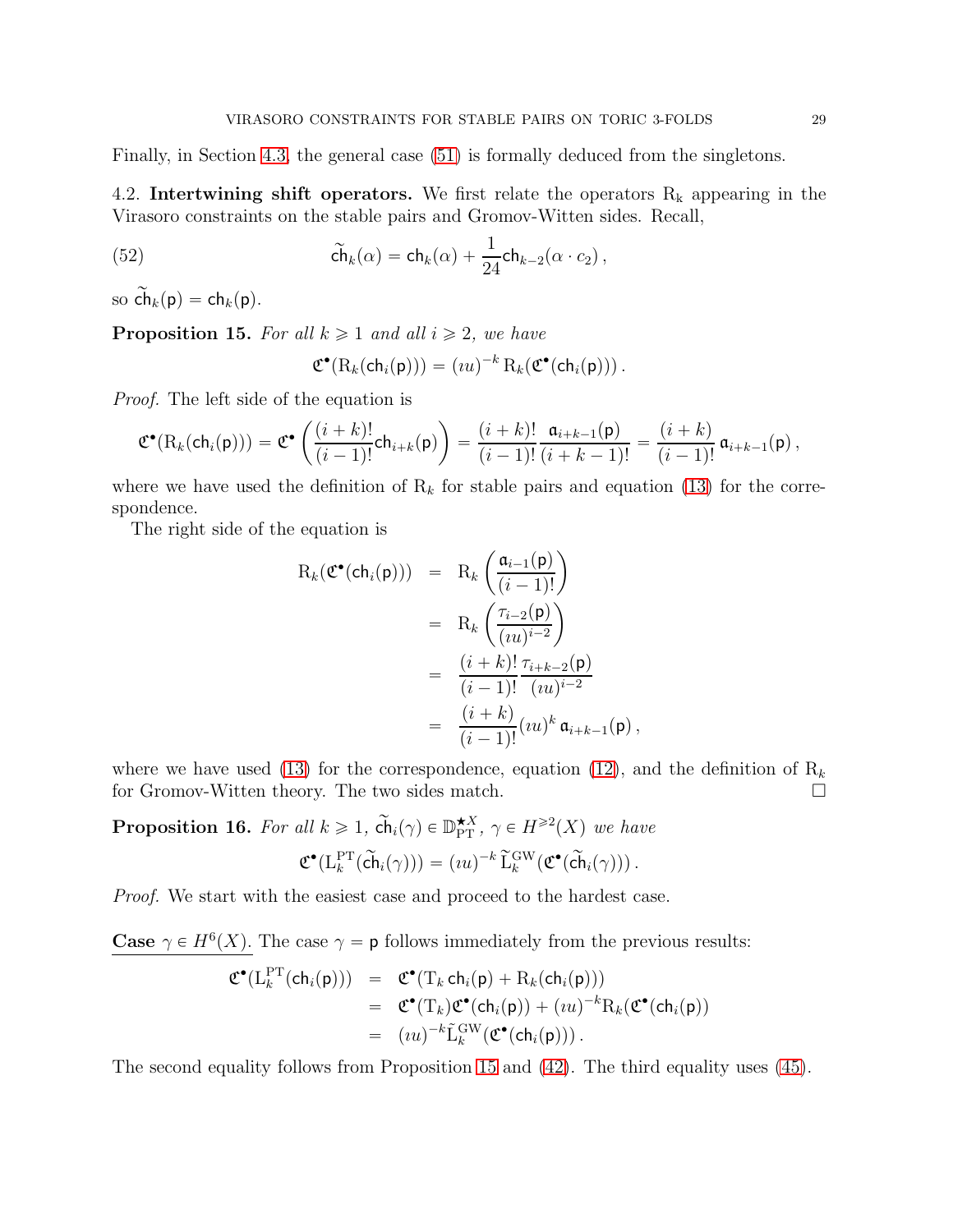**Case**  $\gamma \in H^4(X)$ . We compute the difference

(53) 
$$
(iu)^{k} \mathfrak{C}^{\bullet} (\mathrm{R}_{k}(\widetilde{\mathrm{ch}}_{i}(\gamma))) - \mathrm{R}_{k}(\mathfrak{C}^{\bullet}(\widetilde{\mathrm{ch}}_{i}(\gamma))).
$$

Since  $\gamma \cdot c_2 = 0$ , we have  $\mathsf{ch}_k(\gamma) = \mathsf{ch}_k(\gamma)$  by [\(52\)](#page-28-2).

<span id="page-29-1"></span>We start by expanding the first term of the difference:

$$
\mathfrak{C}^{\circ}(\mathrm{R}_{k}(\mathrm{ch}_{i}(\gamma))) = \mathfrak{C}^{\circ}\left(\frac{(i+k-1)!}{(i-2)!}\mathrm{ch}_{k+i}(\gamma)\right)
$$
  
= 
$$
\frac{(i+k-1)!}{(i-2)!}\left(\frac{\mathfrak{a}_{i+k-1}(\gamma)}{(i+k-1)!} + \frac{(iu)^{-1}}{(i+k-2)!}\sum_{\mu_{1}+\mu_{2}=i+k-3} \frac{\mathfrak{a}_{\mu_{1}}\mathfrak{a}_{\mu_{2}}}{2}(\gamma \cdot c_{1})\right).
$$

To proceed, we invert the correspondence [\(12\)](#page-7-3):

<span id="page-29-0"></span>(54) 
$$
\frac{(iu)^k \mathfrak{a}_{k+1}}{(k+1)!}(\gamma) = \tau_k(\gamma) + \left(\sum_{i=1}^k \frac{1}{i}\right) \tau_{k-1}(\gamma \cdot c_1) + \left(\sum_{1 \leq i < j \leq k} \frac{1}{ij}\right) \tau_{k-2}(\gamma \cdot c_1^2).
$$

We then obtain

<span id="page-29-4"></span>˜

<span id="page-29-2"></span>
$$
(55) \quad (iu)^{k} \mathfrak{C}^{\circ}(\mathrm{R}_{k}(\mathrm{ch}_{i}(\gamma))) = \frac{(i+k-1)!}{(i-2)!} \left( \frac{\tau_{i+k-2}(\gamma)}{(iu)^{i-2}} + \left( \sum_{j=1}^{i+k-2} \frac{1}{j} \right) \frac{\tau_{i+k-3}(\gamma \cdot c_{1})}{(iu)^{i-2}} + \frac{(iu)^{-i+4}}{(i+k-2)!} \sum_{\mu_{1}+\mu_{2}=i+k-3} \mu_{1}! \mu_{2}! \frac{\tau_{\mu_{1}-1} \tau_{\mu_{2}-1}}{2}(\gamma \cdot c_{1}) \right).
$$

We write the second term of the difference as

(56) 
$$
R_k(\mathfrak{C}^{\circ}(\mathsf{ch}_i(\gamma))) = R_k \left( \frac{\mathfrak{a}_{i-1}(\gamma)}{(i-1)!} + \frac{(iu)^{-1}}{(i-2)!} \sum_{\mu_1 + \mu_2 = i-3} \frac{\mathfrak{a}_{\mu_1} \mathfrak{a}_{\mu_2}}{2} (\gamma \cdot c_1) \right).
$$

After applying the inversion [\(54\)](#page-29-0), we have

$$
R_k \left( \frac{\tau_{i-2}(\gamma)}{(iu)^{i-2}} + \left( \sum_{j=1}^{i-2} \frac{1}{j} \right) \frac{\tau_{i-3}(\gamma \cdot c_1)}{(iu)^{i-2}} + \frac{(iu)^{4-i}}{(i-2)!} \sum_{\mu_1+\mu_2=i-3} \mu_1! \mu_2! \frac{\tau_{\mu_1-1} \tau_{\mu_2-1}}{2} (\gamma \cdot c_1) \right) .
$$

We expand the above expression fully to obtain

<span id="page-29-3"></span>(57)  
\n
$$
\frac{(i+k-1)! \tau_{i+k-2}(\gamma)}{(iu)^{i-2}(i-2)!} + \frac{(i+k-1)!}{(iu)^{i-2}(i-2)!} \left(\sum_{j=i-1}^{k+i-1} \frac{1}{j}\right) \tau_{i+k-3}(\gamma \cdot c_1) + \frac{(i+k-1)!}{(iu)^{i-2}(i-2)!} \left(\sum_{j=1}^{i-2} \frac{1}{j}\right) \tau_{i-k+3}(\gamma \cdot c_1) + \frac{(iu)^{-i+4}}{(i-2)!} \sum_{\mu_1+\mu_2=i-3} \left( (\mu_1+k+1)! \mu_2! \frac{\tau_{\mu_1+k-1} \tau_{\mu_2-1}}{2} (\gamma \cdot c_1) + \mu_1! (\mu_2+k+1)! \frac{\tau_{\mu_1-1} \tau_{\mu_2+k-1}}{2} (\gamma \cdot c_1) \right),
$$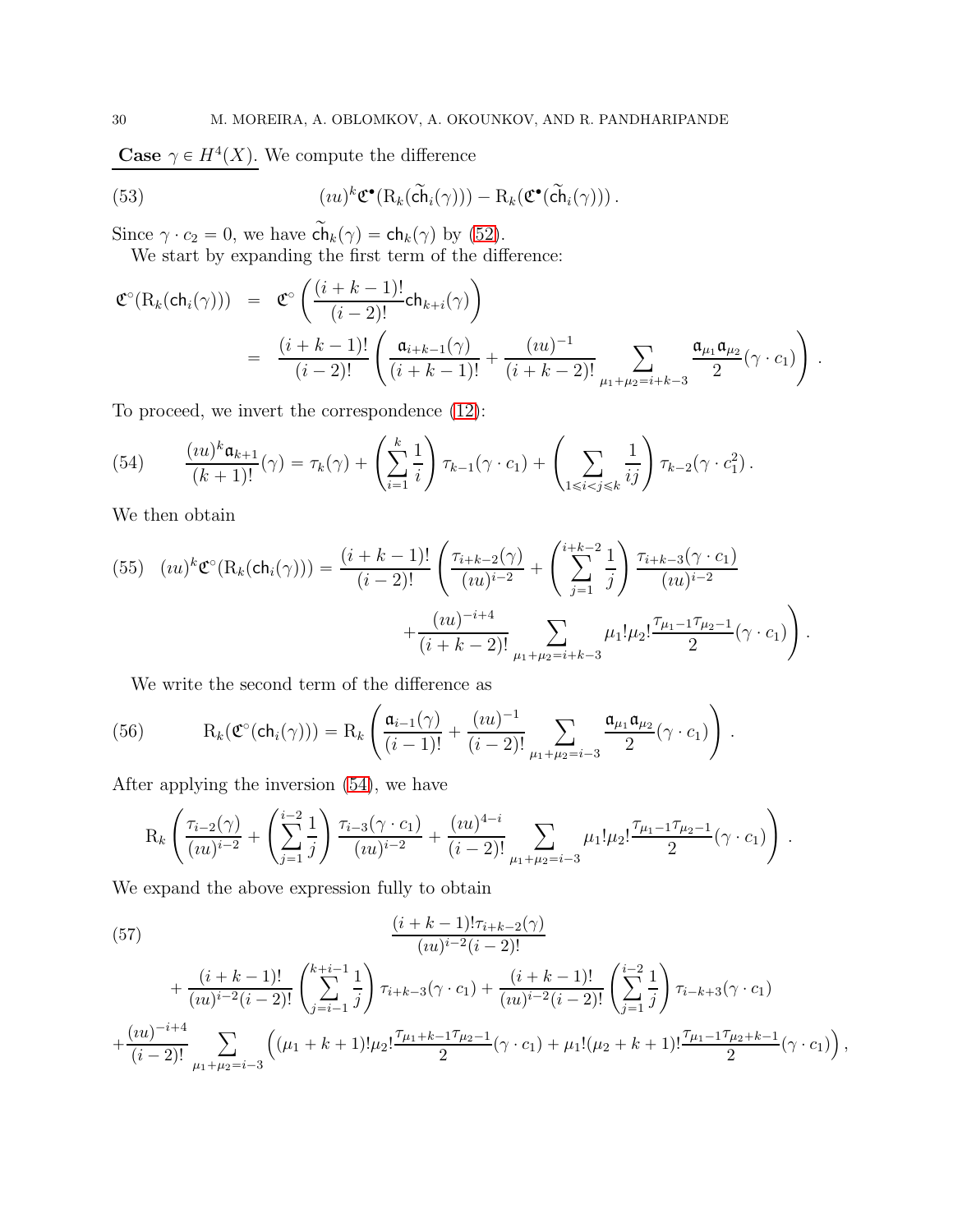where we have used formula

<span id="page-30-3"></span>
$$
[i]_1^k = \frac{(i+k)!}{(i-1)!} \sum_{j=i}^{i+k} \frac{1}{j}
$$

in the expansion of  $R_k(\tau_{i-2}(\gamma))$ .

To complete our computation of the difference [\(53\)](#page-29-1), we observe several cancellations. The first term of [\(55\)](#page-29-2) cancels with first term of [\(57\)](#page-29-3). The second term of [\(55\)](#page-29-2) almost cancels with the sum of the second and third terms of [\(57\)](#page-29-3), the only terms that does not cancel is

(58) 
$$
-\frac{(i+k-2)!}{(iu)^{i-2}(i-2)!}\tau_{i+k-3}(\gamma \cdot c_1)
$$

Finally, we rewrite the last term of [\(55\)](#page-29-2) as

$$
\frac{(iu)^{-i+4}}{(i-2)!}\sum_{\mu_1+\mu_2=i+k-3}(\mu_1+1)! \mu_2! \frac{\tau_{\mu_1-1}\tau_{\mu_2-1}}{2}(\gamma \cdot c_1)+\mu_1! (\mu_2+1)! \frac{\tau_{\mu_1-1}\tau_{\mu_2-1}}{2}(\gamma \cdot c_1).
$$

Then, we see that the last term of [\(56\)](#page-29-4) cancels with the last term of [\(55\)](#page-29-2) if  $\mu_1 \ge k + 1$  and  $\mu_2 \geq k + 1$ . Thus the difference [\(53\)](#page-29-1) equals

<span id="page-30-2"></span>
$$
(59) \frac{(iu)^{-i+4}}{(i-2)!} \left( \sum_{\mu_1+\mu_2=i+k-3,\,\mu_1\leq k} (\mu_1+1)! \mu_2! \frac{\tau_{\mu_1-1}\tau_{\mu_2-1}}{2} (\gamma \cdot c_1) + \sum_{\mu_1+\mu_2=i+k-3,\,\mu_2\leq k} \mu_1! (\mu_2+1)! \frac{\tau_{\mu_1-1}\tau_{\mu_2-1}}{2} (\gamma \cdot c_1) \right).
$$

We now include the  $T_k$  and  $T'_k$  terms in the difference. We have

<span id="page-30-0"></span>(60) 
$$
(iu)^k \mathfrak{C}^{\bullet}(\mathsf{L}_k^{\mathsf{PT}}(\mathsf{ch}_i(\gamma))) - \widetilde{\mathsf{L}}_k^{\mathsf{GW}}(\mathfrak{C}^{\bullet}(\mathsf{ch}_i(\gamma))) =
$$
  
\n $(iu)^k \mathfrak{C}^{\bullet}(\mathsf{R}_k(\mathsf{ch}_i(\gamma))) - \mathsf{R}_k(\mathfrak{C}^{\bullet}(\mathsf{ch}_i(\gamma))) + (iu)^k \mathfrak{C}^{\bullet}(\mathsf{T}_k(\mathsf{ch}_i(\gamma))) - \frac{(iu)^2}{2} \mathsf{T}'_k(\mathfrak{C}^{\bullet}(\mathsf{ch}_i(\gamma)))$ 

Using [\(45\)](#page-25-3), the  $T_k$  and  $T'_k$  terms in [\(60\)](#page-30-0) simplify to

<span id="page-30-1"></span>(61) 
$$
\frac{(iu)^k}{2} \sum_{a+b=k+2} (a-2)!b! \mathfrak{C}^{\circ} \left( \frac{\widetilde{\mathbf{ch}}_a(c_1)\mathbf{ch}_i(\gamma)}{(iu)^{b-2}} \right) \tau_{b-2}(\mathbf{p})
$$

$$
\frac{(iu)^k}{2} \sum_{a+b=k+2} a!(b-2)! \tau_{a-2}(\mathbf{p}) \mathfrak{C}^{\circ} \left( \frac{\widetilde{\mathbf{ch}}_b(c_1)\mathbf{ch}_i(\gamma)}{(iu)^{a-2}} \right) .
$$

To complete our proof, we require the bumping formula [\(14\)](#page-8-4):

(62) 
$$
\mathfrak{C}^{\circ}(\widetilde{\mathbf{ch}}_{k_1+2}(c_1)\widetilde{\mathbf{ch}}_{k_2+2}(\gamma)) = -\frac{1}{k_1!k_2!}(iu)^{-1}\mathfrak{a}_{k_1+k_2}(c_1\gamma).
$$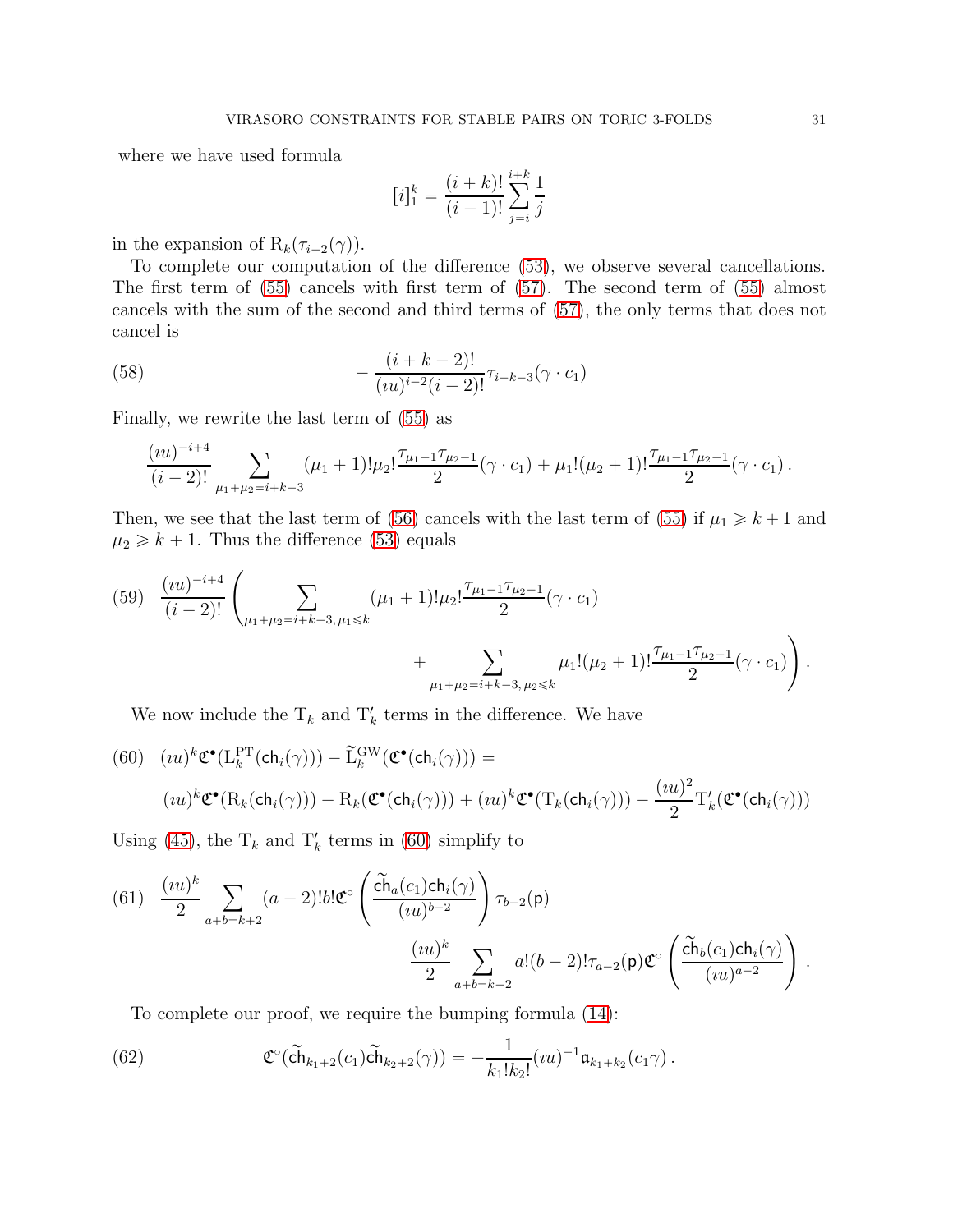Since  $\gamma \in H^4(X)$ , all the other terms of [\(14\)](#page-8-4) vanish. We apply the bumping formula [\(61\)](#page-30-1). In particular, the first term of [\(61\)](#page-30-1),

$$
(a-2)!b!\mathfrak{C}^{\circ}\left(\frac{\tilde{\mathrm{ch}}_a(c_1)\mathrm{ch}_i(\gamma)}{(iu)^{b-2}}\right)\tau_{b-2}(\mathsf{p})=-(iu)^{-a-b-i+6}\frac{(a+i-2)!b!}{(i-2)!}\tau_{a+i-3}(\gamma\cdot c_1)\tau_{b-2}(\mathsf{p})
$$

cancels with the first term of [\(59\)](#page-30-2). Similarly, the second term of [\(61\)](#page-30-1) cancels with the second term of [\(59\)](#page-30-2).

Let us observe that the term of last expression with  $a = 1$  by the exceptional bumping [\(28\)](#page-18-3) turns into the terms of [\(59\)](#page-30-2) with  $\mu_1 = k$  or  $\mu_2 = k$ . Similarly, the term with  $b = 0$ cancels out with the term [\(58\)](#page-30-3).

Also the assumption  $\tilde{\ch}_i(\gamma) \in \mathbb{D}_{\text{PT}}^{X\star}$  implies that  $i \geq 2$  thus no negative factorials appear in the above computations.

Case  $\gamma \in H^2(X)$ . If  $\gamma \in H^2(X)$ , the T<sub>k</sub> and T<sub>k</sub> terms of the formula [\(60\)](#page-30-0) acquires extra summands:

<span id="page-31-1"></span>(63) 
$$
(\imath u)^{k} \mathfrak{C}^{\bullet}(\mathcal{L}_{k}^{\mathcal{PT}}(\tilde{ch}_{i}(\gamma))) - \tilde{\mathcal{L}}_{k}^{\mathcal{GW}}(\mathfrak{C}^{\bullet}(\tilde{ch}_{i}(\gamma))) =
$$
  
\n $(\imath u)^{k} \mathfrak{C}^{\bullet}(\mathcal{R}_{k}(\tilde{ch}_{i}(\gamma))) - \mathcal{R}_{k}(\mathfrak{C}^{\bullet}(\tilde{ch}_{i}(\gamma)))$   
\n $+ \frac{(\imath u)^{k}}{2} \Bigg[ \sum_{a+b=k+2} (a-2)! b! \mathfrak{C}^{\circ} \left( \frac{\tilde{ch}_{a}(c_{1}) \mathbf{ch}_{i}(\gamma)}{(\imath u)^{b-2}} \right) \tau_{b-2}(\mathsf{p}) + a! (b-2)! \tau_{a-2}(\mathsf{p}) \mathfrak{C}^{\circ} \left( \frac{\tilde{ch}_{b}(c_{1}) \mathbf{ch}_{i}(\gamma)}{(\imath u)^{a-2}} \right)$   
\n $- \sum_{a+b=k+2} (a-1)! (b-1)! \sum_{0 < \bullet, \star < 2s+1} \alpha_{\bullet \star} \left( \mathfrak{C}^{\circ}(\tilde{ch}_{a}(\gamma_{\bullet}) \cdot \mathbf{ch}_{i}(\gamma)) \mathfrak{C}^{\circ}(\tilde{ch}_{b}(\gamma_{\star})) \right)$   
\n $+ \mathfrak{C}^{\circ}(\tilde{ch}_{a}(\gamma_{\bullet})) \mathfrak{C}^{\circ}(\tilde{ch}_{b}(\gamma_{\star}) \cdot \mathbf{ch}_{i}(\gamma))) \Bigg],$ 

where we have used<sup>[26](#page-31-0)</sup>  $c_1 \cdot \gamma_{2s+1} = \sum_{\mathbf{x}} \alpha_{\mathbf{x}} \gamma_{\mathbf{x}}$ . Nevertheless, the strategy used in the previous case can be pursued also for  $\gamma \in H^2(X)$ . The computation, which is carried out below, is of course more complicated.

<span id="page-31-2"></span>We will study the difference

(64) 
$$
(iu)^{k} \mathfrak{C}^{\bullet}(\mathrm{R}_{k}(\widetilde{\mathbf{ch}}_{i}(\gamma))) - \mathrm{R}_{k}(\mathfrak{C}^{\bullet}(\widetilde{\mathbf{ch}}_{i}(\gamma)))
$$

<span id="page-31-0"></span><sup>&</sup>lt;sup>26</sup>In [\(63\)](#page-31-1), the elements  $\gamma_{\bullet}, \gamma_{\star}$  are of complex cohomological degree 2.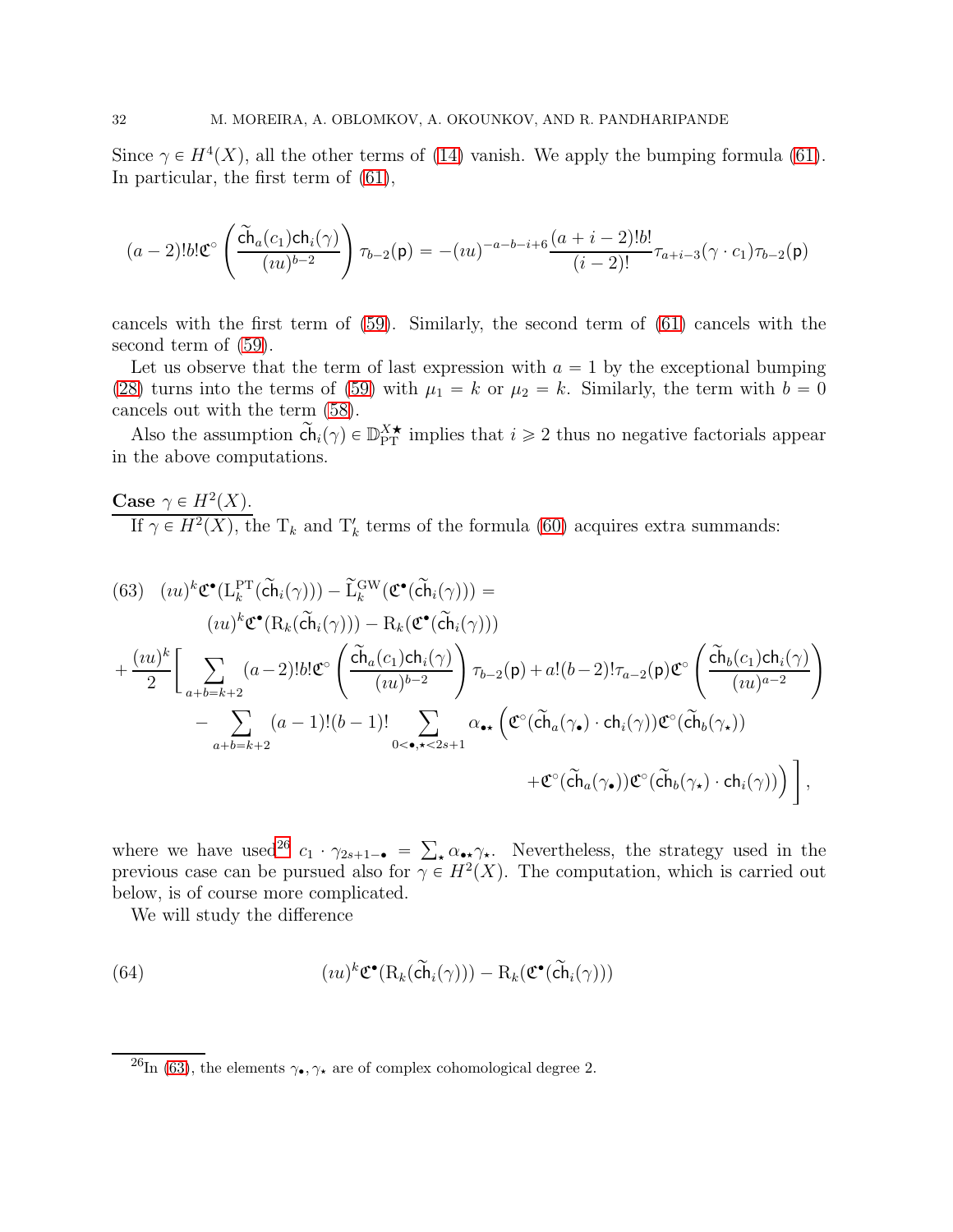with  $\gamma \in H^2(X)$ . The expansion of the first term is:

<span id="page-32-0"></span>(65) 
$$
(iu)^{k} \mathfrak{C}^{\circ}(\mathbf{R}_{k}(\tilde{\mathbf{c}}h_{i}(\gamma))) = (iu)^{k} \frac{(k+i-2)!}{(i-3)!} \mathfrak{C}^{\circ}(\tilde{\mathbf{c}}h_{i+k}(\gamma))
$$
  
\n
$$
= (iu)^{k} \frac{(k+i-2)!}{(i-3)!} \left( \frac{\mathfrak{a}_{i+k-1}(\gamma)}{(i+k-1)!} + \frac{(iu)^{-1}}{(i+k-2)!} \sum_{|\mu|=i+k-3} \frac{\mathfrak{a}_{\mu_{1}} \mathfrak{a}_{\mu_{2}}}{\mathrm{Aut}(\mu)} (\gamma \cdot c_{1}) + \frac{(iu)^{-2}}{(i+k-2)!} \sum_{|\mu|=i+k-4} \frac{\mathfrak{a}_{\mu_{1}} \mathfrak{a}_{\mu_{2}}}{\mathrm{Aut}(\mu)} (\gamma \cdot c_{1}^{2}) + \frac{(iu)^{-2}}{(i+k-3)!} \sum_{|\mu|=i+k-5} \frac{\mathfrak{a}_{\mu_{1}} \mathfrak{a}_{\mu_{2}} \mathfrak{a}_{\mu_{3}}}{\mathrm{Aut}(\mu)} (\gamma \cdot c_{1}^{2}) \right).
$$

The second term of the difference [\(64\)](#page-31-2) is more involved since we must transform the descendents  $\alpha$  to the standard descendents  $\tau$  before applying the shift operator  $R_k$ :

<span id="page-32-1"></span>(66) 
$$
R_k(\mathfrak{C}^{\circ}(\tilde{ch}_i(\gamma))) =
$$

$$
(iu)^{-(i-2)}R_k\left(\tau_{i-2}(\gamma) + \left(\sum_{j=1}^{i-2} \frac{1}{j}\right)\tau_{i-3}(\gamma \cdot c_1) + \left(\sum_{1 \le j < l \le i-2} \frac{1}{jl}\right)\tau_{i-4}(\gamma \cdot c_1^2)\right)
$$

$$
+ (iu)^{-(i-5)}R_k\left(\frac{(iu)^{-1}}{(i-2)!}\left(\sum_{|\mu|=i-3} \frac{\mu_1!\mu_2!}{\mathrm{Aut}(\mu)}\left(\tau_{\mu_1-1}\tau_{\mu_2-1}(\gamma \cdot c_1) + \left[\left(\sum_{j=1}^{\mu_1} \frac{1}{j}\right)\tau_{\mu_1-2}\tau_{\mu_2-1} + \left(\sum_{j=1}^{\mu_2-1} \frac{1}{j}\right)\tau_{\mu_1-1}\tau_{\mu_2-2}\right](\gamma \cdot c_1^2)\right)\right) + \frac{1}{(i-3)!} \sum_{|\mu|=i-5} \frac{\mu_1!\mu_2!\mu_3!}{\mathrm{Aut}(\mu)}\tau_{\mu_1-1}\tau_{\mu_2-1}\tau_{\mu_3-1}(\gamma \cdot c_1^2)\right).
$$

Notice the upper limits in the first harmonic sum is  $\mu_1$ , the terms with  $j = \mu_1$  correspond to the third term of [\(13\)](#page-8-0).

We will study the right hand side of  $(63)$  using  $(65)$  and  $(66)$  in three steps corresponding to the  $\tau$ -degree.

• Consider first the  $\tau$ -linear terms. The  $\tau$ -linear terms of [\(65\)](#page-32-0) are

<span id="page-32-2"></span>(67) 
$$
(\iota u)^k \frac{(i+k-2)!}{(i-3)!} \left( \frac{1}{(\iota u)^{i+k-2}} \left( \tau_{i+k-2}(\gamma) + \left( \sum_{j=1}^{i+k-2} \frac{1}{j} \right) \tau_{i+k-3}(\mathbf{c}_1 \cdot \gamma) + \left( \sum_{1 \le j < l \le i+k-2} \frac{1}{jl} \right) \tau_{i+k-4}(\mathbf{c}_1^2 \cdot \gamma) \right) \right).
$$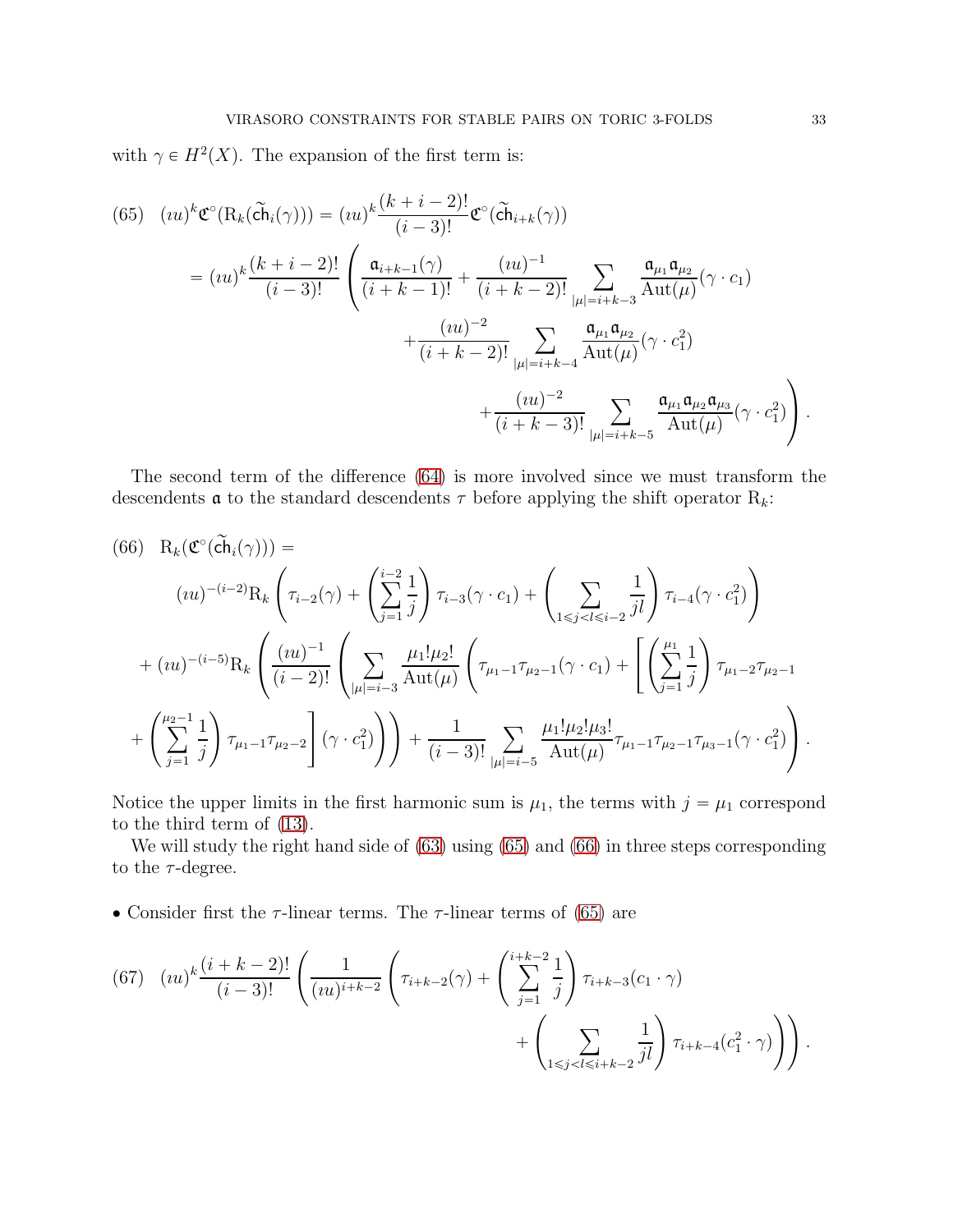The  $\tau$ -linear terms of [\(66\)](#page-32-1) is more complicated:

<span id="page-33-0"></span>
$$
(68) (iu)^{-i+2} \frac{(i+k-2)!}{(i-3)!} \left( \tau_{i+k-2}(\gamma) + \left( \sum_{j=i-2}^{i+k-2} \frac{1}{j} \right) \tau_{i+k-3}(\gamma \cdot c_1) + \left( \sum_{j=i-2}^{i+k-2} \frac{1}{j} \right) \tau_{i+k-4}(\gamma \cdot c_1^2) + \left( \sum_{j=1}^{i-2} \frac{1}{j} \right) \left[ \tau_{i+k-3}(\gamma \cdot c_1) + \left( \sum_{j=i-2}^{i+k-2} \frac{1}{j} \right) \tau_{i+k-4}(\gamma \cdot c_1^2) \right] + \left( \sum_{1 \le j < l \le i-2} \frac{1}{j l} \right) \tau_{i+k-4}(\gamma \cdot c_1^2) \right).
$$

The  $\tau_{i+k-2}(\gamma)$  terms of [\(67\)](#page-32-2) and [\(68\)](#page-33-0) match, so cancel in the difference [\(64\)](#page-31-2). The  $\tau_{i+k-3}(\gamma \cdot c_1)$  terms in [\(67\)](#page-32-2) and [\(68\)](#page-33-0) almost cancel: the difference is

(69) 
$$
(iu)^{-i+2} \frac{(i+k-2)!}{(i-2)!} \tau_{i+k-3}(\gamma \cdot c_1).
$$

For the  $\tau_{i+k-4}(\gamma \cdot c_1^2)$  terms, we split the prefactor in [\(68\)](#page-33-0) as

<span id="page-33-1"></span>
$$
\sum_{j=1}^{i-2} \frac{1}{j} = \frac{1}{i-2} + \sum_{j=1}^{i-3} \frac{1}{j}
$$

and the last coefficient of [\(68\)](#page-33-0) as

<span id="page-33-2"></span>
$$
\sum_{1 \leq j < l \leq i-2} \frac{1}{jl} = \sum_{1 \leq j < l \leq i-3} \frac{1}{jl} + \frac{1}{i-2} \sum_{1 \leq j \leq i-3} \frac{1}{j}.
$$

Then, we see the difference of the  $\tau_{i+k-4}(\gamma \cdot c_1^2)$  terms in [\(67\)](#page-32-2) and [\(68\)](#page-33-0) is

(70) 
$$
(iu)^{-i+2} \frac{(i+k-2)!}{(i-2)!} \left(\sum_{j=1}^{i+k-2} \frac{1}{j}\right) \tau_{i+k-4}(c_1^2 \cdot \gamma).
$$

On the right hand side of equation [\(63\)](#page-31-1), the  $\tau$ -linear terms [\(69\)](#page-33-1) and [\(70\)](#page-33-2) of the difference [\(64\)](#page-31-2) are canceled with

$$
\frac{(iu)^k}{2}\bigg[k!0!\mathfrak{C}^\circ\left(\frac{\widetilde{\mathsf{ch}}_{k+2}(c_1)\mathsf{ch}_i(\gamma)}{(iu)^{-2}}\right)\tau_{-2}(\mathsf{p})+0!k!\tau_{-2}(\mathsf{p})\mathfrak{C}^\circ\left(\frac{\widetilde{\mathsf{ch}}_{k+2}(c_1)\mathsf{ch}_i(\gamma)}{(iu)^{-2}}\right)\bigg]
$$

using  $\tau_{-2}(\mathsf{p}) = 1$ . In fact, after applying [\(14\)](#page-8-4), we find

$$
(iu)^k \frac{k!}{(iu)^{-2}} \mathfrak{C}^{\circ}(\tilde{ch}_{k+2}(c_1)\tilde{ch}_i(\gamma))
$$
  
=  $-\frac{(iu)^{k+1}}{(i-2)!} \left( \mathfrak{a}_{k+i-2}(c_1\gamma) + (iu)^{-1} \mathfrak{a}(c_1^2\gamma) \right) + \dots$   
=  $-\frac{(iu)^{2-i}}{(i-2)!} \left( (k+i-2)! \left( \tau_{k+i-3}(\gamma \cdot c_1) + (\sum_{i=1}^{k+i-3} \frac{1}{i}) \tau_{k+i-4}(\gamma \cdot c_1^2) \right) + (k+i-3)! \tau_{k+i-4}(\gamma \cdot c_1^2) \right) + \dots$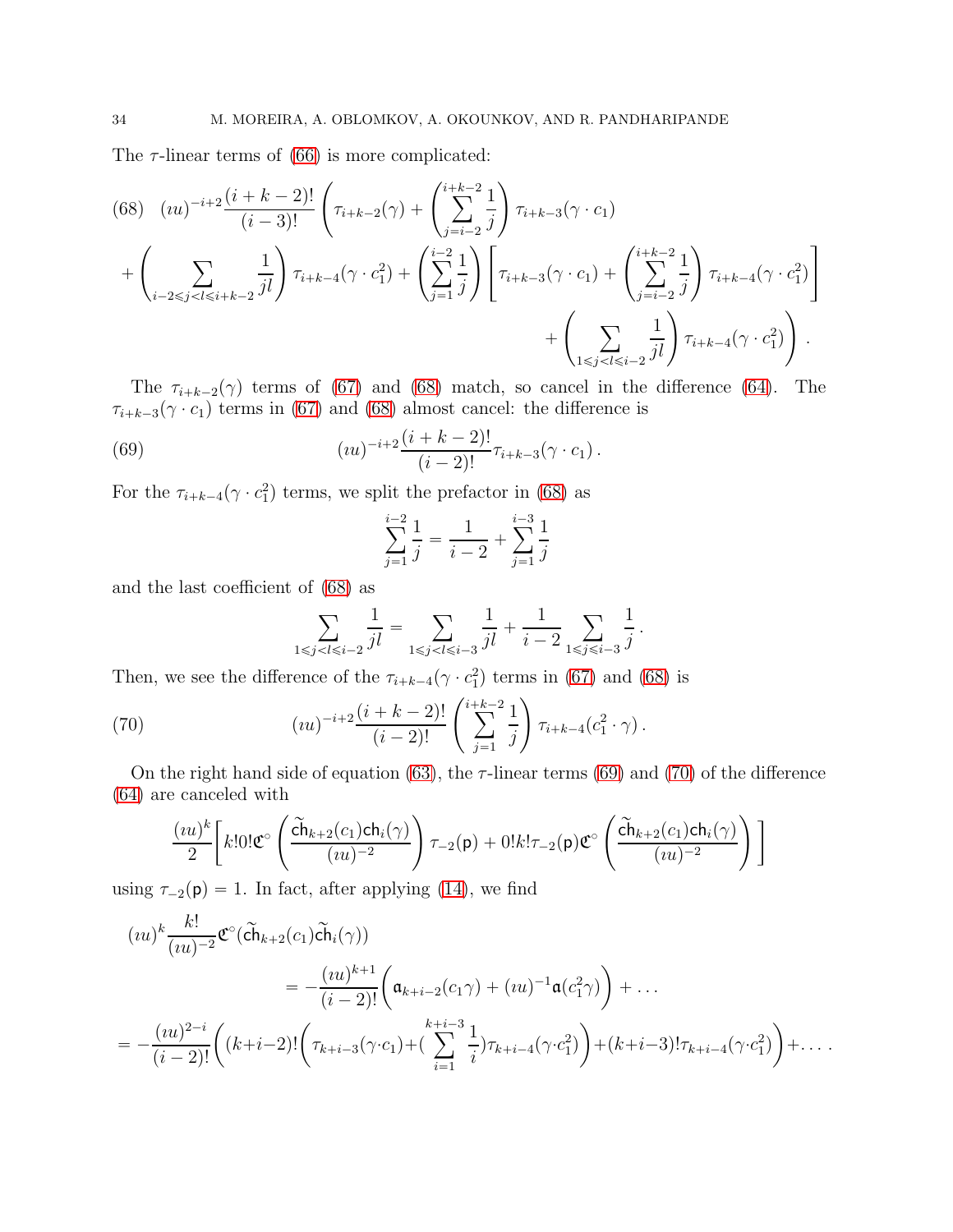where the dots stand for the  $\tau$ -quadratic terms. The second equality follows from the formula [\(54\)](#page-29-0).

• Consider next the  $\tau$ -quadratic terms. We start with the quadratic terms of complex cohomological degree 2. The corresponding terms from [\(65\)](#page-32-0) are:

<span id="page-34-1"></span>(71) 
$$
(iu)^k \frac{(k+i-2)!}{(i-3)!} \sum_{|\mu|=i+k-3} \frac{(iu)^{-\mu_1-\mu_2+2} \mu_1! \mu_2!}{(iu)(i+k-2)! \operatorname{Aut}(\mu)} \tau_{\mu_1-1} \tau_{\mu_2-1}(\gamma \cdot c_1).
$$

The computation of the corresponding terms in [\(66\)](#page-32-1) are more involved since the action of the shift operator  $R_k$  depends on the complex cohomological degree of the descendent:

<span id="page-34-0"></span>(72) 
$$
(iu)^{-i+4} \frac{1}{(i-2)!} \sum_{|\mu|=i-3} \frac{\mu_1! \mu_2!}{\text{Aut}(\mu)} \left( \frac{(\mu_1+k)!}{(\mu_1-1)!} \tau_{\mu_1+k-1}(\gamma \cdot c_1) \tau_{\mu_2-1}(\mathsf{p}) + \frac{(\mu_2+k+1)!}{(\mu_2)!} \tau_{\mu_1-1}(\gamma \cdot c_1) \tau_{\mu_2-1+k}(\mathsf{p}) \right).
$$

The linear combination of the first term of [\(72\)](#page-34-0) with  $\mu_1 + k - 1 = a$  and second term with  $\mu_1 - 1 = a$  is equal to the corresponding term of [\(71\)](#page-34-1) with  $\mu_1 - 1 = a$ . Hence, these cancel in the difference. Similar cancellations happen with rest of the terms. The resulting difference of [\(71\)](#page-34-1) and [\(72\)](#page-34-0) is

<span id="page-34-2"></span>(73) 
$$
\frac{(iu)^{-i+4}}{(i-3)!} \left( \sum_{|\mu|=i+k-3, \mu_1 \leq k} \mu_1! \mu_2! \frac{\tau_{\mu_1-1} \tau_{\mu_2-1}}{\mathrm{Aut}(\mu)} (\gamma \cdot c_1) + \sum_{|\mu|=i+k-3, \mu_2 \leq k} \mu_1! \mu_2! \frac{\tau_{\mu_1-1} \tau_{\mu_2-1}}{\mathrm{Aut}(\mu)} (\gamma \cdot c_1) \right)
$$

We will cancel [\(73\)](#page-34-2) with the  $\tau$ -quadratic terms of complex cohomological degree 2 in the sum

<span id="page-34-3"></span>
$$
(74)
$$

$$
\frac{(iu)^k}{2} \Bigg[ \sum_{a+b=k+2} (a-2)! b! \mathfrak{C}^{\circ} \left( \frac{\widetilde{\mathrm{ch}}_a(c_1) \mathrm{ch}_i(\gamma)}{(iu)^{b-2}} \right) \tau_{b-2}(\mathsf{p}) + a! (b-2)! \tau_{a-2}(\mathsf{p}) \mathfrak{C}^{\circ} \left( \frac{\widetilde{\mathrm{ch}}_b(c_1) \mathrm{ch}_i(\gamma)}{(iu)^{a-2}} \right) \\ - \sum_{a+b=k+2} (a-1)! (b-1)! \sum_{\bullet,\star} \alpha_{\bullet\star} \left( \mathfrak{C}^{\circ} (\widetilde{\mathrm{ch}}_a(\gamma_\bullet) \cdot \mathrm{ch}_i(\gamma)) \mathfrak{C}^{\circ} (\widetilde{\mathrm{ch}}_b(\gamma_\star)) \right. \\ \left. + \mathfrak{C}^{\circ} (\widetilde{\mathrm{ch}}_a(\gamma_\bullet)) \mathfrak{C}^{\circ} (\widetilde{\mathrm{ch}}_b(\gamma_\star) \cdot \mathrm{ch}_i(\gamma)) \right) \Bigg] \, .
$$

More precisely, the first and second terms of the last expression yield

$$
\frac{(iu)^{-i+4}}{2}\bigg[b\frac{(a+i-4)!(b-1)!}{(i-2)!}\tau_{a+i-5}(\gamma \cdot c_1)\tau_{b-2}(\mathsf{p})+a\frac{(a-1)!(b+i-4)!}{(i-2)!}\tau_{a-2}(\mathsf{p})\tau_{b+i-5}(\gamma \cdot c_1)\bigg]
$$

,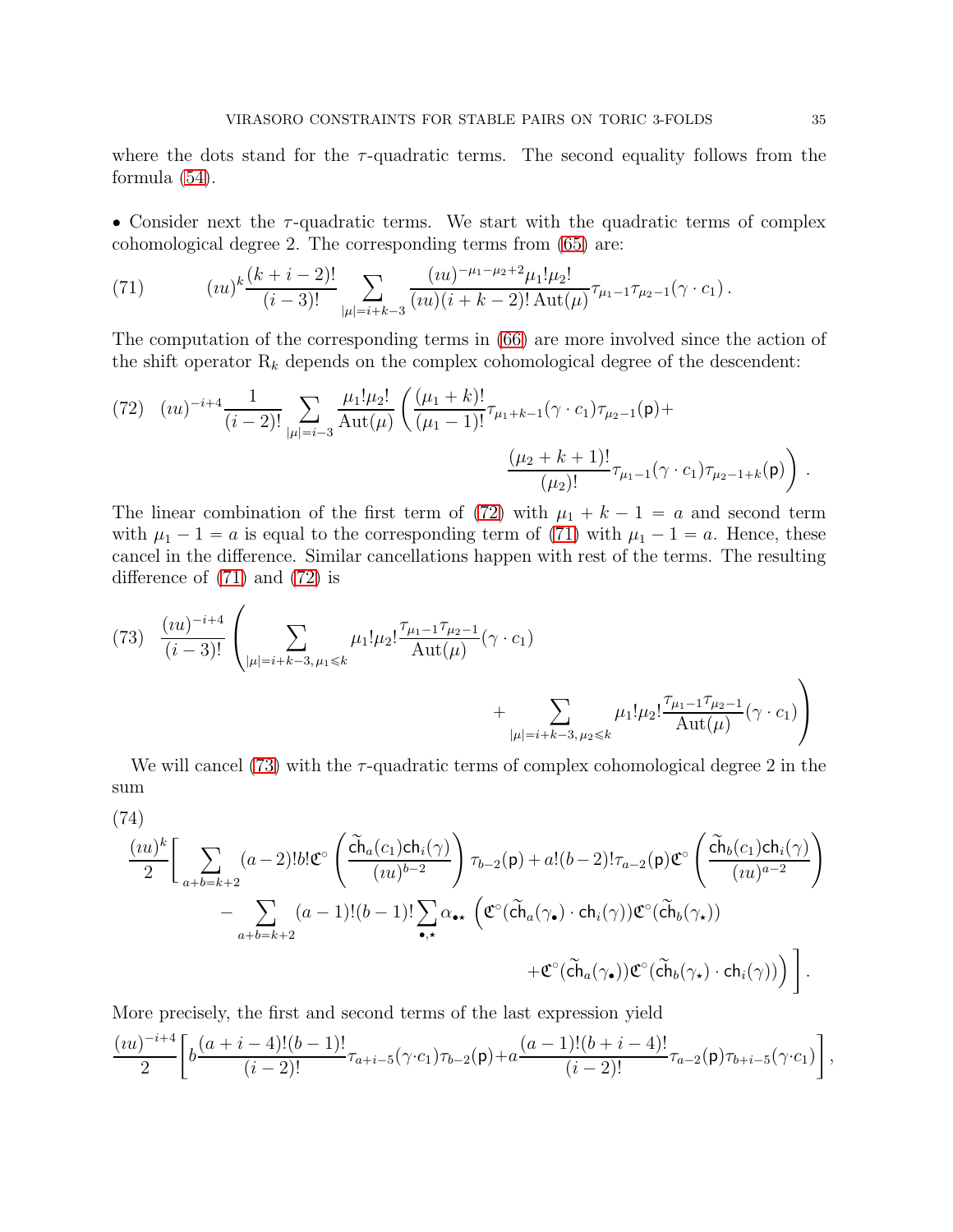and the last two terms yield $27$ 

$$
-\frac{(iu)^{-i-4}}{2}\bigg[(a-1)\frac{(a+i-4)!(b-1)!}{(i-2)!}\tau_{a+i-5}(\gamma_{\bullet}\cdot\gamma)\tau_{b-2}(\gamma_{\star})+
$$

$$
(b-1)\frac{(a-1)!(b+i-4)!}{(i-2)!}\tau_{a-2}(\gamma_{\bullet}\cdot\gamma)\tau_{b+i-5}(\gamma_{\star})\bigg].
$$

The cancellation then follows from

$$
\sum_{\bullet,\star}\alpha_{\bullet\star}\left(\gamma_\bullet\cdot\gamma\right)\otimes\gamma_\star=\mathsf{p}\otimes\left(\gamma\cdot c_1\right)\quad\text{and}\quad\sum_{\bullet,\star}\alpha_{\bullet\star}\,\gamma_\bullet\otimes\left(\gamma_\star\cdot\gamma\right)=\left(\gamma\cdot c_1\right)\otimes\mathsf{p}\;.
$$

We have cancelled all  $\tau$ -quadratic terms of complex cohomological degree 2 in [\(63\)](#page-31-1).

Let us also observe that the terms of [\(74\)](#page-34-3) with  $a = 1$  and with  $b = 1$  cancel out by exceptional bumping with [\(28\)](#page-18-3) with the term of [\(73\)](#page-34-2) with  $\mu_1 = k$  or  $\mu_2 = k$ .

A longer computation is needed to deal with  $\tau$ -quadratic terms of complex cohomological degree 3. Since all such terms have  $\gamma \cdot c_1^2$  as an argument, we drop the cohomology insertion from the notation. The corresponding terms from [\(65\)](#page-32-0) are:

<span id="page-35-2"></span>(75) 
$$
(iu)^k \frac{(k+i-2)!}{(i-3)!} \sum_{|\mu|=i+k-4} \frac{(iu)^{-\mu_1-\mu_2}}{\mathrm{Aut}(\mu)(i+k-2)!} \left(\mu_1! \mu_2! + (\mu_1+1)! \mu_2! \left(\sum_{j=1}^{\mu_1} \frac{1}{j}\right) + \mu_1! (\mu_2+1)! \left(\sum_{j=1}^{\mu_2} \frac{1}{j}\right)\right) \tau_{\mu_1-1} \tau_{\mu_2-1}.
$$

The corresponding terms from [\(66\)](#page-32-1) are:

<span id="page-35-1"></span>
$$
(76) \frac{(iu)^{-i+4}}{(i-2)!} \sum_{|\mu|=i-3} \frac{\mu_1! \mu_2!}{\text{Aut}(\mu)} \left[ \frac{(\mu_1+k)!}{(\mu_1-1)!} \left( \sum_{j=\mu_1}^{\mu_1+k} \frac{1}{j} \right) \tau_{\mu_1+k-2} \tau_{\mu_2-1} + \frac{(\mu_2+k)!}{(\mu_2-1)!} \left( \sum_{j=\mu_2}^{\mu_2+k} \frac{1}{j} \right) \tau_{\mu_1-1} \tau_{\mu_2+k-2} + \left( \sum_{j=1}^{\mu_1} \frac{1}{j} \right) \left( \frac{(\mu_1+k)!}{(\mu_1-1)!} \tau_{\mu_1+k-2} \tau_{\mu_2-1} + \frac{(\mu_2+k+1)!}{\mu_2!} \tau_{\mu_1-2} \tau_{\mu_2+k-1} \right) + \left( \sum_{j=1}^{\mu_2-1} \frac{1}{j} \right) \left( \frac{(\mu_2+k)!}{(\mu_2-1)!} \tau_{\mu_1-1} \tau_{\mu_2+k-2} + \frac{(\mu_1+k+1)!}{\mu_1!} \tau_{\mu_1+k-1} \tau_{\mu_2-2} \right) \right].
$$

The expression [\(76\)](#page-35-1) is simplified by the following strategy. We number the six  $\tau$ quadratic terms by their order of occurrence in [\(76\)](#page-35-1). The first term of [\(76\)](#page-35-1) combines with the third term. The second term combines with the fifth term. We also split off the

<span id="page-35-0"></span><sup>&</sup>lt;sup>27</sup>The sum over  $\bullet, \star$  with coefficient  $\alpha_{\bullet\star}$  is implicit.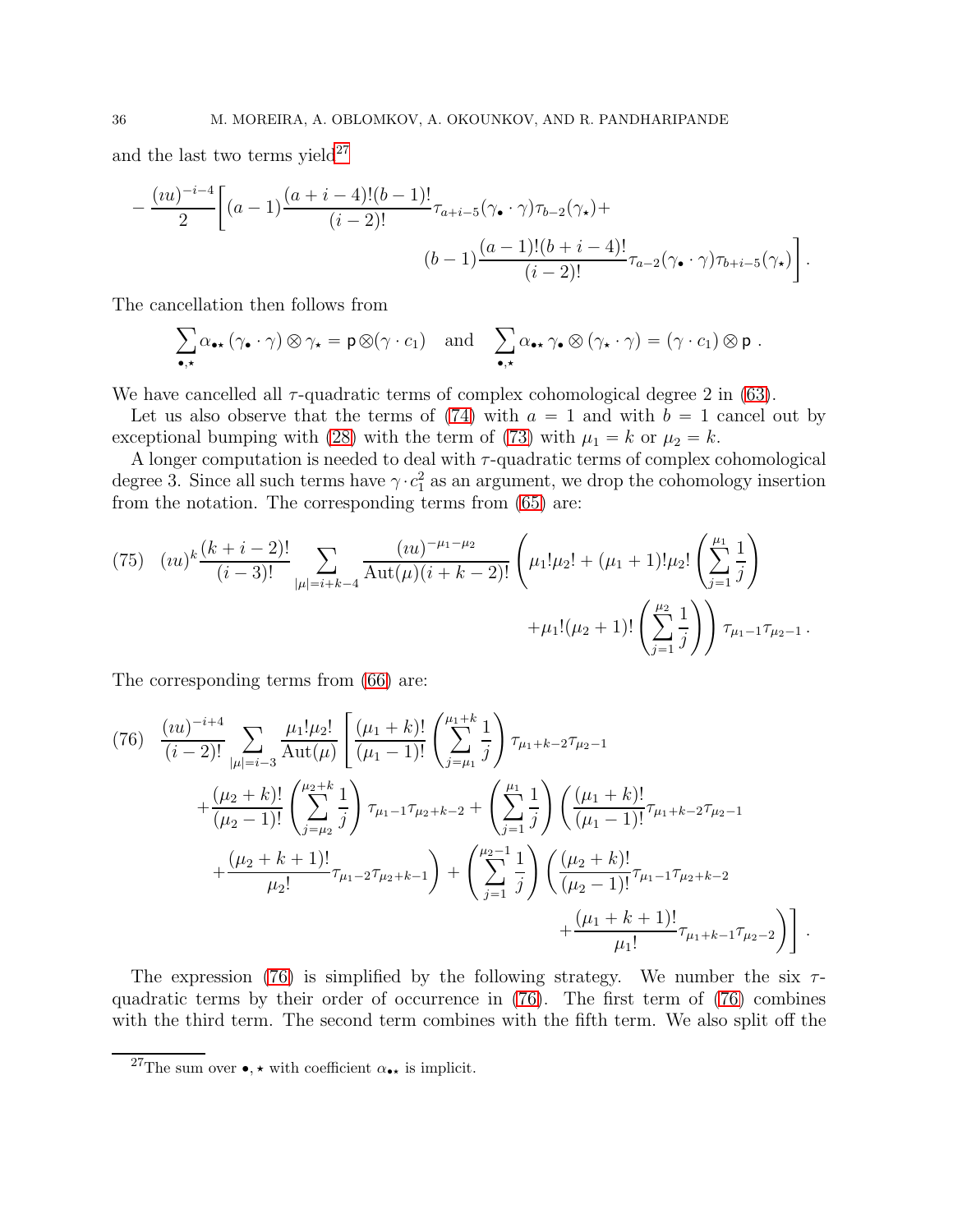summands with  $j = \mu_1 + k$  and  $j = \mu_2 + k$  from the first and second terms respectively, as well as the summand with  $j = \mu_1$  from the third term. Then, [\(76\)](#page-35-1) equals

<span id="page-36-0"></span>(77) 
$$
\frac{(iu)^{-i+4}}{(i-2)!} \left( \sum \mu_1 \frac{(\mu_1 + k - 1)! \mu_2!}{\text{Aut}(\mu)} \tau_{\mu_1 + k - 2} \tau_{\mu_2 - 1} + \mu_2 \frac{\mu_1! (\mu_2 + k - 1)!}{\text{Aut}(\mu)} \tau_{\mu_1 - 1} \tau_{\mu_2 + k - 2} + \mu_1 \frac{(\mu_1 + k)! \mu_2!}{\text{Aut}(\mu)} \left( \sum_{j=1}^{\mu_1 + k - 1} \frac{1}{j} \right) \tau_{\mu_1 + k - 2} \tau_{\mu_2 - 1} + \mu_2 \frac{\mu_1! (\mu_2 + k)!}{\text{Aut}(\mu)} \left( \sum_{j=1}^{\mu_2 + k - 1} \frac{1}{j} \right) \tau_{\mu_1 - 1} \tau_{\mu_2 + k - 2} + (\mu_2 + k + 1) \frac{\mu_1! (\mu_2 + k)!}{\text{Aut}(\mu)} \left( \sum_{j=1}^{\mu_1 - 1} \frac{1}{j} \right) \tau_{\mu_1 - 2} \tau_{\mu_2 + k - 1} + (\mu_1 + k + 1) \frac{(\mu_1 + k)! \mu_2!}{\text{Aut}(\mu)} \left( \sum_{j=1}^{\mu_2 - 1} \frac{1}{j} \right) \tau_{\mu_1 + k - 1} \tau_{\mu_2 - 2} + \frac{(\mu_1 + k)! \mu_2!}{\text{Aut}(\mu)} \tau_{\mu_1 + k - 2} \tau_{\mu_2 - 1} + \frac{(\mu_1 - 1)! (\mu_2 + k + 1)!}{\text{Aut}(\mu)} \tau_{\mu_1 - 2} \tau_{\mu_2 + k - 1} \right),
$$

where the sum is over  $\mu_1 \ge \mu_2$ ,  $|\mu| = i - 3$ .

Let us fix an integer a satisfying  $a > k - 2$ . We observe that the sum of the first term from the first line [\(77\)](#page-36-0) with  $\mu_1 = a + 2 - k$  and the second term in the last line with  $\mu_2 = a + 1 - k$  will cancel with the first term of [\(75\)](#page-35-2) with  $\mu_1 = a + 1$ . Also, the sum of the second term from the first line with  $\mu_2 = a + 2 - k$  and the first term of the last line with  $\mu_1 = a + 1 - k$  will cancel with the first term of [\(75\)](#page-35-2) with  $\mu_2 = a + 1$ .

Similarly, the sum of the first term for the second line of [\(77\)](#page-36-0) with  $\mu_1 = a + 2 - k$  and the first term from the third line of [\(77\)](#page-36-0) with  $\mu_1 = a + 2$  cancels with the second term of [\(75\)](#page-35-2) with  $\mu_1 = a + 1$ . Finally, the sum of the second term from the second line of [\(77\)](#page-36-0) with  $\mu_1 = a + 1$  and the last term from the last line of [\(77\)](#page-36-0) with  $\mu_1 = a + 1 - k$  cancels with the last term of [\(75\)](#page-35-2) with  $\mu_1 = a + 1$ .

After all of these cancellations, we are left with

<span id="page-36-1"></span>(78) 
$$
\sum \frac{(iu)^{-i+4}\mu_1!\mu_2!}{\text{Aut}(\mu)(i-3)!} \left(1+(\mu_1+1)\left(\sum_{j=1}^{\mu_1}\frac{1}{j}\right)+(\mu_2+1)\left(\sum_{j=1}^{\mu_2}\frac{1}{j}\right)\right)\tau_{\mu_1-1}\tau_{\mu_2-1},
$$

where  $\sum$  is the sum of two sub sums: the first is over  $\mu_1 + \mu_2 = i + k - 4$ ,  $\mu_1 \le k$  and the second is over  $\mu_1 + \mu_2 = i + k - 4, \mu_2 \leq k$ .

In the difference [\(63\)](#page-31-1), the expression [\(78\)](#page-36-1) is canceled by the corresponding  $\tau$ -quadratic terms of complex cohomological degree 3 of [\(74\)](#page-34-3). More precisely, the first and second terms of [\(74\)](#page-34-3) yield

$$
\frac{(iu)^{-i+4}}{2}\bigg[b\frac{(a+i-4)!(b-1)!}{(i-2)!}\tau_{a+i-6}(\gamma\cdot c_1^2)\tau_{b-2}(\mathbf{p})+a\frac{(a-1)!(b+i-4)!}{(i-2)!}\tau_{a-2}(\mathbf{p})\tau_{b+i-6}(\gamma\cdot c_1^2)\bigg]\,,
$$

after we apply  $(14)$  to these terms and drop  $\tau$ -cubic terms and the terms of cohomological degree other than 3. In particular, the factors in first and second terms are produced by the **a**-linear term of [\(14\)](#page-8-4) proportional to  $c_1$ .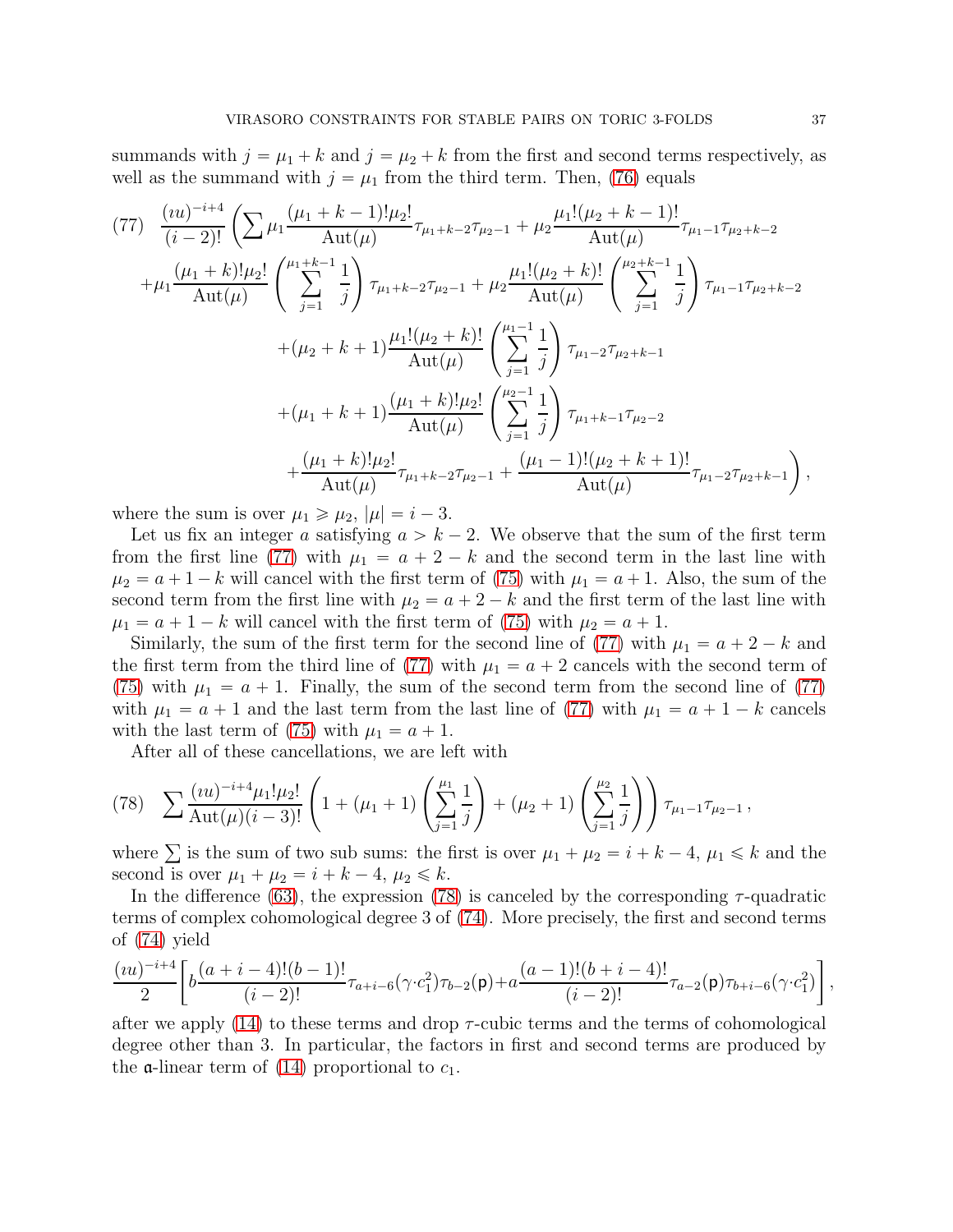The last two terms of  $(74)$  yield<sup>[28](#page-37-0)</sup>

$$
-\frac{(iu)^{-i+4}}{2}\bigg[(a-1)\frac{(a+i-4)!(b-1)!}{(i-2)!}\tau_{a+i-6}(\gamma_{\bullet}\cdot\gamma)\tau_{b-2}(\gamma_{\star}\cdot c_{1})+\n\\ (b-1)\frac{(a-1)!(b+i-4)!}{(i-2)!}\tau_{a-2}(\gamma_{\bullet}\cdot\gamma)\tau_{b+i-6}(\gamma_{\star}\cdot c_{1})\bigg],
$$

after we apply only the parts of  $(13)$  and  $(14)$  that are not  $c_1$ -proportional, then we use the  $\alpha$  to  $\tau$  the transition formula [\(54\)](#page-29-0) and drop the  $\tau$  cubic terms and the terms of homological degree other than 3.

Together these two sums combine and cancel the first term of [\(78\)](#page-36-1). To cancel the last two terms of [\(78\)](#page-36-1), we follow the same pattern. We first apply  $c_1^0$ -part of [\(14\)](#page-8-4) to the first and second terms of [\(74\)](#page-34-3) and then apply  $c_1$ -part of the  $\alpha$  to  $\tau$  transition formula [\(54\)](#page-29-0). Next, we apply the  $c_1^0$ -parts of [\(13\)](#page-8-0) and the [\(14\)](#page-8-4) and the  $c_1^1$ -part of [\(54\)](#page-29-0) to the last two terms of [\(74\)](#page-34-3). After dropping the  $\tau$ -cubic terms and the terms of complex cohomological degree other than 3, we exactly cancel the remaining terms of [\(78\)](#page-36-1).

• Consider finally the  $\tau$ -cubic terms. The cohomological arguments of these terms are  $c_1^2 \cdot \gamma$ , so as in the previous computation, we drop the cohomology insertion from the notation.

<span id="page-37-1"></span>After expanding the corresponding terms of [\(65\)](#page-32-0), we obtain:

(79) 
$$
\frac{(iu)^{-i}(i+k-2)}{(i-3)!} \sum_{|\mu|=i+k-5} \frac{\mu_1! \mu_2! \mu_3!}{\text{Aut}(\mu)} \tau_{\mu_1-1} \tau_{\mu_2-1} \tau_{\mu_3-1}.
$$

On the other hand, the corresponding terms from [\(66\)](#page-32-1) are more complicated:

$$
\frac{(iu)^{-i}}{(i-3)!} \sum_{|\mu|=i-5} \frac{\mu_1! \mu_2! \mu_3!}{\text{Aut}(\mu)} \left( \frac{(\mu_1 + k + 1)!}{\mu_1!} \tau_{\mu_1 + k - 1} \tau_{\mu_2 - 1} \tau_{\mu_3 - 1} + \frac{(\mu_2 + k + 1)!}{\mu_2!} \tau_{\mu_1 - 1} \tau_{\mu_2 + k - 1} \tau_{\mu_3 - 1} + \frac{(\mu_3 + k + 1)!}{\mu_3!} \tau_{\mu_1 - 1} \tau_{\mu_2 - 1} \tau_{\mu_3 + k - 1} \right),
$$

In [\(79\)](#page-37-1), we have  $i + k - 2 = \sum_{j=1}^{3} (\mu_j + 1)$ . Therefore, the difference between the last two expressions is the sum of the monomials

<span id="page-37-2"></span>(80) 
$$
\left(\sum_{j,\mu_j\leq k-2}(\mu_j+2)\right)\frac{(iu)^{-i}\mu_1!\mu_2!\mu_3!}{(i-3)!\,\mathrm{Aut}(\mu)}\tau_{\mu_1-1}\tau_{\mu_2-1}\tau_{\mu_3-1}.
$$

Let us restrict our attention to the case when i is bigger than  $k$ , the other cases are analogous. After applying the reaction from the last line of [\(14\)](#page-8-4), we obtain a formula for

<span id="page-37-0"></span><sup>&</sup>lt;sup>28</sup>The sum over  $\bullet$ ,  $\star$  with coefficient  $\alpha_{\bullet\star}$  is implicit.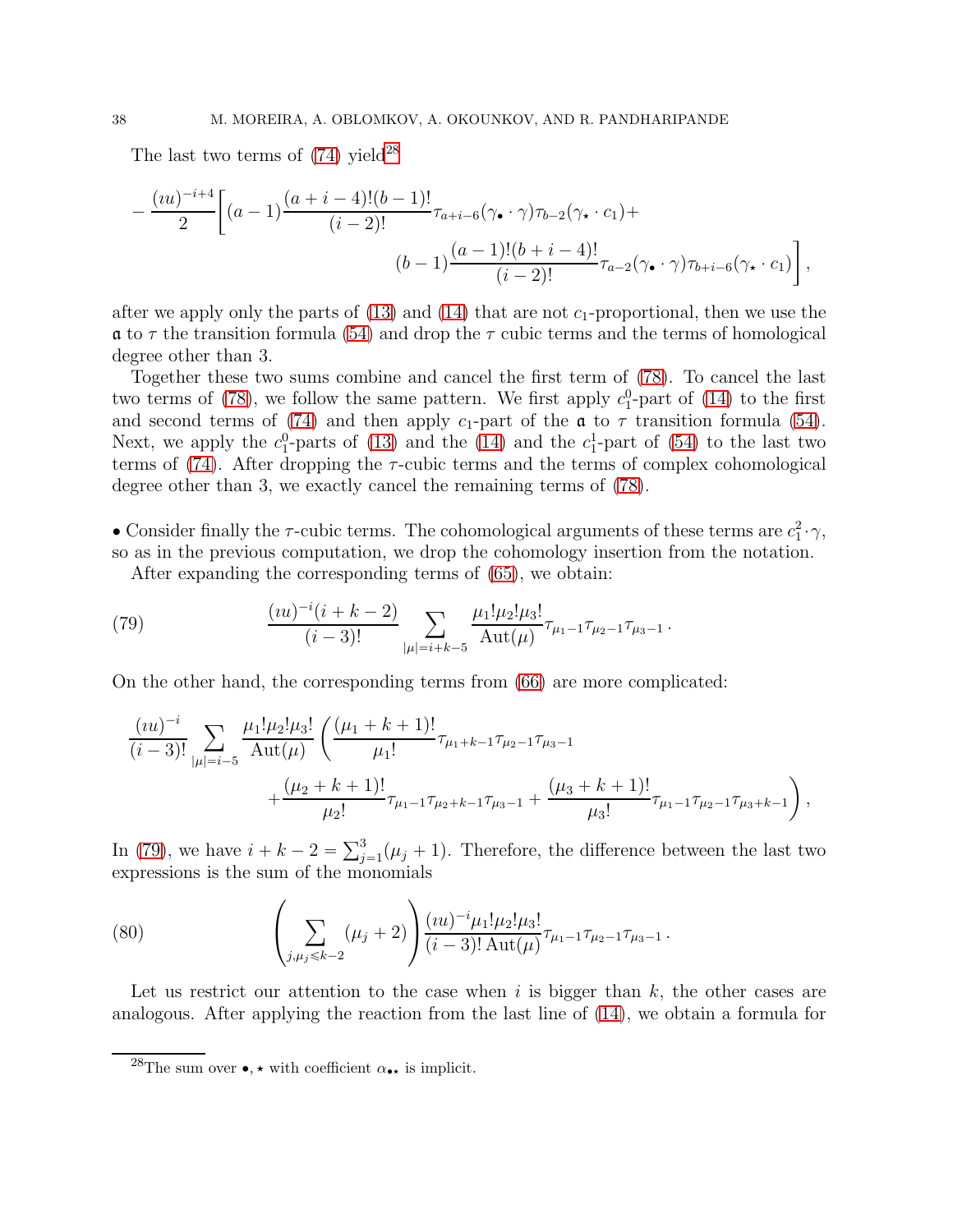the expressions in the second line of [\(63\)](#page-31-1):

<span id="page-38-0"></span>(81) 
$$
(a-2)!b!\mathfrak{C}^{\circ}\left(\frac{\widetilde{ch}_a(c_1)\widetilde{ch}_i(\gamma)}{(iu)^{b-2}}\right)\tau_{b-2}(\mathfrak{p}) = \tau
$$
-quadratic terms +  

$$
\frac{(iu)^{-k-i}b!}{(i-2)!}\left(\sum_{|\mu|=a+i-6} \max(\max(\mu_1+1,\mu_2+1),i-2)\frac{\mu_1!\mu_2!}{\mathrm{Aut}(\mu)}\tau_{\mu_1-1}\tau_{\mu_2-1}\right)\tau_{b-2},
$$

<span id="page-38-1"></span>(82) 
$$
a!(b-2)!\tau_{a-2}(\mathbf{p})\mathfrak{C}^{\circ}\left(\frac{\widetilde{ch}_b(c_1)\widetilde{ch}_i(\gamma)}{(iu)^{a-2}}\right) = \tau
$$
-quadratic terms +  

$$
\frac{(iu)^{-k-i}a!}{(i-2)!}\left(\sum_{|\mu|=b+i-6} \max(\max(\mu_1+1,\mu_2+1),i-2)\frac{\mu_1!\mu_2!}{\mathrm{Aut}(\mu)}\tau_{\mu_1-1}\tau_{\mu_2-1}\right)\tau_{a-2}.
$$

The terms of [\(81\)](#page-38-0) and [\(82\)](#page-38-1) with  $\max(\mu_1 + 1, \mu_2 + 1) \leq i - 2$  contribute the monomials:

$$
(83) \qquad (iu)^{-i}b \cdot \frac{\mu_1!\mu_2!(b-1)!}{(i-3)!}\tau_{\mu_1-1}\tau_{\mu_2-1}\tau_{b-2}\,, \qquad (iu)^{-i}a \cdot \frac{\mu_1!\mu_2!(a-1)!}{(i-3)!}\tau_{\mu_1-1}\tau_{\mu_2-1}\tau_{a-2}\,.
$$

Note  $a + b = k + 2$  in [\(63\)](#page-31-1). Since  $\max(\mu_1 + 1, \mu_2 + 1) \leq i - 2$  and  $|\mu| = a + i - 2$  or  $|\mu| = b + i - 2$  we imply that  $\mu_1 + 1, \mu_2 + 1 \ge k - 1$ . Thus the corresponding terms of [\(81\)](#page-38-0) and [\(82\)](#page-38-1) cancel with the monomials [\(80\)](#page-37-2) such that there is only one j with  $\mu_i \leq k - 2$ .

The terms in [\(81\)](#page-38-0) and [\(82\)](#page-38-1) with  $\max(\mu_1 + 1, \mu_2 + 1) > i - 2$  yield terms:

$$
(iu)^{-i}b(\mu'+1)\cdot\frac{\mu_1!\mu_2!(b-1)!}{(i-2)!}\tau_{\mu_1-1}\tau_{\mu_2-1}\tau_{b-2}, \quad (iu)^{-i}a(\mu'+1)\cdot\frac{\mu_1!\mu_2!(a-1)!}{(i-2)!}\tau_{\mu_1-1}\tau_{\mu_2-1}\tau_{a-2},
$$

where  $\mu' = \max(\mu_1, \mu_2)$ . Both of these terms are of the form:

<span id="page-38-2"></span>(84) 
$$
(iu)^{-i}(\mu_1+1)(\mu_2+1)\cdot\frac{\mu_1!\mu_2!\mu_3!}{(i-2)!}\tau_{\mu_1-1}\tau_{\mu_2-1}\tau_{\mu_3-1},
$$

with  $\mu_1+1 > i-2$  and  $|\mu| = i+k-4$ . Since we assumed that  $i > k$ , we have  $\mu_1+\mu_2 < k-4$ in [\(84\)](#page-38-2). The discussed terms therefore combine to yield the sum of monomials:

<span id="page-38-3"></span>(85) 
$$
(iu)^{-i}(\mu_1 + \mu_2 + 2)(\mu_3 + 1) \cdot \frac{\mu_1!\mu_2!\mu_3!}{(i-2)!}\tau_{\mu_1 - 1}\tau_{\mu_2 - 1}\tau_{\mu_3 - 1},
$$

where  $\mu_3 + 1 > i - 2$  and  $\mu_1, \mu_2 \le k - 2$ .

The terms [\(85\)](#page-38-3) combine with the terms from the expansion of the last two lines of [\(63\)](#page-31-1). Indeed, since  $\gamma_{\bullet}$ ,  $\gamma_{\star}$  in the last two lines of [\(63\)](#page-31-1) are of complex cohomological degree 2, the  $\tau$ -terms result from use of the  $c_1^1$ -part of [\(13\)](#page-8-0) and of the  $c_1^0$ -part of [\(14\)](#page-8-4). The expansion of these terms is a sum of monomials

<span id="page-38-4"></span>(86) 
$$
-(iu)^{-i}(b-1)(a-1)\frac{(a+i-4)! \mu_1! \mu_2!}{(i-2)!} \tau_{a+i-5} \tau_{\mu_1-1} \tau_{\mu_2-1},
$$

where  $|\mu| = b - 3$ .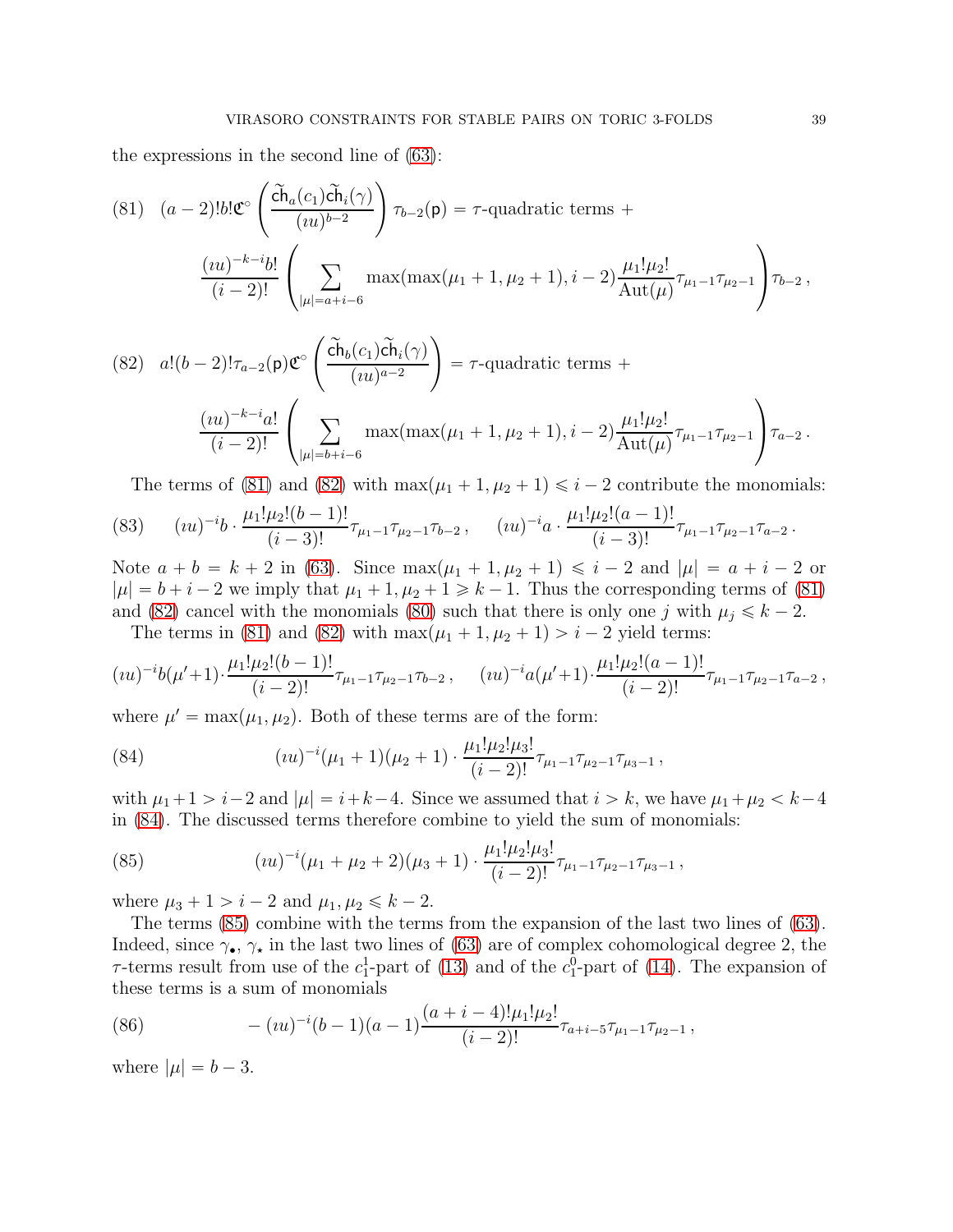The combination of [\(86\)](#page-38-4) with  $a = \mu_3 - i + 4$ ,  $b = \mu_1 + \mu_2 + 3$  and [\(85\)](#page-38-3) matches [\(80\)](#page-37-2), since, in [\(86\)](#page-38-4), we have

$$
(b-1)(a-1) = (\mu_1 + \mu_2 + 2)(\mu_3 - i + 3) = (\mu_1 + \mu_2 + 2)(\mu_3 + 1) - (\mu_1 + \mu_2 + 2)(i - 2).
$$
  
We have cancelled all  $\tau$  cubic terms.

We have cancelled all  $\tau$ -cubic terms.

The assumption  $\widetilde{\mathsf{ch}}_i(\gamma) \in \mathbb{D}_{\mathrm{PT}}^{X\star}$  implies  $i \geq 3$ . Therefore, in the above computations, we do not see negative factorials in denominators.

<span id="page-39-0"></span>4.3. Proof of Theorem [12](#page-17-0) for  $\mathbb{D}_{PT}^1 \cap \mathbb{D}_{PT}^{X\star}$ . Theorem [12,](#page-17-0) for all  $D \in \mathbb{D}_{PT}^1 \cap \mathbb{D}_{PT}^{X\star}$ , is an immediate consequence of Proposition [16](#page-28-1) for singletons by the following simple argument. Let

$$
D = \prod_{i=1}^{m} \widetilde{\mathbf{ch}}_{k_i}(\gamma_i) \in \mathbb{D}_{\mathrm{PT}}^1 \cap \mathbb{D}_{\mathrm{PT}}^{X \star},
$$

where  $\gamma_i \gamma_j = 0 \in H^*(X)$  for all  $i \neq j$ .

By definition, for  $k \geq 1$ ,

$$
\mathfrak{C}^{\bullet}\left(\mathcal{L}_{k}^{\mathrm{PT}}(D)\right) = \mathfrak{C}^{\bullet}\left(\mathcal{L}_{k}^{\mathrm{PT}}\left(\prod_{i=1}^{m} \widetilde{\mathbf{ch}}_{k_{i}}(\gamma_{i})\right)\right)
$$
  
\n
$$
= \mathfrak{C}^{\bullet}\left(\mathrm{T}_{k}\prod_{i=1}^{m} \widetilde{\mathbf{ch}}_{k_{i}}(\gamma_{i}) + \sum_{j=1}^{m} \mathrm{R}_{k}(\widetilde{\mathbf{ch}}_{k_{j}}(\gamma_{j}))\prod_{i \neq j} \widetilde{\mathbf{ch}}_{k_{i}}(\gamma_{i})\right).
$$

Since  $\gamma_i \gamma_j = 0$  for  $i \neq j$ ,

$$
\mathfrak{C}^{\bullet}\Big(\mathrm{T}_k\prod\limits_{i=1}^{m}\tilde{\mathrm{ch}}_{k_i}(\gamma_i)\Big)=(-m+1)\mathfrak{C}^{\bullet}(\mathrm{T}_k)\prod\limits_{i=1}^{m}\mathfrak{C}^{\bullet}(\tilde{\mathrm{ch}}_{k_i}(\gamma_i))+\sum\limits_{j=1}^{m}\mathfrak{C}^{\bullet}(\mathrm{T}_k\tilde{\mathrm{ch}}_{k_j}(\gamma_j))\prod\limits_{i\neq j}\mathfrak{C}^{\bullet}(\tilde{\mathrm{ch}}_{k_i}(\gamma_i))\,.
$$

By Proposition [16,](#page-28-1)

$$
(iu)^{-k} \widetilde{\mathbf{L}}_k^{\text{GW}}(\mathfrak{C}^{\bullet}(\widetilde{\mathbf{ch}}_i(\gamma_i))) = \mathfrak{C}^{\bullet} (\mathbf{L}_k^{\text{PT}}(\widetilde{\mathbf{ch}}_i(\gamma_i)))
$$
  
= 
$$
\mathfrak{C}^{\bullet} (\mathbf{T}_k) \mathfrak{C}^{\bullet}(\widetilde{\mathbf{ch}}_i(\gamma_i)) + \mathfrak{C}^{\bullet} (\mathbf{T}_k \widetilde{\mathbf{ch}}_i(\gamma_i)) + \mathfrak{C}^{\bullet} (\mathbf{R}_k(\widetilde{\mathbf{ch}}_{k_i}(\gamma_i)))
$$
.

We conclude

$$
\mathfrak{C}^{\bullet}\left(\mathcal{L}_{k}^{\mathrm{PT}}(D)\right) = \sum_{j=1}^{m} (iu)^{-k} \widetilde{\mathcal{L}}_{k}^{\mathrm{GW}}(\mathfrak{C}^{\bullet}(\widetilde{\mathsf{ch}}_{j}(\gamma_{j}))) \prod_{i \neq j} \mathfrak{C}^{\bullet}(\widetilde{\mathsf{ch}}_{k_{i}}(\gamma_{i})) - (m-1) \mathfrak{C}^{\bullet}(\mathcal{T}_{k}) \prod_{i=1}^{m} \mathfrak{C}^{\bullet}(\widetilde{\mathsf{ch}}_{k_{i}}(\gamma_{i})) .
$$

On the other hand,

$$
(iu)^{-k} \widetilde{\mathcal{L}}_k^{\text{GW}}(\mathfrak{C}^{\bullet}(D)) =
$$
  

$$
\sum_{j=1}^m (iu)^{-k} \widetilde{\mathcal{L}}_k^{\text{GW}}(\mathfrak{C}^{\bullet}(\widetilde{\mathbf{ch}}_j(\gamma_j))) \prod_{i \neq j} \mathfrak{C}^{\bullet}(\widetilde{\mathbf{ch}}_{k_i}(\gamma_i)) - (m-1)(iu)^{-k} \left(\frac{(iu)^2}{2}\right) \mathrm{T}_k \prod_{i=1}^m \mathfrak{C}^{\bullet}(\widetilde{\mathbf{ch}}_{k_i}(\gamma_i)).
$$

The proof is completed by applying  $(45)$ .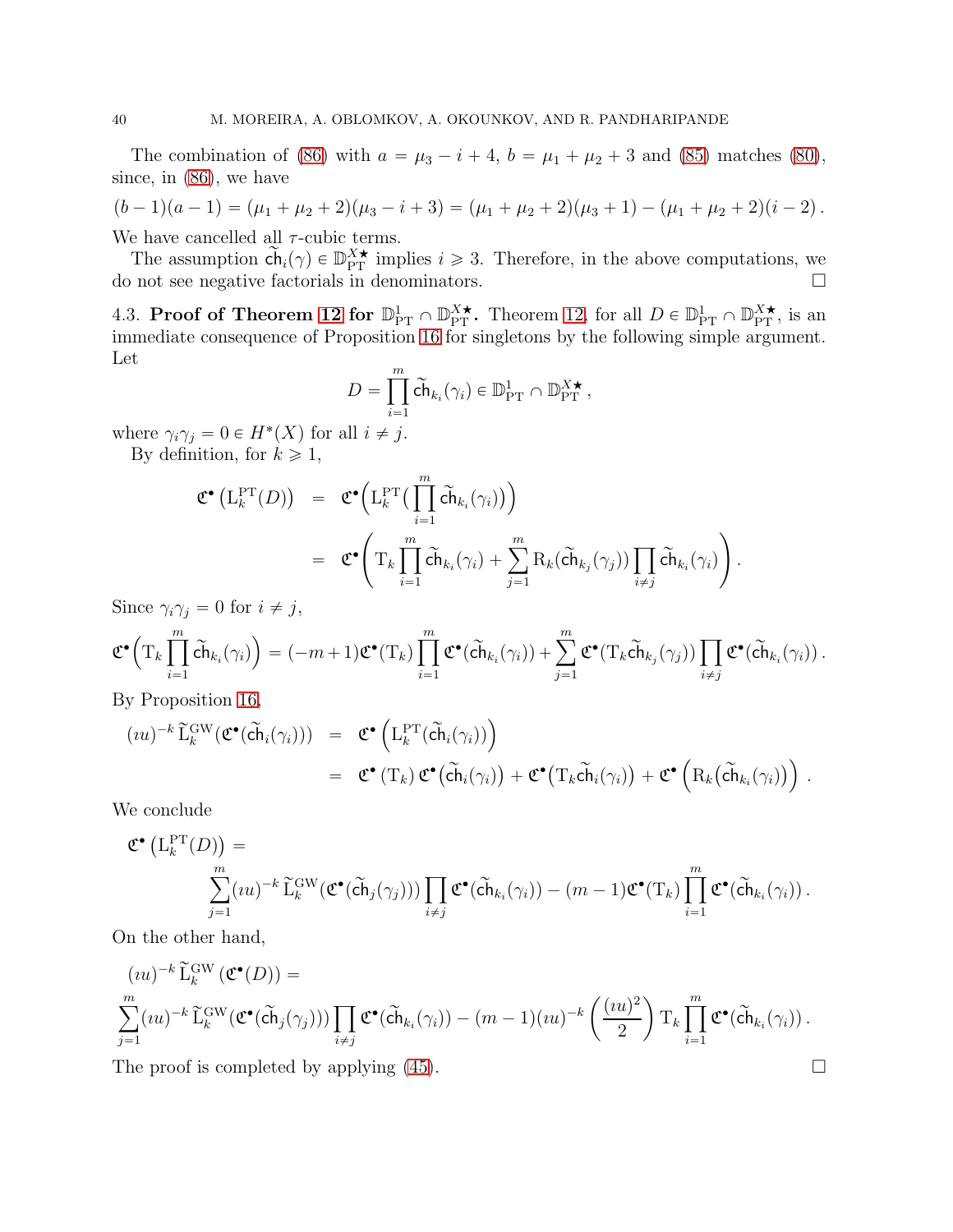#### <span id="page-40-2"></span>5. Intertwining III: Interacting insertions

<span id="page-40-0"></span>5.1. Overview. We complete here the proof of Theorem [12.](#page-17-0) Since non-interacting insertions have already been treated in Section [4,](#page-27-0) we must address the interacting cases. In the desired equation,

(87) 
$$
\mathfrak{C}^{\bullet} \circ \mathcal{L}_{k}^{\mathrm{PT}}(D) = (iu)^{-k} \widetilde{\mathcal{L}}_{k}^{\mathrm{GW}} \circ \mathfrak{C}^{\bullet}(D),
$$

the stable pairs descendent insertions of  $D \in \mathbb{D}_{PT}^{X\star}$  can interact with each other via the GW{PT descendent correspondence on both sides of [\(87\)](#page-40-2). In addition, the stable pairs descendents can also interact with constant term of the Virasoro constraints on the left side. We must control all of these interactions.

5.2. Interactions among two insertions. We start with results which control the interactions of two descendent insertions.

<span id="page-40-1"></span>**Proposition 17.** Let  $\gamma' \in H^2(X)$ ,  $\gamma'' \in H^4(X)$ , and let  $i \geq 3$ ,  $j \geq 2$ . Then, for  $k \geq -1$ , we have

$$
(iu)^k \mathfrak{C}^{\circ}(\mathrm{R}_k(\widetilde{\mathrm{ch}}_i(\gamma')\widetilde{\mathrm{ch}}_j(\gamma'))) = \mathrm{R}_k(\mathfrak{C}^{\circ}(\widetilde{\mathrm{ch}}_i(\gamma')\widetilde{\mathrm{ch}}_j(\gamma''))).
$$

Proof. We first compute the left side of the equation. After applying the shifts, we obtain

$$
\mathrm{R}_k(\widetilde{\mathrm{ch}}_i(\gamma')\widetilde{\mathrm{ch}}_j(\gamma''))=\frac{(i+k-2)!}{(i-3)!}\widetilde{\mathrm{ch}}_{i+k}(\gamma')\widetilde{\mathrm{ch}}_j(\gamma'')+\frac{(j+k-1)!}{(j-2)!}\widetilde{\mathrm{ch}}_i(\gamma')\widetilde{\mathrm{ch}}_{j+k}(\gamma'').
$$

We apply the correspondence to the both terms:

$$
\mathfrak{C}^{\circ}(\mathrm{R}_{k}(\tilde{\mathrm{ch}}_{i}(\gamma')\tilde{\mathrm{ch}}_{j}(\gamma''))) = (iu)^{-1} \left( \frac{1}{(i-3)!(j-2)!} + \frac{(j+k-1)}{(i-2)!(j-2)!} \right) \mathfrak{a}_{i+j+k-4}(\gamma'\gamma'') \n= (iu)^{-i-j-k+4} \frac{(i+j+k-3)!}{(i-2)!(j-2)!} \tau_{i+j+k-5}(\gamma'\gamma'').
$$

The right side of the equation is

$$
R_k(\mathfrak{C}^{\circ}(\tilde{ch}_i(\gamma')\tilde{ch}_j(\gamma'')) = R_k\left(\frac{(iu)^{-1}}{(i-2)!(j-2)!}\mathfrak{a}_{i+j-4}(\gamma'\gamma'')\right)
$$
  

$$
= (iu)^{-i-j+4}\frac{(i+j-4)!}{(i-2)!(j-2)!}R_k(\tau_{i+j-5}(\gamma'\gamma''))
$$
  

$$
= (iu)^{-i-j+4}\frac{(i+j+k-3)!}{(i-2)!(j-2)!}\tau_{i+j+k-5}(\gamma'\gamma''),
$$

which matches the left side.  $\square$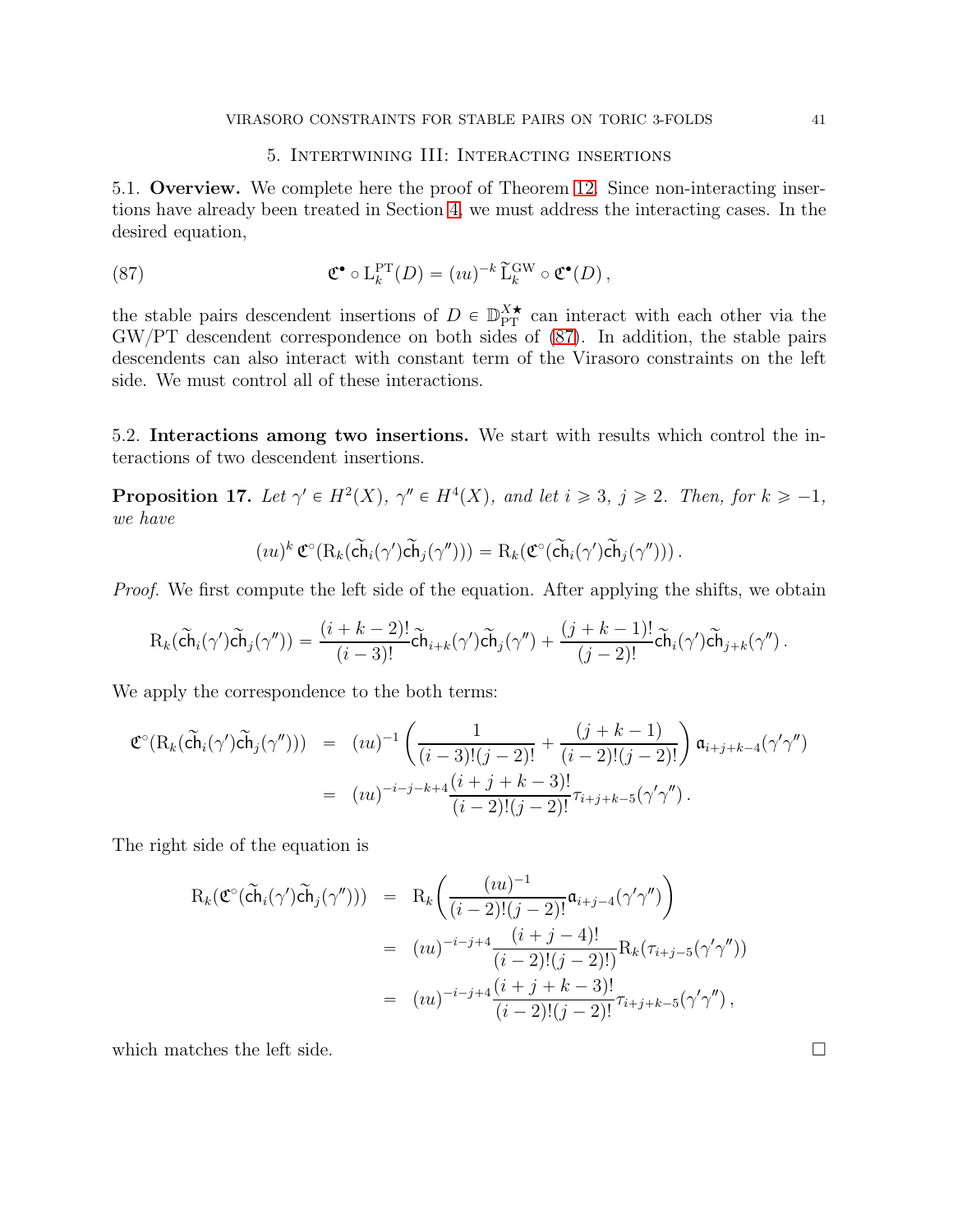<span id="page-41-0"></span>**Proposition 18.** Let  $\gamma', \gamma'' \in H^2(X)$ , and let  $i, j \geq 3$ . Then, for  $k \geq -1$ , we have

<span id="page-41-3"></span>(88) 
$$
(iu)^{k} \mathfrak{C}^{\circ}(\mathrm{R}_{k}(\tilde{\mathrm{ch}}_{i}(\gamma')\tilde{\mathrm{ch}}_{j}(\gamma'')))-\mathrm{R}_{k}(\mathfrak{C}^{\circ}(\tilde{\mathrm{ch}}_{i}(\gamma')\mathrm{ch}_{j}(\gamma'')))=\sum_{a+b=k+2} (a-2)!b! \mathfrak{C}^{\circ}(\tilde{\mathrm{ch}}_{i}(\gamma')\cdot\tilde{\mathrm{ch}}_{j}(\gamma'')\cdot\tilde{\mathrm{ch}}_{a}(c_{1})) \mathfrak{C}^{\circ}(\mathrm{ch}_{b}(\mathrm{p}))+a!(b-2)! \mathfrak{C}^{\circ}(\tilde{\mathrm{ch}}_{i}(\gamma')\cdot\tilde{\mathrm{ch}}_{j}(\gamma'')\cdot\tilde{\mathrm{ch}}_{b}(c_{1})) \mathfrak{C}^{\circ}(\mathrm{ch}_{a}(\mathrm{p}))-\sum_{a+b=k+2} (a-1)!(b-1)! \sum_{\bullet,\star} \alpha_{\bullet\star} (\mathfrak{C}^{\circ}(\tilde{\mathrm{ch}}_{a}(\gamma_{\bullet})\cdot\tilde{\mathrm{ch}}_{i}(\gamma'))\mathfrak{C}^{\circ}(\tilde{\mathrm{ch}}_{b}(\gamma_{\star})\tilde{\mathrm{ch}}_{j}(\gamma''))+ \mathfrak{C}^{\circ}(\tilde{\mathrm{ch}}_{a}(\gamma_{\bullet})\tilde{\mathrm{ch}}_{j}(\gamma''))\mathfrak{C}^{\circ}(\tilde{\mathrm{ch}}_{b}(\gamma_{\star})\cdot\tilde{\mathrm{ch}}_{i}(\gamma'))).
$$

Proof. We follow the same strategy as in the proof of Proposition [16.](#page-28-1) We first compute

$$
\mathrm{R}_k(\widetilde{\mathrm{ch}}_i(\gamma')\widetilde{\mathrm{ch}}_j(\gamma''))=\frac{(k+i-2)!}{(i-3)!}\widetilde{\mathrm{ch}}_{i+k}(\gamma')\widetilde{\mathrm{ch}}_j(\gamma'')+\frac{(k+j-2)!}{(j-3)!}\widetilde{\mathrm{ch}}_i(\gamma')\widetilde{\mathrm{ch}}_{j+k}(\gamma'')\,.
$$

After applying the correspondence, we obtain

<span id="page-41-1"></span>
$$
(89) \quad \mathfrak{C}^{\circ}(\mathrm{R}_{k}(\tilde{\mathrm{ch}}_{i}(\gamma')\tilde{\mathrm{ch}}_{j}(\gamma''))) = -\frac{1}{(i-3)!(j-2)!} \left[ \frac{\mathfrak{a}_{i+j+k-4}(\gamma'\gamma'')}{uu} + \frac{\mathfrak{a}_{i+j+k-5}(\gamma'\gamma'' \cdot c_{1})}{(iu)^{2}} + \frac{(iu)^{2}}{(iu)^{2}} \right]
$$

$$
(iu)^{-2} \sum_{|\mu|=i+j+k-6} \frac{f(i+k,j;\mu_{1},\mu_{2})}{\mathrm{Aut}(\mu)} \mathfrak{a}_{\mu_{1}} \mathfrak{a}_{\mu_{2}}(\gamma'\gamma'' \cdot c_{1}) - \frac{1}{(i-2)!(j-3)!} \left[ \frac{\mathfrak{a}_{i+j+k-4}(\gamma'\gamma'')}{uu} + \frac{\mathfrak{a}_{i+j+k-5}(\gamma'\gamma'' \cdot c_{1})}{(iu)^{2}} + (iu)^{-2} \sum_{|\mu|=i+j+k-6} \frac{f(i,j+k;\mu_{1},\mu_{2})}{\mathrm{Aut}(\mu)} \mathfrak{a}_{\mu_{1}} \mathfrak{a}_{\mu_{2}}(\gamma'\gamma'' \cdot c_{1}) \right],
$$

where  $f(i, j; \mu_1, \mu_2) = \max(\max(i - 2, j - 2), \max(\mu_1 + 1, \mu_2 + 1)).$ The second term of the difference is easier:

<span id="page-41-2"></span>
$$
(90) \quad R_k(\mathfrak{C}^{\circ}(\tilde{ch}_i(\gamma')\tilde{ch}_j(\gamma''))) = -\frac{(iu)^{-i-j+4}}{(i-2)!(j-2)!}R_k\bigg((i+j-4)!\bigg(\tau_{i+j-5}(\gamma'\gamma'') + \bigg(\sum_{s=1}^{i+j-4} \frac{1}{s}\bigg)\tau_{i+j-6}(\gamma'\gamma'' \cdot c_1)\bigg) + (iu)^{-2} \sum_{|\mu|=i+j-6} \frac{f(i,j;\mu_1,\mu_2)}{\mathrm{Aut}(\mu)}\mathfrak{a}_{\mu_1}\mathfrak{a}_{\mu_2}(\gamma'\gamma'' \cdot c_1)\bigg).
$$

We now analyze the difference. The  $\tau$ -linear terms of complex cohomological degree 2 in  $(u_k)^k$  times [\(89\)](#page-41-1) and [\(90\)](#page-41-2) are matching sums of the monomials:

$$
(iu)^{-i-j+4}\frac{(i+j+k-4)!}{(i-2)!(j-2)!}(i+j-4)\tau_{i+j+k-5}(\gamma'\gamma'').
$$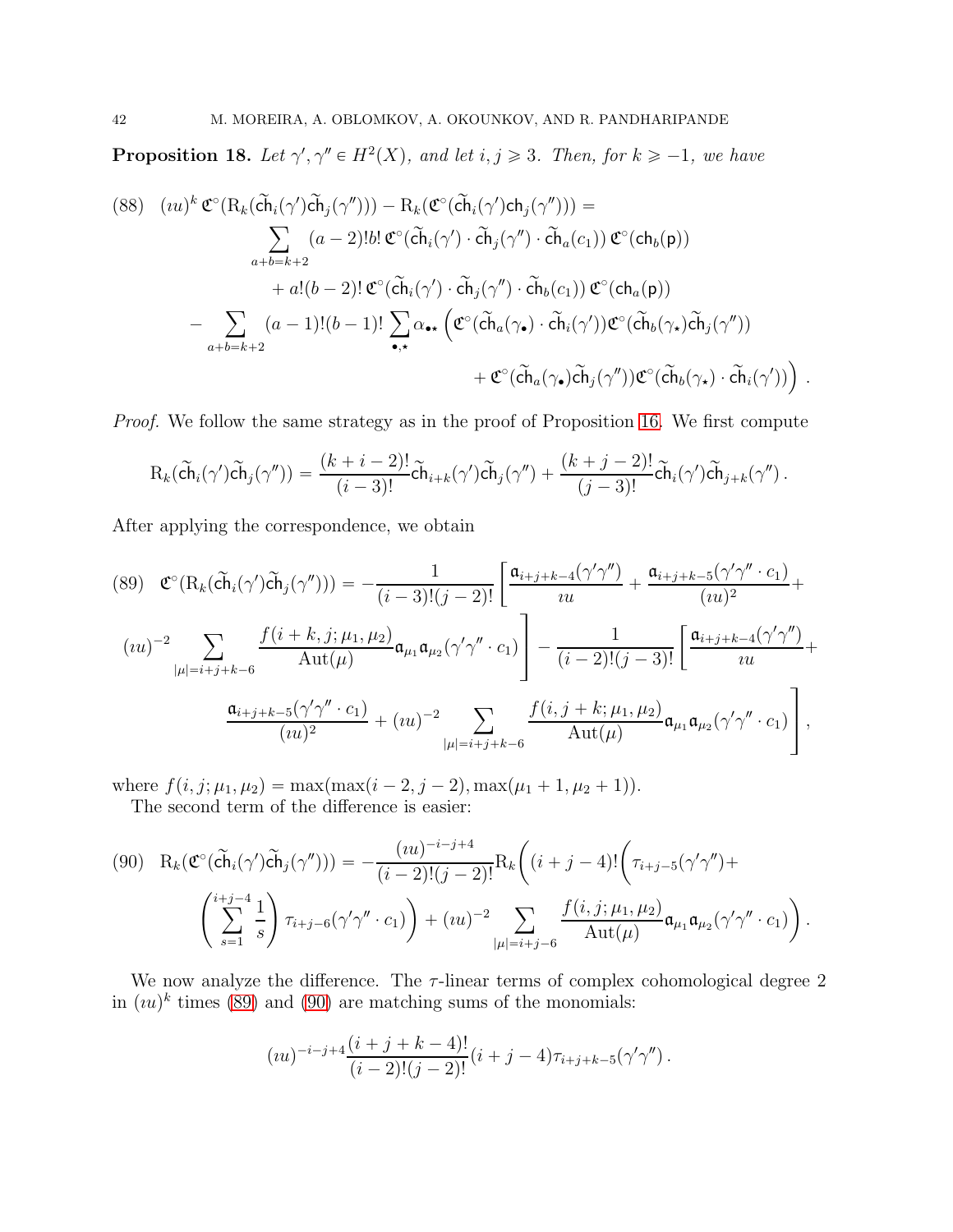The  $\tau$ -linear terms of cohomological degree 3 almost match. To be precise, the corresponding terms in [\(89\)](#page-41-1) are sums the monomials:

$$
(iu)^{-i-j+4}\frac{(i+j+k-4)!}{(i-2)!(j-2)!}(i+j-4)\left(\sum_{s=1}^{i+j+k-4}\frac{1}{s}\right)\tau_{i+j+k-6}(\gamma'\gamma''\cdot c_1).
$$

Respectively, the corresponding terms in [\(90\)](#page-41-2) are sums of the same monomials plus an extra term

$$
(iu)^{-i-j+4}\frac{(i+j+k-4)!}{(i-2)!(j-2)!}\tau_{i+j+k-6}(\gamma'\gamma'' \cdot c_1).
$$

This extra term gets canceled by the term from the second line of  $(88)$  with  $b = 0$ because of [\(29\)](#page-18-1).

Therefore, the difference of  $(uu)^k$  times [\(89\)](#page-41-1) and [\(90\)](#page-41-2) consists only of the  $\tau$ -quadratic terms of complex cohomological degree 3. We omit cohomological classes since all the cohomological arguments are  $\gamma' \gamma'' \cdot c_1$ . The corresponding part of [\(89\)](#page-41-1) is

<span id="page-42-0"></span>(91)

$$
\frac{(iu)^{-i-j+2}}{(i-2)!(j-2)!} \sum_{|\mu|=i+j+k-6} \frac{\mu_1! \mu_2!}{\mathrm{Aut}(\mu)} \left[ (i-2)f(i+k,j;\mu) + (j-2)f(i,j+k;\mu) \right] \tau_{\mu_1-1} \tau_{\mu_2-1},
$$

where we assume that  $f$  vanishes whenever one of the argument is negative.

We must compare [\(91\)](#page-42-0) with the expansion of the last four lines of [\(88\)](#page-41-3). The first two of the last four lines of [\(88\)](#page-41-3) expand to

$$
-\frac{(iu)^{-i-j+2}}{(i-2)!(j-2)!} \sum_{a+b=k+2} (i+j+a-6)b \frac{(i+j+a-7)!(a-1)!}{2} \tau_{i+j+a-8} \tau_{b-2} + (i+j+b-6)a \frac{(i+j+b-7)!(a-1)!}{2} \tau_{i+j+b-8} \tau_{a-2}.
$$

The last two lines of the last four lines of [\(88\)](#page-41-3) expand to

$$
\frac{(iu)^{-i-j+2}}{(i-2)!(j-2)!} \sum_{a+b=k+2} (a-1)(b-1) \bigg( (a+i-4)!(b+j-4)! \tau_{a+i-5} \tau_{b+j-5} +
$$
  

$$
(a+j-4)!(b+i-4)! \tau_{a+j-5} \tau_{b+i-5} \bigg).
$$

These last two expressions are the  $\tau$ -cubic contribution to the [\(88\)](#page-41-3) which result from the bumping of  $\mathsf{ch}_i(\gamma')\mathsf{ch}_j(\gamma'')$  with the constant term  $T_k$ . The corresponding coefficient in front of  $\tau$ -cubic monomial is given by the formula [\(93\)](#page-43-2) below.

To complete the proof, we must match the coefficients in front of the terms in sums above. That is we need to compare two expressions below for all  $\mu$  satisfying  $|\mu| = i + j + k - 6$ :

<span id="page-42-1"></span>(92) 
$$
(i-2)f(i+k, j; \mu) + (j-2)f(i, j+k; \mu) - (\mu_1 + 1)f(i, j; \mu_1 - k, \mu_2)
$$
  

$$
- (\mu_2 + 1)f(i, j; \mu_1, \mu_2 - k),
$$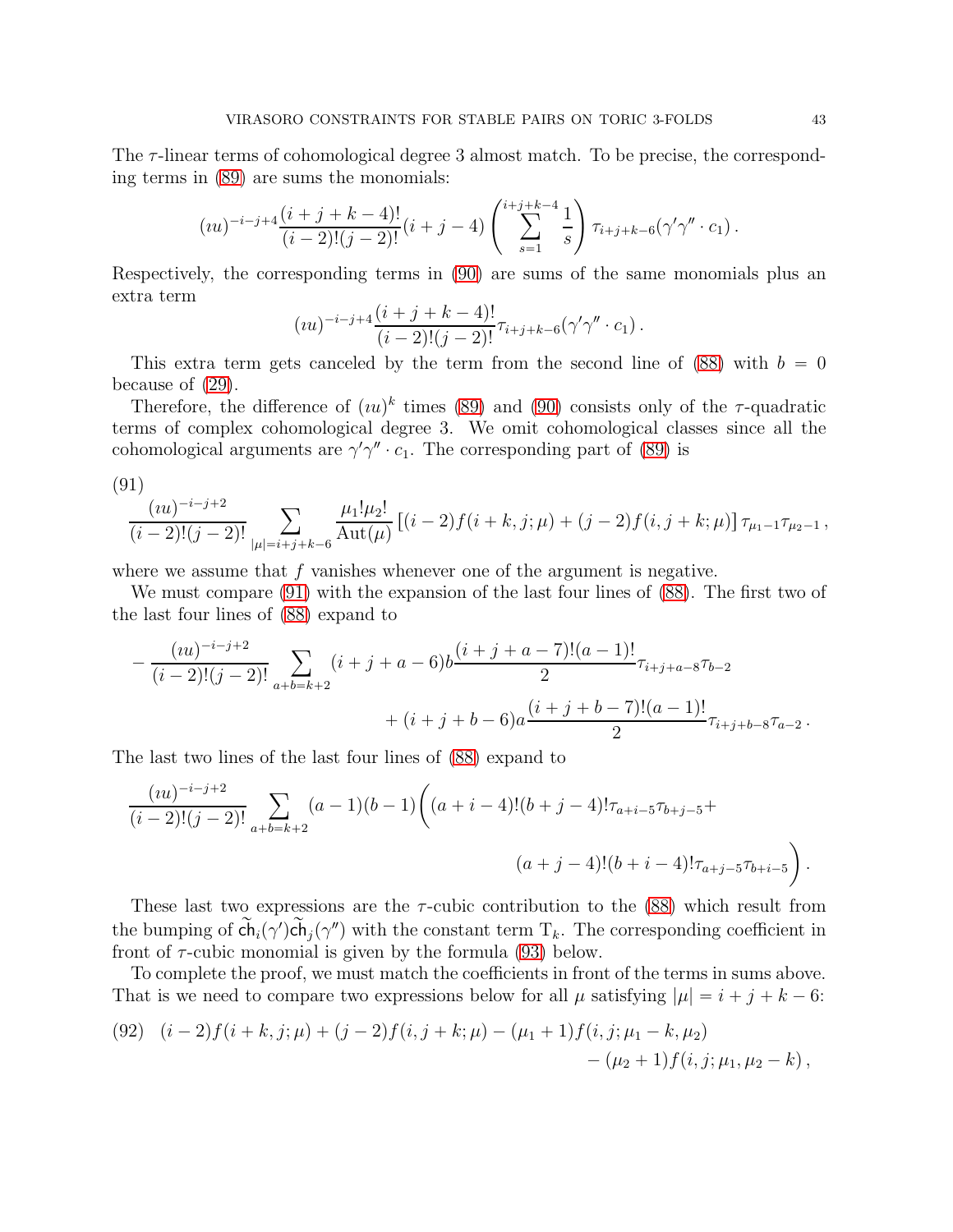44 M. MOREIRA, A. OBLOMKOV, A. OKOUNKOV, AND R. PANDHARIPANDE

<span id="page-43-2"></span>
$$
(93) \quad [\mu_1 + 1]_{\leq k}(\mu_2 + 1) + (\mu_1 + 1)[\mu_2 + 1]_{\leq k} - [\mu_1 - i + 3]_{\geq 0}[\mu_2 - j + 3]_{\geq 0} - [\mu_1 - j + 3]_{\geq 0}[\mu_2 - i + 3]_{\geq 0},
$$

where  $[a]_{\leq b}$  and  $[a]_{\geq b}$  are cut off functions which equal a if a satisfies inequalities  $a \geq b$ and  $a \leq b$  respectively (and are zero otherwise). The matching now is a long and routine check. We give some details.

We can always assume  $\mu_1 \ge \mu_2$  and  $i \ge j$ . Let us further assume k is small and  $\mu_1 \ge i+k$ . If  $\mu_2 \geq k$ , then the function [\(92\)](#page-42-1) equals

$$
(i+j-4)(\mu_1+1)-(\mu_1+1)(\mu_1-k+1)-(\mu_2-1)(\mu_1+1)=0.
$$

The assumed inequalities force all terms in [\(93\)](#page-43-2) to vanish.

Next, we assume all but last inequality are true, that is  $\mu_2 < k$ . Then the expression [\(92\)](#page-42-1) becomes

$$
(i+j-4)(\mu_1+1)-(\mu_1+1)(\mu_1-k+1)=(\mu_1+1)(\mu_2+1).
$$

On the other hand, in [\(93\)](#page-43-2), only the second expression does not vanish – the second expression matches [\(92\)](#page-42-1). Rest of the case can be treated analogously.  $\Box$ 

5.3. Interactions among three insertions. The last interaction to consider is among three descendent insertions. Because of the stationary assumption, there is only one case to control.

<span id="page-43-0"></span>**Proposition 19.** Let  $\gamma', \gamma'', \gamma''' \in H^2(X)$ , and let  $i_1, i_2, i_3 \geq 3$ , Then, for  $k \geq -1$ , we have

$$
(iu)^k \mathfrak{C}^\circ\left(\mathrm{R}_k(\tilde{\mathrm{ch}}_{i_1}(\gamma')\tilde{\mathrm{ch}}_{i_2}(\gamma'')\tilde{\mathrm{ch}}_{i_3}(\gamma'''))\right)-\mathrm{R}_k\left(\mathfrak{C}^\circ\big(\tilde{\mathrm{ch}}_{i_1}(\gamma')\tilde{\mathrm{ch}}_{i_2}(\gamma'')\tilde{\mathrm{ch}}_{i_3}(\gamma''')\big)\right)=0\,.
$$

For the proof, we will use the explicit correspondence formula [\(15\)](#page-8-1) for the triple interaction:

<span id="page-43-1"></span>(94) 
$$
\mathfrak{C}^{\circ}(\tilde{ch}_{i_1}\tilde{ch}_{i_2}\tilde{ch}_{i_3})(\gamma) = \frac{(|i|-6)(iu)^{-2}}{(i_1-2)!(i_2-2)!(i_3-2)!}\mathfrak{a}_{|i|-7}(\gamma)
$$

where  $|i| = i_1 + i_2 + i_3$ .

Proof of Proposition [19.](#page-43-0) We first compute the left side of the equation. To start,

$$
R_{k}(\tilde{ch}_{i_{1}}(\gamma')\tilde{ch}_{i_{2}}(\gamma'')\tilde{ch}_{i_{3}}(\gamma''')) = \frac{(i_{1} + k - 2)!}{(i_{1} - 3)!}\tilde{ch}_{i_{1}+k}(\gamma')\tilde{ch}_{i_{2}}(\gamma'')\tilde{ch}_{i_{3}}(\gamma''') + \frac{(i_{2} + k - 2)!}{(i_{2} - 3)!}\tilde{ch}_{i_{1}}(\gamma')\tilde{ch}_{i_{2}+k}(\gamma'')\tilde{ch}_{i_{3}}(\gamma''') + \frac{(i_{3} + k - 2)!}{(i_{3} - 3)!}\tilde{ch}_{i_{1}}(\gamma')\tilde{ch}_{i_{2}}(\gamma'')\tilde{ch}_{i_{3}+k}(\gamma''').
$$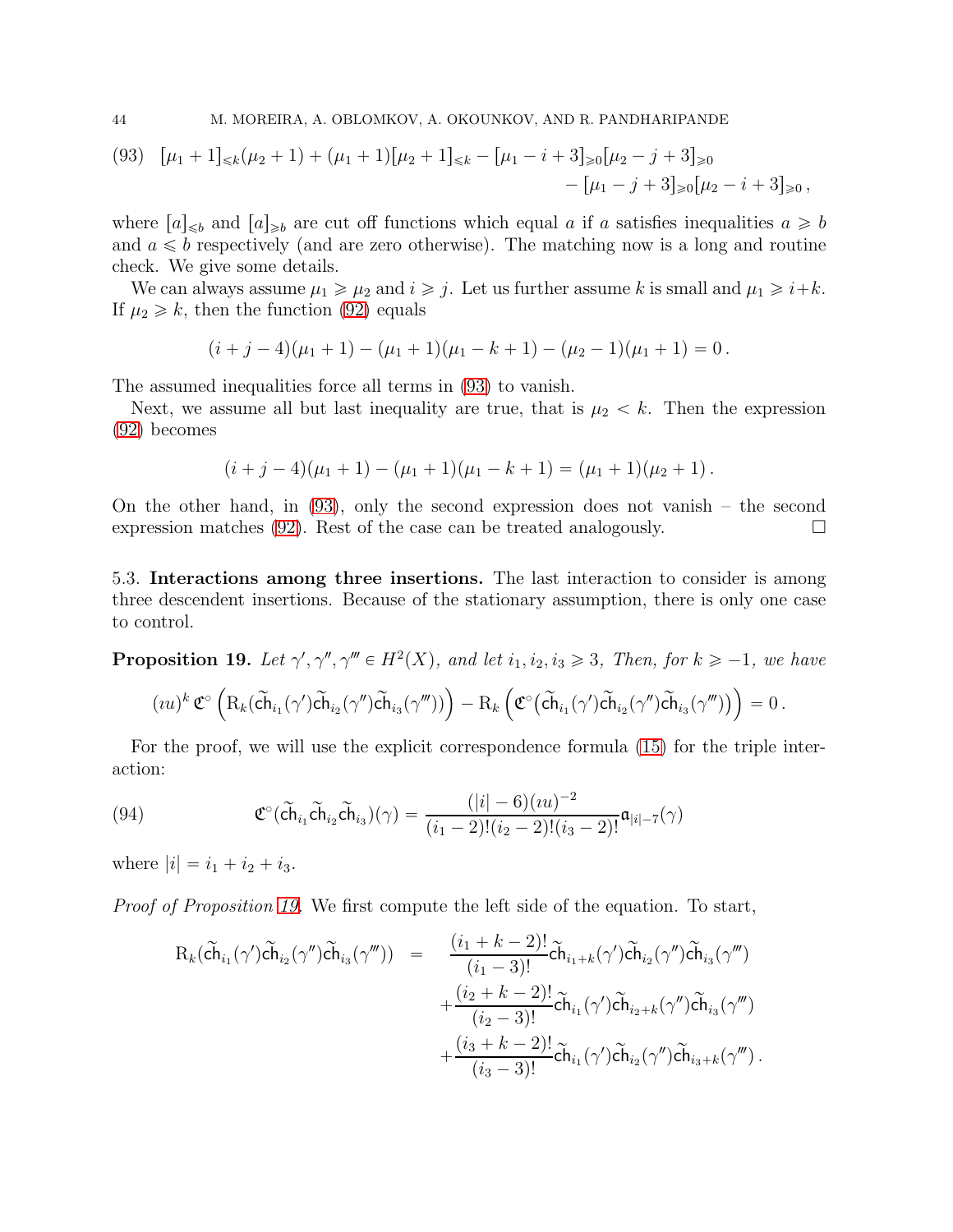After applying the triple bumping and the transition from  $\alpha$  descendents to  $\tau$  descendents, we obtain:

<span id="page-44-0"></span>
$$
(95) \quad \mathfrak{C}^{\circ}(\mathrm{R}_{k}(\tilde{\mathrm{ch}}_{i_{1}}(\gamma')\tilde{\mathrm{ch}}_{i_{2}}(\gamma'')\tilde{\mathrm{ch}}_{i_{3}}(\gamma''))) = (|i| + k - 6)(iu)^{-2} \left(\frac{1}{(i_{1} - 3)!(i_{2} - 2)!(i_{3} - 2)!} + \frac{1}{(i_{1} - 2)!(i_{2} - 3)!(i_{3} - 2)!} + \frac{1}{(i_{1} - 2)!(i_{2} - 2)!(i_{2} - 2)!(i_{3} - 3)!}\right) \mathfrak{a}_{|i| + k - 7}(\gamma'\gamma''\gamma''') = (iu)^{-|i| - k + 6}(|i| - 6)\frac{(|i| + k - 6)!}{(i_{1} - 2)!(i_{2} - 2)!(i_{3} - 2)!}\tau_{|i| + k - 8}(\gamma'\gamma''\gamma''').
$$

On the other hand, the right side of the equation equals

$$
R_k(\mathfrak{C}^{\circ}(\tilde{ch}_{i_1}(\gamma')\tilde{ch}_{i_2}(\gamma'')\tilde{ch}_{i_3}(\gamma''))) = \frac{(iu)^{-2}(|i|-6)}{(i_1-2)!(i_2-2)!(i_3-2)!}R_k(\mathfrak{a}_{|i|-7}(\gamma'\gamma''\gamma'''))
$$
  

$$
= (iu)^{-|i|+6}(|i|-6)\frac{(|i|+k-6)!}{(i_1-2)!(i_2-2)!(i_3-2)!}\tau_{|i|+k-8}(\gamma'\gamma''\gamma'''),
$$

which matches  $(uu)^k$  times [\(95\)](#page-44-0).

## 5.4. **Proof of Theorem [12.](#page-17-0)** Let  $k \ge 1$ , and let  $D \in \mathbb{D}_{\text{PT}}^{X*}$ . To prove the equality

$$
\mathfrak{C}^{\bullet} \circ \mathcal{L}_{k}^{\mathrm{PT}}(D) = (iu)^{-k} \widetilde{\mathcal{L}}_{k}^{\mathrm{GW}} \circ \mathfrak{C}^{\bullet}(D) ,
$$

after the restrictions  $\tau_{-2}(\mathbf{p}) = 1$  and  $\tau_{-1}(\gamma) = 0$  for  $\gamma \in H^{>2}(X)$ , we will expand both sides. The non-interacting case was already proven in Section [4.3.](#page-39-0) Equality in the general case will use Propositions [14,](#page-25-0) [15,](#page-28-0) [16,](#page-28-1) [17,](#page-40-1) [18,](#page-41-0) and [19.](#page-43-0)

In the formulas below, we will use short-hand notation for the constant term of  $L_k^{\text{PT}}$ :

$$
\mathbf{T}_k = \sum_j \mathbf{T}_{k,j}^L \mathbf{T}_{k,j}^R,
$$

where  $L$  and  $R$  denote the left and right sides in  $(3)$ .

For  $D = \prod_{i=1}^{\ell} D_i \in \mathbb{D}_{\text{PT}}^{X \star}$ , we have

<span id="page-44-1"></span>
$$
(96) \mathfrak{C}^{\bullet}(\mathcal{L}_{k}^{\text{PT}}(D)) = \mathfrak{C}^{\bullet}(\mathcal{T}_{k}D + \mathcal{R}_{k}(D))
$$
  

$$
= \sum_{P'} \sum_{j} \prod_{S \in P'} \mathfrak{C}^{\circ}(\mathcal{T}_{k,j}^{S}D^{S}) + \sum_{P''} \sum_{t=1}^{\ell(P'')} \mathfrak{C}^{\circ}(\mathcal{R}_{k}(D^{S_{t}})) \prod_{S \in P'', S \neq S_{t}} \mathfrak{C}^{\circ}(D^{S}).
$$

The first sum is over partitions  $P'$  of  $\{1, \ldots, \ell, L, R\}$  and

$$
D^{S} = \prod_{i \in S \cap \{1, \dots, \ell\}} D_i, \quad T_{k,j}^{S} = \prod_{\gamma \in S \cap \{L,R\}} T_{k,j}^{\gamma}.
$$

The second sum is over partitions  $P''$  of  $\{1, \ldots, \ell\}.$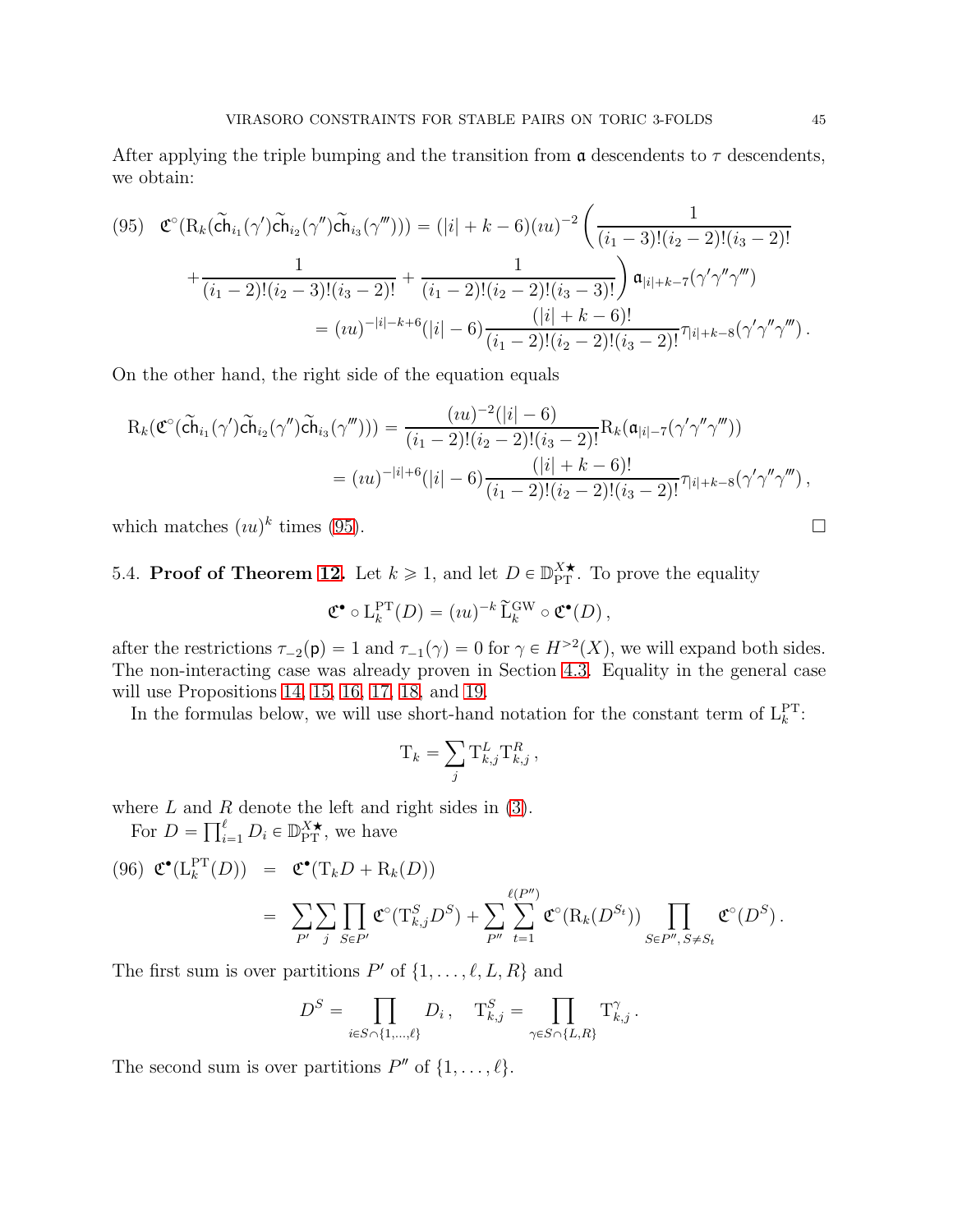<span id="page-45-1"></span>We must compare the  $(96)$  with  $(uu)^{-k}$  times

$$
(97) \qquad L_k^{\text{GW}}(\mathfrak{C}^{\bullet}(D)) = L_k^{\text{GW}}(\sum_{P} \prod_{S \in P} \mathfrak{C}^{\circ}(D^S))
$$
\n
$$
= \sum_{P'} \mathrm{T}_k \prod_{S \in P'} \mathfrak{C}^{\circ}(D^S) + \sum_{P''} \sum_{t=1}^{\ell(P'')} \mathrm{R}_k(\mathfrak{C}^{\circ}(D^{S_t})) \prod_{S \in P'', S \neq S_t} \mathfrak{C}^{\circ}(D^S).
$$

where both sums run over partitions  $P', P''$  of  $\{1, \ldots, \ell\}.$ 

Since we only work with the stationary descendents, we can assume that the parts of partitions in the formulas have at most three elements. We will match the terms of [\(96\)](#page-44-1) and  $(uu)^{-k}$  times [\(97\)](#page-45-1) depending on the size of  $S_t$ .

• If  $|S_t| = 3$ , then the terms in [\(96\)](#page-44-1) and [\(97\)](#page-45-1) with  $P'' = \tilde{P} \sqcup S_t$  are matched by Proposition [19.](#page-43-0)

If  $|S_t| = 2$  with  $S_t = \{p, q\}$ , then we use Propositions [17](#page-40-1) and [18](#page-41-0) to match the terms of [\(96\)](#page-44-1) with  $P'' = \tilde{P} \sqcup S_t$  and with P' equal to

$$
\tilde{P} \sqcup \{S_t, L\} \sqcup \{R\}, \quad \tilde{P} \sqcup \{S_t, R\} \sqcup \{L\}, \quad \tilde{P} \sqcup \{p, R\} \sqcup \{q, L\}, \quad \tilde{P} \sqcup \{p, L\} \sqcup \{q, R\},
$$

with the terms of [\(97\)](#page-45-1) with  $P'' = \tilde{P} \sqcup S_t$ .

If  $|S_t| = 1$  with  $S_t = \{p\}$ , then we use Proposition [15](#page-28-0) and Proposition [16](#page-28-1) to identify the terms of [\(96\)](#page-44-1) with  $P'' = \tilde{P} \sqcup S_t$  and with P' equal to

$$
\tilde{P} \sqcup \{p, L\} \sqcup \{R\}, \quad \tilde{P} \sqcup \{p, R\} \sqcup \{L\}
$$

with the terms of [\(97\)](#page-45-1) with  $P'' = \tilde{P} \sqcup S_t$ .

• The terms of [\(96\)](#page-44-1) with  $P' = \{L\} \sqcup \{R\} \sqcup \tilde{P}$  are equal to the terms of [\(97\)](#page-45-1) with  $P' = \tilde{P}$ by Proposition [14.](#page-25-0)

<span id="page-45-0"></span>The above four cases match all the terms in [\(96\)](#page-44-1) and (96).  $\Box$ 

#### 6. Virasoro constraints for Hilbert schemes of points of surfaces

Let S be a nonsingular projective toric surface, and let

<span id="page-45-2"></span>
$$
X=S\times\mathbb{P}^1.
$$

As an immediate consequence of Theorem [4](#page-4-0) applied to the toric variety  $X$ , we obtain the following Virasoro constraints:

(98) 
$$
\forall k \geqslant -1 , \qquad \left\langle \mathcal{L}_k^{\mathrm{PT}} \prod_{i=1}^r \mathrm{ch}_{m_i}(\gamma_i \times \mathsf{p}) \right\rangle_{n[\mathbb{P}^1]}^{X,\mathrm{PT}} = 0 ,
$$

where  $\gamma_i \in H^*(X)$ ,  $p \in H^2(\mathbb{P}^1)$  is the point class, and  $[\mathbb{P}^1] \in H_2(X)$  is the fiber class.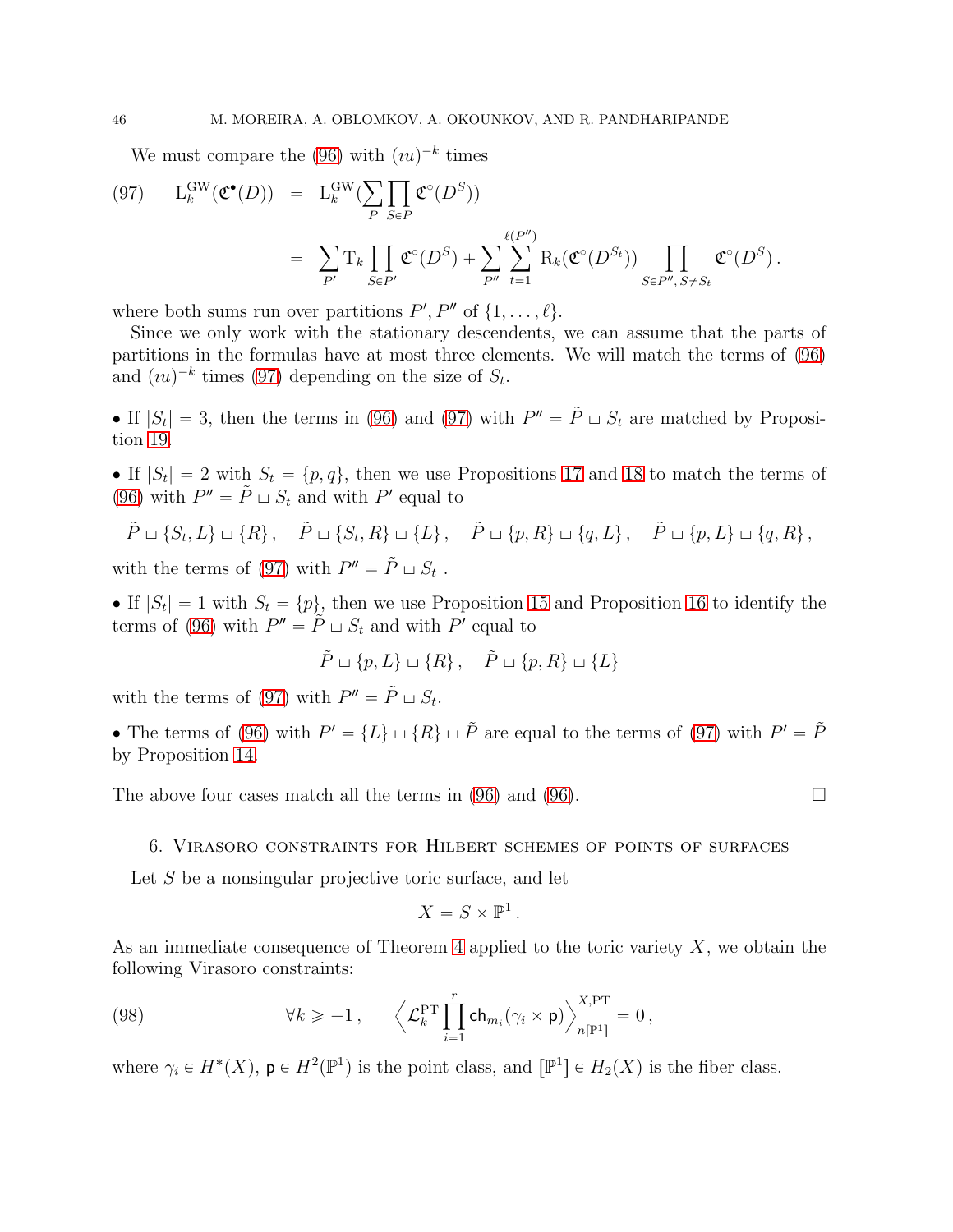We can specialize the constraints [\(98\)](#page-45-2) further to the case of the minimal possible Euler characteristic,

$$
P_n(S \times \mathbb{P}^1, n[\mathbb{P}^1]) \cong \text{Hilb}^n(S).
$$

The above isomorphism of schemes is defined as follows. A point  $\xi \in \text{Hilb}^n(S)$  corresponds to a 0-dimensional subscheme of  $S$  of length  $n$ . Then,

$$
\xi \times \mathbb{P}^1 \subseteq S \times \mathbb{P}^1
$$

is a curve embedded in  $S \times \mathbb{P}^1$  with Euler characteristic n and curve class  $n[\mathbb{P}^1]$ . The isomorphism sends  $\xi$  to the corresponding stable pair

$$
\mathcal{O}_{S\times \mathbb{P}^1}\to \mathcal{O}_{\xi\times \mathbb{P}^1}\,.
$$

Since the moduli space of stable pairs is nonsingular of expected dimension

$$
\int_{n[\mathbb{P}^1]} c_1(S \times \mathbb{P}^1) = 2n,
$$

the virtual class is the standard fundamental class here. The result is a new set of Virasoro constraints for tautological classes on  $\text{Hilb}^n(S)$ .

To write the Virasoro constraints for  $\text{Hilb}^n(S)$  explicitly, we first define the corresponding descendent insertions. Let

$$
0 \to \mathcal{I} \to \mathcal{O}_{\text{Hilb}^n(S) \times S} \to \mathcal{O}_Z \to 0
$$

be the universal sequence associated to the universal subscheme

$$
Z \subset S \times \text{Hilb}^n(S) .
$$

For  $\gamma \in H^*(S)$ , let

$$
\mathsf{ch}_k(\gamma) = -\pi_* \big( \mathsf{ch}_k(\mathcal{I}) \cdot \gamma \big) \, ,
$$

where  $\pi$  is the projection to  $\text{Hilb}^n(S)$ . We follow as closely as possible the descendent notation for 3-folds in Section [0.1.](#page-0-1)

Let  $\mathbb{D}(S)$  be the commutative algebra with generators

$$
\big\{\operatorname{ch}_i(\gamma)\,|\,i\geqslant 0\,,\,\,\gamma\in H^*(S)\,\big\}
$$

following Section [0.2.](#page-2-2) We define derivations  $R_k$  by their actions on the generators:

$$
\mathrm{R}_k(\mathsf{ch}_i(\gamma)) = \left(\prod_{n=0}^k (i+d-2+n)\right) \mathsf{ch}_{i+k}(\gamma)\,, \quad \gamma \in H^{2d}(S)\,.
$$

For  $k \ge -1$ , we define differential operators

$$
L_k^S = -\sum_{a+b=k+2} (-1)^{(d^L+1)(d^R+1)} (a+d^L-2)!(b+d^R-2)!ch_ach_b(1) + \frac{1}{12}\sum_{a+b=k} a!b!ch_ach_b(c_1^2+c_2) + R_k.
$$

where the sum is over ordered pairs  $(a, b)$  with  $a, b \geq 0$ .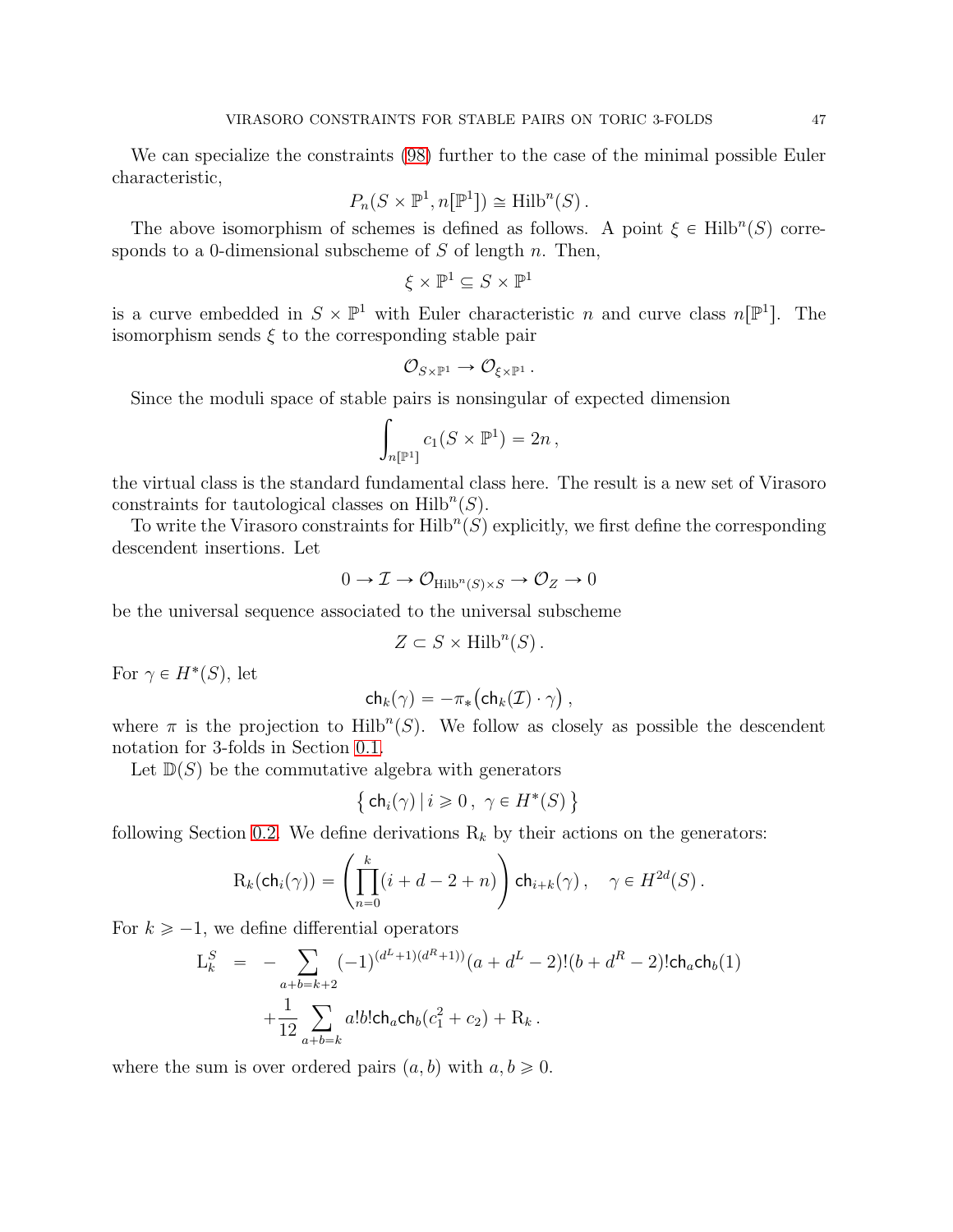**Theorem 20.** For all  $k \ge -1$  and  $D \in \mathbb{D}(S)$ , we have

$$
\int_{\mathrm{Hilb}^n(S)} \left( \mathrm{L}^S_k + (k+1)! \mathrm{R}_{-1} \mathrm{ch}_{k+1}(\mathsf{p}) \right) (D) = 0
$$

for all  $n \geqslant 0$ .

*Proof.* For clarity, we will use superscripts  $\mathsf{ch}_i^{\text{Hilb}}$  and  $\mathsf{ch}_i^{\text{PT}}$  here to indicate whether we are referring to descendents on the Hilbert scheme of S as defined above or to stable pairs descendents on  $S \times \mathbb{P}^1$  as defined in Section [0.1.](#page-0-1)

The universal stable pair of  $P_n(S \times \mathbb{P}^1, n[\mathbb{P}^1])$  is  $\mathbb{F} = \mathcal{O}_{Z \times \mathbb{P}^1}$ . Hence,

$$
\mathsf{ch}_i(\mathbb{F} - \mathcal{O}_{S \times \mathbb{P}^1 \times \mathrm{Hilb}^n(S)}) = (\rho \times \mathrm{id})^* \mathsf{ch}_i(-\mathcal{I}),
$$

where  $\rho$  is the projection  $\rho: S \times \mathbb{P}^1 \to S$ . By the push-pull formula, for  $\delta \in H^*(S \times \mathbb{P}^1)$ , we have

$$
\mathsf{ch}_{i}^{\mathrm{PT}}(\delta) = \pi_{*} ((\rho \times \mathrm{id})^{*} (\mathsf{ch}_{i}(-\mathcal{I}) \cdot \delta))
$$

$$
= \pi_{*} (\mathsf{ch}_{i}(-\mathcal{I}) \cdot \rho_{*} \delta)
$$

$$
= \mathsf{ch}_{i}^{\mathrm{Hilb}}(\rho_{*} \delta).
$$

So,  $\mathsf{ch}_i^{\mathrm{PT}}(\gamma \times 1) = 0$ , and  $\mathsf{ch}_i^{\mathrm{PT}}(\gamma \times \mathsf{p}) = \mathsf{ch}_i^{\mathrm{Hilb}}(\gamma)$ .

Since we have the Virasoro constraints [\(98\)](#page-45-2), we must only check that the composition

(99) 
$$
\mathbb{D}(S) \hookrightarrow \mathbb{D}_{\text{PT}}^{X+} \stackrel{\mathcal{L}_k^{\text{PT}}}{\longrightarrow} \mathbb{D}_{\text{PT}}^{X+} \longrightarrow \mathbb{D}(S)
$$

is precisely

<span id="page-47-0"></span>
$$
L_k^S + (k+1)!R_{-1}ch_{k+1}(p).
$$

The first inclusion in [\(99\)](#page-47-0) is determined by sending generators  $\mathsf{ch}_i^{\text{Hilb}}(\gamma)$  to  $\mathsf{ch}_i^{\text{PT}}(\gamma \times \mathsf{p})$ , and the last map of [\(99\)](#page-47-0) sends  $\mathsf{ch}_i^{\mathrm{PT}}(\delta)$  to  $\mathsf{ch}_i^{\mathrm{Hilb}}(\rho_*\delta)$ .

The analysis of the composition is straightforward. For the diagonal terms, we note that

$$
c_1(X) = 2(1 \times \mathsf{p}) + c_1(S) \times 1
$$

and

$$
\frac{c_1c_2}{24}(X) = \mathsf{td}_3(X) = \mathsf{td}_2(S) \times \mathsf{td}_2(\mathbb{P}^1) = \frac{1}{12}(c_1(S)^2 + c_2(S)) \times \mathsf{p} \, .
$$

We write the Künneth decomposition of the diagonal as

$$
\Delta \cdot 1 = \sum_{i} \theta_i^L \otimes \theta_i^R \in H^*(S \times S).
$$

Then, the Künneth decomposition of  $\Delta \cdot c_1 \in H^*(X \times X)$  is

$$
2\sum_i(\theta_i^L\times\mathbf{p})\otimes(\theta_i^R\times\mathbf{p})+\cdots,
$$

where the remaining terms in the dots are killed by  $\rho_{*}$ . The matching of operators then follows from the definition of  $\mathcal{L}_k^{\text{PT}}$ .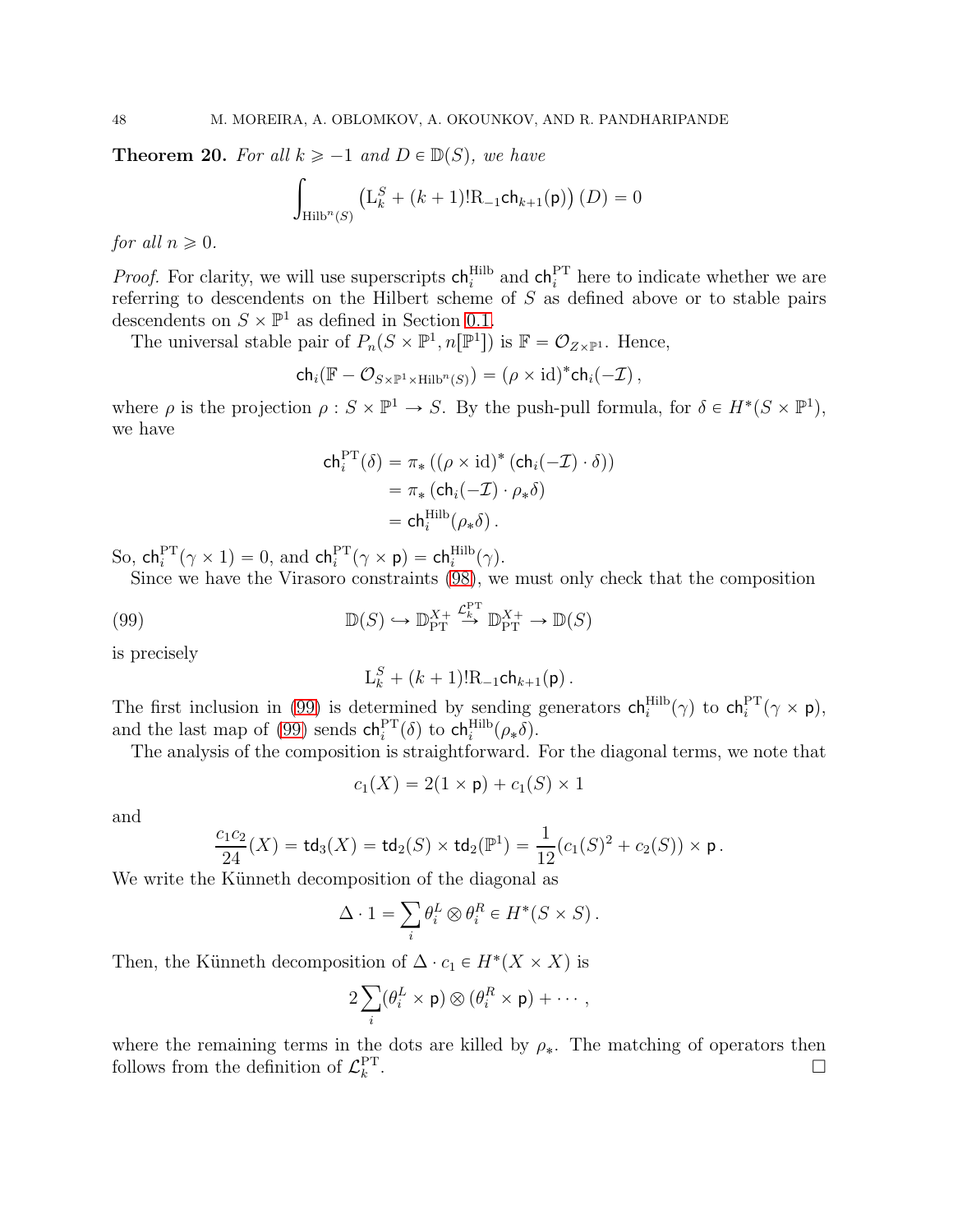#### <span id="page-48-1"></span>7. GW{PT descendent correspondence: review

<span id="page-48-4"></span><span id="page-48-0"></span>7.1. Vertex operators. Our goal here is to review the results of [\[17\]](#page-63-0) and to explain how Theorem [6](#page-8-3) can be derived from [\[17\]](#page-63-0). The full derivation is postponed to Section [8.](#page-53-0)

To state the main result of [\[17\]](#page-63-0), we require negative descendents  $\{\mathfrak{a}_k\}$  for  $k \in \mathbb{Z}_{\leq 0}$  which are defined to satisfy the Heisenberg relations with positive descendents:

(100) 
$$
[\mathfrak{a}_k(\alpha), \mathfrak{a}_m(\gamma)] = k \delta_{k+m} \int_X \alpha \cup \gamma.
$$

The descendents  $\{\mathfrak{a}_k\}$  for  $k \in \mathbb{Z}\backslash \{0\}$  generate the  $H^*(X)$ -algebra Heis<sub>X</sub>.

For curve class  $\beta \in H_2(X)$ , there is a geometrically defined Gromov-Witten evaluation  $\langle \cdot \rangle_{\beta}$  map on the algebra generated by the non-negative descendents. We can extend the evaluation map to the whole algebra  $\text{Heis}_X$  by defining

$$
\left\langle \mathfrak{a}_k(\gamma)\Phi \right\rangle_{\beta}^{X,\mathrm{GW}} = \left[ \int_X \left( -c_1 \delta_{k+1} + \delta_{k+2} i u \right) \cdot \gamma \right] \left\langle \Phi \right\rangle_{\beta}^{X,\mathrm{GW}}, \quad k < 0 \, .
$$

.

We assemble the operators  $a_k$  in the following generating function:

(101) 
$$
\phi(z) = \sum_{n>0} \frac{\mathfrak{a}_n}{n} \left(\frac{izc_1}{u}\right)^{-n} + \frac{1}{c_1} \sum_{n<0} \frac{\mathfrak{a}_n}{n} \left(\frac{izc_1}{u}\right)^{-n}
$$

<span id="page-48-3"></span>The main objects of study in [\[17\]](#page-63-0) are the vertex operators

(102) 
$$
H^{\text{GW}}(x) = \sum_{k=0}^{\infty} H_k^{\text{GW}} x^{k+1} = \text{Res}_{w=\infty} \left( \frac{\sqrt{dydw}}{y-w} : e^{\theta \phi(y) - \theta \phi(w)} : \right),
$$

where  $y, w$ , and  $x$  satisfy the constraints

(103) 
$$
ye^y = we^we^{-x/\theta}, \quad \theta^{-2} = -c_2(T_X).
$$

Here,  $\text{Res}_{w=\infty}$  denotes  $\frac{1}{2\pi i}$  times the integral along a small loop around  $w = \infty$ .

Normally ordered monomials

<span id="page-48-2"></span> $\mathfrak{a}_{i_1}\mathfrak{a}_{i_2}\ldots \mathfrak{a}_{i_k}, \quad i_1\leqslant i_2\leqslant \cdots \leqslant i_k,$ 

form a linear basis of Heis. Respectively, we use  $\cdots$  for the normal ordering operation

$$
:\prod_j \mathfrak{a}_{i_j}:\;=\mathfrak{a}_{i_1}\mathfrak{a}_{i_2}\ldots \mathfrak{a}_{i_k},\quad i_1\leqslant i_2\leqslant\cdots\leqslant i_k,
$$

Extended  $H^*(X)$ -linearly to the whole algebra  $\text{Heis}_X$ .

Let us notice that the equation [\(103\)](#page-48-2) as well as the vertex operator [\(102\)](#page-48-3) have symmetry

$$
y \mapsto w, \quad w \mapsto y, \quad \theta \mapsto -\theta, \quad x \mapsto x.
$$

This symmetry implies that the only even powers of  $\theta$  appear in the expansion of [\(102\)](#page-48-3) (see Lemma 15 from [\[17\]](#page-63-0) for more discussions and further properties of the vertex operator).

The operators  $H_k^{\text{GW}}$  are mutually commutative. To obtain explicit formulas for  $H_k^{\text{GW}}$ , we use the Lambert function to solve equation [\(103\)](#page-48-2) and express y in terms of  $x, w$ . The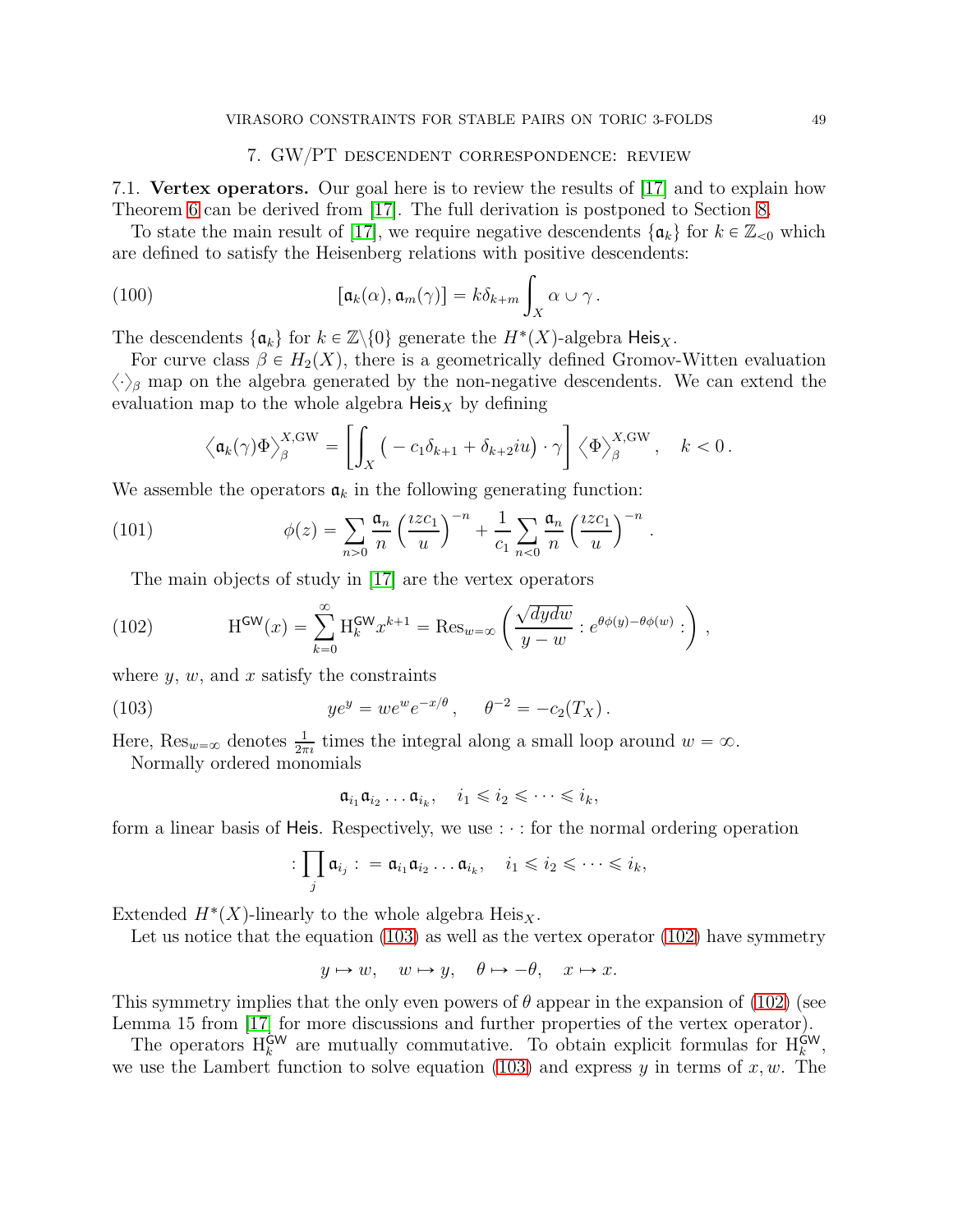integral in the definition of  $H_k^{\text{GW}}$  can be interpreted as an extraction of the coefficient of  $w^{-1}$ . The descendent classes

$$
\mathrm{H}_k^{\mathsf{GW}}(\gamma) \in \mathsf{Heis}_X
$$

are then obtained using the Sweedler coproduct. We also use the Sweedler coproduct conventions in

(104) 
$$
H_{\vec{k}}^{\text{GW}}(\gamma) = \prod_{i=1}^{m} H_{k_i}^{\text{GW}}(\gamma), \qquad \vec{k} = (k_1, ..., k_m).
$$

In the Sweedler conventions [\[10\]](#page-62-10), we abbreviate notation for the intersection with the small diagonal  $\Delta_n \subset X^n$  with the pull-back of a class  $\gamma \in H^*(X)$ :

<span id="page-49-0"></span>
$$
H^*(X^n) \ni [\Delta_n] \cdot \gamma = \sum_k \gamma_1^k \otimes \ldots \gamma_n^k = \gamma_{(1)} \otimes \cdots \otimes \gamma_{(n)}.
$$

Thus, the formula [\(104\)](#page-49-0) expands as

$$
\prod_{i=1}^m \mathrm{H}_{k_i}^{\mathsf{GW}}(\gamma) = \prod_{i=1}^m \mathrm{H}_{k_i}^{\mathsf{GW}}(\gamma_{(i)}).
$$

7.2. Stable pairs. The stable pairs analogues of the operators  $H^{\text{GW}}_{\vec{k}}(\gamma)$  are products of  $H_k^{\text{PT}}(\gamma)$  defined as follows.

The classes  $H_k^{\text{PT}}(\gamma)$  are linear combinations of descendents on the moduli spaces of stable pairs. Let

$$
\mathrm{H}_k^{\mathrm{PT}}(\gamma) = \pi_* \left( \mathrm{H}_k^{\mathrm{PT}} \cdot \gamma \right) \in \bigoplus_{n \in \mathbb{Z}} H^*(P_n(X, \beta)),
$$

where the classes  $H_k^{\text{PT}} \in \bigoplus_{n \in \mathbb{Z}} H^*(X \times P_n(X, \beta))$  are defined by

$$
H^{PT}(x) = \sum_{k=0}^{\infty} x^{k+1} H_k^{PT}
$$
  
=  $\mathcal{S}^{-1} \left(\frac{x}{\theta}\right) \sum_{k=0}^{\infty} x^k ch_k(\mathbb{F} - \mathcal{O}),$ 

where

$$
\theta^{-2} = -c_2(T_X), \quad \mathcal{S}(x) = \frac{e^{x/2} - e^{-x/2}}{x}.
$$

In particular, we have

$$
H_k^{\rm PT} = ch_{k+1}(\mathbb{F}) + \frac{c_2}{24}ch_{k-1}(\mathbb{F}) + \frac{7c_2^2}{5760}ch_{k-3}(\mathbb{F}) + \dots
$$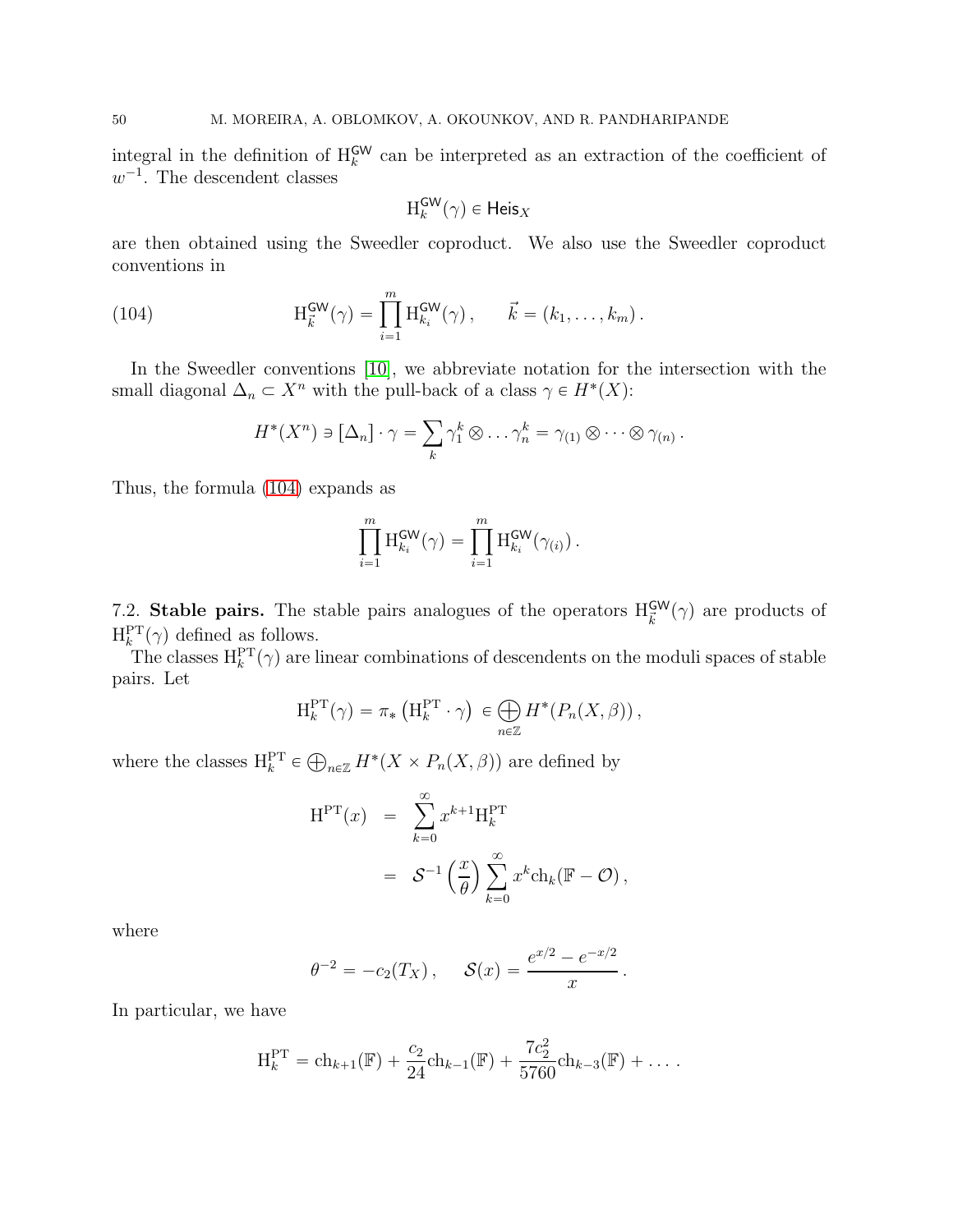7.3. Equivariant correspondence. All the definitions and construction introduced in Section [7.1](#page-48-4) have canonical lifts to the equivariant setting with respect to a group action on the variety X. We review here the equivariant  $\text{GW/PT}$  descendent correspondence [\[25\]](#page-63-8).

The most natural setting is the capped vertex formalism of [\[15,](#page-63-19) [25\]](#page-63-8) which we review briefly here. Let the 3-dimensional torus

$$
T=\mathbb{C}^*\times\mathbb{C}^*\times\mathbb{C}^*
$$

act on  $\mathbf{P}^1 \times \mathbf{P}^1 \times \mathbf{P}^1$  diagonally. The tangent weights of the T-action at the point

$$
\mathbf{p} = 0 \times 0 \times 0 \in \mathbf{P}^1 \times \mathbf{P}^1 \times \mathbf{P}^1
$$

are  $s_1, s_2, s_3$ . The T-equivariant cohomology ring of a point is

$$
H_{\mathsf{T}}(\bullet) = \mathbb{C}[s_1, s_2, s_3].
$$

We have the following factorization of the restriction of class  $c_1c_2 - c_3$  of X to p,

$$
c_1c_2-c_3=(s_1+s_2)(s_1+s_3)(s_2+s_3),
$$

where  $c_i = c_i(T_X)$ .

Let  $\hat{U} \subset \mathbf{P}^1 \times \mathbf{P}^1 \times \mathbf{P}^1$  be the T-equivariant 3-fold obtained by removing the three T-equivariant lines  $L_1, L_2, L_3$  passing through the point  $\infty \times \infty \times \infty$ . Let  $D_i \subset U$  be the divisor with  $i^{th}$  coordinate  $\infty$ . For a triple of partitions  $\mu_1, \mu_2, \mu_3$ , let

<span id="page-50-0"></span>(105) 
$$
\left\langle \prod_i \tau_{k_i}(\mathsf{p}) \middle| \mu_1, \mu_2, \mu_3 \right\rangle_{U,D}^{\mathsf{GW},\mathsf{T}}, \quad \left\langle \prod_i \mathrm{ch}_{k_i}(\mathsf{p}) \middle| \mu_1, \mu_2, \mu_3 \right\rangle_{U,D}^{\mathsf{PT},\mathsf{T}}
$$

denote the generating series of the T-equivariant relative Gromov-Witten and stable pairs invariants of the pair

$$
D=\cup_i D_i\subset U
$$

with relative conditions  $\mu_i$  along the divisor  $D_i$ .

The stable maps spaces are always taken with no contracted connected components of genus great than or equal to 2. The series [\(105\)](#page-50-0) are the capped descendent vertices following the conventions of [\[17\]](#page-63-0).

<span id="page-50-1"></span>**Theorem 21.** [\[17\]](#page-63-0) After the change of variables  $-q = e^{iu}$  the following correspondence between the 2-leg capped descendent vertices holds:

$$
\Big\langle \prod_i \mathcal{H}_{k_i}^{\mathsf{GW}}(\mathsf{p}) \Big| \mu_1, \mu_2, \varnothing \Big\rangle_{U,D}^{\mathsf{GW}, \mathsf{T}} = q^{-|\mu_1| - |\mu_2|} \Big\langle \prod_i \mathcal{H}_{k_i}^{\mathsf{PT}}(\mathsf{p}) \Big| \mu_1, \mu_2, \varnothing \Big\rangle_{U,D}^{\mathsf{PT}, \mathsf{T}}
$$
  
mod  $(s_1 + s_3)(s_2 + s_3)$ .

The result of Theorem [21](#page-50-1) has two defects. Since the third partition is empty, the result only covers the 2-leg case. Moreover, the equality of the correspondence is not proven exactly, but only mod  $(s_1 + s_3)(s_2 + s_3)$ . For the 1-leg vertex with partitions  $(\mu_1, \emptyset, \emptyset)$ ,

Theorem [21](#page-50-1) can be restricted in two ways to obtain the equality of the correspondence

$$
\mod (s_1 + s_3)(s_1 + s_2)(s_2 + s_3).
$$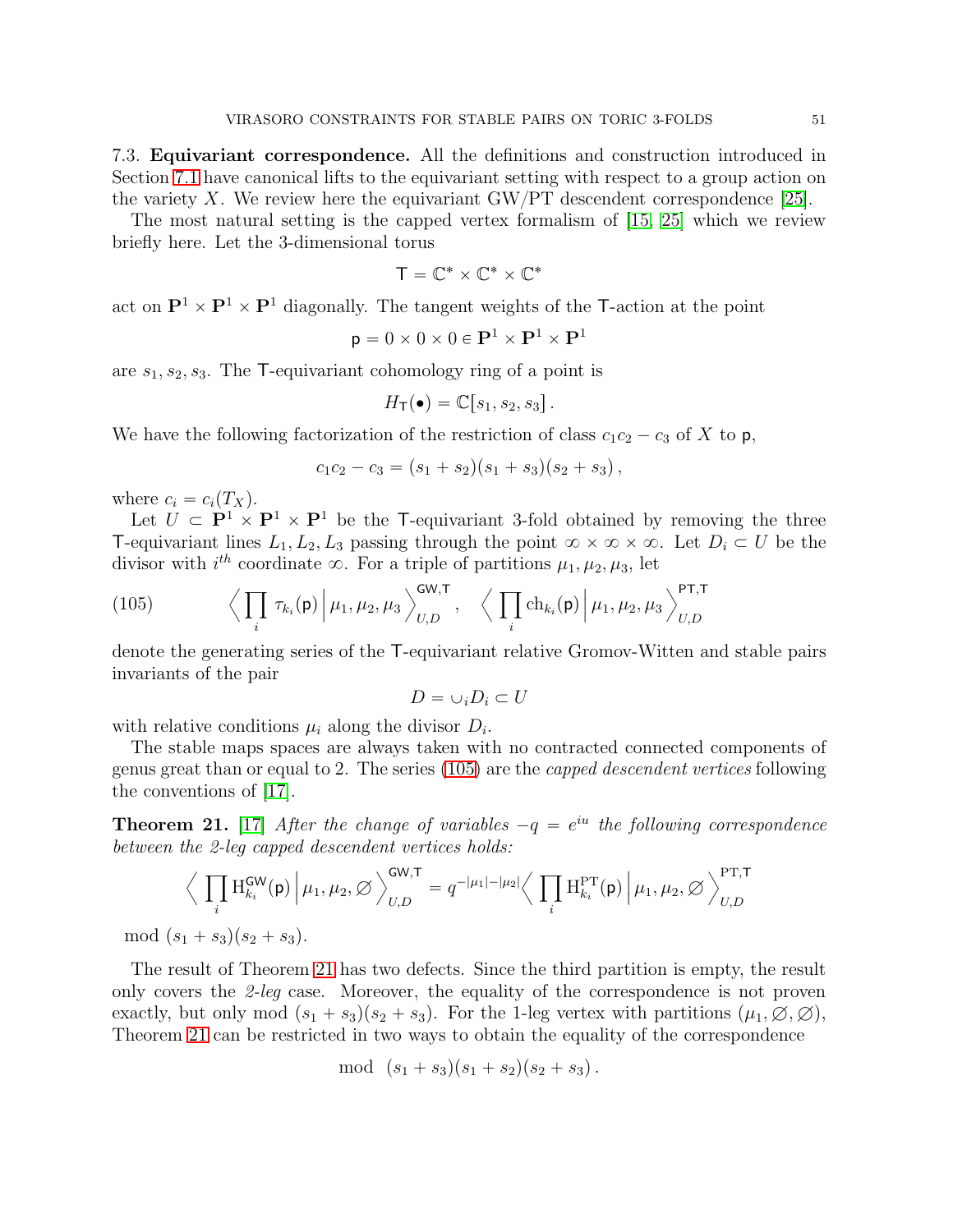7.4. **Non-equivariant limit.** By following the arguments of  $[25]$ , a non-equivariant GW/PT descendent correspondence for stationary insertions is derived in [\[17\]](#page-63-0). For our statements, we will follow as closely as possible the notation of [\[17,](#page-63-0) [25\]](#page-63-8).

Let Heis<sup>c</sup> be the Heisenberg algebra with generators  $\mathfrak{a}_{k\in\mathbb{Z}\setminus\{0\}}$ , coefficients  $\mathbb{C}[c_1, c_2]$ , and relations

<span id="page-51-2"></span><span id="page-51-0"></span>
$$
[\mathfrak{a}_k,\mathfrak{a}_m]=k\delta_{k+m}c_1c_2.
$$

Let Heis<sup>c</sup>  $\subset$  Heis<sup>c</sup> be the subalgebra generated by the elements  $a_{k>0}$ , and define the  $\mathbb{C}[c_1, c_2]$ -linear map

(106) 
$$
\mathsf{Heis}^c \to \mathsf{Heis}^c_+, \quad \Phi \mapsto \widehat{\Phi}
$$

by  $\hat{\mathfrak{a}}_k = \mathfrak{a}_k$  for  $k > 0$  and

(107) 
$$
\widehat{\mathfrak{a}_k \Phi} = (-c_1 \delta_{k+1} + \delta_{k+2} i u) \widehat{\Phi}, \quad \text{for } k < 0.
$$

When restricted to the subalgebra Heis<sup>c</sup><sub>+</sub>, the  $\mathbb{C}[c_1, c_2]$ -linear map [\(106\)](#page-51-0) is an isomorphism.

For a nonsingular projective 3-fold X and classes  $\gamma_1, \ldots, \gamma_l \in H^*(X)$ , the hat operation make no difference inside the Gromov-Witten bracket,

(108) 
$$
\langle H_{\vec{k}}^{\text{GW}}(\gamma) \rangle_{\beta}^{X,\text{GW}} = \langle \hat{H}_{\vec{k}}^{\text{GW}}(\gamma) \rangle_{\beta}^{\text{GW}},
$$

because the treatment of the negative descendents on the left side is compatible with the treatment of the negative descendents by the hat operation.

Let  $\vec{k} = (k_1, \ldots, k_l)$  be a vector of non-negative integers. Following [\[25\]](#page-63-8), we define the following element of  $\mathsf{Heis}^c_+$ :

$$
\widetilde{H}_{\vec{k}} = \frac{1}{(c_1 c_2)^{l-1}} \sum_{\text{set partitions } P \text{ of } \{1, \dots, l\}} (-1)^{|P|-1} (|P|-1)! \prod_{S \in P} \widehat{H}_{\vec{k}_S}^{\text{GW}},
$$

where  $H_{\vec{k}_S}^{\mathsf{GW}} = \prod_{i \in S} H_{k_i}^{\mathsf{GW}}$  and the element  $H_k^{\mathsf{GW}} \in \mathsf{Heis}^c$  is a linear combination of monomials of  $a_i$ , the expression is given by [\(102\)](#page-48-3).

For classes  $\gamma_1, \ldots, \gamma_l \in H^*(X)$  and a vector  $\vec{k} = (k_1, \ldots, k_l)$  of non-negative integers, we define

$$
\overline{H_{k_1}(\gamma_1)\ldots H_{k_l}(\gamma_l)} = \sum_{\text{set partitions } P \text{ of } \{1,\ldots,l\}} \prod_{S \in P} \widetilde{H}_{\vec{k}_S}(\gamma_S),
$$

where  $\gamma_S = \prod_{i \in S} \gamma_i$ .

<span id="page-51-1"></span>**Theorem 22.** [\[17\]](#page-63-0) Let X be a nonsingular projective toric 3-fold, and let  $\gamma_i \in H^{\geq 2}(X, \mathbb{C})$ . After the change of variables  $-q = e^{iu}$ , we have

$$
\left\langle \overline{\mathrm{H}_{k_1}(\gamma_1) \ldots \mathrm{H}_{k_l}(\gamma_l)} \right\rangle_{\beta}^{\mathsf{GW}} = q^{-d/2} \left\langle \mathrm{H}_{k_1}^{\mathsf{PT}}(\gamma_1) \ldots \mathrm{H}_{k_l}^{\mathsf{PT}}(\gamma_l) \right\rangle_{\beta}^{\mathsf{PT}},
$$

where  $d = \int_{\beta} c_1$ .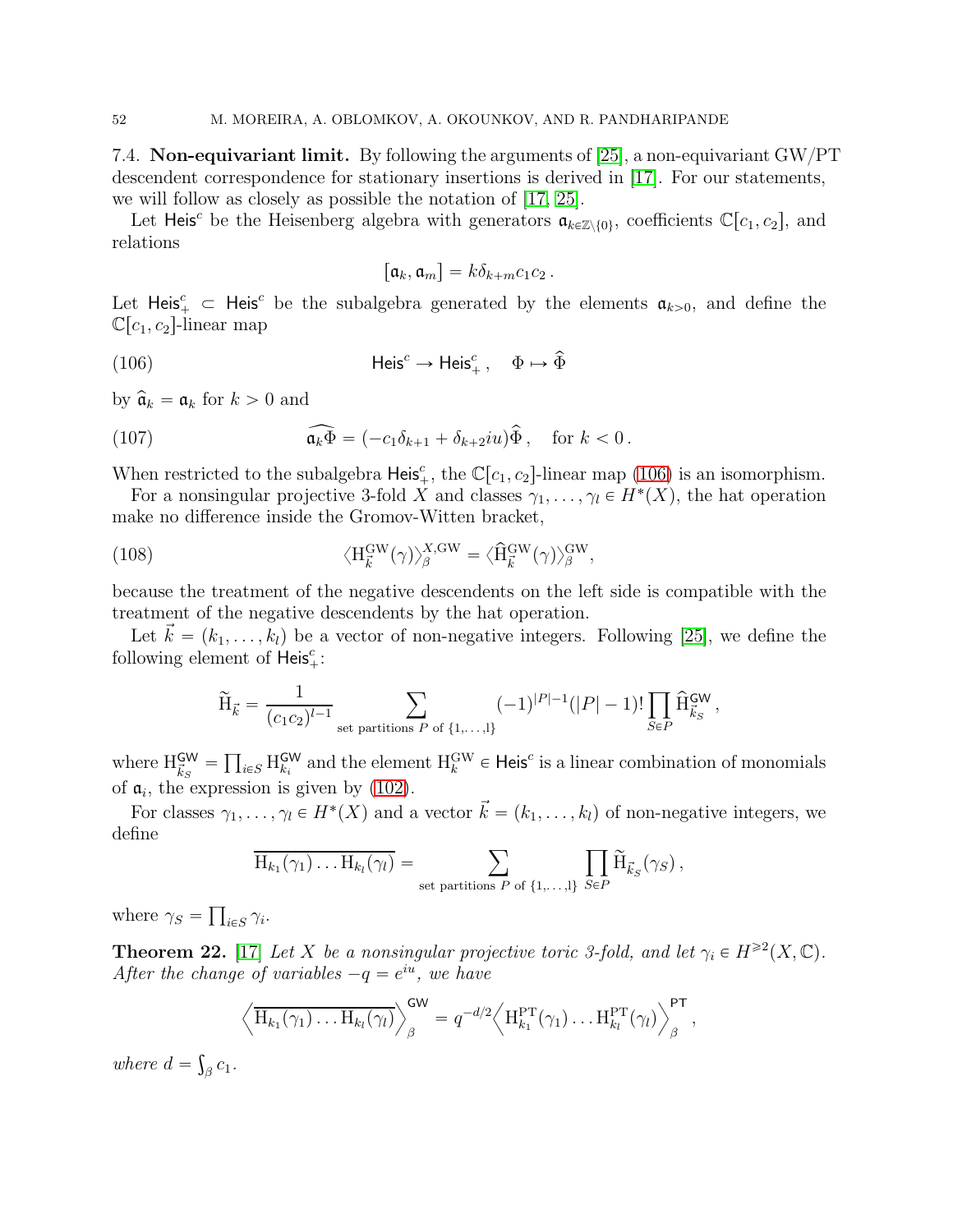7.5. **Examples for**  $X = \mathbb{P}^3$ . The prefactor  $\mathcal{S}^{-1} \left( \frac{x}{\theta} \right)$  $\frac{x}{\theta}$ ) in front of  $\sum_{k=0}^{\infty} x^k \mathsf{ch}_k(\mathbb{F} - \mathcal{O})$  in the formula for  $H<sup>PT</sup>(x)$  has an expansion which the following initial terms:

$$
1 + \frac{c_2}{24}x^2 + \frac{7c_2^2}{5760}x^4 + \dots
$$

Therefore, the non-equivariant limit of  $H_k^{\text{PT}}(\gamma)$  is

$$
\left(\mathrm{ch}_{k+1}(\gamma) + \frac{1}{24}\mathrm{ch}_{k-1}(\gamma \cdot c_2)\right).
$$

On the Gromov-Witten side of the correspondence, we have

$$
\langle H_1^{\text{GW}}(\gamma)\Phi\rangle = \langle \mathfrak{a}_1(\gamma)\Phi \rangle, \quad \langle H_2^{\text{GW}}(\gamma)\Phi \rangle = \frac{1}{2} \langle \mathfrak{a}_2(\gamma)\Phi \rangle,
$$
  

$$
\langle H_3^{\text{GW}}(\gamma)\Phi \rangle = \frac{1}{6} \langle \mathfrak{a}_3(\gamma)\Phi \rangle + \frac{1}{24u^2} \langle c_1^2 c_2 \cdot \Phi \rangle,
$$
  

$$
\langle H_4^{\text{GW}}(\gamma)\Phi \rangle = \frac{1}{24} \langle \mathfrak{a}_4(\gamma)\Phi \rangle - \frac{i}{12u} \langle \mathfrak{a}_1^2(c_1 \cdot \gamma)\Phi \rangle - \frac{5i}{144u^3} \langle c_1^3 c_2 \cdot \Phi \rangle,
$$
  

$$
\langle H_5^{\text{GW}}\Phi \rangle = \frac{1}{120} \langle \mathfrak{a}_5(\gamma)\Phi \rangle - \frac{i}{24u} \langle \mathfrak{a}_1 \mathfrak{a}_2(c_1 \cdot \gamma)\Phi \rangle - \frac{1}{48u^2} \langle \mathfrak{a}_1^2(c_1^2 \cdot \gamma)\Phi \rangle - \frac{1}{64u^4} \langle c_1^4 c_2 \cdot \Phi \rangle.
$$

The operators  $a_k$  are expressed in terms of standard descendents<sup>[29](#page-52-0)</sup>

(109) 
$$
\mathfrak{a}_1 = \tau_0 - \frac{c_2}{24},
$$

$$
i u \mathfrak{a}_2 / 2 = \tau_1 + c_1 \cdot \tau_0,
$$

$$
-u^2 \mathfrak{a}_3 / 3 = 2 \tau_2 + 3 c_1 \cdot \tau_1 + c_1^2 \cdot \tau_0,
$$

$$
-i u^3 \mathfrak{a}_4 / 4 = 6 \tau_3 + 11 c_1 \cdot \tau_2 + 6 c_1^2 \tau_1 + c_1^3 \cdot \tau_0,
$$

$$
u^4 \mathfrak{a}_5 / 5 = 24 \tau_4 + 50 c_1 \cdot \tau_3 + 35 c_1^2 \cdot \tau_2 + 10 c_1^3 \cdot \tau_1 + c_1^4 \cdot \tau_0.
$$

The descendent correspondence of Theorem [22](#page-51-1) implies relations for stable pairs and Gromov-Witten invariants of  $\mathbf{P}^3$ . For example, for  $\beta$  of degree 1,

<span id="page-52-2"></span>(110) 
$$
-iq^{-2}\langle ch_5(\mathsf{L})\rangle = \left(\frac{1}{u^3}\langle \tau_3(\mathsf{L})\rangle + \frac{22}{3u^3}\langle \tau_2(\mathsf{p})\rangle - \frac{1}{3u}\langle \tau_0\tau_0(\mathsf{p})\rangle\right),
$$

$$
q^{-2}\left(\langle ch_6(\mathsf{H})\rangle + \frac{1}{4}\langle ch_4(\mathsf{p})\rangle\right) = \left(\frac{1}{u^4}\langle \tau_4(\mathsf{H})\rangle + \frac{25}{3u^4}\langle \tau_3(\mathsf{L})\rangle + \frac{70}{3u^4}\langle \tau_2(\mathsf{p})\rangle - \frac{1}{3u^2}\langle \tau_0\tau_1(\mathsf{L})\rangle + \frac{5}{3u^2}\langle \tau_0\tau_0(\mathsf{p})\rangle\right).
$$

Here,  $\sf p$  is the class of point,  $\sf L$  is the class of line and  $\sf H$  is the class of hyperplane.  $^{30}$  $^{30}$  $^{30}$ 

<span id="page-52-0"></span><sup>29</sup>For  $\mathfrak{a}_1(\gamma)$ , the term  $-\frac{c_2}{24}$  on the right is the constant  $-\frac{1}{24}\int_X c_2\gamma$ .

<span id="page-52-1"></span><sup>&</sup>lt;sup>30</sup>We can also check the relations [\(110\)](#page-52-2) numerically up to  $u^8$  with the help of Gathmann's code on the Gromov-Witten side and previously known computations for stable pairs [\[20\]](#page-63-2).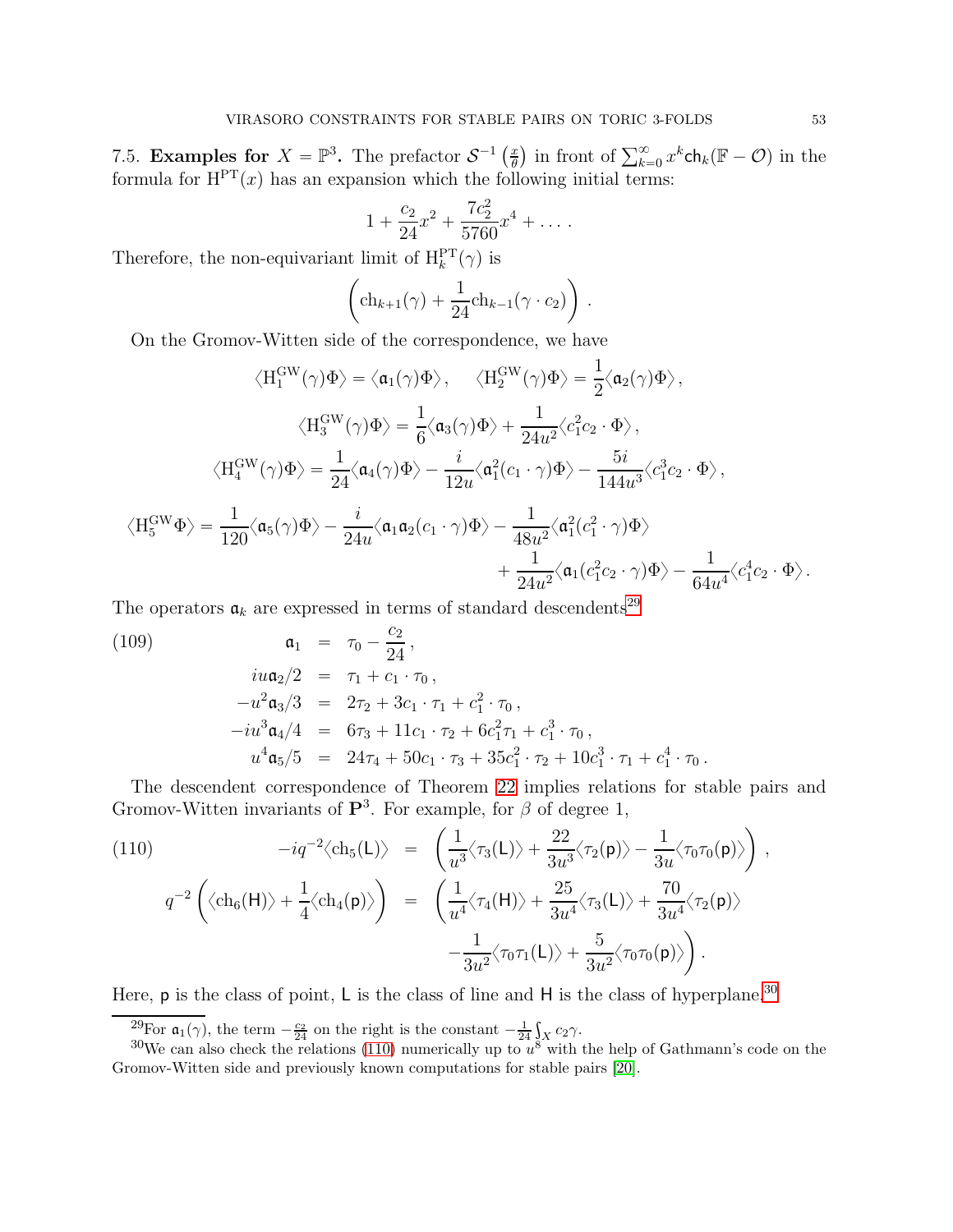7.6. Residues. To complete our proof of Theorem [6,](#page-8-3) we will compute the residues [\(102\)](#page-48-3). More precisely, we will prove the following result.

<span id="page-53-1"></span>**Proposition 23.** For  $k_i \in \mathbb{Z}_{\geqslant 0}$  and  $\gamma_i \in H^{\geqslant 2}(X)$  such that  $\widetilde{ch}_{k_i+2}(\gamma_i) \in \mathbb{D}_{\text{PT}}^{X \star}$ , we have:

$$
\widetilde{H}_{k_1+1}(\gamma_1) = \mathfrak{C}^\circ(\widetilde{ch}_{k_1+2}(\gamma_1)),
$$
\n
$$
\widetilde{H}_{k_1+1,k_2+1}(\gamma_1 \cdot \gamma_2) = \mathfrak{C}^\circ(\widetilde{ch}_{k_1+2}(\gamma_1)\widetilde{ch}_{k_2+2}(\gamma_2)),
$$
\n
$$
\widetilde{H}_{k_1+1,k_2+1,k_3+1}(\gamma_1 \cdot \gamma_2 \cdot \gamma_3) = \mathfrak{C}^\circ(\widetilde{ch}_{k_1+2}(\gamma_1)\widetilde{ch}_{k_2+2}(\gamma_2)\widetilde{ch}_{k_3+2}(\gamma_3)),
$$

<span id="page-53-0"></span>where the right side is defined by  $(13)-(15)$  $(13)-(15)$  $(13)-(15)$ .

#### 8. Residue computation

<span id="page-53-4"></span>8.1. Preliminary computations. Before starting the proof of the Proposition [23,](#page-53-1) we compute the expansion of the terms of the residue formula [\(102\)](#page-48-3).

Consider first the constraint equation [\(103\)](#page-48-2). Solutions of the equation are formal power series in the variable

$$
r = 1/\theta \,, \quad \theta^{-2} = -c_2(T_X) \,.
$$

We can solve the constraint equation iteratively in powers of r. Indeed, modulo  $r<sup>1</sup>$ , the constraint equation implies  $w = y$ , and we start the expansion by

$$
w(x,y) = y + O(r).
$$

To find the next term of r in the expansion of  $w(x, y)$ , we substitute

<span id="page-53-3"></span>
$$
w(x, y) = y + f_1(x, y)r
$$

into [\(103\)](#page-48-2) and expand the result of the substitution in powers of r. The coefficient of  $r<sup>1</sup>$ in the expansion gives a linear equation which determines  $f_1$ . After iterating the above procedure three times, we obtain

<span id="page-53-2"></span>(111) 
$$
w(x,y) = y - xr \frac{y}{y+1} + (xr)^2 \frac{y}{2(y+1)^3} + (xr)^3 \frac{2y-1}{6(y+1)^5} + O(r^4).
$$

To see the expansion of the residue [\(102\)](#page-48-3) has positive powers of  $t = c_1$ , we use a change variables:

$$
(112) \t\t y = v/t.
$$

The residue with respect to w on right side of  $(102)$  is converted to a residue with respect to y via [\(111\)](#page-53-2). Using [\(112\)](#page-53-3), we will compute the residue with respect to v.

In the new variables, we have

$$
\sqrt{dwdy} = \left(1 - \frac{xrt}{2(v+t)} - \frac{(xr)^2t^3(4v-t)}{8(v+t)^4}\right)\frac{dv}{t} + O(r^3).
$$

After we normal order the elements of the Heisenberg algebra in the expression for the vertex operator  $H^{GW}(x)$ , the negative Heisenberg operators end up next to the vacuum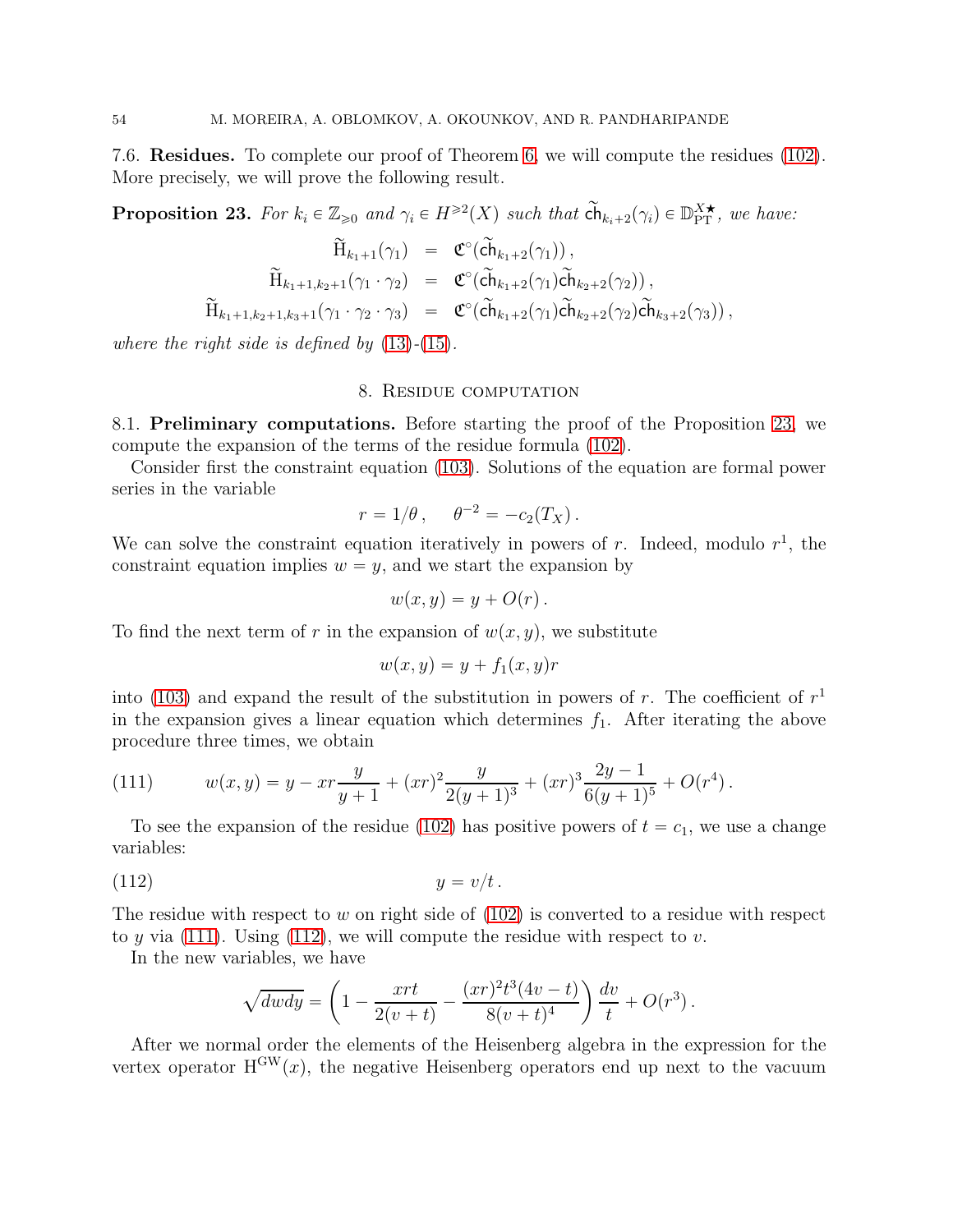$\langle \cdot \rangle^{\text{GW}}$ . Relation [\(107\)](#page-51-2), which governs interaction with  $\langle \cdot \rangle$ , yields the following factor in the expression under the residue:

<span id="page-54-1"></span>(113) 
$$
E = \exp\left(-\frac{t}{2u}\left(\frac{w(y)^2 - y^2}{r}\right) - \frac{t}{u}\left(\frac{w(y) - y}{r}\right)\right)
$$

$$
= \exp\left(\frac{xv}{u}\right)\left(1 - \frac{trx^2v}{2u(v+t)} + \frac{t^2r^2(3xv^2 + 3txv + 4t^2u)}{24u(v+t)^3}\right) + O(r^3).
$$

<span id="page-54-2"></span>The inverse of  $y - w$  in [\(102\)](#page-48-3) becomes the factor:

(114) 
$$
D = -\frac{r}{w(y) - y} = \frac{v + t}{v} \left( 1 + \frac{t^2 rx}{2(v + t)^2} + \frac{t^3 r^2 x^2 (4v + t)}{12(v + t)^4} \right) + O(r^3).
$$

The elements of the Heisenberg algebra that participate in the residue formula are packed into the vertex operator:

$$
V = V_{+} \cdot V_{-} , \quad V_{+}(x, y) = \exp \left( \frac{1}{r} \sum_{n>0} \frac{\mathfrak{a}_{n}}{n(u\omega t)^{n}} (y^{-n} - w(y)^{-n}) \right),
$$

$$
V_{-}(x, y) = \exp \left( \frac{1}{r} \sum_{n<0} \frac{\mathfrak{a}_{n}}{n(u\omega t)^{n}} (y^{-n} - w(y)^{-n}) \right).
$$

Thus we need to compute the difference of powers in the expression for the vertex operators. Using formula for  $w(y)$  [\(111\)](#page-53-2), we obtain:

<span id="page-54-3"></span>(115) 
$$
\frac{(yt)^{-n} - (w(y)t)^{-n}}{t^n r} = \frac{nxt}{v^n(v+t)} + nx^2rt^2\frac{((n+1)v + nt)}{v^n(v+t)^3} + nx^3r^2t^3\frac{n((n+1)(n+2)v^2 + (2n^2+3n-1)tz + n^2t^2)}{6v^n(v+t)^5} + O(r^3).
$$

The above calculations yield the leading terms of all algebraic expressions occurring in formula [\(102\)](#page-48-3) for the vertex operator  $H^{GW}(x)$ . As we will see in Section [8.2,](#page-54-0) the knowledge of these leading terms almost immediately leads to the simplest case of the descendent correspondence [\(13\)](#page-8-0). For the other two cases [\(14\)](#page-8-4) and [\(15\)](#page-8-1), we must analyze the interaction of two and three vertex operators  $H^{\text{GW}}(x)$ . We apply standard vertex operator techniques to complete the proof of Proposition [23](#page-53-1) in Section [8.2.](#page-54-0)

## <span id="page-54-5"></span><span id="page-54-0"></span>8.2. Proof of Proposition [23.](#page-53-1)

8.2.1. Case  $\widetilde{H}_{k_1+1}(\gamma_1)$ . We start with the proof of the formula for the self-reaction. We must analyze the  $r$  expansion of the residue

(116) 
$$
\widetilde{H}(x) = \widehat{H}^{GW}(x) = \text{Res}_{v=\infty} \frac{1}{t} E \cdot D \cdot V_{+}.
$$

More precisely, we must compute the coefficients of

<span id="page-54-4"></span> $r^i t^j$ ,  $i + j \leqslant 2$ .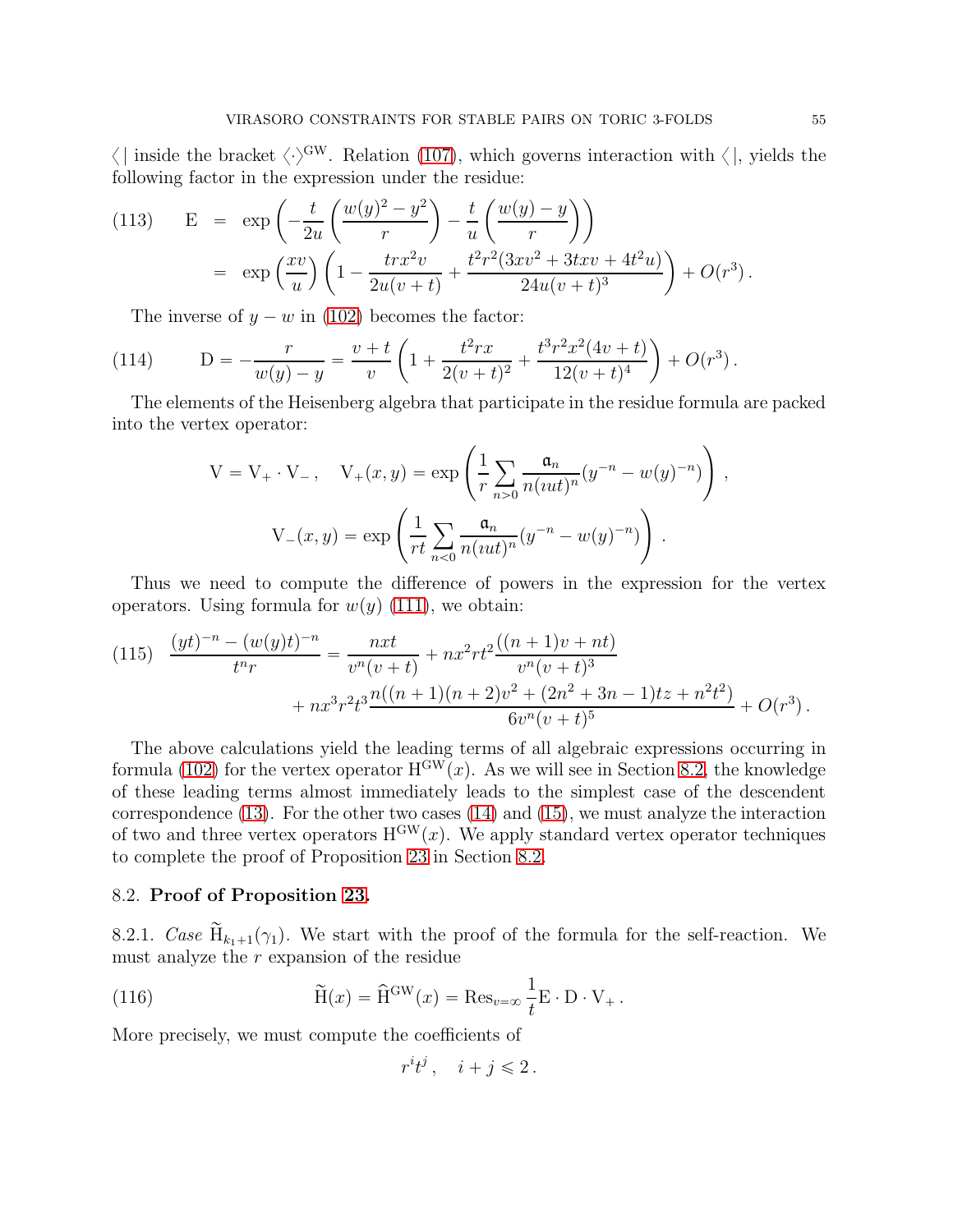By the argument of [\[17,](#page-63-0) Section 3.2], the coefficient of  $rt<sup>j</sup>$  vanishes. From the computations of the v expansions [\(111\)](#page-53-2), [\(113\)](#page-54-1), [\(114\)](#page-54-2) and [\(115\)](#page-54-3), the terms in front of  $r^i$ ,  $i > 0$  are proportional to t. The expression under the residue sign becomes:

$$
\exp\left(\frac{xv}{u}\right)\left(\frac{v+t}{t} + x\Sigma + \frac{x^2t}{v+t}\Sigma^2 + \frac{x^3t^2}{(v+t)^2}\Sigma^3\right) + O(t^3) + tO(r^2), \quad \Sigma = \sum_{n>0} \frac{\mathfrak{a}_n}{(uw)^n}.
$$

After applying the residue operation to the last expression, we obtain the terms of formula  $(13)$  in the coefficients of the x-expansion.

<span id="page-55-0"></span>8.2.2. Case  $\widetilde{H}_{k_1+1,k_2+1}(\gamma_1 \cdot \gamma_2)$ . We show next that the double interaction term yields formula [\(14\)](#page-8-4). The new computation that is needed for understanding the interaction term is  $H_{k_1,k_2}$ . It is convenient to assemble the expressions into a generating series  $H(x_1, x_2)$ .

To compute  $\hat{H}(x_1, x_2)$ , we must move all negative Heisenberg operators in the product of the vertex operators  $H^{GW}(x_1)H^{GW}(x_2)$  to the left, next to the vacuum  $\langle \cdot |$ . We use the standard vertex operator commutation relation to perform this reshuffling:

(117) 
$$
V_{+}(x_1, y_1)V_{-}(x_2, y_2) = B(x_1, y_1, x_2, y_2)V_{-}(x_2, y_2)V_{+}(x_1, y_1),
$$

$$
B = \frac{(w_2 - y_1)(y_2 - w_1)}{w_2 - w_1}
$$

$$
B = \frac{(w_2 - y_1)(y_2 - w_1)}{(y_2 - y_1)(w_2 - w_1)},
$$

where  $w_i = w(x_i, y_i)$ . Using the computations of Section [8.1,](#page-53-4) we derive the following expansion:

B = 
$$
1 - \frac{r^2 y_1 y_2 x_1 x_2}{(y_1 - y_2)^2 (y_1 + 1)(y_2 + 1)} + O(r^3)
$$
.

The negative Heisenberg operators interact with the vacuum  $\langle \cdot \rangle$ . We obtain:

$$
\widehat{H}(x_1, x_2) = \text{Res}_{y_1 = \infty}(\text{Res}_{y_2 = \infty}(V_+^{(1)}V_+^{(2)}D^{(1)}D^{(2)}E^{(1)}E^{(2)}B^{(12)})),
$$

where  $V_{+}^{(i)} = V_{+}(x_i, y_i), D^{(i)} = D(x_i, y_i), E^{(i)} = E(x_i, y_i).$ From [\(116\)](#page-54-4), we see

$$
\widehat{H}(x_1)\widehat{H}(x_2) = \left( Res_{y_1=\infty} E^{(1)} \cdot D^{(1)} \cdot V_+^{(1)} \right) \left( Res_{y_2=\infty} E^{(2)} \cdot D^{(2)} \cdot V_+^{(2)} \right) =
$$
  

$$
Res_{y_1=\infty} (Res_{y_2=\infty} (V_+^{(1)} V_+^{(2)} D^{(1)} D^{(2)} E^{(1)} E^{(2)})) ,
$$

where the second equality holds because  $V_+^{(i)}$  commute. We conclude, after the change of variables, the generating function  $H(x_1, x_2)$  for  $H_{k_1, k_2}$  is given by

$$
\widetilde{H}(x_1, x_2) = \frac{1}{r^2 t} \left( \widehat{H}(x_1, x_2) - \widehat{H}(x_1) \widehat{H}(x_2) \right) = \text{Res}(V^{(1)}_+ V^{(2)}_+ D^{(1)} D^{(2)} E^{(1)} E^{(2)} \widetilde{B}^{(12)}) / (r^2 t^3),
$$

where  $\text{Res} = \text{Res}_{v_1 = \infty} \text{Res}_{v_2 = \infty}$  and  $\widetilde{B}^{(12)} = B^{(12)} - 1$ . By expanding the scalar factor  ${\rm D}^{(1)}{\rm D}^{(2)}{\rm E}^{(1)}{\rm E}^{(2)}\widetilde{{\rm B}}^{(12)}/(r^2t^3)$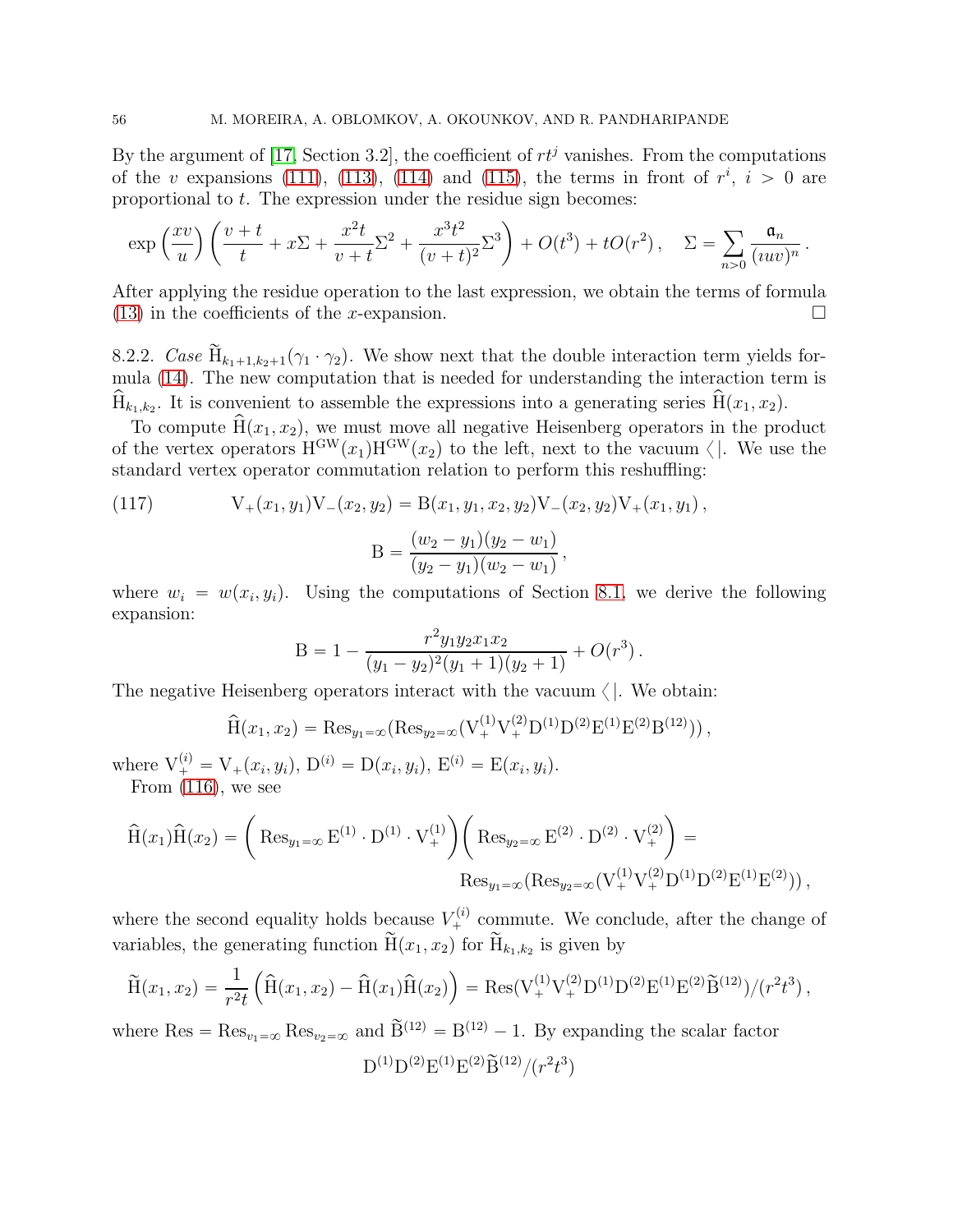in the operator inside the residue operation, we obtain:

<span id="page-56-0"></span>(118) 
$$
\frac{tv_1v_2x_1x_2}{(v_1-v_2)^2(v_1+t)(v_2+t)} \exp\left(\frac{x_1v_1+x_2v_2}{u}\right) \left(\frac{v_1+t}{t}+x_1\Sigma^{(1)}+\frac{x_1^2t}{v_2+t}\Sigma^{(1)}\Sigma^{(1)}\right)
$$

$$
\left(\frac{v_2+t}{t}+x_2\Sigma^{(2)}+\frac{x_2^2t}{v_2+t}\Sigma^{(2)}\Sigma^{(2)}\right) + O(t^2) + O(r^2).
$$

The residue of the coefficient in front of  $t^{-1}$  in [\(118\)](#page-56-0) vanishes. The coefficient in front of  $t^0$  is

$$
\exp\left(\frac{x_1v_1+x_2v_2}{u}\right)\frac{x_1x_2}{(v_1-v_2)^2}\left(v_2(1+x_1\Sigma^{(1)})+v_1(1+x_2\Sigma^{(2)})\right).
$$

After applying the Res operation, we obtain:

Res<sub>v<sub>1</sub>=\infty</sub> Res<sub>v<sub>2</sub>=\infty</sub> exp 
$$
\left(\frac{x_1v_1 + x_2v_2}{u}\right) \frac{x_1^2x_2v_2}{(v_1 - v_2)^2} \Sigma^{(1)}
$$
.

The coefficient in front of  $x_1^{k_1+2}x_2^{k_2+2}$  in the last expression matches with the  $\alpha$ -linear terms of right side of [\(14\)](#page-8-4) that are proportional to  $c_1^0$ .

Finally, we compute the coefficient in front of  $t^1$  in [\(118\)](#page-56-0):

$$
\frac{x_1 x_2}{(v_1 - v_2)^2} \exp\left(\frac{x_1 v_1 + x_2 v_2}{u}\right) \left[x_1 x_2 \Sigma^{(1)} \Sigma^{(2)} + x_1^2 v_2 \Sigma^{(1)} \Sigma^{(1)} + x_2^2 v_1 \Sigma^{(2)} \Sigma^{(2)} + \left(\frac{1}{v_1} + \frac{1}{v_2}\right) \left(v_2 (1 + x_1 \Sigma^{(1)}) + v_1 (1 + x_2 \Sigma^{(2)})\right)\right].
$$

The residue of the terms from the first line of the last expression form the generating function of the a-quadratic terms of the right hand side of [\(14\)](#page-8-4). The residue of the terms from the second line of the last expression form the generating function of the  $c_1$ -proportional  $\alpha$ -linear terms of the right side of [\(14\)](#page-8-4).

8.2.3. Case  $\widetilde{H}_{k_1+1,k_2+1,k_3+1}(\gamma_1 \cdot \gamma_2 \cdot \gamma_3)$ . Finally, we must analyze the triple interaction. T he computation here is parallel to computations in Sections [8.2.1](#page-54-5) and [8.2.2.](#page-55-0) The new ingredient for the triple bumping reaction is the residue formula:

$$
\widehat{H}(x_1, x_2, x_3) = \text{Res}\left(V_+^{(1)}V_+^{(2)}V_+^{(3)}D^{(1)}D^{(2)}D^{(3)}E^{(1)}E^{(2)}E^{(3)}B^{(12)}B^{(23)}B^{(13)}/(r^4t^5)\right)
$$

for the generating function of the operators  $H_{k_1,k_2,k_3}$ . Here and below Res stands for the triple residue

 $\text{Res}_{v_1=\infty} \text{Res}_{v_2=\infty} \text{Res}_{v_3=\infty}$ .

The generating function  $H(x_1, x_2, x_3)$  for the operators  $H_{k_1, k_2, k_3}$  is given by:

$$
\widehat{H}(x_1, x_2, x_3) - \widehat{H}(x_1, x_2)\widehat{H}(x_3) - \widehat{H}(x_1, x_3)\widehat{H}(x_2) - \widehat{H}(x_2, x_3)\widehat{H}(x_1) + 2\widehat{H}(x_1)\widehat{H}(x_2)\widehat{H}(x_3).
$$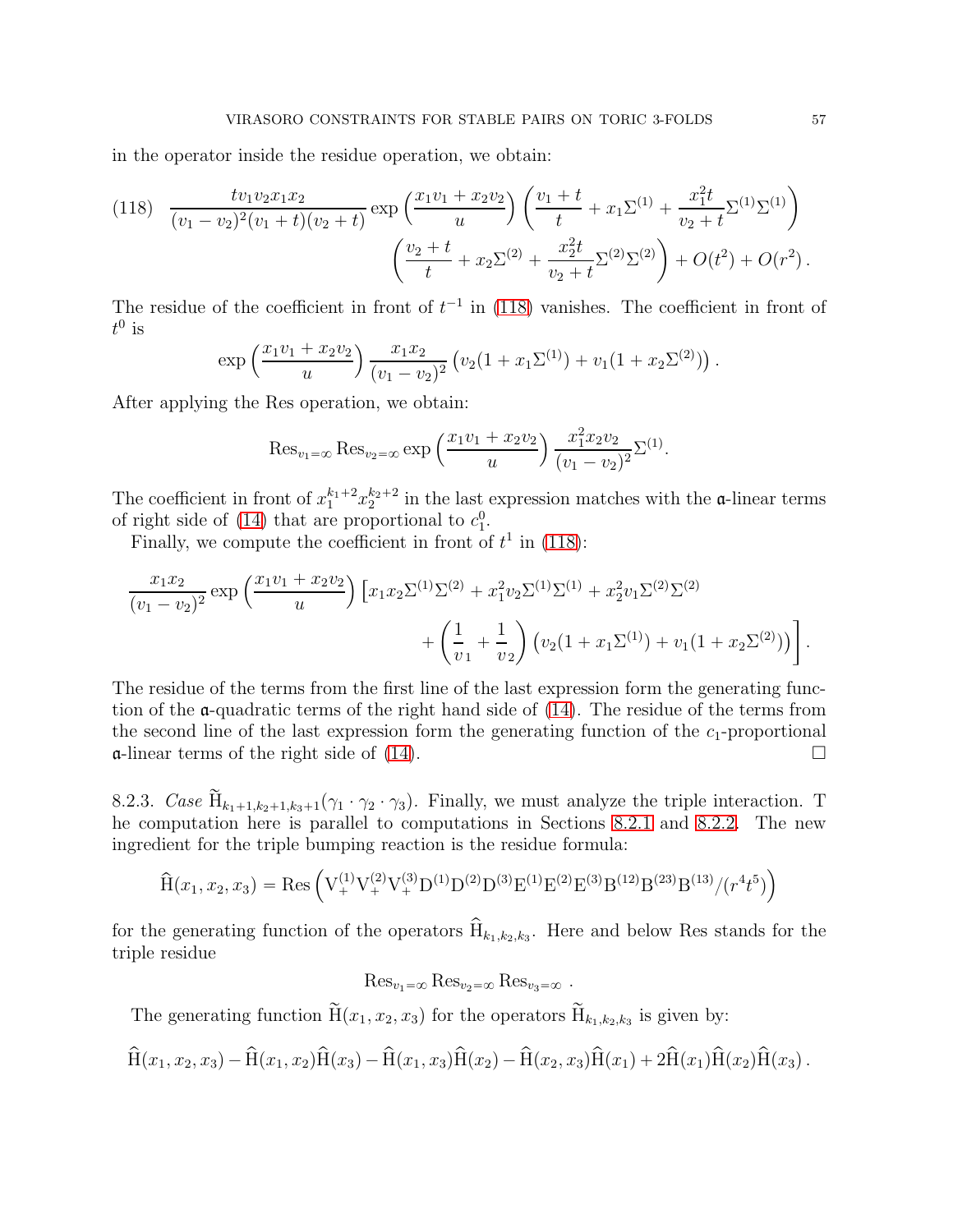We expand the above as

$$
\frac{1}{r^4t^5} \operatorname{Res} \left( V_+^{(1)} V_+^{(2)} V_+^{(3)} D^{(1)} D^{(2)} D^{(3)} E^{(1)} E^{(2)} E^{(3)} \right. \\ \left. \left( \widetilde{B}^{(12)} \widetilde{B}^{(23)} + \widetilde{B}^{(12)} \widetilde{B}^{(23)} + \widetilde{B}^{(12)} \widetilde{B}^{(13)} + \widetilde{B}^{(23)} \widetilde{B}^{(13)} \right) \right) \, .
$$

Since  $\widetilde{B}^{(12)}\widetilde{B}^{(23)}\widetilde{B}^{(13)}$  is proportional to  $r^6$ , we can write the last expression as

$$
\frac{1}{r^4t^5} \operatorname{Res} \left( V^{(1)}_+ V^{(2)}_+ V^{(3)}_+ D^{(1)} D^{(2)} D^{(3)} E^{(1)} E^{(2)} E^{(3)} \left( \widetilde{B}^{(12)} \widetilde{B}^{(23)} + \widetilde{B}^{(12)} \widetilde{B}^{(13)} + \widetilde{B}^{(23)} \widetilde{B}^{(13)} \right) \right)
$$

up to  $O(r^2)$ .

After expanding the expression inside Res, including the prefactor  $\frac{1}{r^4t^5}$ , we obtain:

$$
t^{2}\left(\frac{v_{1}+t}{t}+x_{1}\Sigma^{(1)}\right)\left(\frac{v_{2}+t}{t}+x_{2}\Sigma^{(2)}\right)\left(\frac{v_{3}+t}{t}+x_{3}\Sigma^{(3)}\right) \times \exp\left(\frac{x_{1}v_{1}+x_{2}v_{2}+x_{3}v_{3}}{u}\right) \cdot \left(f(12;23)+f(23;31)+f(31;12)\right) + O(t) ,
$$

where

$$
f(ij; jk) = \frac{v_i v_j^2 v_k x_i x_j^2 x_k}{(v_i - v_j)^2 (v_j - v_k)^2 (v_i + t)(v_j + t)^2 (v_k + t)}.
$$

The application of Res to the coefficient in front of  $t^{-1}$  in the last expression yields zero. On the other hand, the coefficient in front of  $t^0$  equals

$$
x_1x_2x_3(v_2v_3(1+x_1\Sigma^{(1)})+v_1v_3(1+x_2\Sigma^{(2)})+v_1v_2(1+x_3\Sigma^{(3)}))
$$

$$
\times \exp\left(\frac{x_1v_1 + x_2v_2 + x_3v_3}{u}\right)
$$

$$
\times \left(\frac{x_2}{(v_1 - v_2)^2(v_2 - v_3)^2} + \frac{x_3}{(v_1 - v_3)^2(v_3 - v_2)^2} + \frac{x_1}{(v_3 - v_1)^2(v_1 - v_2)^2}\right).
$$

<span id="page-57-0"></span>The result of application of Res is therefore equal to the generating function of the right side of  $(15)$ .

## 9. DEGREE 1 SERIES FOR  $\mathbb{P}^3$

9.1. Stationary descendent series. We provide a complete table of the stationary stable pair descendent series for projective  $\mathbb{P}^3$  in degree 1. Our notation is given by three vectors  $V_p$ ,  $V_l$ ,  $V_H$  of non-negative integers which specify the stationary descendents with cohomology insertions

$$
\mathsf{p},\mathsf{L},\mathsf{H}\in H^*(\mathbb{P}^3)
$$

corresponding to the point, line, and hyperplane classes respectively. For example, the data  $\lbrack 1, 2 \rbrack, \lbrack 4, 9 \rbrack, \lbrack 6 \rbrack$  corresponds to the descendent

$$
\mathsf{ch}_3(\mathsf{p})\mathsf{ch}_4(\mathsf{p})\mathsf{ch}_6(\mathsf{L})\mathsf{ch}_{11}(\mathsf{L})\mathsf{ch}_8(\mathsf{H})\,.
$$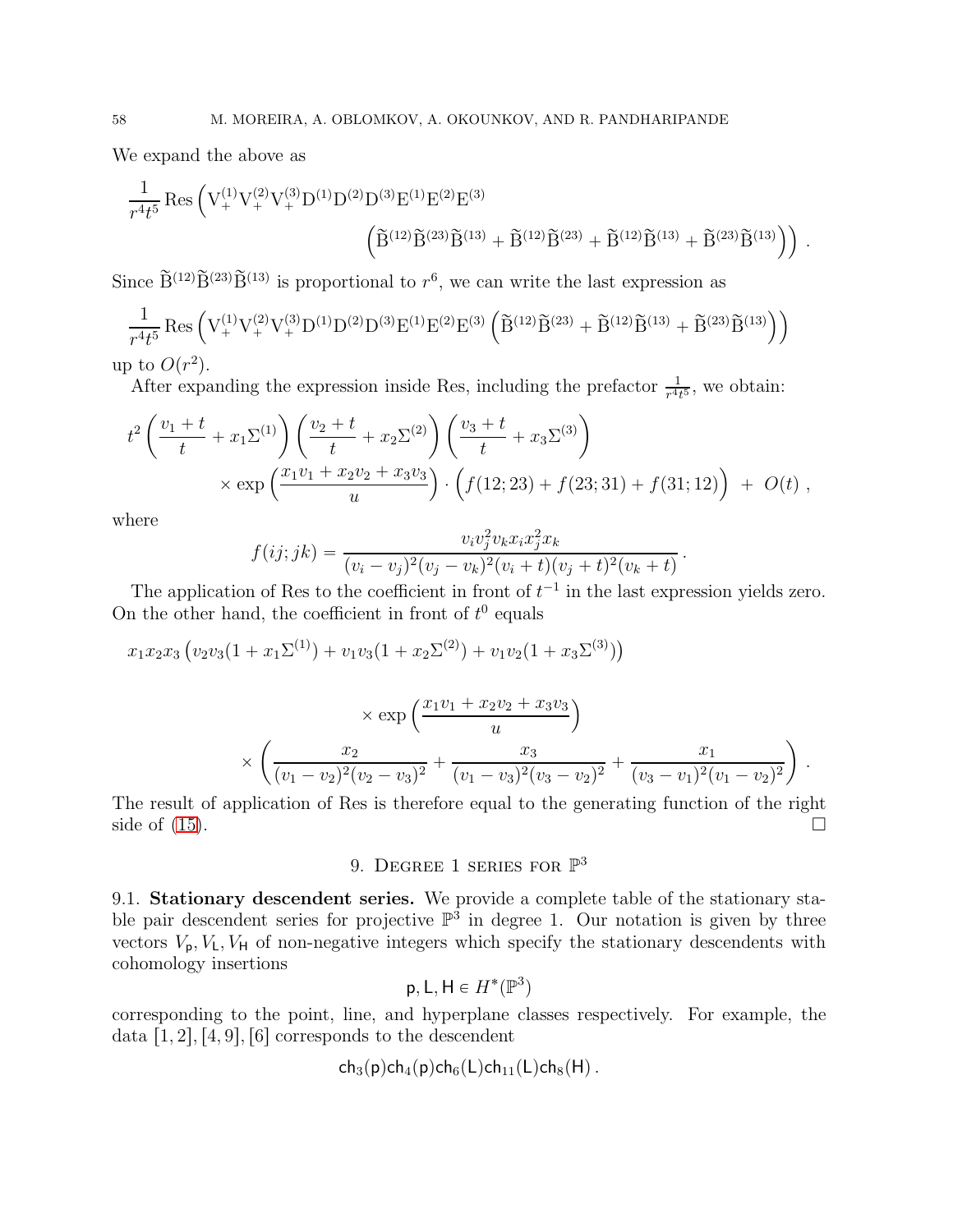In the table, below the full descendent series is given as rational function in  $q$ .

$$
[0, [0, 1], [1]
$$
\n
$$
[0, [0, 0], [1]
$$
\n
$$
[0, [0, 0], [1]
$$
\n
$$
[0, [0, 0, 1], [1]
$$
\n
$$
[0, [0, 0, 1], [1]
$$
\n
$$
[0, [0, 2], [1]
$$
\n
$$
[1, [1, 1], [1]
$$
\n
$$
[0, 0, 0], [1]
$$
\n
$$
[1, [0, 0, 0], [1]
$$
\n
$$
[0, 0, 0], [1]
$$
\n
$$
[0, 0, 0], [1, 1]
$$
\n
$$
[0, 0, 0], [1, 1]
$$
\n
$$
[0, 0, 0], [1, 1]
$$
\n
$$
[0, 0, 0], [1, 1]
$$
\n
$$
[0, 0, 0], [1, 1]
$$
\n
$$
[0, 0, 0], [1, 1]
$$
\n
$$
[0, 0, 0], [1, 1]
$$
\n
$$
[0, 0, 0], [1, 1]
$$
\n
$$
[0, 0, 0], [1, 1, 1]
$$
\n
$$
[0, 0, 0], [1, 1, 1]
$$
\n
$$
[0, 0, 0], [2]
$$
\n
$$
[0, 0, 1, 1, 1]
$$
\n
$$
[0, 0, 0], [2]
$$
\n
$$
[0, 0, 1, 2]
$$
\n
$$
[0, 0, 1, 2]
$$
\n
$$
[0, 0, 0, 1, 2]
$$
\n
$$
[0, 0, 1, 2]
$$
\n
$$
[0, 0, 1, 2]
$$
\n
$$
[0, 0, 1, 2]
$$
\n
$$
[0, 0, 1, 2]
$$
\n
$$
[0, 0, 1, 2]
$$
\n
$$
[0, 0, 1, 2]
$$
\n
$$
[0, 0, 1, 2]
$$
\n
$$
[0, 0, 1, 2]
$$
\n

The symmetry in the above series is a consequence of the functional equation, see [\[20,](#page-63-2) Section 1.7]. In the stationary case, the stable pairs series are equal to the corresponding descendent series for the Donaldson-Thomas theory of ideal sheaves, see [\[17,](#page-63-0) Theorem 22].

9.2. Descendents of 1. We tabulate here descendent series of  $\mathbb{P}^3$  in degree 1 with descendents of the identity  $1 \in H^*(\mathbb{P}^3)$  together with stationary descendents specified as before by a triple of vectors.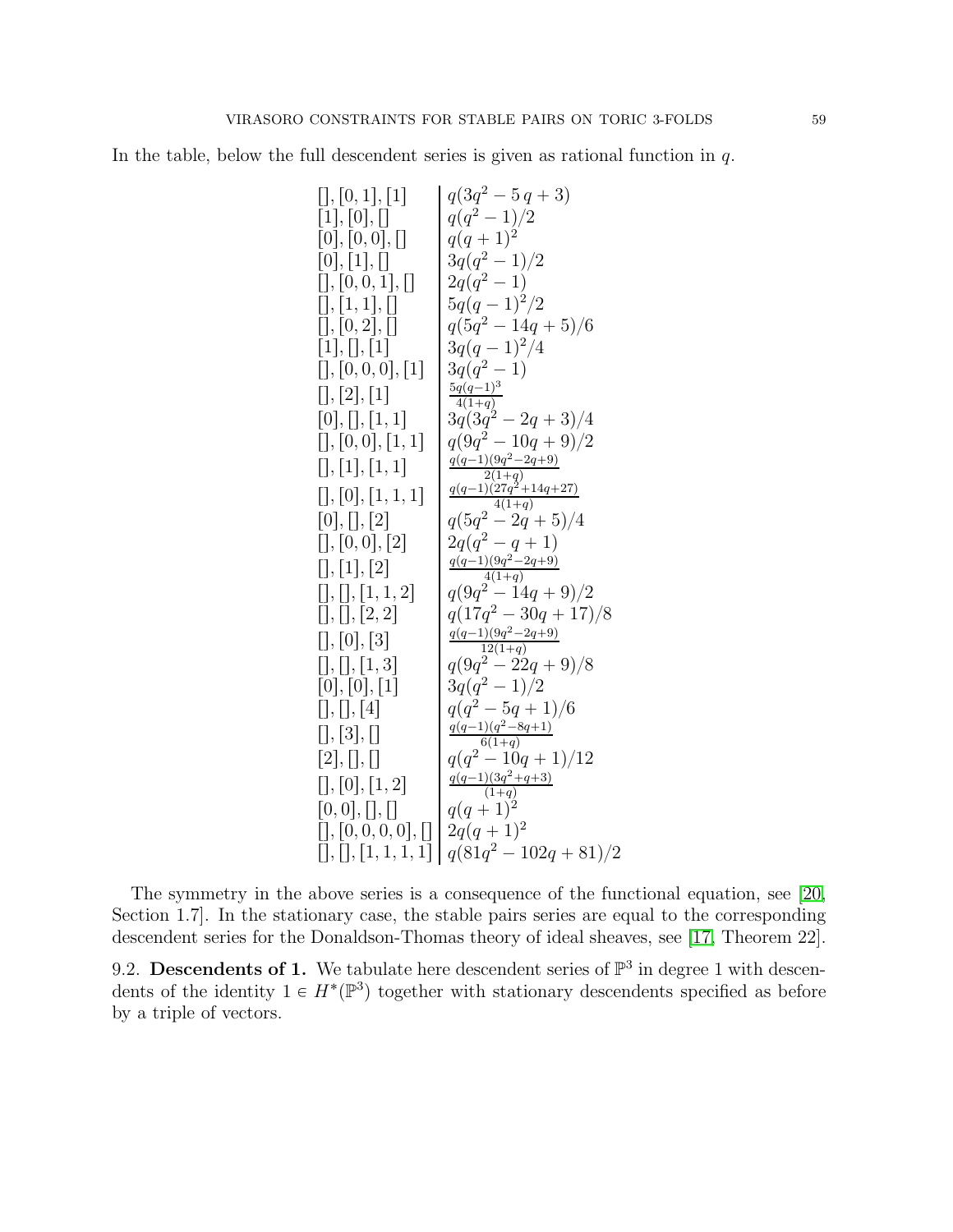• With  $\mathsf{ch}_4(1)$  and the rest stationary:

| [1, [1], [1]                                   | $q(21q^4+37q^3-88q^2+37q+21)$<br>$6(1+q)^2$      |
|------------------------------------------------|--------------------------------------------------|
| [1, [0, 1],                                    | $7q(q-1)(1+q)/3$                                 |
| ,  , 1,2                                       | $q(q-1)(21q^4+79q^3+86q^2+79q+21)$<br>$6(1+q)^3$ |
| [0], [] , [1]                                  | $7q(q-1)(1+q)/4$                                 |
| [1, [0, 0], [1]                                | $7q(q-1)(1+q)/2$                                 |
| ,  0 ,  1, 1                                   | $q(63q^4+116q^3-134q^2+116q+63)$<br>$12(1+q)^2$  |
| [0], [0], [                                    | $q(7q^2+2q+7)/6$                                 |
| [1],   ,                                       | $7q(q-1)(1+q)/12$                                |
| [1, [0, 0, 0], [1]                             | $q(7q^2+2q+7)/3$                                 |
| [1, [2], [1]                                   | $q(35q^4+56q^3-318q^2+56q+35)$<br>$36(1+q)^2$    |
| $\left[\right], \left[\right], \left[3\right]$ | $q(q-1)(63q^4+232q^3+218q^2+232q+63)$            |
| [1, [0], [2]                                   | $72(1+q)^3$<br>$q(7q^4+13q^3-18q^2+13q+7)$       |
|                                                | $3(1+q)^2$                                       |

• With  $\mathsf{ch}_5(1)$  and the rest stationary:

r0s, rs, rs 3 q pq ´ 1q p1 ` qq {4 rs, r0, 0s, rs 4 q pq ´ 1q p1 ` qq {3 rs, <sup>r</sup>1s, rs <sup>q</sup>p<sup>17</sup> <sup>q</sup> `24 q ´106 q `<sup>24</sup> <sup>q</sup>`<sup>17</sup>q p1`qq rs, rs, r1, 1s <sup>q</sup>pq´1<sup>q</sup>p<sup>9</sup> <sup>q</sup> `31 q `14 q `<sup>31</sup> <sup>q</sup>`<sup>9</sup>q p1`qq rs, rs, r2s <sup>q</sup>pq´1<sup>q</sup>p<sup>33</sup> <sup>q</sup> `112 q `38 q `<sup>112</sup> <sup>q</sup>`<sup>33</sup>q p1`qq rs, r0s, r1s <sup>q</sup>p<sup>3</sup> <sup>q</sup>`1qpq`3<sup>q</sup>p<sup>4</sup> <sup>q</sup> ´<sup>7</sup> <sup>q</sup>`<sup>4</sup>q p1`qq 

• With  $\mathsf{ch}_4(1)\mathsf{ch}_4(1)$  and the rest stationary:

$$
\begin{bmatrix}\n[., [0], [1] & \frac{q(q-1)(49 q^4 + 196 q^3 + 534 q^2 + 196 q + 49)}{12(1+q)^3} \\
[0], [], [0], \n[ \end{bmatrix}\n\begin{bmatrix}\nq(49 + 2 q + 49 q^2)/36 \\
q(49 + 2 q + 49 q^2)/18 \\
\frac{q(q-1)(49 q^4 + 196 q^3 + 654 q^2 + 196 q + 49)}{18(1+q)^3} \\
[0, [1], [1, 1]\n\end{bmatrix}\n\begin{bmatrix}\nq(441 + 1754 q + 4007 q^2 - 3252 q^3 + 4007 q^4 + 1754 q^5 + 441 q^6) \\
\frac{q(441 + 1754 q + 4007 q^2 - 3252 q^3 + 4007 q^4 + 1754 q^5 + 441 q^6)}{72(1+q)^4} \\
[0, [1, [2]\n\end{bmatrix}\n\begin{bmatrix}\nq(49 + 195 q + 459 q^2 - 454 q^3 + 459 q^4 + 195 q^5 + 49 q^6) \\
\frac{q(49 + 195 q + 459 q^2 - 454 q^3 + 459 q^4 + 195 q^5 + 49 q^6)}{18(1+q)^4}\n\end{bmatrix}
$$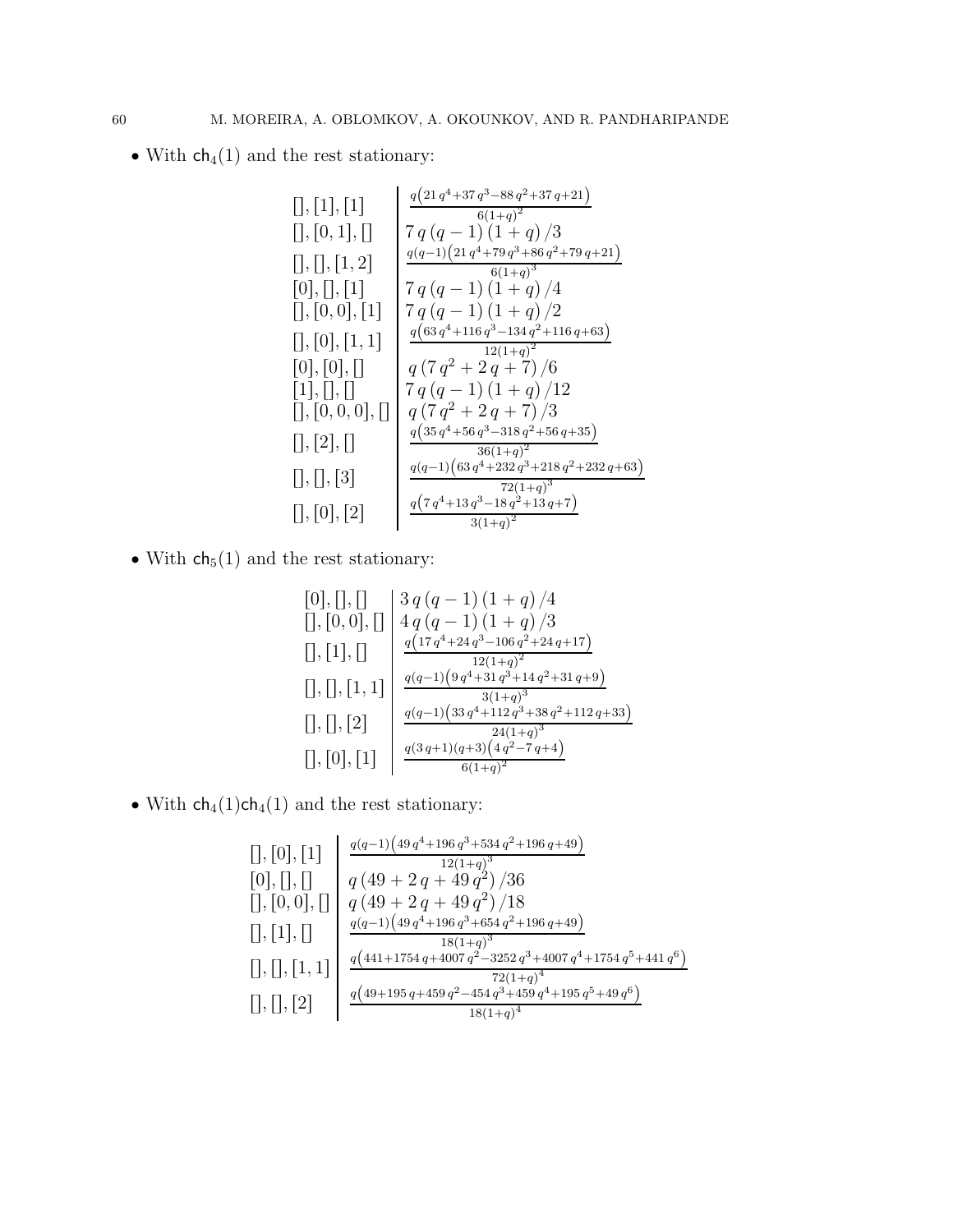• With  $ch_6(1)$  and the rest of stationary:

$$
\left[ \left[ , [0], [0], \right] \right] \left| \frac{q(17 q^4 + 20 q^3 - 114 q^2 + 20 q + 17)}{36(1+q)^2} \right|
$$
  

$$
\left[ \left[ , [], [1] \right] \right| \frac{q(q-1) (17 q^4 + 48 q^3 - 58 q^2 + 48 q + 17)}{24(1+q)^3}
$$

• With  $\mathsf{ch}_4(1)\mathsf{ch}_4(1)\mathsf{ch}_4(1)$  and the rest stationary:

$$
\left[ \left[ , \left[ 0 \right], \left[ \right] \right] \right] \left[ \frac{q \left( 343 \, q^{6} + 1374 \, q^{5} + 249 \, q^{4} + 11396 \, q^{3} + 249 \, q^{2} + 1374 \, q + 343 \right)}{108 (1 + q)^{4}} \right] \nonumber \\ \left[ \left[ , \left[ \right], \left[ \left[ 1 \right] \right] \right] \left[ \frac{q (q - 1) \left( 343 \, q^{6} + 2058 \, q^{5} + 3705 \, q^{4} + 29900 \, q^{3} + 3705 \, q^{2} + 2058 \, q + 343 \right)}{72 (1 + q)^{5}} \right]
$$

• With  $\mathsf{ch}_5(1)\mathsf{ch}_4(1)$  and the rest stationary:

$$
\left[\left],\left[1\right],\left[1\right]\right] \left\{\n \begin{array}{c}\n \frac{q(84+331q+928q^2-1878q^3+928q^4+331q^5+84q^6)}{36(1+q)^4} \\
 \frac{2q(q-1)(7+28q+87q^2+28q^3+7q^4)}{9(1+q)^3}\n \end{array}\n \right.
$$

' Without stationary descendents:

$$
\begin{array}{|c|c|} \hline \text{ch}_7(1) & \frac{q(q-1)\left(2+3\,q-28\,q^2+3\,q^3+2\,q^4\right)}{18(1+q)^3} \\ \hline \text{ch}_5(1)\text{ch}_5(1) & \frac{5q\left(13+50\,q+179\,q^2-580\,q^3+179\,q^4+50\,q^5+13\,q^6\right)}{72(1+q)^4} \\ \hline \text{ch}_4(1)\text{ch}_6(1) & \frac{q\left(119+462\,q+1737\,q^2-5852\,q^3+1737\,q^4+462\,q^5+119\,q^6\right)}{216(1+q)^4} \\ \hline \text{ch}_4(1)\text{ch}_4(1)\text{ch}_5(1) & \frac{q\left(-49-245\,q-81\,q^2-6365\,q^3+6365\,q^4+81\,q^5+245\,q^6+49\,q^7\right)}{27(1+q)^5} \\ \hline \text{ch}_4(1)\text{ch}_4(1)\text{ch}_4(1)\text{ch}_4(1) & \frac{q\left(2401+14405\,q+55690\,q^2-594229\,q^3+1834570\,q^5-594229\,q^5+55690\,q^6+14405\,q^7+2401\,q^8\right)}{648(1+q)^6} \hline \end{array}
$$

## 9.3. Examples of the Virasoro relations.

9.3.1.  $\mathcal{L}_2^{\text{PT}}$ . Examples of the Virasoro relations for  $\mathcal{L}_1^{\text{PT}}$  were given in [\[20,](#page-63-2) Section 3]. We consider here the operator  $\mathcal{L}_2^{\text{PT}}$  for  $X = \mathbb{P}^3$ .

The Chern classes of the tangent bundle of  $\mathbb{P}^3$  are

$$
c_1 = 4H, \quad c_1c_2 = 24p,
$$

The constant term for  $k = 2$  is

$$
T_2 = -\frac{1}{2} \sum_{a+b=4} (-1)^{d^L d^R} (a + d^L - 3)!(b + d^R - 3)! \operatorname{ch}_a \operatorname{ch}_b(c_1) + \frac{1}{24} \sum_{a+b=2} a!b! \operatorname{ch}_a \operatorname{ch}_b(c_1 c_2)
$$
  
= -8\operatorname{ch}\_4(H) + 8\operatorname{ch}\_2(H)\operatorname{ch}\_2(p) - 2\operatorname{ch}\_2(L)^2 - 4\operatorname{ch}\_2(p),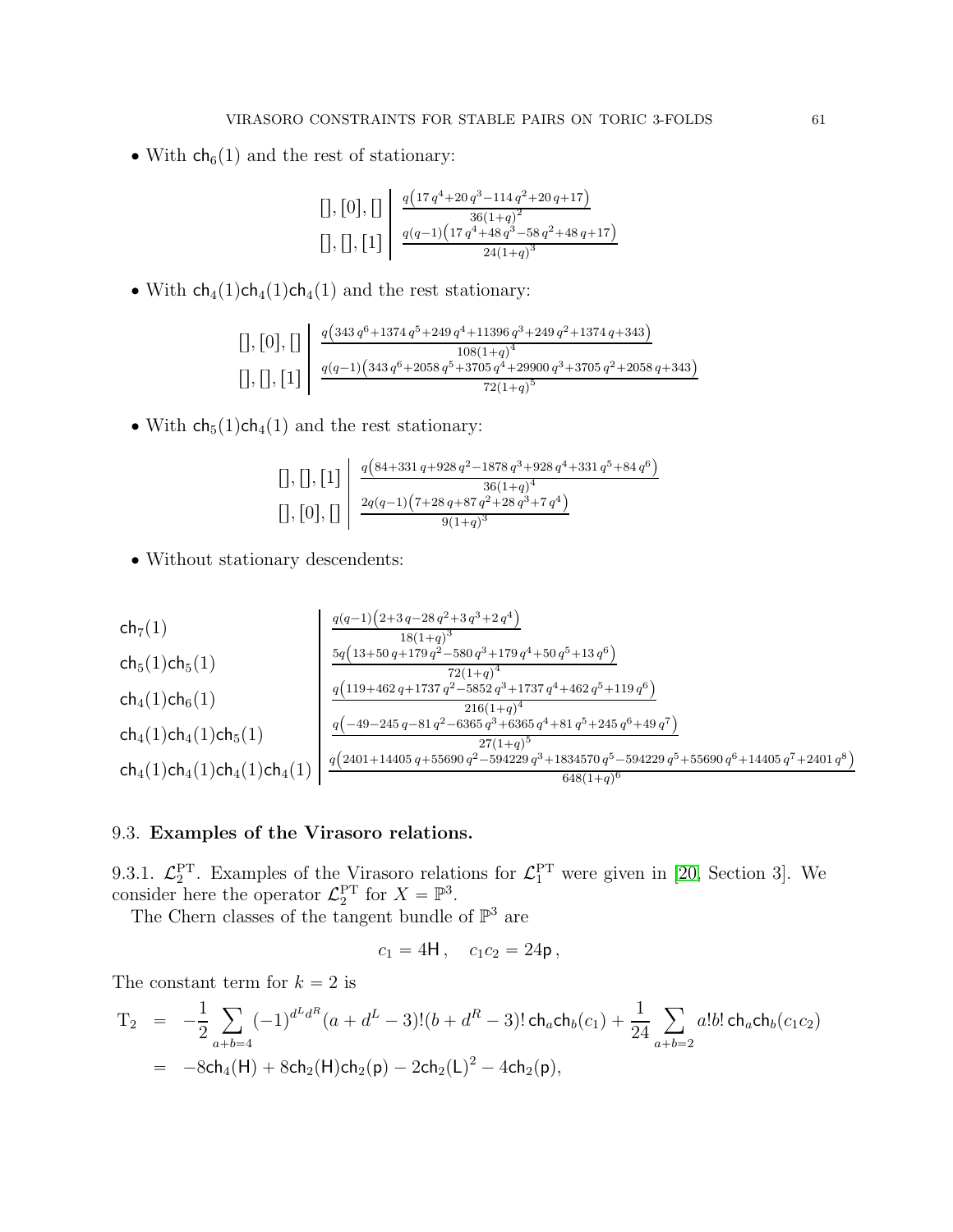where we used the evaluation  $ch_0(\gamma) = -\int_X \gamma$  and dropped all the terms with  $ch_1$ . The Virasoro operator for  $k = 2$  is then

$$
\mathcal{L}_2^{\text{PT}} = T_2 + R_2 + 3!R_{-1}ch_3(p)
$$
  
= -8ch<sub>4</sub>(H) + 8ch<sub>2</sub>(H)ch<sub>2</sub>(p) - 2ch<sub>2</sub>(L)<sup>2</sup> - 4ch<sub>2</sub>(p) + R<sub>2</sub> + 3!R<sub>-1</sub>ch<sub>3</sub>(p).

Since our examples will be for curves of degree 1 in  $\mathbb{P}^3$  and since

$$
ch_2(H) = H \cdot \beta \,,
$$

we can simplify the operator even further:

$$
\mathcal{L}_{2,\beta=L}^{\rm PT} = -8\mathsf{ch}_4(\mathsf{H}) + 10\mathsf{ch}_2(\mathsf{p}) - 2\mathsf{ch}_2(\mathsf{L})^2 + R_2 + 6\mathsf{ch}_3(\mathsf{p})R_{-1}.
$$

9.3.2. Stationary example. Let us check the Virasoro constraints of Theorem [4](#page-4-0) for  $k = 2$ and

$$
D=\mathsf{ch}_3(\mathsf{H})\mathsf{ch}_2(\mathsf{L}).
$$

The constant term part of the relation has three summands:

$$
-8\langle ch_4(H)ch_3(H)ch_2(L)\rangle_L = -\frac{8q(q-1)(3q^2+q+3)}{1+q},
$$
  
\n
$$
10\langle ch_2(p)ch_3(H)ch_2(L)\rangle_L = 15q(q^2-1),
$$
  
\n
$$
-2\langle ch_2(L)^2ch_3(H)ch_2(L)\rangle_L = -6q(q^2-1).
$$

The rest of the relation can be divided into two parts. The first part is  $R_2(D)$  which has two terms:

$$
6\langle ch_3(H)ch_4(L)\rangle_L = \frac{15q(q-1)^3}{2(1+q)},
$$
  
\n
$$
6\langle ch_5(H)ch_2(L)\rangle_L = \frac{q(q-1)(9q^2-2q+9)}{2(1+q)}.
$$

The second part is

$$
6\langle ch_3(p)R_{-1}(D)\rangle_L = 6\langle ch_3(p)ch_2(H)ch_2(L)\rangle_L + 6\langle ch_3(p)ch_3(H)ch_1(L)\rangle_L
$$
  
= 6\langle ch\_3(p)ch\_2(L)\rangle\_L  
= 3q(q^2 - 1).

Using the cancellation of poles

$$
-8\langle ch_4(H)ch_3(H)ch_2(L)\rangle_L + 6\langle ch_3(H)ch_4(L)\rangle_L + 6\langle ch_5(H)ch_2(L)\rangle_L = -12q(q^2-1),
$$

we easily verify the Virasoro relation

$$
\left\langle \mathcal{L}_2^{\mathrm{PT}}(\mathsf{ch}_3(\mathsf{H})\mathsf{ch}_2(\mathsf{L})) \right\rangle_{\mathsf{L}}^{X,\mathrm{PT}} = 0.
$$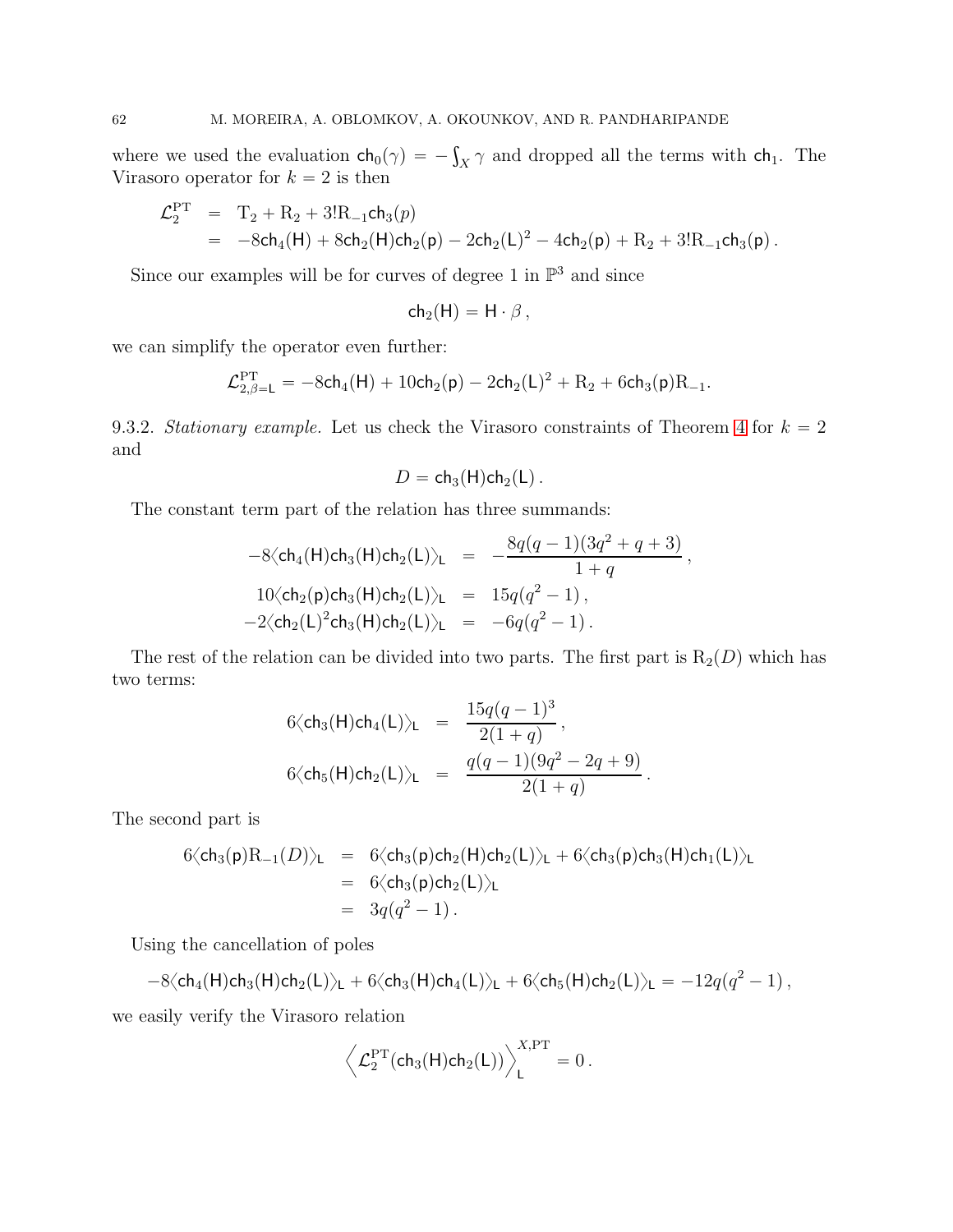## 9.3.3. Non-stationary example. Let us check the Virasoro relation  $\mathcal{L}_{2,\beta=1}^{\text{PT}}$  for

$$
D=\mathsf{ch}_5(1)\,,
$$

a non-stationary case (not covered by Theorem [4,](#page-4-0) but implied by Conjecture [3\)](#page-4-2).

The constant term part of the relation has three summands:

$$
-8\langle ch_4(H)ch_5(1)\rangle_{\mathsf{L}} = -\frac{q (q-1) (33 q^4 + 112 q^3 + 38 q^2 + 112 q + 33)}{3 (1+q)^3},
$$
  
\n
$$
10\langle ch_2(p)ch_5(1)\rangle_{\mathsf{L}} = \frac{15}{2} q (q-1) (1+q) ,
$$
  
\n
$$
-2\langle ch_2^2(\mathsf{L})ch_5(1)\rangle_{\mathsf{L}} = -\frac{8}{3} q (q-1) (1+q) .
$$

The rest of the relation can be divided into two parts:

$$
24\langle ch_7(1)\rangle_{\mathsf{L}} = \frac{4q(q-1)(2+3q-28q^2+3q^3+2q^4)}{3(1+q)^3},
$$
  
6 $\langle ch_3(\mathsf{p})ch_4(1)\rangle_{\mathsf{L}} = \frac{7}{2}q(q-1)(1+q).$ 

After a remarkable cancellation of poles,

$$
-8\langle ch_4(H)ch_5(1)\rangle_{\rm L} + 24\langle ch_7(1)\rangle_{\rm L} = -\frac{25}{3}q(q-1)(1+q) \,,
$$

we verify the Virasoro relation

$$
\left\langle \mathcal{L}^{PT}_2(\text{ch}_5(1)) \right\rangle^{X,PT}_L = 0\,.
$$

#### <span id="page-62-0"></span>**REFERENCES**

- <span id="page-62-5"></span><span id="page-62-1"></span>[1] K. Behrend and B. Fantechi, The intrinsic normal cone, Invent. Math. 128 (1997), 45–88.
- <span id="page-62-3"></span>[2] T. Bridgeland, Hall algebras and curve-counting invariants, JAMS 24 (2011), 969-998.
- [3] T. Eguchi, K. Hori, Ch. Xiong, *Quantum cohomology and Virasoro algebra*, Phys. Lett. **B 402** (1997), no. 1-2, 71–80.
- <span id="page-62-7"></span>[4] C. Faber and R. Pandharipande, *Hodge integrals and Gromov-Witten theory*, Invent. Math. 139 (2000), 173–199.
- <span id="page-62-6"></span>[5] W. Fulton and R. Pandharipande, Notes on stable maps and quantum cohomology, in Proceedings of Algebraic Geometry – Santa Cruz (1995), Proc. Sympos. Pure Math. 62, 45–96.
- <span id="page-62-4"></span>[6] E. Getzler, The equivariant Toda lattice, Publ. Res. Inst. Math. Sci. 40 (2004), no. 2, 507–536.
- [7] E. Getzler and R. Pandharipande, Virasoro constraints and the Chern classes of the Hodge bundle, Nuclear Phys. B 530 (1998), 701–714.
- <span id="page-62-2"></span>[8] A. Givental, Gromov-Witten invariants and quantization of quadratic Hamiltonians, Mosc. Math. J. 1 (2001), no. 4, 551–568,
- <span id="page-62-10"></span><span id="page-62-8"></span>[9] T. Graber and R. Pandharipande, Localization of virtual classes, Invent. Math. 135 (1999), no. 2, 487–518.
- <span id="page-62-9"></span>[10] Ch. Kassel, Quantum groups, Graduate Texts in Mathematics, 155, Springer-Verlag, New York, 1995.
- [11] M. Kontsevich, Intersection theory on the moduli space of curves and the matrix Airy function, Comm. Math. Phys. 147 (1992), no. 1, 1—23.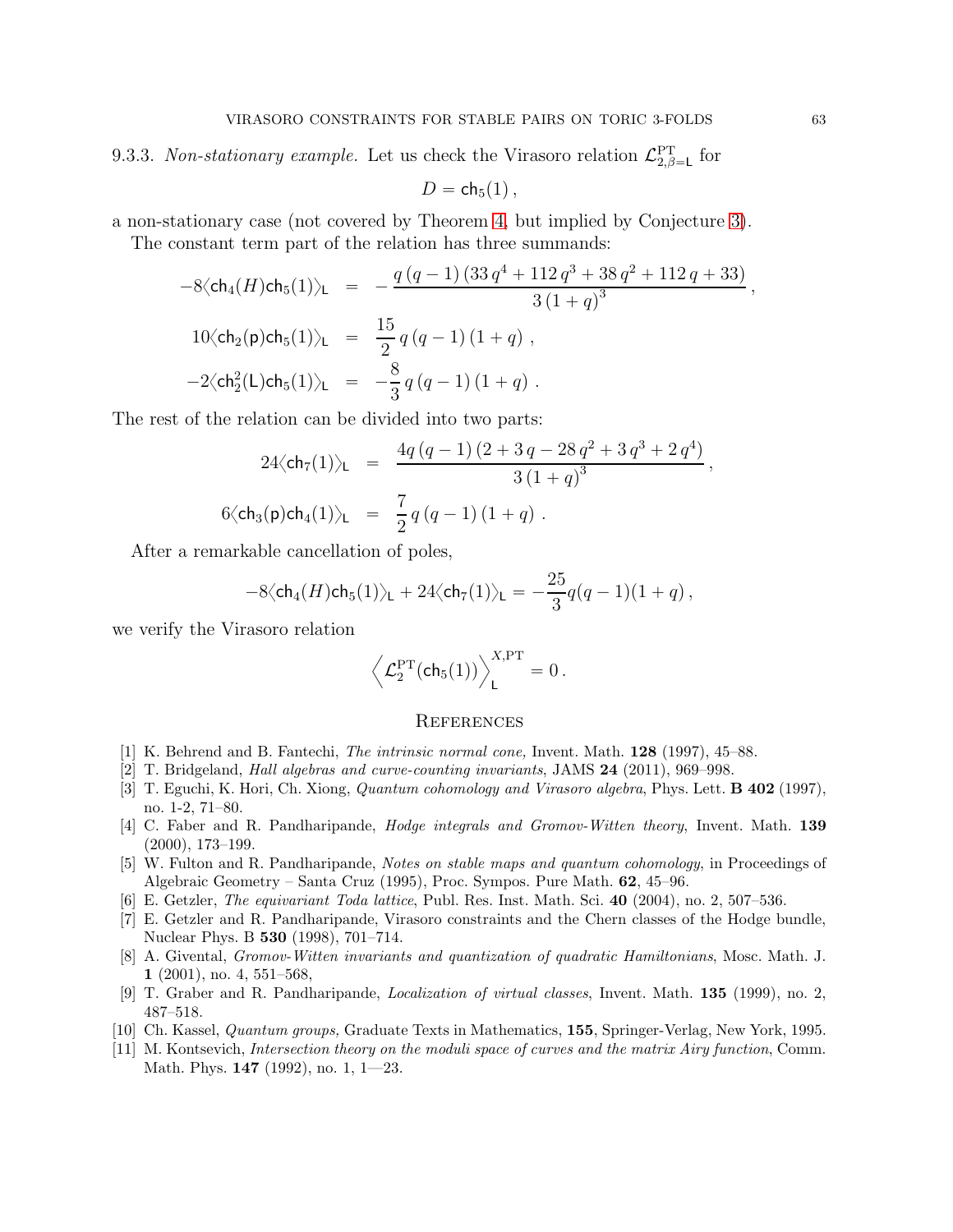- <span id="page-63-15"></span><span id="page-63-14"></span>[12] J. Li and G. Tian, Virtual moduli cycles and Gromov-Witten invariants of algebraic varieties, JAMS 11 (1998), 119–174.
- [13] D. Maulik, N. Nekrasov, A. Okounkov, R. Pandharipande, Gromov-Witten theory and Donaldson-Thomas theory. I, Compos. Math. 142, (2006), no. 5, 1263–1285.
- <span id="page-63-16"></span>[14] D. Maulik, N. Nekrasov, A. Okounkov, R. Pandharipande, Gromov-Witten theory and Donaldson-Thomas theory. II, Compos. Math. 142, (2006), no. 5, 1286–1304.
- <span id="page-63-19"></span>[15] D. Maulik, A. Oblomkov, A. Okounkov, R. Pandharipande, GW/DT correspondence for toric varieties, Invent. Math. 186, (2011), no. 2, 435–479.
- <span id="page-63-10"></span><span id="page-63-0"></span>[16] M. Moreira, Virasoro constraints for the stable pairs descendent theory of simply connected 3-folds (with applications to the Hilbert scheme of points of a surface), arXiv:2008.13746.
- <span id="page-63-12"></span>[17] A. Oblomkov, A. Okounkov, and R. Pandharipande. GW/PT descendent correspondence via vertex operators, Comm. Math. Phys 374 (2020), 1321–1359.
- <span id="page-63-11"></span>[18] A. Okounkov and R. Pandharipande, Virasoro constraints for target curves, Invent. Math. 163, (2006), no. 1, 47–108.
- <span id="page-63-2"></span>[19] R. Pandharipande. Three questions in Gromov-Witten theory, Proceedings of the ICM (Beijing 2002), Vol. II, 503–512.
- <span id="page-63-18"></span>[20] R. Pandharipande, Descendents for stable pairs on 3-folds, Modern Geometry: A celebration of the work of Simon Donaldson, Proc. Sympos. Pure Math. 99 (2018), 251–288. arXiv:1703.01747.
- [21] R. Pandharipande, Cohomological field theory calculations, Proceedings of the ICM (Rio de Janeiro 2018), Vol I, Plenary lectures, 869–898, World Sci. Publications: Hackensack, NJ, 2018.
- <span id="page-63-6"></span><span id="page-63-5"></span>[22] R. Pandharipande and A. Pixton, *Descendents on local curves: Rationality*, Comp. Math. **149** (2013), 81–124.
- <span id="page-63-7"></span>[23] R. Pandharipande and A. Pixton, Descendents on local curves: Stationary theory in Geometry and arithmetic, 283–307, EMS Ser. Congr. Rep., Eur. Math. Soc., Zürich, 2012.
- [24] R. Pandharipande and A. Pixton, Descendent theory for stable pairs on toric 3-folds, Jour. Math. Soc. Japan. 65 (2013), 1337–1372.
- <span id="page-63-8"></span>[25] R. Pandharipande and A. Pixton, Gromov-Witten/Pairs descendent correspondence for toric 3-folds, Geom. Topol. 18 (2014), 2747–2821.
- <span id="page-63-9"></span>[26] R. Pandharipande and A. Pixton, Gromov-Witten/Pairs correspondence for the quintic, JAMS 30 (2017), 389–449.
- <span id="page-63-1"></span>[27] R. Pandharipande and R. P. Thomas, Curve counting via stable pairs in the derived category, Invent Math. **178** (2009), 407-447.
- <span id="page-63-3"></span>[28] R. Pandharipande and R. P. Thomas, 13/2 ways of counting curves, in Moduli spaces, 282–333, LMS Lecture Note Ser. 411, Cambridge Univ. Press, Cambridge, 2014.
- <span id="page-63-13"></span>[29] C. Teleman, *The structure of 2D semi-simple field theories*, Invent. Math. 188 (2012), no. 3, 525–588.
- [30] R.P. Thomas, A holomorphic Casson invariant for Calabi-Yau 3-folds, and bundles on K3 fibrations, J. Differential Geom. 54 (2000), 367–438.
- <span id="page-63-17"></span><span id="page-63-4"></span>[31] Y. Toda, Curve counting theories via stable objects I: DT/PT correspondence, JAMS 23 (2010), 1119–1157.
- [32] E. Witten, Two-dimensional gravity and intersection theory on moduli space, in Surveys in differential geometry, 1 (1990), 243–310.

M. Moreira, DEPARTMENT OF MATHEMATICS, ETH ZÜRICH E-mail address: moreira@math.ethz.ch

A. Oblomkov, Department of Mathematics and Statistics, Univ. of Massachusetts, Amherst E-mail address: oblomkov@math.umass.edu